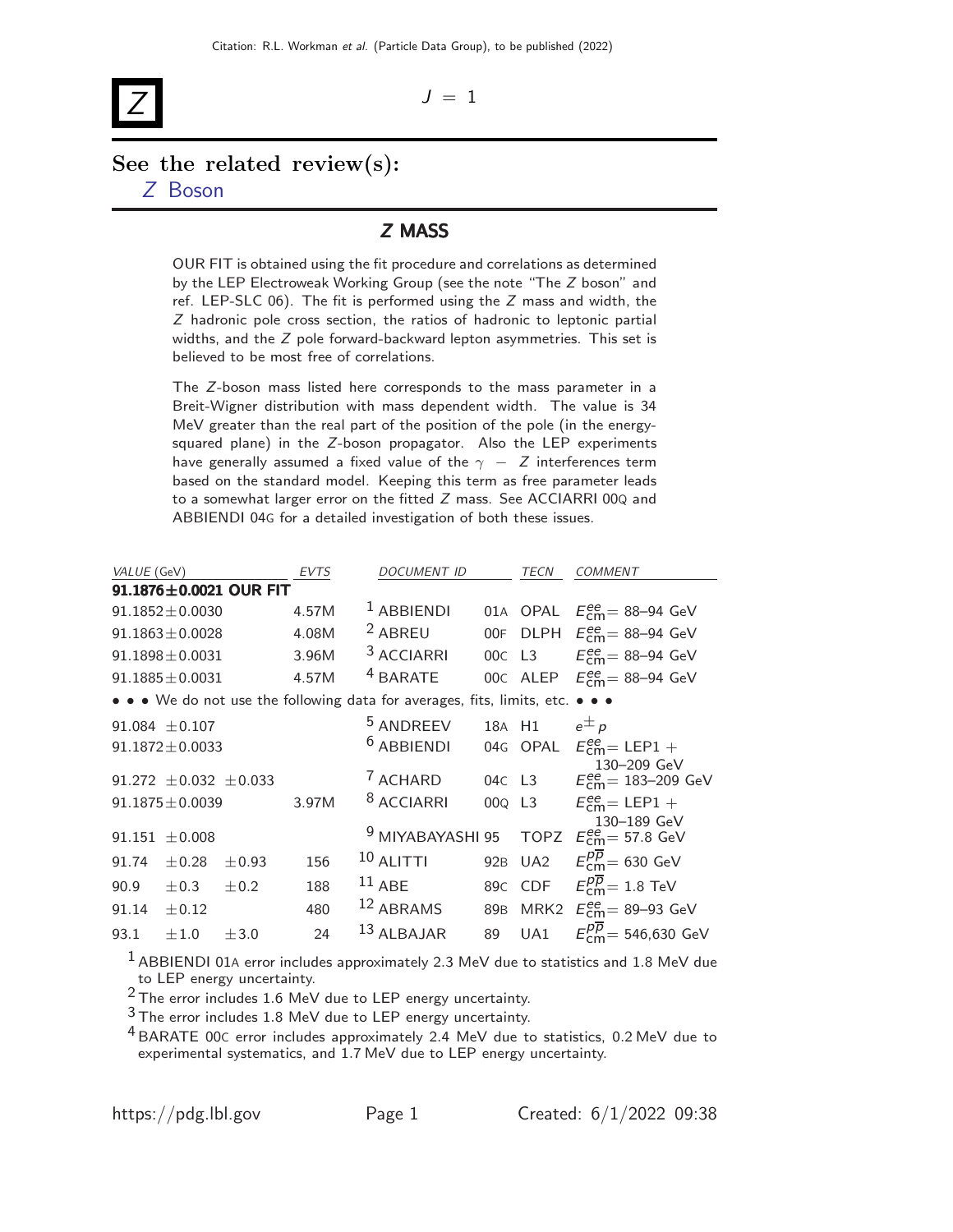- 5 ANDREEV 18<sup>A</sup> obtain this result in a combined electroweak and QCD analysis using all deep-inelastic  $e^+ p$  and  $e^- p$  neutral current and charged current scattering cross sections published by the H1 Collaboration, including data with longitudinally polarized lepton beams.
- $6$  ABBIENDI 04G obtain this result using the S-matrix formalism for a combined fit to their cross section and asymmetry data at the Z peak and their data at 130–209 GeV. The authors have corrected the measurement for the 34 MeV shift with respect to the Breit–Wigner fits.
- <sup>7</sup> ACHARD 04C select  $e^+e^-\rightarrow Z\gamma$  events with hard initial—state radiation. Z decays to  $q\overline{q}$  and muon pairs are considered. The fit results obtained in the two samples are found consistent to each other and combined considering the uncertainty due to ISR modelling as fully correlated.
- 8 ACCIARRI 00Q interpret the s-dependence of the cross sections and lepton forwardbackward asymmetries in the framework of the S-matrix formalism. They fit to their cross section and asymmetry data at high energies, using the results of S-matrix fits to Z-peak data (ACCIARRI 00C) as constraints. The 130–189 GeV data constrains the  $\gamma/Z$ interference term. The authors have corrected the measurement for the 34.1 MeV shift with respect to the Breit-Wigner fits. The error contains a contribution of  $\pm 2.3$  MeV due to the uncertainty on the  $\gamma Z$  interference.
- 9 MIYABAYASHI 95 combine their low energy total hadronic cross-section measurement with the ACTON 93D data and perform a fit using an S-matrix formalism. As expected, this result is below the mass values obtained with the standard Breit-Wigner parametriza- $^{10}$  Enters fit through  $W/Z$  mass ratio given in the  $W$  Particle Listings. The ALITTI 92B
- systematic error ( $\pm$ 0.93) has two contributions: one ( $\pm$ 0.92) cancels in  $m_W/m_Z$  and one  $(\pm 0.12)$  is noncancelling. These were added in quadrature.
- $11$  First error of ABE 89 is combination of statistical and systematic contributions; second is mass scale uncertainty.

12 ABRAMS 89B uncertainty includes 35 MeV due to the absolute energy measurement.

13 ALBAJAR 89 result is from a total sample of 33  $Z \rightarrow e^+e^-$  events.

| OUR FIT is obtained using the fit procedure and correlations as determined<br>by the LEP Electroweak Working Group (see the note "The Z boson" and<br>ref. LEP-SLC $06$ ). |  |  |  |  |  |  |  | Z WIDTH |  |  |  |  |  |  |  |  |
|----------------------------------------------------------------------------------------------------------------------------------------------------------------------------|--|--|--|--|--|--|--|---------|--|--|--|--|--|--|--|--|
|                                                                                                                                                                            |  |  |  |  |  |  |  |         |  |  |  |  |  |  |  |  |

 $-$  with  $-$ 

| VALUE (GeV)                                                                   |                     | EVTS                  | <i>DOCUMENT ID</i> |                       | TECN            | <b>COMMENT</b>                 |                                                      |  |  |  |  |
|-------------------------------------------------------------------------------|---------------------|-----------------------|--------------------|-----------------------|-----------------|--------------------------------|------------------------------------------------------|--|--|--|--|
|                                                                               |                     | 2.4952±0.0023 OUR FIT |                    |                       |                 |                                |                                                      |  |  |  |  |
|                                                                               | $2.4948 \pm 0.0041$ |                       | 4.57M              | <sup>1</sup> ABBIENDI | 01A             |                                | OPAL $E_{\text{cm}}^{\text{ee}} = 88-94 \text{ GeV}$ |  |  |  |  |
|                                                                               | $2.4876 \pm 0.0041$ |                       | 4.08M              | <sup>2</sup> ABREU    | 00F             | <b>DLPH</b>                    | $E_{\text{cm}}^{\text{ee}}$ = 88-94 GeV              |  |  |  |  |
|                                                                               | $2.5024 \pm 0.0042$ |                       | 3.96M              | <sup>3</sup> ACCIARRI | 00C             | L3                             | $E_{\text{cm}}^{\text{ee}}$ = 88-94 GeV              |  |  |  |  |
|                                                                               | $2.4951 \pm 0.0043$ |                       | 4.57M              | <sup>4</sup> BARATE   |                 |                                | 00C ALEP $E_{\text{cm}}^{ee}$ = 88-94 GeV            |  |  |  |  |
| • • • We do not use the following data for averages, fits, limits, etc. • • • |                     |                       |                    |                       |                 |                                |                                                      |  |  |  |  |
|                                                                               | $2.4943 \pm 0.0041$ |                       |                    | <sup>5</sup> ABBIENDI |                 | 04G OPAL                       | $E_{\text{cm}}^{\text{ee}}$ = LEP1 +<br>130-209 GeV  |  |  |  |  |
|                                                                               | $2.5025 \pm 0.0041$ |                       | 3.97M              | <sup>6</sup> ACCIARRI |                 | 00 <sub>Q</sub> L <sub>3</sub> | $E_{cm}^{ee}$ = LEP1 +<br>130-189 GeV                |  |  |  |  |
| 2.50                                                                          | ± 0.21              | $\pm 0.06$            |                    | 7 ABREU               |                 |                                | 96R DLPH $E_{\text{cm}}^{ee} = 91.2 \text{ GeV}$     |  |  |  |  |
| 3.8                                                                           | ±0.8                | ±1.0                  | 188                | <b>ABE</b>            | 89 <sub>C</sub> | <b>CDF</b>                     | $E_{cm}^{p\overline{p}}=1.8$ TeV                     |  |  |  |  |
| 2.42                                                                          | $^{+0.45}_{-0.35}$  |                       | 480                | <sup>8</sup> ABRAMS   | 89 <sub>B</sub> |                                | MRK2 $E_{\text{cm}}^{ee}$ = 89–93 GeV                |  |  |  |  |
| 2.7                                                                           | $+1.2$<br>-1.0      | ±1.3                  | 24                 | $9$ ALBAJAR           | 89              | UA1                            | $E_{cm}^{p\overline{p}}$ = 546,630 GeV               |  |  |  |  |
| 2.7                                                                           | ±2.0                | ±1.0                  | 25                 | $10$ ANSARI           | 87              |                                | UA2 $E_{cm}^{\overline{p}} = 546,630 \text{ GeV}$    |  |  |  |  |
|                                                                               | https://pdg.lbl.gov |                       |                    | Page 2                |                 |                                | Created: 6/1/2022 09:38                              |  |  |  |  |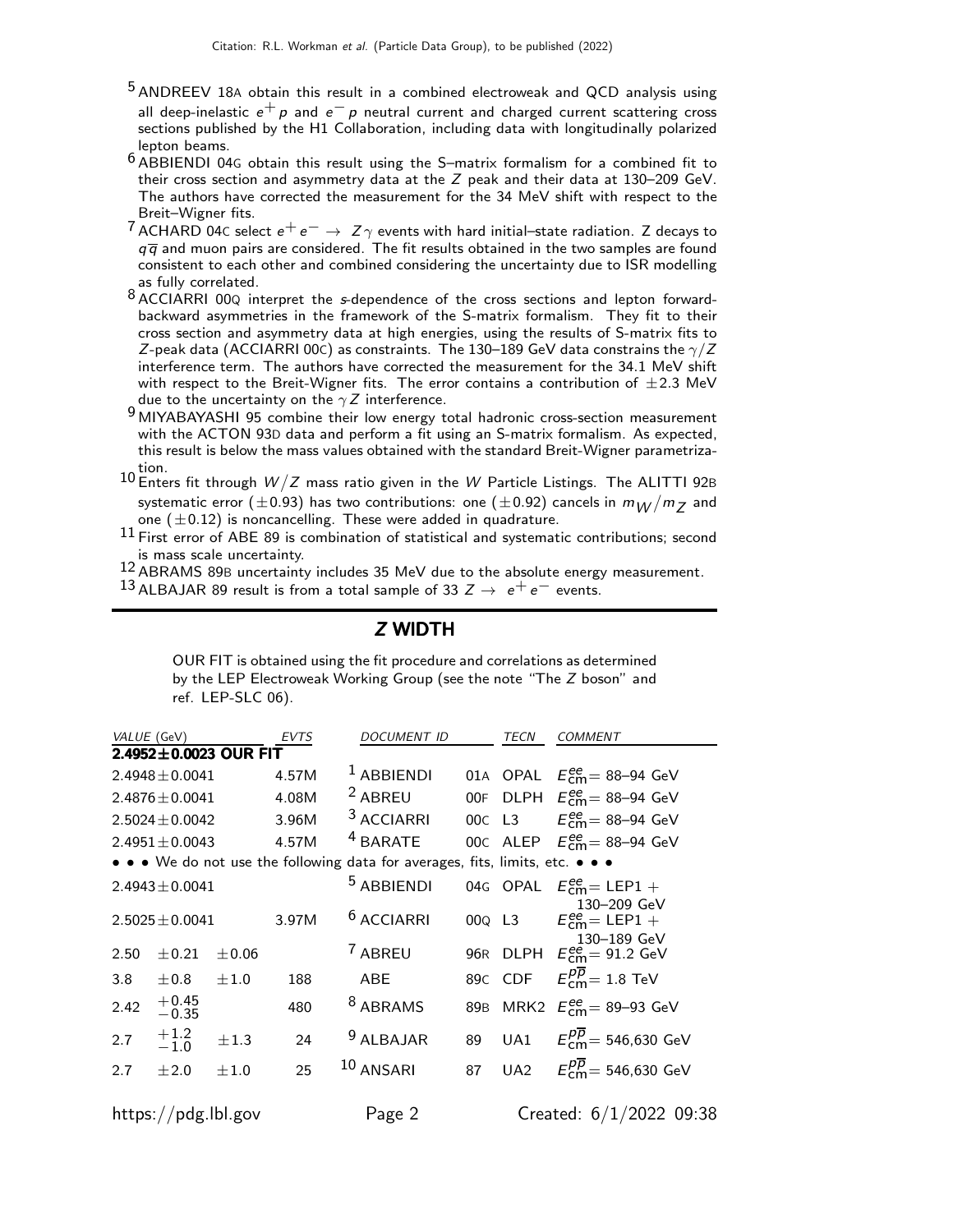- $1$  ABBIENDI 01A error includes approximately 3.6 MeV due to statistics, 1 MeV due to event selection systematics, and 1.3 MeV due to LEP energy uncertainty.
- 2 The error includes 1.2 MeV due to LEP energy uncertainty.
- $3$  The error includes 1.3 MeV due to LEP energy uncertainty.
- 4 BARATE 00<sup>C</sup> error includes approximately 3.8 MeV due to statistics, 0.9 MeV due to experimental systematics, and 1.3 MeV due to LEP energy uncertainty.
- 5 ABBIENDI 04<sup>G</sup> obtain this result using the S–matrix formalism for a combined fit to their cross section and asymmetry data at the Z peak and their data at 130–209 GeV. The authors have corrected the measurement for the 1 MeV shift with respect to the Breit–Wigner fits.
- 6 ACCIARRI 00<sup>Q</sup> interpret the s-dependence of the cross sections and lepton forwardbackward asymmetries in the framework of the S-matrix formalism. They fit to their cross section and asymmetry data at high energies, using the results of S-matrix fits to Z-peak data (ACCIARRI 00C) as constraints. The 130–189 GeV data constrains the  $\gamma/Z$ interference term. The authors have corrected the measurement for the 0.9 MeV shift with respect to the Breit-Wigner fits.
- $7$  ABREU 96R obtain this value from a study of the interference between initial and final state radiation in the process  $e^+e^- \rightarrow Z \rightarrow \mu^+\mu^-$ .
- 8 ABRAMS 89<sup>B</sup> uncertainty includes 50 MeV due to the miniSAM background subtraction error.
- 9 ALBAJAR 89 result is from a total sample of 33  $Z \rightarrow e^+e^-$  events.
- $10$  Quoted values of ANSARI 87 are from direct fit. Ratio of Z and W production gives either  $\Gamma(Z) < (1.09 \pm 0.07) \times \Gamma(W)$ , CL = 90% or  $\Gamma(Z) = (0.82 \frac{+0.19}{-0.14} \pm 0.06) \times \Gamma(W)$ . Assuming Standard-Model value  $\Gamma(W) = 2.65$  GeV then gives  $\Gamma(Z) < 2.89 \pm 0.19$  or  $= 2.17^{+0.50}_{-0.37} \pm 0.16.$

|                                                                                  | Mode                                                                                                                                                                                                                                                 | Fraction $(\Gamma_i/\Gamma)$                                                                                                                                                                                       | Scale $factor/$<br>Confidence level                                                                                                                                                       |
|----------------------------------------------------------------------------------|------------------------------------------------------------------------------------------------------------------------------------------------------------------------------------------------------------------------------------------------------|--------------------------------------------------------------------------------------------------------------------------------------------------------------------------------------------------------------------|-------------------------------------------------------------------------------------------------------------------------------------------------------------------------------------------|
| $\Gamma_1$                                                                       | $e^+e^-$<br>$\Gamma_2$ $\mu^+ \mu^-$<br>$\Gamma_3$ $\tau^+\tau^-$                                                                                                                                                                                    | $(3.3632 \pm 0.0042)\%$<br>$[a]$<br>$(3.3662 \pm 0.0066)$ %<br>$[a]$<br>$(3.3696 \pm 0.0083)$ %<br>[a]                                                                                                             |                                                                                                                                                                                           |
|                                                                                  | $\Gamma_4$ $\ell^+ \ell^-$<br>$\Gamma_5$ $\mu^+ \mu^- \mu^+ \mu^-$                                                                                                                                                                                   | $[a,b]$ ( 3.3658 ± 0.0023) %                                                                                                                                                                                       |                                                                                                                                                                                           |
| $\Gamma_8$<br>$\Gamma_{11}$                                                      | $\Gamma_6$ $\ell^+ \ell^- \ell^+ \ell^-$<br>$\Gamma_7$ invisible<br>hadrons<br>$\Gamma_9$ $(u\overline{u}+c\overline{c})/2$<br>$\Gamma_{10}$ $(d\overline{d} + s\overline{s} + b\overline{b})/3$<br>$C\overline{C}$<br>$\Gamma_{12}$ $b\overline{b}$ | $(4.55 \pm 0.17) \times 10^{-6}$<br>[c]<br>$(20.000 \pm 0.055)$ %<br>[a]<br>$(69.911 \pm 0.056)$ %<br>[a]<br>(11.6)<br>$\pm 0.6$ ) %<br>$(15.6 \pm 0.4)$ %<br>$(12.03 \pm 0.21)$<br>$) \%$<br>$(15.12 \pm 0.05)$ % |                                                                                                                                                                                           |
| $\Gamma_{14}$<br>$\Gamma_{15}$<br>$\Gamma_{16}$<br>$\Gamma_{18}$ $\omega \gamma$ | $\Gamma_{13}$ $b\overline{b}b\overline{b}$<br>g g g<br>$\pi^0\gamma$<br>$\eta\gamma$<br>$\Gamma_{17}$ $\rho^0 \gamma$<br>$\Gamma_{19}$ $\eta'(958)\gamma$                                                                                            | $\pm 1.3$ $\times 10^{-4}$<br>(3.6)<br>$\%$<br>< 1.1<br>< 2.01<br>< 5.1<br>< 2.5<br>< 6.5<br>< 4.2                                                                                                                 | $CL = 95%$<br>$\times$ 10 $^{-5}$<br>$CL = 95%$<br>$\times$ 10 $^{-5}$<br>$CL = 95%$<br>$\times$ 10 $^{-5}$<br>$CL = 95%$<br>$\times 10^{-4}$ CL=95%<br>$\times$ 10 $^{-5}$<br>$CL = 95%$ |

### Z DECAY MODES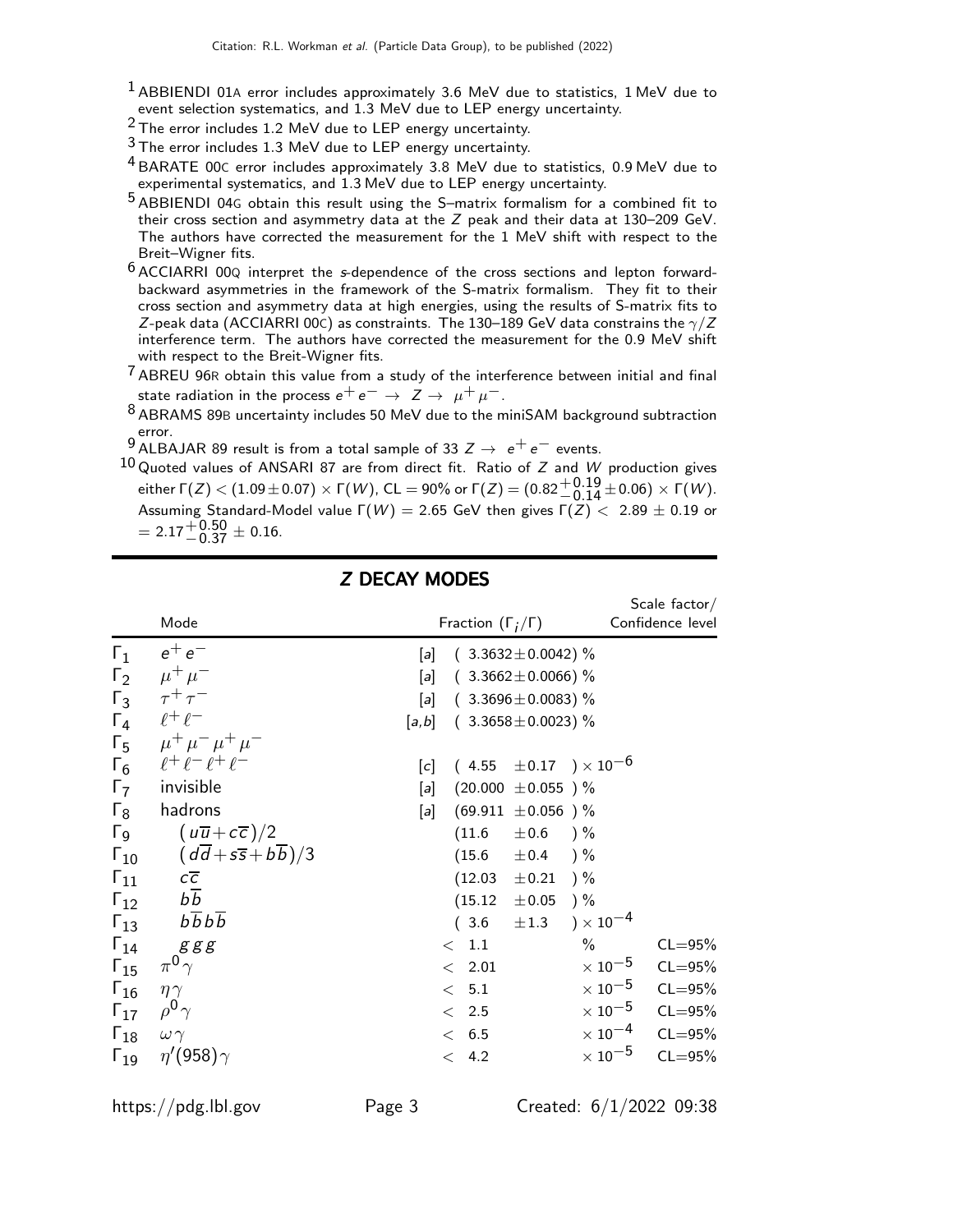| $\Gamma_{20}$ | $\phi\gamma$                                |     | < 9     |               |                               |        | $\times$ 10 $^{-7}$         | $CL = 95\%$             |
|---------------|---------------------------------------------|-----|---------|---------------|-------------------------------|--------|-----------------------------|-------------------------|
| $\Gamma_{21}$ | $\gamma\, \gamma$                           |     |         | < 1.46        |                               |        | $\times$ $10^{-5}$          | $CL = 95\%$             |
| $\Gamma_{22}$ | $\pi^0\pi^0$                                |     |         | $\rm <$ 1.52  |                               |        | $\times$ 10 $^{-5}$         | $CL = 95%$              |
| $\Gamma_{23}$ | $\gamma \gamma \gamma$                      |     |         | $< 2.2$       |                               |        | $\times$ 10 $^{-6}$         | $CL = 95%$              |
| $\Gamma_{24}$ | $\pi^{\pm} W^{\mp}$                         |     | [d] < 7 |               |                               |        | $\times$ $10^{-5}$          | $CL = 95%$              |
| $\Gamma_{25}$ | $\rho^{\pm} W^{\mp}$                        |     |         | [d] < 8.3     |                               |        | $\times$ 10 $^{-5}$         | $CL = 95%$              |
| $\Gamma_{26}$ | $J/\psi(1S)X$                               |     |         | (3.51)        | $+0.23$<br>$-0.25$            |        | $) \times 10^{-3}$          | $S = 1.1$               |
| $\Gamma_{27}$ | $J/\psi(1S)\gamma$                          |     |         | < 1.4         |                               |        | $\times$ 10 $^{-6}$         | $CL = 95%$              |
|               | $\Gamma_{28}$ $\psi(2S)X$                   |     |         | (1.60)        | $\pm 0.29$ ) $\times 10^{-3}$ |        |                             |                         |
| $\Gamma_{29}$ | $\psi(2S)\gamma$                            |     |         | < 4.5         |                               |        | $\times$ 10 $^{-6}$         | $CL = 95%$              |
| $\Gamma_{30}$ | $J/\psi(1S)\ell^+\ell^-$                    |     |         |               |                               |        |                             |                         |
| $\Gamma_{31}$ | $J/\psi(1S)J/\psi(1S)$                      |     |         | $\langle$ 2.2 |                               |        | $\times$ 10 $^{-6}$         | $CL = 95%$              |
| $\Gamma_{32}$ | $\chi_{c1}(1P)X$                            |     |         | (2.9)         | $\pm 0.7$                     |        | ) $\times\,10^{-3}$         |                         |
| $\Gamma_{33}$ | $\chi_{c2}(1P)X$                            |     |         | < 3.2         |                               |        | $\times$ 10 $^{-3}$         | $CL = 90\%$             |
| $\Gamma_{34}$ | $\gamma(1S) \times + \gamma(2S) \times$     |     |         | (1.0)         | $\pm 0.5$                     |        | ) $\times$ 10 <sup>-4</sup> |                         |
|               | $+ \gamma(35)$ X                            |     |         |               |                               |        |                             |                         |
| $\Gamma_{35}$ | $\Upsilon(1S)X$                             |     |         | < 4.4         |                               |        | $\times$ 10 $^{-5}$         | $CL = 95%$              |
| $\Gamma_{36}$ | $\gamma_{(1S)\gamma}$                       |     |         | < 2.8         |                               |        | $\times$ $10^{-6}$          | $CL = 95%$              |
| $\Gamma_{37}$ | $\Upsilon(2S)X$                             |     |         | < 1.39        |                               |        | $\times$ 10 $^{-4}$         | $CL = 95%$              |
| $\Gamma_{38}$ | $\varUpsilon(2S)\gamma$                     |     |         | < 1.7         |                               |        | $\times$ 10 $^{-6}$         | $CL = 95%$              |
| $\Gamma_{39}$ | $\Upsilon(35)X$                             |     |         | < 9.4         |                               |        | $\times$ 10 $^{-5}$         | $CL = 95%$              |
| $\Gamma_{40}$ | $\gamma(35)\gamma$                          |     |         | < 4.8         |                               |        | $\times$ 10 $^{-6}$         | $CL = 95%$              |
| $\Gamma_{41}$ | $\Upsilon(1, 2, 3S) \Upsilon(1, 2, 3S)$     |     |         | < 1.5         |                               |        | $\times$ 10 $^{-6}$         | $CL = 95%$              |
| $\Gamma_{42}$ | $(D^0/\overline{D}{}^0)$ X                  |     |         | (20.7)        | ±2.0                          | $) \%$ |                             |                         |
| $\Gamma_{43}$ | $D^{\pm}X$                                  |     |         | (12.2)        | $\pm 1.7$                     | $) \%$ |                             |                         |
| $\Gamma_{44}$ | $D^*(2010)^{\pm} X$                         | [d] |         | (11.4)        | $\pm 1.3$                     | $) \%$ |                             |                         |
| $\Gamma_{45}$ | $D_{s1}(2536)^{\pm} X$                      |     |         | (3.6)         | $\pm 0.8$                     |        | $) \times 10^{-3}$          |                         |
|               | $\Gamma_{46}$ $D_{sJ}(2573)^{\pm}$ X        |     |         | (5.8)         | ±2.2                          |        | $) \times 10^{-3}$          |                         |
|               | $\Gamma_{47}$ $D^{*'}(2629)^{\pm}$ X        |     |         | searched for  |                               |        |                             |                         |
| $\Gamma_{48}$ | BX                                          |     |         |               |                               |        |                             |                         |
| $\Gamma_{49}$ | $B^*$ X                                     |     |         |               |                               |        |                             |                         |
| $\Gamma_{50}$ | $B^+X$                                      |     |         |               | [e] $(6.08 \pm 0.13)$ %       |        |                             |                         |
| $\Gamma_{51}$ | $B_s^0$ X                                   | [e] |         |               | $(1.59 \pm 0.13)$ %           |        |                             |                         |
| $\Gamma_{52}$ | $B_c^+ X$                                   |     |         | searched for  |                               |        |                             |                         |
|               | $\Gamma_{53}$ $\Lambda_c^{\ddagger}$ X      |     |         | (1.54)        | $\pm 0.33$ ) %                |        |                             |                         |
| $\Gamma_{54}$ | $\equiv c^{\circ} X$                        |     |         | seen          |                               |        |                             |                         |
|               | $\Gamma_{55}$ $\equiv_b X$                  |     |         | seen          |                               |        |                             |                         |
|               | $\Gamma_{56}$ b-baryon X                    |     |         | [e] (1.38)    | $\pm 0.22$ ) %                |        |                             |                         |
|               | $\Gamma_{57}$ anomalous $\gamma+$ hadrons   |     |         | [f] < 3.2     |                               |        | $\times$ 10 $^{-3}$         | $CL = 95%$              |
|               | $\Gamma_{58}$ $e^+e^- \gamma$               |     |         | [f] < 5.2     |                               |        |                             | $\times 10^{-4}$ CL=95% |
|               | $\Gamma_{59}$ $\mu^{+}\mu^{-}\gamma$        |     |         | [f] < 5.6     |                               |        |                             | $\times 10^{-4}$ CL=95% |
|               | $\Gamma_{60}$ $\tau^+\tau^-\gamma$          |     |         | [f] < 7.3     |                               |        |                             | $\times 10^{-4}$ CL=95% |
|               | $\Gamma_{61}$ $\ell^+ \ell^- \gamma \gamma$ |     |         | [g] < 6.8     |                               |        |                             | $\times 10^{-6}$ CL=95% |
|               |                                             |     |         |               |                               |        |                             |                         |

https://pdg.lbl.gov Page 4 Created: 6/1/2022 09:38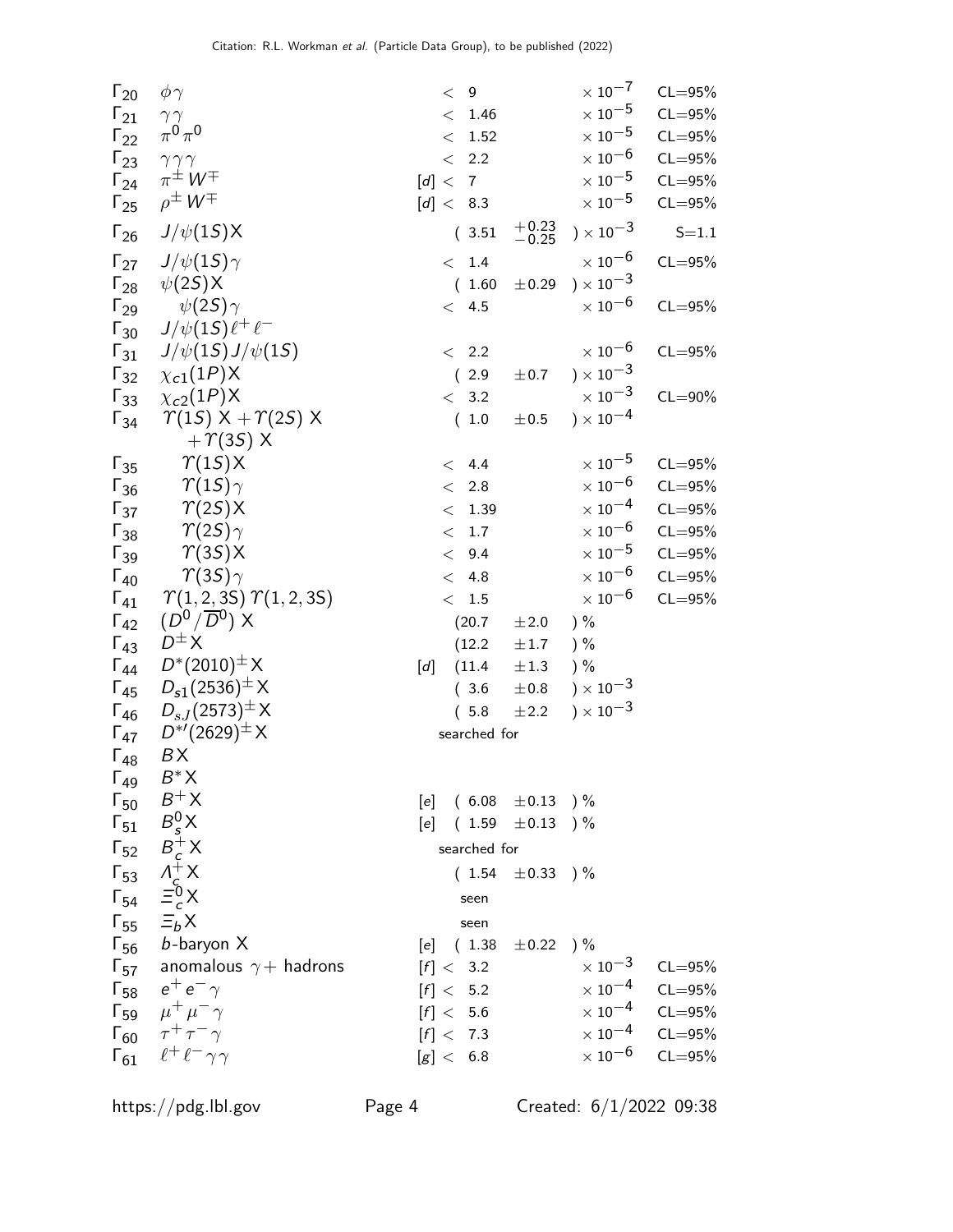|                         | $\Gamma_{62}$ $q\overline{q}\gamma\gamma$        | [g] < 5.5        | $\times 10^{-6}$ CL=95% |  |
|-------------------------|--------------------------------------------------|------------------|-------------------------|--|
|                         | $\Gamma_{63}$ $\nu \overline{\nu} \gamma \gamma$ | [g] < 3.1        | $\times 10^{-6}$ CL=95% |  |
|                         | $\Gamma_{64}$ $e^{\pm}$ $\mu^{\mp}$              | $LF$ $[d] < 7.5$ | $\times 10^{-7}$ CL=95% |  |
|                         | $\Gamma_{65}$ $e^{\pm} \tau^{\mp}$               | $LF$ $[d] < 5.0$ | $\times 10^{-6}$ CL=95% |  |
|                         | $\Gamma_{66}$ $\mu^{\pm} \tau^{\mp}$             | $LF$ $[d] < 6.5$ | $\times 10^{-6}$ CL=95% |  |
| $\Gamma_{67}$ pe        |                                                  | $L, B \sim 1.8$  | $\times 10^{-6}$ CL=95% |  |
| $\Gamma_{68}$ $\rho\mu$ |                                                  | $L, B \sim 1.8$  | $\times 10^{-6}$ CL=95% |  |

- [a] This parameter is not directly used in the overall fit but is derived using the fit results; see the note "The Z boson" and ref. LEP-SLC 06 (Physics Reports (Physics Letters C) 427 257 (2006)).
- [b]  $\ell$  indicates each type of lepton (e,  $\mu$ , and  $\tau$ ), not sum over them.
- [c] Here  $\ell$  indicates e or  $\mu$ .
- [d] The value is for the sum of the charge states or particle/antiparticle states indicated.
- [e] This value is updated using the product of (i) the  $Z \rightarrow b\overline{b}$ fraction from this listing and (ii) the b-hadron fraction in an unbiased sample of weakly decaying  $b$ -hadrons produced in  $Z$ decays provided by the Heavy Flavor Averaging Group (HFLAV, http://www.slac.stanford.edu/xorg/hflav/osc/PDG\_2009/#FRACZ).
- [f] See the Particle Listings below for the  $\gamma$  energy range used in this measurement.
- [g] For  $m_{\gamma\gamma}$  = (60  $\pm$  5) GeV.

### Z PARTIAL WIDTHS

### $\Gamma(e^+e^-)$  $\Gamma(e^+e^-)$   $\Gamma_1$

Γ

For the LEP experiments, this parameter is not directly used in the overall fit but is derived using the fit results; see the note "The Z boson" and ref. LEP-SLC 06.

| VALUE (MeV)               | EVTS   | <b>DOCUMENT ID</b> | TECN    | <b>COMMENT</b>                            |
|---------------------------|--------|--------------------|---------|-------------------------------------------|
| 83.91±0.12 OUR FIT        |        |                    |         |                                           |
| $83.66 \pm 0.20$          | 137.0k | <b>ABBIENDI</b>    |         | 01A OPAL $E_{\text{cm}}^{ee}$ = 88-94 GeV |
| $83.54 + 0.27$            | 117.8k | ABREU              |         | 00F DLPH $E_{cm}^{ee}$ = 88-94 GeV        |
| $84.16 \pm 0.22$          | 124.4k | <b>ACCIARRI</b>    |         | 00c L3 $E_{cm}^{ee} = 88 - 94$ GeV        |
| $83.88 \pm 0.19$          |        | <b>BARATE</b>      |         | 00C ALEP $E_{\text{cm}}^{ee}$ = 88-94 GeV |
| $82.89 \pm 1.20 \pm 0.89$ |        | $1$ ABF            | 95J SLD | $E_{cm}^{ee}$ = 91.31 GeV                 |

 $<sup>1</sup>$  ABE 95J obtain this measurement from Bhabha events in a restricted fiducial region to</sup> improve systematics. They use the values  $91.187$  and  $2.489$  GeV for the  $Z$  mass and total decay width to extract this partial width.

### $\Gamma(\mu^+\mu^-)$  $\Gamma(\mu^+\mu^-)$  Γ<sub>2</sub>  $(\mu^+\mu^-)$

 $(\mu^+ \mu^-)$  Γ<sub>2</sub> This parameter is not directly used in the overall fit but is derived using the fit results; see the note "The Z boson" and ref. LEP-SLC 06.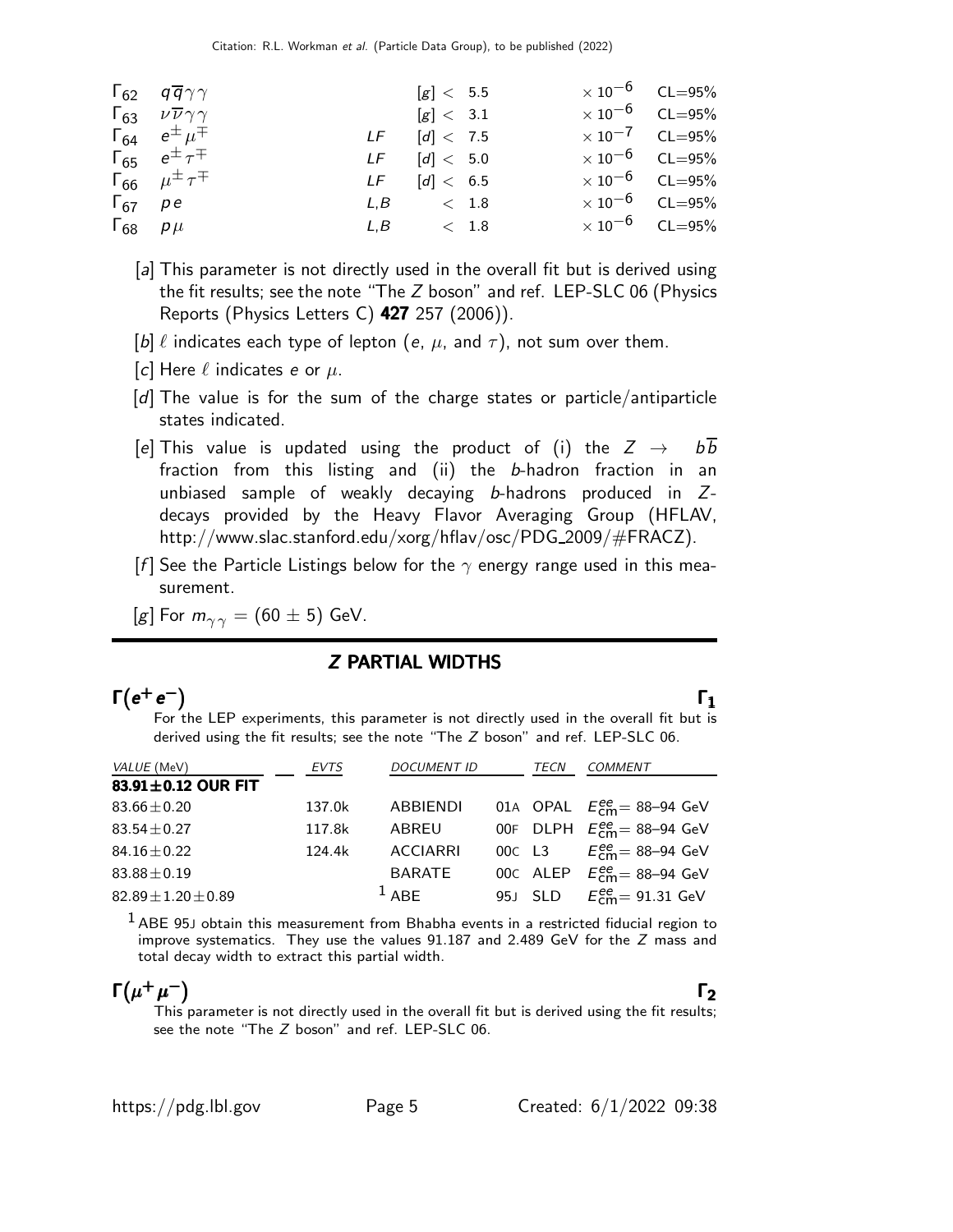| VALUE (MeV)        | EVTS   | <b>DOCUMENT ID</b> | TECN | COMMENT                                   |
|--------------------|--------|--------------------|------|-------------------------------------------|
| 83.99±0.18 OUR FIT |        |                    |      |                                           |
| $84.03 \pm 0.30$   | 182.8k | ABBIENDI           |      | 01A OPAL $E_{cm}^{ee}$ = 88-94 GeV        |
| $84.48 \pm 0.40$   | 157.6k | ABREU              |      | 00F DLPH $E_{\text{cm}}^{ee}$ = 88-94 GeV |
| $83.95 \pm 0.44$   | 113.4k | ACCIARRI           |      | 00C L3 $E_{cm}^{ee} = 88 - 94$ GeV        |
| $84.02 \pm 0.28$   |        | BARATE             |      | 00C ALEP $E_{\text{cm}}^{ee}$ = 88-94 GeV |

 $\Gamma(\tau^+\tau^-)$  Γ<sub>3</sub> This parameter is not directly used in the overall fit but is derived using the fit results; see the note "The Z boson" and ref. LEP-SLC 06.

| <i>VALUE</i> (MeV) | EVTS   | <b>DOCUMENT ID</b> | TECN | COMMENT                                   |
|--------------------|--------|--------------------|------|-------------------------------------------|
| 84.08±0.22 OUR FIT |        |                    |      |                                           |
| $83.94 \pm 0.41$   | 151.5k | ABBIENDI           |      | 01A OPAL $E_{\text{cm}}^{ee}$ = 88-94 GeV |
| $83.71 \pm 0.58$   | 104.0k | ABREU              |      | 00F DLPH $E_{cm}^{ee}$ = 88-94 GeV        |
| $84.23 \pm 0.58$   | 103.0k | <b>ACCIARRI</b>    |      | 00C L3 $E_{cm}^{ee} = 88 - 94$ GeV        |
| $84.38 \pm 0.31$   |        | BARATE             |      | 00C ALEP $E_{cm}^{ee}$ = 88-94 GeV        |

# $\Gamma(\ell^+\ell^-)$   $\Gamma_4$

 $\ell$  indicates each type of lepton (e,  $\mu$ , and  $\tau$ ), not sum over them.

In our fit  $\Gamma(\ell^+ \ell^-)$  is defined as the partial Z width for the decay into a pair of massless charged leptons. This parameter is not directly used in the 5-parameter fit assuming lepton universality but is derived using the fit results. See the note "The Z boson" and ref. LEP-SLC 06.

| <i>VALUE</i> (MeV) |                      | EVTS   | <b>DOCUMENT ID</b> | TECN | COMMENT                                   |
|--------------------|----------------------|--------|--------------------|------|-------------------------------------------|
|                    | 83.984±0.086 OUR FIT |        |                    |      |                                           |
|                    | 83.82 $\pm$ 0.15     | 471.3k | ABBIENDI           |      | 01A OPAL $E_{\text{cm}}^{ee}$ = 88-94 GeV |
|                    | 83.85 $\pm$ 0.17     | 379.4k | ABREU              |      | 00F DLPH $E_{cm}^{ee}$ = 88-94 GeV        |
|                    | 84.14 $\pm$ 0.17     | 340.8k | <b>ACCIARRI</b>    |      | 00C L3 $E_{cm}^{ee} = 88-94$ GeV          |
|                    | 84.02 $\pm$ 0.15     | 500k   | BARATE             |      | 00C ALEP $E_{cm}^{ee}$ = 88-94 GeV        |

Γ (invisible) Γ<sub>7</sub> (invisible) Γ<sub>7</sub> invisible) Γ We use only direct measurements of the invisible partial width using the single photon channel to obtain the average value quoted below. OUR FIT value is obtained as a difference between the total and the observed partial widths assuming lepton universality.

| <i>VALUE</i> (MeV)    |                     | EVTS | <b>DOCUMENT ID</b>                                                            |  | TECN | COMMENT                                                        |  |  |  |
|-----------------------|---------------------|------|-------------------------------------------------------------------------------|--|------|----------------------------------------------------------------|--|--|--|
|                       | 499.0± 1.5 OUR FIT  |      |                                                                               |  |      |                                                                |  |  |  |
|                       |                     |      | <b>503</b> $\pm$ 16 OUR AVERAGE Error includes scale factor of 1.2.           |  |      |                                                                |  |  |  |
| 498 $\pm 12$ $\pm 12$ |                     | 1791 | <b>ACCIARRI</b>                                                               |  |      | 98G L3 $E_{cm}^{ee} = 88-94$ GeV                               |  |  |  |
| 539 $\pm 26$ $\pm 17$ |                     | 410  | AKERS                                                                         |  |      | 95C OPAL $E_{cm}^{ee}$ = 88–94 GeV                             |  |  |  |
| 450 $\pm$ 34 $\pm$ 34 |                     |      |                                                                               |  |      | 258 BUSKULIC 93L ALEP $E_{\text{cm}}^{ee} = 88-94 \text{ GeV}$ |  |  |  |
| 540 $\pm 80$ $\pm 40$ |                     | 52   | ADEVA                                                                         |  |      | 92 L3 $E_{cm}^{ee} = 88 - 94$ GeV                              |  |  |  |
|                       |                     |      | • • • We do not use the following data for averages, fits, limits, etc. • • • |  |      |                                                                |  |  |  |
| 498.1 $\pm$ 2.6       |                     |      | $1$ ABBIENDI                                                                  |  |      | 01A OPAL $E_{\text{cm}}^{ee}$ = 88-94 GeV                      |  |  |  |
| 498.1 $\pm$ 3.2       |                     |      | $1$ ABREU                                                                     |  |      | 00F DLPH $E_{\text{cm}}^{\text{ee}} = 88-94 \text{ GeV}$       |  |  |  |
| 499.1 $\pm$ 2.9       |                     |      | $1$ ACCIARRI                                                                  |  |      | 00C L3 $E_{cm}^{ee} = 88 - 94$ GeV                             |  |  |  |
| 499.1 $\pm$ 2.5       |                     |      | $^1$ BARATE                                                                   |  |      | 00C ALEP $E_{\text{cm}}^{ee}$ = 88-94 GeV                      |  |  |  |
|                       |                     |      |                                                                               |  |      |                                                                |  |  |  |
|                       | https://pdg.lbl.gov |      | Page 6                                                                        |  |      | Created: $6/1/2022$ 09:38                                      |  |  |  |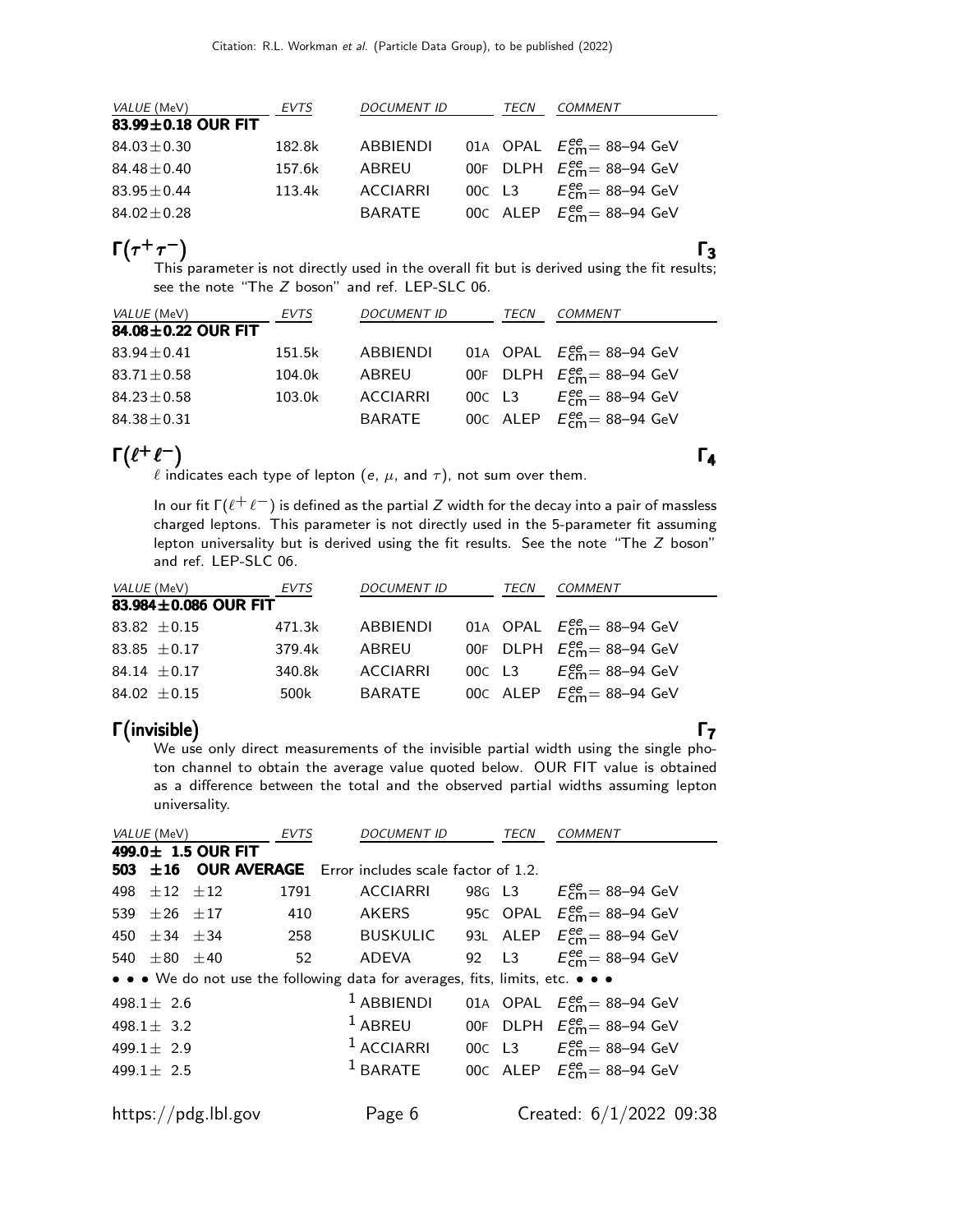<sup>1</sup> This is an indirect determination of Γ(invisible) from a fit to the visible Z decay modes.

### Γ hadrons  $\Gamma$ (hadrons)  $\Gamma_8$ **(hadrons)**

This parameter is not directly used in the 5-parameter fit assuming lepton universality, but is derived using the fit results. See the note "The Z boson" and ref. LEP-SLC 06.

| <i>VALUE</i> (MeV) | EVTS  | <b>DOCUMENT ID</b> | TECN   | COMMENT                                                  |
|--------------------|-------|--------------------|--------|----------------------------------------------------------|
| 1744.4±2.0 OUR FIT |       |                    |        |                                                          |
| $1745.4 + 3.5$     | 4.10M | ABBIENDI           |        | 01A OPAL $E_{\text{cm}}^{ee}$ = 88-94 GeV                |
| $1738.1 \pm 4.0$   | 3.70M | ABREU              |        | 00F DLPH $E_{\text{cm}}^{\text{ee}} = 88-94 \text{ GeV}$ |
| $1751.1 \pm 3.8$   | 3.54M | <b>ACCIARRI</b>    | 00C L3 | $E_{cm}^{ee}$ = 88–94 GeV                                |
| $1744.0 \pm 3.4$   | 4.07M | <b>BARATE</b>      |        | 00C ALEP $E_{\text{cm}}^{ee}$ = 88-94 GeV                |

### Z BRANCHING RATIOS

OUR FIT is obtained using the fit procedure and correlations as determined by the LEP Electroweak Working Group (see the note "The Z boson" and ref. LEP-SLC 06).

| $\Gamma(\mu^+\mu^-)/\Gamma(e^+e^-)$ |                    |    |      |                                | $\Gamma_2/\Gamma_1$ |
|-------------------------------------|--------------------|----|------|--------------------------------|---------------------|
| <i>VALUE</i>                        | <i>DOCUMENT ID</i> |    | TECN | <i>COMMENT</i>                 |                     |
| $1.0001 \pm 0.0024$ OUR AVERAGE     |                    |    |      |                                |                     |
| $0.9974 \pm 0.0050$                 | $1$ AABOUD         |    |      | 170 ATLS $E_{cm}^{pp} = 7$ TeV |                     |
| $1.0009 + 0.0028$                   | $2$ LEP-SLC        | 06 |      | $E_{cm}^{ee} = 88 - 94$ GeV    |                     |

<sup>1</sup> AABOUD 17Q make a precise determination of  $Z \rightarrow$  ee and  $Z \rightarrow \mu \mu$  production in the lepton pseudo-rapidity range  $|\eta| < 2.5$  and determine the ratio of the Z branching fractions B(Z  $\rightarrow$  ee)/B(Z  $\rightarrow$   $\mu\mu$ ) = 1.0026 ± 0.0013 ± 0.0048 = 1.0026 ± 0.0050.

 $2$  This parameter is not directly used in the overall fit but is derived using the fit results; see the note "The Z boson" and ref. LEP-SLC 06.

| $\Gamma(\tau^+\tau^-)/\Gamma(e^+e^-)$ |             |      | $\Gamma_3/\Gamma_1$                            |
|---------------------------------------|-------------|------|------------------------------------------------|
| <i>VALUE</i>                          | DOCUMENT ID | TECN | <i>COMMENT</i>                                 |
| $1.0020 \pm 0.0032$ OUR AVERAGE       |             |      |                                                |
| $1.02 + 0.06$                         | $L$ AAIJ    |      | 18AR LHCB $E_{\text{cm}}^{pp} = 8 \text{ TeV}$ |
| $1.0019 + 0.0032$                     | $2$ LEP-SLC | 06.  | $E_{cm}^{ee} = 88 - 94$ GeV                    |

<sup>1</sup> AAIJ 18AR obtain the result from the ratio of the measured  $pp \rightarrow Z + X$  cross sections in the corresponding  $Z$  decay channels.

 $2$  This parameter is not directly used in the overall fit but is derived using the fit results; see the note "The Z boson" and ref. LEP-SLC 06.

| $\Gamma(\tau^+\tau^-)/\Gamma(\mu^+\mu^-)$ |                    |             | $\Gamma_3/\Gamma_2$             |
|-------------------------------------------|--------------------|-------------|---------------------------------|
| <i>VALUE</i>                              | <i>DOCUMENT ID</i> | <i>TECN</i> | <i>COMMENT</i>                  |
| $1.0010\pm0.0026$ OUR AVERAGE             |                    |             |                                 |
| $1.01 \pm 0.05$                           | $1$ AAIJ           |             | 18AR LHCB $E_{cm}^{pp} = 8$ TeV |
| $1.0010 + 0.0026$                         | $2$ LEP-SLC        | 06          | $E_{cm}^{ee} = 88 - 94$ GeV     |

<sup>1</sup> AAIJ 18AR obtain the result from the ratio of the measured  $pp \rightarrow Z + X$  cross sections in the corresponding  $Z$  decay channels.

 $2$  This parameter is not directly used in the overall fit but is derived using the fit results; see the note "The Z boson" and ref. LEP-SLC 06.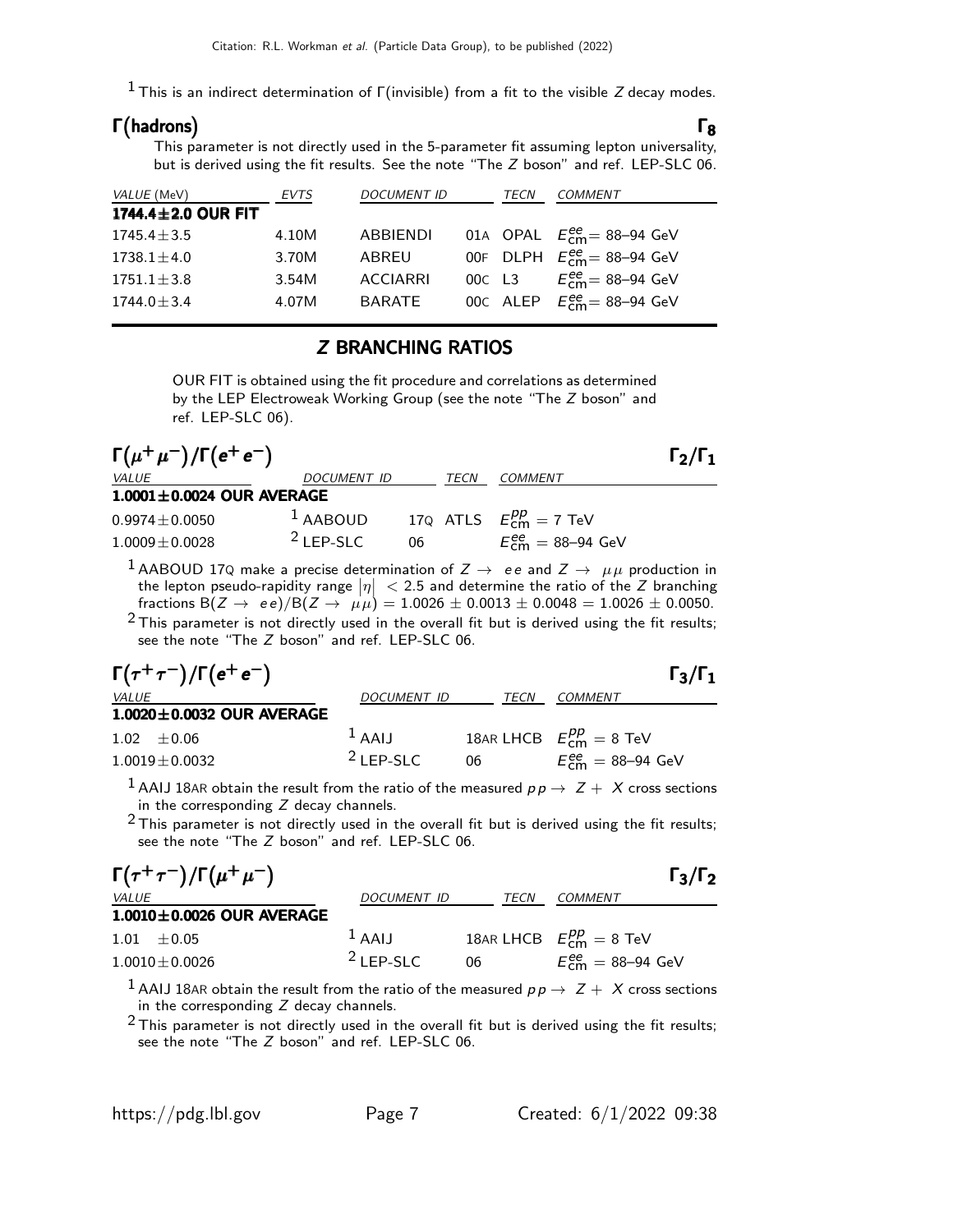# $\Gamma(\ell^+ \ell^- \ell^+ \ell^-)/\Gamma_{\text{total}}$

total and  $\overline{6}/\overline{1}$ Here  $\ell$  indicates either  ${\bm e}$  or  $\mu.$  The branching fractions in this node are given within the phase-space defined by the requirements that (i) the 4-lepton invariant mass is between 80 GeV and 100 GeV, and (ii) any opposite-sign same-flavor lepton pair has a di-lepton invariant mass larger than 4 GeV.

| VALUE (units $10^{-6}$ )             | <b>EVTS</b> | <b>DOCUMENT ID</b>                                     | TECN | <b>COMMENT</b>                                 |
|--------------------------------------|-------------|--------------------------------------------------------|------|------------------------------------------------|
| 4.55±0.17 OUR AVERAGE                |             |                                                        |      |                                                |
| $4.41 \pm 0.13 \pm 0.27$             |             | $1$ AAD                                                |      | 21AQ ATLS $E_{cm}^{pp} = 13$ TeV               |
| $4.70 \pm 0.32 \pm 0.25$             |             | <sup>2</sup> AABOUD                                    |      | 19N ATLS $E_{\text{cm}}^{pp} = 13 \text{ TeV}$ |
| $4.83 + 0.23 + 0.35$<br>-0.22 - 0.32 | 509         | <sup>3</sup> SIRUNYAN                                  |      | 18BT CMS $E_{cm}^{pp} = 13$ TeV                |
| 4.9 $+0.8$ +0.4<br>-0.7 -0.2         | 39          | <sup>4</sup> KHACHATRY16cc CMS $E_{cm}^{pp} = 13$ TeV  |      |                                                |
| $4.31 \pm 0.34 \pm 0.17$             | 172         | AAD                                                    |      | 14N ATLS $E_{cm}^{pp} = 7.8$ TeV               |
| 4.6 $\pm 1.0$ $\pm 0.2$              | 28          | <sup>5</sup> CHATRCHYAN 12BN CMS $E_{cm}^{pp} = 7$ TeV |      |                                                |

 $<sup>1</sup>$ AAD 21AQ analyze differential cross-sections in four-lepton events. Based on the mea-</sup> sured cross section in the  $Z \to 4\ell$  channel, a branching fraction of B( $Z \to 4\ell$ ) =  $(4.41 \pm 0.13 \pm 0.23 \pm 0.09 \pm 0.12) \times 10^{-6}$  is obtained, where the uncertainties are statistical, systematic, theory and luminosity, respectively.

<sup>2</sup> AABOUD 19N reports (4.70  $\pm$  0.32  $\pm$  0.21  $\pm$  0.14)  $\times$  10<sup>-6</sup>, where the uncertainties are statistical, systematic, and luminosity. We have combined the latter two in quadrature.

<sup>3</sup> SIRUNYAN 18BT report the  $Z \rightarrow 4\ell$  branching fraction =  $(4.83 \frac{+0.23}{-0.22})$  $^{+0.32}_{-0.29}$   $\pm$  0.08  $\pm$ 

 $(0.12) \times 10^{-6}$ , where the uncertainties are statistical, systematic, due to theory, and luminosity. The last three have been added in quadrature to obtain the total systematic error.

- <sup>4</sup> KHACHATRYAN 16CC reports  $(4.9\frac{+0.8}{0.7})$  $-0.7$  $+0.3$  $-0.2$  $+0.2$  $-0.1$  $+0.1$  $^{+0.1}_{-0.1}$ ) × 10 $^{-6}$  value, where the uncertainties are statistical, systematic, theory, and due to luminosity. We have combined uncertainties in quadrature.
- <sup>5</sup> CHATRCHYAN 12BN reports  $(4.2\frac{+0.9}{0.8})$  $^{+0.9}_{-0.8}$   $\pm$  0.2)  $\times$  10<sup>-6</sup> value. Their result (both central)<br> $^{+0.9}_{-0.8}$  by 10% to account families different also account value and uncertainties) is scaled up by 10% to account for the different phase-space definition used here (see RAINBOLT 19).

| $\Gamma$ (hadrons)/ $\Gamma$ ( $e^+e^-$ ) |             |                    |      | $\Gamma_8/\Gamma_1$                       |
|-------------------------------------------|-------------|--------------------|------|-------------------------------------------|
| <i>VALUE</i>                              | <b>EVTS</b> | <b>DOCUMENT ID</b> | TECN | <b>COMMENT</b>                            |
| 20.804± 0.050 OUR FIT                     |             |                    |      |                                           |
| $20.902 \pm 0.084$                        | 137.0k      | $1$ ABBIENDI       |      | 01A OPAL $E_{cm}^{ee}$ = 88-94 GeV        |
| $20.88 \pm 0.12$                          | 117.8k      | ABREU              |      | 00F DLPH $E_{cm}^{ee}$ = 88-94 GeV        |
| $20.816 \pm 0.089$                        | 124.4k      | ACCIARRI           |      | 00C L3 $E_{cm}^{ee} = 88 - 94$ GeV        |
| $20.677 \pm 0.075$                        |             | $2$ BARATE         |      | 00C ALEP $E_{\text{cm}}^{ee}$ = 88-94 GeV |
|                                           |             |                    |      |                                           |

• • We do not use the following data for averages, fits, limits, etc. • • •

27.0 
$$
+11.7
$$
  
- 8.8 12 3 ABRAMS 89D MRK2  $E_{cm}^{ee} = 89-93 \text{ GeV}$ 

<sup>1</sup> ABBIENDI 01A error includes approximately 0.067 due to statistics, 0.040 due to event selection systematics, 0.027 due to the theoretical uncertainty in t-channel prediction, and 0.014 due to LEP energy uncertainty.

<sup>2</sup> BARATE 00C error includes approximately 0.062 due to statistics, 0.033 due to experimental systematics, and 0.026 due to the theoretical uncertainty in t-channel prediction.

3 ABRAMS 89<sup>D</sup> have included both statistical and systematic uncertainties in their quoted errors.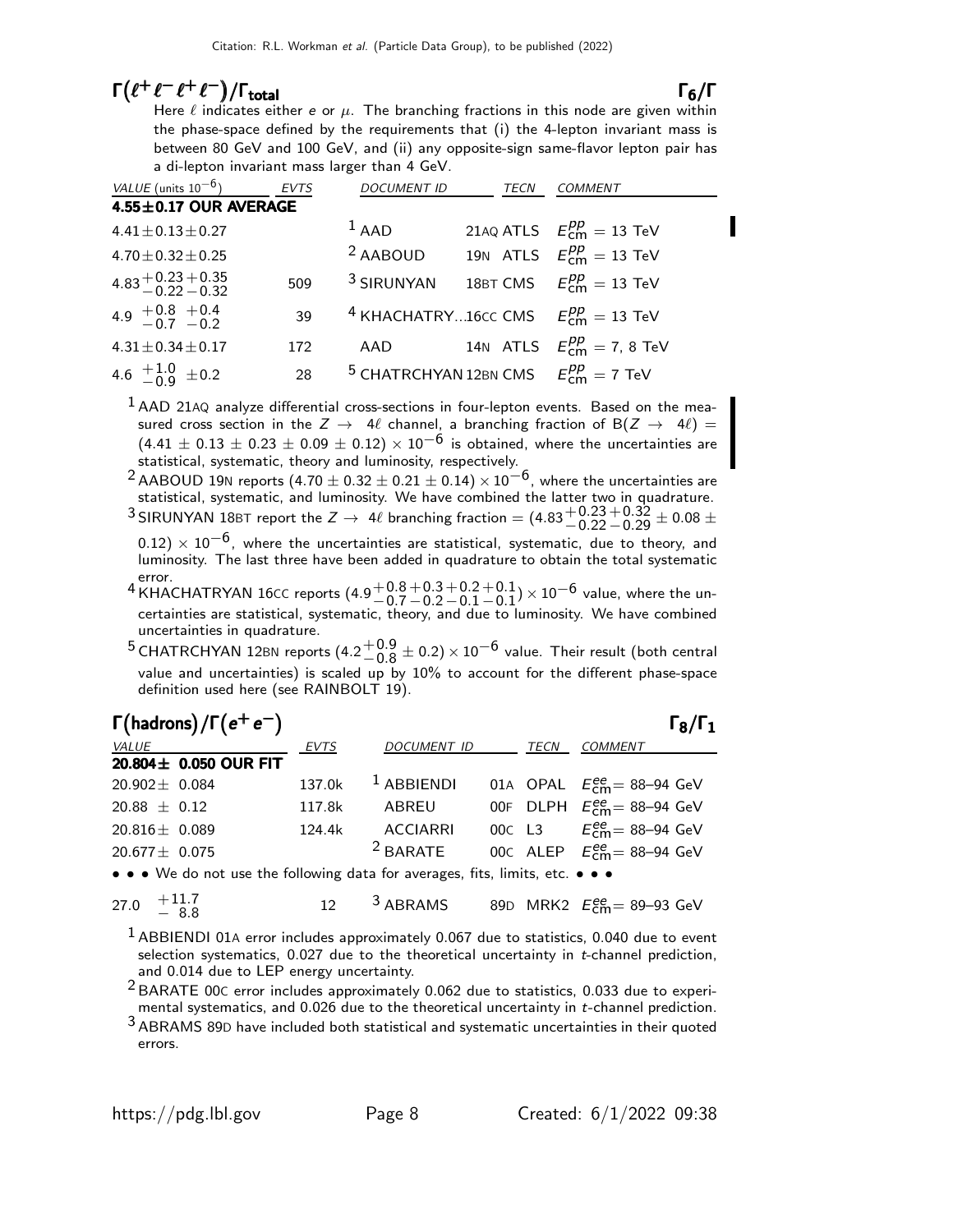# $\Gamma(\text{hadrons})/\Gamma(\mu^+\mu^-)$

**drons)/** $\Gamma(\mu^+\mu^-)$ <br>OUR FIT is obtained using the fit procedure and correlations as determined by the LEP Electroweak Working Group (see the note "The Z boson" and ref. LEP-SLC 06).

| <i>VALUE</i>                                                                  | <b>EVTS</b> | <b>DOCUMENT ID</b> |  | TECN | <b>COMMENT</b>                                           |
|-------------------------------------------------------------------------------|-------------|--------------------|--|------|----------------------------------------------------------|
| 20.785±0.033 OUR FIT                                                          |             |                    |  |      |                                                          |
| $20.811 \pm 0.058$                                                            | 182.8k      | $1$ ABBIENDI       |  |      | 01A OPAL $E_{\text{cm}}^{ee}$ = 88-94 GeV                |
| 20.65 $\pm$ 0.08                                                              | 157.6k      | ABREU              |  |      | 00F DLPH $E_{\text{cm}}^{\text{ee}} = 88-94 \text{ GeV}$ |
| $20.861 \pm 0.097$                                                            | 113.4k      | <b>ACCIARRI</b>    |  |      | 00C L3 $E_{cm}^{ee} = 88 - 94$ GeV                       |
| $20.799 \pm 0.056$                                                            |             | $2$ BARATE         |  |      | 00C ALEP $E_{cm}^{ee}$ = 88-94 GeV                       |
| • • • We do not use the following data for averages, fits, limits, etc. • • • |             |                    |  |      |                                                          |
|                                                                               |             |                    |  |      |                                                          |

18.9 
$$
+7.1
$$
  $-5.3$  13 3 ABRAMS 89D MRK2  $E_{\text{cm}}^{ee} = 89-93 \text{ GeV}$ 

 $<sup>1</sup>$  ABBIENDI 01A error includes approximately 0.050 due to statistics and 0.027 due to</sup> event selection systematics.

2 BARATE 00<sup>C</sup> error includes approximately 0.053 due to statistics and 0.021 due to experimental systematics.

3 ABRAMS 89<sup>D</sup> have included both statistical and systematic uncertainties in their quoted errors.

# Γ(hadrons)/Γ $(τ<sup>+</sup>τ<sup>-</sup>)$  Γ<sub>8</sub>/Γ<sub>3</sub>

**drons)/** $\Gamma(\tau^+\tau^-)$ <br>OUR FIT is obtained using the fit procedure and correlations as determined by the LEP Electroweak Working Group (see the note "The Z boson" and ref. LEP-SLC 06).

| <i>VALUE</i>         | EVTS   | <b>DOCUMENT ID</b>    | TECN | <i>COMMENT</i>                            |
|----------------------|--------|-----------------------|------|-------------------------------------------|
| 20.764±0.045 OUR FIT |        |                       |      |                                           |
| $20.832 \pm 0.091$   |        | $151.5k$ $1$ ABBIENDI |      | 01A OPAL $E_{\text{cm}}^{ee}$ = 88-94 GeV |
| 20.84 $\pm$ 0.13     | 104.0k | ABREU                 |      | 00F DLPH $E_{cm}^{ee}$ = 88-94 GeV        |
| $20.792 \pm 0.133$   | 103.0k | ACCIARRI              |      | 00c L3 $E_{cm}^{ee} = 88 - 94$ GeV        |
| $20.707 \pm 0.062$   |        | $2$ BARATE            |      | 00C ALEP $E_{cm}^{ee}$ = 88-94 GeV        |
|                      |        |                       |      |                                           |

• • We do not use the following data for averages, fits, limits, etc. • • •

15.2 
$$
+4.8
$$
   
  $-3.9$  21 3 ABRAMS 89D MRK2  $E_{\text{cm}}^{ee} = 89-93 \text{ GeV}$ 

1 ABBIENDI 01<sup>A</sup> error includes approximately 0.055 due to statistics and 0.071 due to event selection systematics.

2 BARATE 00<sup>C</sup> error includes approximately 0.054 due to statistics and 0.033 due to experimental systematics.

3 ABRAMS 89<sup>D</sup> have included both statistical and systematic uncertainties in their quoted errors.

# $\Gamma$ (hadrons)/ $\Gamma$ ( $\ell^+$  $\ell^-$ )  $\Gamma_8/\Gamma_4$

 $\ell$  indicates each type of lepton (e,  $\mu$ , and  $\tau$ ), not sum over them.

|                                                                               |        | Our fit result is obtained requiring lepton universality. |      |                                           |  |
|-------------------------------------------------------------------------------|--------|-----------------------------------------------------------|------|-------------------------------------------|--|
| <i>VALUE</i>                                                                  | EVTS   | <b>DOCUMENT ID</b>                                        | TECN | <b>COMMENT</b>                            |  |
| 20.767±0.025 OUR FIT                                                          |        |                                                           |      |                                           |  |
| $20.823 \pm 0.044$                                                            | 471.3k | $1$ ABBIENDI                                              |      | 01A OPAL $E_{\text{cm}}^{ee}$ = 88-94 GeV |  |
| 20.730 $\pm$ 0.060                                                            | 379.4k | ABREU                                                     |      | 00F DLPH $E_{cm}^{ee}$ = 88-94 GeV        |  |
| $20.810 \pm 0.060$                                                            | 340.8k | <b>ACCIARRI</b>                                           |      | 00C L3 $E_{cm}^{ee} = 88 - 94$ GeV        |  |
| $20.725 \pm 0.039$                                                            | 500k   | $2$ BARATE                                                |      | 00C ALEP $E_{\text{cm}}^{ee}$ = 88-94 GeV |  |
| • • • We do not use the following data for averages, fits, limits, etc. • • • |        |                                                           |      |                                           |  |
| 18.9 $\frac{+3.6}{-3.2}$                                                      | 46     | ABRAMS                                                    |      | 89B MRK2 $E_{cm}^{ee} = 89 - 93$ GeV      |  |
| https://pdg.lbl.gov                                                           |        | Page 9                                                    |      | Created: 6/1/2022 09:38                   |  |

### $\Gamma_8/\Gamma_4$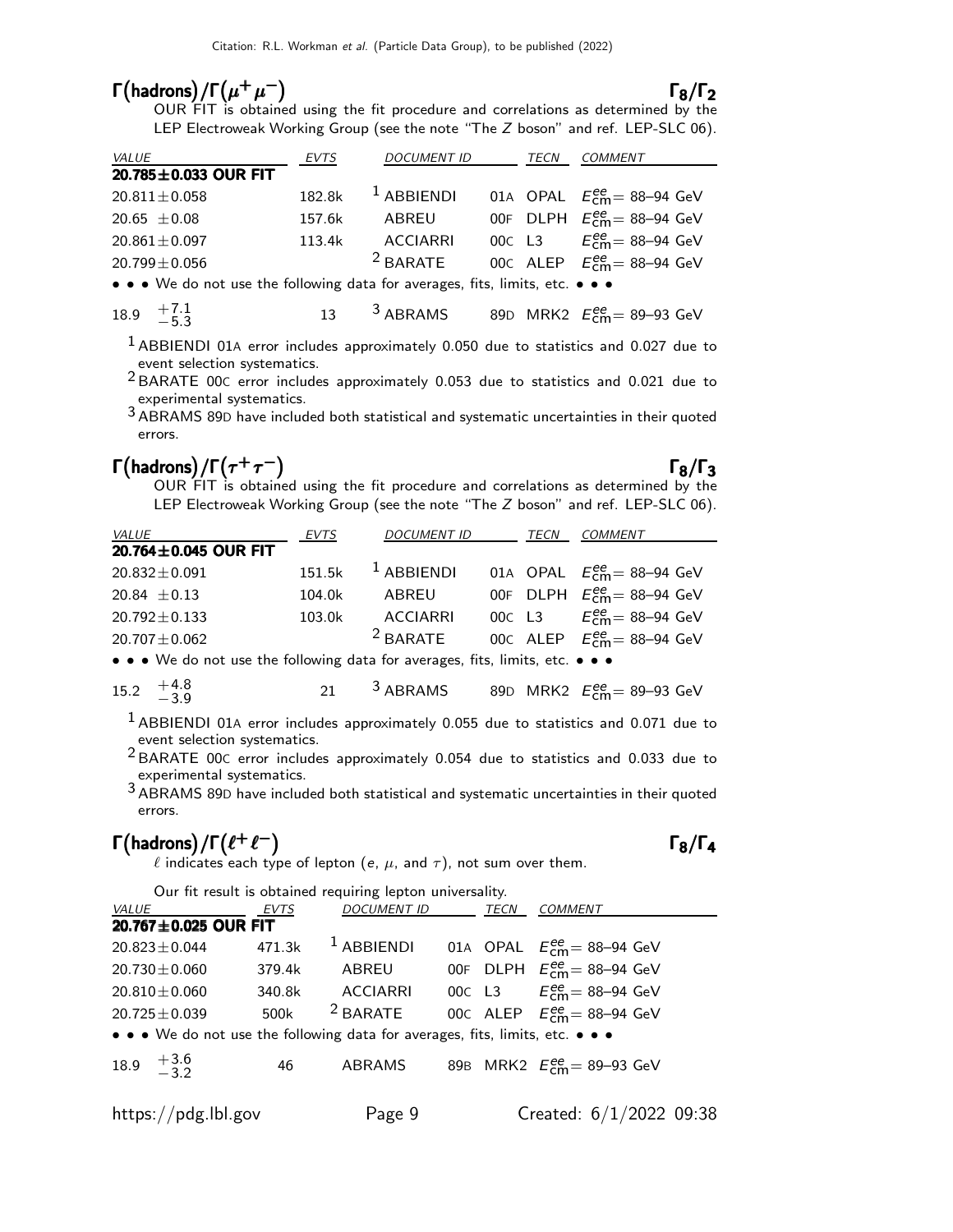- <sup>1</sup> ABBIENDI 01A error includes approximately 0.034 due to statistics and 0.027 due to event selection systematics.
- 2 BARATE 00<sup>C</sup> error includes approximately 0.033 due to statistics, 0.020 due to experimental systematics, and 0.005 due to the theoretical uncertainty in t-channel prediction.

## $\Gamma((\omega \overline{\omega} + c \overline{c} )/2)/\Gamma(\hbox{hadrons})$  Γ<sub>9</sub>/Γ<sub>8</sub>

This quantity is the branching ratio of  $Z \rightarrow$  "up-type" quarks to  $Z \rightarrow$  hadrons. Except ACKERSTAFF 97T the values of  $Z \rightarrow$  "up-type" and  $Z \rightarrow$  "down-type" branchings are extracted from measurements of Γ(hadrons), and Γ( $Z \rightarrow \gamma +$  jets) where  $\gamma$  is a highenergy (>5 or 7 GeV) isolated photon. As the experiments use different procedures and slightly different values of  $M_{\text{\sf Z}}$ ,  $\mathsf{\Gamma} ($ hadrons) and  $\alpha_{\text{\sf S}}$  in their extraction procedures, our average has to be taken with caution.

| <i>VALUE</i>                  | <i>DOCUMENT ID</i>   | TECN | <b>COMMENT</b>                                             |
|-------------------------------|----------------------|------|------------------------------------------------------------|
| $0.166 \pm 0.009$ OUR AVERAGE |                      |      |                                                            |
| $0.172^{+0.011}_{-0.010}$     |                      |      | <sup>1</sup> ABBIENDI 04E OPAL $E_{cm}^{ee} = 91.2$ GeV    |
| $0.160 \pm 0.019 \pm 0.019$   |                      |      | <sup>2</sup> ACKERSTAFF 97T OPAL $E_{cm}^{ee}$ = 88-94 GeV |
| $0.137 + 0.038$<br>-0.054     | <sup>3</sup> ABREU   |      | 95X DLPH $E_{\text{cm}}^{ee}$ = 88-94 GeV                  |
| $0.137 \pm 0.033$             | <sup>4</sup> ADRIANI |      | 93 L3 $E_{cm}^{ee} = 91.2 \text{ GeV}$                     |

 $1$  ABBIENDI 04E select photons with energy  $>$  7 GeV and use  $\Gamma$ (hadrons) = 1744.4  $\pm$  2.0 MeV and  $\alpha_{s} = 0.1172 \pm 0.002$  to obtain  $\Gamma_{u} = 300 \frac{+19}{-18}$  MeV.

<sup>2</sup> ACKERSTAFF 97T measure  $\Gamma_{U\overline{U}}/(\Gamma_{d}\overline{d}+\Gamma_{U\overline{U}}+\Gamma_{S\overline{S}})=0.258\pm0.031\pm0.032$ . To obtain this branching ratio authors use  $R_c + R_b = 0.380 \pm 0.010$ . This measurement is fully negatively correlated with the measurement of  $\Gamma_{d\, \overline{d},s\overline{s}}/(\Gamma_{d\, \overline{d}}+\Gamma_{u\, \overline{u}}+\Gamma_{s\, \overline{s}})$  given in the next data block.

3 ABREU 95X use  $M_Z = 91.187 \pm 0.009$  GeV,  $\Gamma$ (hadrons) = 1725  $\pm$  12 MeV and  $\alpha_s =$  $0.123 \pm 0.005$ . To obtain this branching ratio we divide their value of  $C_{2/3} = 0.91^{+0.25}_{-0.36}$ by their value of  $(3\mathcal{C}_{1/3}^{\phantom 1} + 2\mathcal{C}_{2/3}^{\phantom 1}) = 6.66 \pm 0.05.$ 

<sup>4</sup> ADRIANI 93 use  $M_Z = 91.181 \pm 0.022$  GeV,  $\Gamma$ (hadrons) = 1742  $\pm$  19 MeV and  $\alpha_s =$  $0.125\pm0.009$ . To obtain this branching ratio we divide their value of  $\mathcal{C}_{2/3}=0.92\pm0.22$ by their value of  $(3\mathcal{C}_{1/3}^{\phantom i} + 2\mathcal{C}_{2/3}^{\phantom i}) = 6.720 \pm 0.076.$ 

# $\Gamma((d\overline{d} + s\overline{s} + b\overline{b})/3)/\Gamma(hadrons)$  Γ<sub>10</sub>/Γ<sub>8</sub>

 $d+ s\overline{s}+bb)/3)/\Gamma(\hbox{hadrons})$   $\qquad$   $\qquad$   $\qquad$   $\qquad$   $\qquad$   $\qquad$   $\qquad$   $\qquad$   $\qquad$   $\qquad$   $\qquad$   $\qquad$   $\qquad$   $\qquad$   $\qquad$   $\qquad$   $\qquad$   $\qquad$   $\qquad$   $\qquad$   $\qquad$   $\qquad$   $\qquad$   $\qquad$   $\qquad$   $\qquad$   $\qquad$   $\qquad$   $\qquad$   $\qquad$   $\qquad$   $\qquad$   $\qquad$ Except ACKERSTAFF 97T the values of  $Z \rightarrow$  "up-type" and  $Z \rightarrow$  "down-type" branchings are extracted from measurements of Γ(hadrons), and Γ( $Z \rightarrow \gamma +$  jets) where  $\gamma$ is a high-energy ( $>5$  or 7 GeV) isolated photon. As the experiments use different procedures and slightly different values of  $M_{\boldsymbol{Z}}$ ,  $\boldsymbol{\mathsf{\Gamma}}$ (hadrons) and  $\alpha_{\boldsymbol{\mathsf{S}}}$  in their extraction procedures, our average has to be taken with caution.

| <i>VALUE</i>                  | <b>DOCUMENT ID</b> | TECN | <i>COMMENT</i>                                             |
|-------------------------------|--------------------|------|------------------------------------------------------------|
| $0.223 \pm 0.006$ OUR AVERAGE |                    |      |                                                            |
| $0.218 \pm 0.007$             |                    |      | <sup>1</sup> ABBIENDI 04E OPAL $E_{cm}^{ee} = 91.2$ GeV    |
| $0.230 \pm 0.010 \pm 0.010$   |                    |      | <sup>2</sup> ACKERSTAFF 97T OPAL $E_{cm}^{ee}$ = 88-94 GeV |
| $0.243 + 0.036$<br>-0.026     | <sup>3</sup> ABREU |      | 95X DLPH $E_{cm}^{ee}$ = 88-94 GeV                         |
| $0.243 \pm 0.022$             | $4$ ADRIANI        |      | 93 L3 $E_{cm}^{ee} = 91.2 \text{ GeV}$                     |

 $1$  ABBIENDI 04E select photons with energy  $>$  7 GeV and use  $\Gamma$ (hadrons) = 1744.4  $\pm$  2.0 MeV and  $\alpha_s = 0.1172 \pm 0.002$  to obtain  $\Gamma_d = 381 \pm 12$  MeV.

 $^2$ ACKERSTAFF 97T measure  $\Gamma_{d\overline{d},S\overline{S}}/(\Gamma_{d\overline{d}}+\Gamma_{u\overline{u}}+\Gamma_{s\overline{S}})=0.371\pm0.016\pm0.016$ . To obtain this branching ratio authors use  $R_c + R_b = 0.380 \pm 0.010$ . This measurement is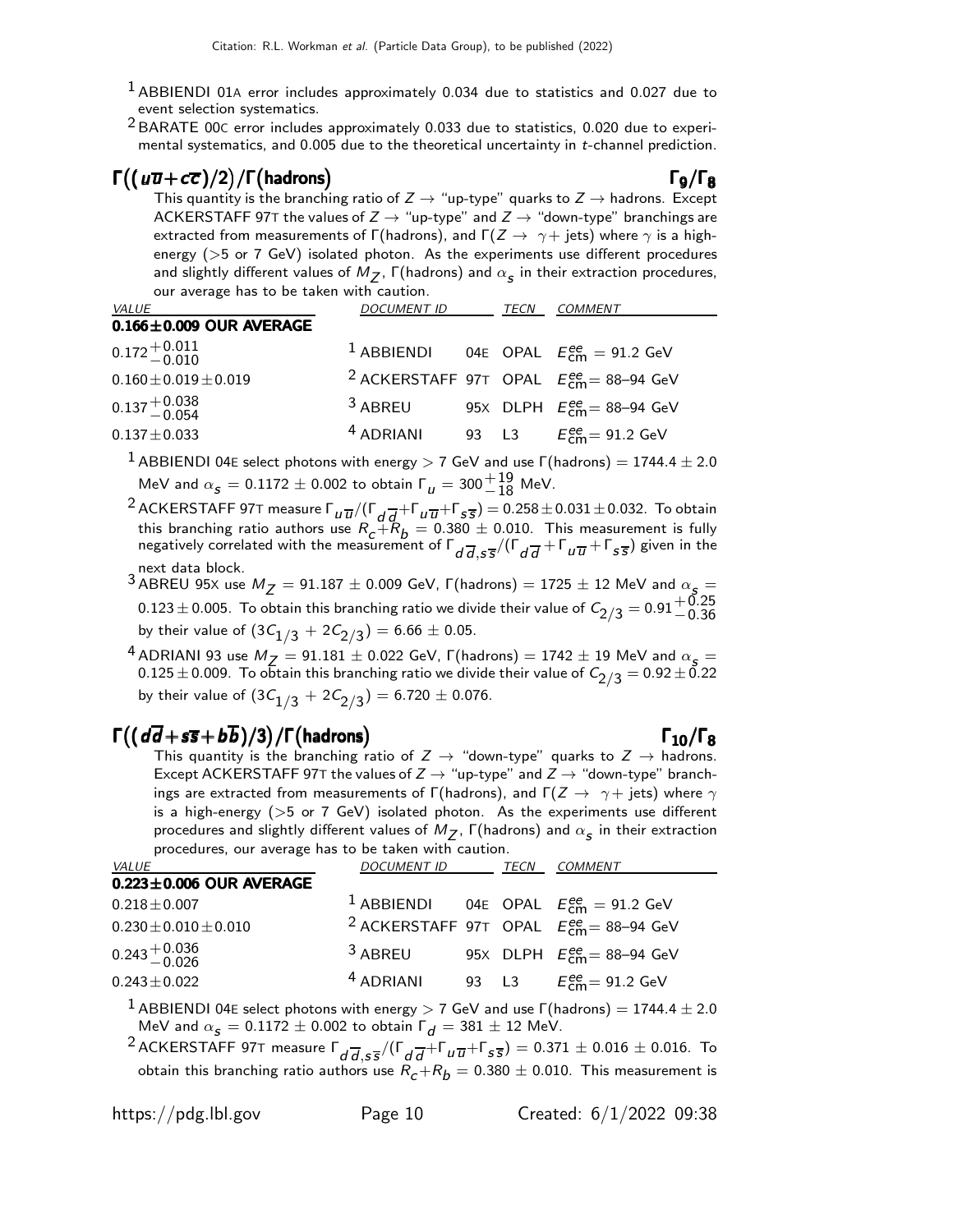fully negatively correlated with the measurement of  $\Gamma_{t\lq \overline{u}}/\allowbreak (\Gamma_{d\overline{d}}+\Gamma_{u\overline{u}}+\Gamma_{s\overline{s}})$  presented in the previous data block.

- $3$  ABREU 95X use  $M_Z = 91.187 \pm 0.009$  GeV,  $\Gamma$ (hadrons) = 1725  $\pm$  12 MeV and  $\alpha_s =$ 0.123 ± 0.005. To obtain this branching ratio we divide their value of  $C_{1/3} = 1.62_{-0.17}^{+0.24}$ by their value of  $(3\mathcal{C}_{1/3}^{\phantom 1} + 2\mathcal{C}_{2/3}^{\phantom 1}) = 6.66 \pm 0.05.$
- <sup>4</sup> ADRIANI 93 use  $M_Z = 91.181 \pm 0.022$  GeV,  $\Gamma$ (hadrons) = 1742  $\pm$  19 MeV and  $\alpha_S =$  $0.125 \pm 0.009$ . To obtain this branching ratio we divide their value of  $C_{1/3} = 1.63 \pm 0.15$ by their value of  $(3\mathcal{C}_{1/3}^{\phantom i} + 2\mathcal{C}_{2/3}^{\phantom i}) = 6.720 \pm 0.076.$

# $R_c = \Gamma(c\overline{c})/\Gamma(\text{hadrons})$  Γ<sub>11</sub>/Γ<sub>8</sub>

### $\Gamma_{11}/\Gamma_8$

OUR  $\overrightarrow{FIT}$  is obtained by a simultaneous fit to several  $c$ - and b-quark measurements as explained in the note "The Z boson" and ref. LEP-SLC 06.

The Standard Model predicts  $R_c = 0.1723$  for  $m_t = 174.3$  GeV and  $M_H = 150$  GeV.

| <i>VALUE</i>                                                                  | DOCUMENT ID | TECN | <b>COMMENT</b>                                             |
|-------------------------------------------------------------------------------|-------------|------|------------------------------------------------------------|
| $0.1721 \pm 0.0030$ OUR FIT                                                   |             |      |                                                            |
| $0.1744 \pm 0.0031 \pm 0.0021$                                                | $1$ ABE     |      | 05F SLD $E_{cm}^{ee}$ =91.28 GeV                           |
| $0.1665 \pm 0.0051 \pm 0.0081$                                                | $2$ ABREU   |      | 00 DLPH $E_{cm}^{ee} = 88 - 94$ GeV                        |
| $0.1698 \pm 0.0069$                                                           |             |      | <sup>3</sup> BARATE 00B ALEP $E_{cm}^{ee} = 88-94$ GeV     |
| $0.180 \pm 0.011 \pm 0.013$                                                   |             |      | <sup>4</sup> ACKERSTAFF 98E OPAL $E_{cm}^{ee}$ = 88-94 GeV |
| $0.167 \pm 0.011 \pm 0.012$                                                   |             |      | <sup>5</sup> ALEXANDER 96R OPAL $E_{cm}^{ee}$ = 88-94 GeV  |
| • • • We do not use the following data for averages, fits, limits, etc. • • • |             |      |                                                            |
| $0.1623 \pm 0.0085 \pm 0.0209$                                                |             |      | <sup>6</sup> ABREU 95D DLPH $E_{cm}^{ee}$ = 88–94 GeV      |

 $<sup>1</sup>$  ABE 05F use hadronic Z decays collected during 1996–98 to obtain an enriched sample</sup> of  $c\overline{c}$  events using a double tag method. The single  $c$ -tag is obtained with a neural network trained to perform flavor discrimination using as input several signatures (corrected secondary vertex mass, vertex decay length, multiplicity and total momentum of the hemisphere). A multitag approach is used, defining 4 regions of the output value of the neural network and  $R_c$  is extracted from a simultaneous fit to the count rates of the 4 different tags. The quoted systematic error includes an uncertainty of  $\pm 0.0006$  due to the uncertainty on  $R_b^{\vphantom{\dagger}}$ .

- <sup>2</sup> ABREU 00 obtain this result properly combining the measurement from the  $D^{*+}$  production rate  $(R_c = 0.1610 \pm 0.0104 \pm 0.0077 \pm 0.0043$  (BR)) with that from the overall charm counting  $(R_c = 0.1692 \pm 0.0047 \pm 0.0063 \pm 0.0074 \text{ (BR)})$  in  $c\bar{c}$  events. The systematic error includes an uncertainty of  $\pm 0.0054$  due to the uncertainty on the charmed hadron branching fractions.
- 3 BARATE 00<sup>B</sup> use exclusive decay modes to independently determine the quantities  $R_c \times f(c \to X)$ , X= $D^0$ , D<sup>+</sup>, D<sup>+</sup>  $\frac{1}{s}$ , and  $\Lambda_c$ . Estimating  $R_c \times f(c \to \Xi_c/\Omega_c) = 0.0034$ , they simply sum over all the charm decays to obtain  $R_c = 0.1738 \pm 0.0047 \pm 0.0088 \pm 0.0027$ 0.0075(BR). This is combined with all previous ALEPH measurements (BARATE 98T and BUSKULIC 94G,  $R_c = 0.1681 \pm 0.0054 \pm 0.0062)$  to obtain the quoted value.
- $^4$  ACKERSTAFF 98E use an inclusive/exclusive double tag. In one jet  $D^{*\pm}$  mesons are exclusively reconstructed in several decay channels and in the opposite jet a slow pion (opposite charge inclusive  $D^{*\pm}$ ) tag is used. The b content of this sample is measured by the simultaneous detection of a lepton in one jet and an inclusively reconstructed  $D^{*\pm}$  meson in the opposite jet. The systematic error includes an uncertainty of  $\pm 0.006$ due to the external branching ratios.
- <sup>5</sup> ALEXANDER 96R obtain this value via direct charm counting, summing the partial contributions from  $D^0$ ,  $D^+$ ,  $D^+_{\epsilon}$  $\frac{+}{s}$ , and  $\Lambda_c^+$  $\mathop{\mathsf{c}}\limits^{\mathsf{T}}$ , and assuming that strange-charmed baryons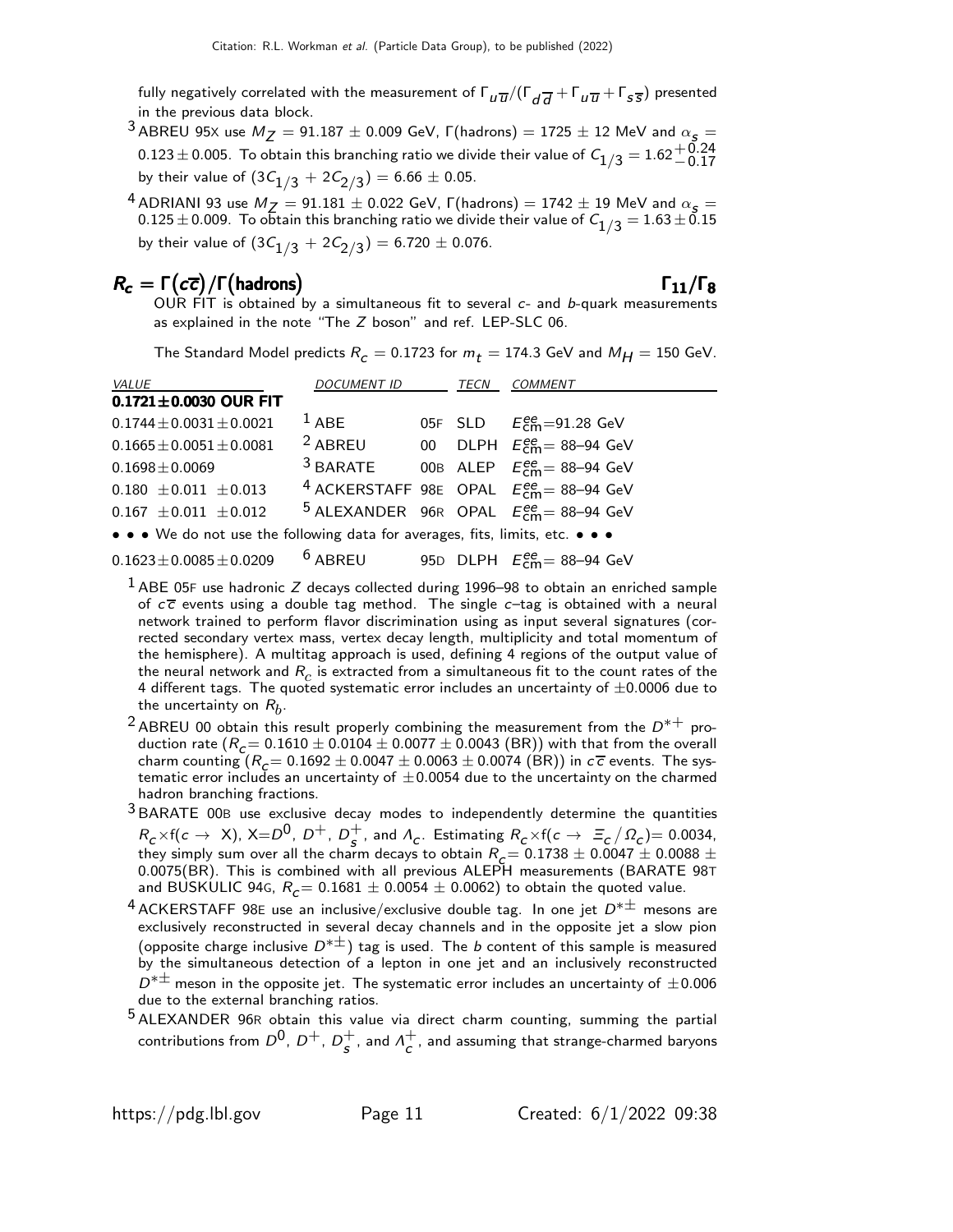account for the 15% of the  $\Lambda_c^+$  $\sigma_c^+$  production. An uncertainty of  $\pm 0.005$  due to the uncertainties in the charm hadron branching ratios is included in the overall systematics.

<sup>6</sup> ABREU 95D perform a maximum likelihood fit to the combined p and  $p_T$  distributions of single and dilepton samples. The second error includes an uncertainty of  $\pm 0.0124$ due to models and branching ratios.

# $R_b = \Gamma(b\overline{b})/\Gamma(h$ adrons) Γ<sub>12</sub>/Γ<sub>8</sub>

OUR FIT is obtained by a simultaneous fit to several  $c$ - and  $b$ -quark measurements as explained in the note "The Z boson" and ref. LEP-SLC 06.

The Standard Model predicts  $R_b$ =0.21581 for  $m_t$ =174.3 GeV and  $M_H$ =150 GeV.

| VALUE                                                                         | <b>DOCUMENT ID</b>    | TECN | <b>COMMENT</b>                                       |
|-------------------------------------------------------------------------------|-----------------------|------|------------------------------------------------------|
| $0.21629 \pm 0.00066$ OUR FIT                                                 |                       |      |                                                      |
| $0.21594 + 0.00094 + 0.00075$                                                 | $1$ ABE               |      | 05F SLD $E_{cm}^{ee}$ =91.28 GeV                     |
| $0.2174 \pm 0.0015 \pm 0.0028$                                                | <sup>2</sup> ACCIARRI |      | 00 L3 $E_{cm}^{ee} = 89 - 93$ GeV                    |
| $0.2178 \pm 0.0011 \pm 0.0013$                                                | $3$ ABBIENDI          |      | 99B OPAL $E_{cm}^{ee}$ = 88-94 GeV                   |
| $0.21634 \pm 0.00067 \pm 0.00060$                                             | $4$ ABREU             |      | 99B DLPH $E_{cm}^{ee}$ = 88-94 GeV                   |
| $0.2159 \pm 0.0009 \pm 0.0011$                                                | $5$ BARATE            |      | 97F ALEP $E_{\text{cm}}^{ee}$ = 88-94 GeV            |
| • • • We do not use the following data for averages, fits, limits, etc. • • • |                       |      |                                                      |
| $0.2145 \pm 0.0089 \pm 0.0067$                                                | $6$ ABREU             |      | 95D DLPH $E_{cm}^{ee}$ = 88-94 GeV                   |
| $0.219 \pm 0.006 \pm 0.005$                                                   | <sup>7</sup> BUSKULIC |      | 94G ALEP $E_{cm}^{ee} = 88-94$ GeV                   |
| $0.251 \pm 0.049 \pm 0.030$                                                   | <sup>8</sup> JACOBSEN |      | 91 MRK2 $E_{\text{cm}}^{\text{ee}} = 91 \text{ GeV}$ |

 $<sup>1</sup>$  ABE 05F use hadronic Z decays collected during 1996–98 to obtain an enriched sample</sup> of  $b\overline{b}$  events using a double tag method. The single b-tag is obtained with a neural network trained to perform flavor discrimination using as input several signatures (corrected secondary vertex mass, vertex decay length, multiplicity and total momentum of the hemisphere; the key tag is obtained requiring the secondary vertex corrected mass to be above the D–meson mass). ABE 05F obtain  $R_b = 0.21604 \pm 0.00098 \pm 0.00074$ where the systematic error includes an uncertainty of  $\pm 0.00012$  due to the uncertainty on  $R_c$ . The value reported here is obtained properly combining with ABE 98D. The quoted systematic error includes an uncertainty of  $\pm 0.00012$  due to the uncertainty on  $R_c$ .

- <sup>2</sup> ACCIARRI 00 obtain this result using a double-tagging technique, with a high  $p_T$  lepton tag and an impact parameter tag in opposite hemispheres.
- <sup>3</sup> ABBIENDI 99B tag  $Z \rightarrow b \overline{b}$  decays using leptons and/or separated decay vertices. The b-tagging efficiency is measured directly from the data using a double-tagging technique.
- <sup>4</sup> ABREU 99B obtain this result combining in a multivariate analysis several tagging methods (impact parameter and secondary vertex reconstruction, complemented by event shape variables). For  $R_c$  different from its Standard Model value of 0.172,  $R_b$  varies as  $-0.024 \times (R<sub>c</sub> - 0.172).$
- <sup>5</sup> BARATE 97F combine the lifetime-mass hemisphere tag (BARATE 97E) with event shape information and lepton tag to identify  $Z \to b\overline{b}$  candidates. They further use c- and u d s-selection tags to identify the background. For  $R_c$  different from its Standard Model value of 0.172,  $R_b$  varies as  $-$  0.019 $\times$ ( $R_c$   $-$  0.172).
- <sup>6</sup> ABREU 95D perform a maximum likelihood fit to the combined p and  $p_T$  distributions of single and dilepton samples. The second error includes an uncertainty of  $\pm 0.0023$ due to models and branching ratios.
- <sup>7</sup> BUSKULIC 94G perform a simultaneous fit to the  $p$  and  $p_T$  spectra of both single and dilepton events.
- 8 JACOBSEN 91 tagged  $b\overline{b}$  events by requiring coincidence of  $\geq$  3 tracks with significant impact parameters using vertex detector. Systematic error includes lifetime and decay uncertainties  $(\pm 0.014)$ .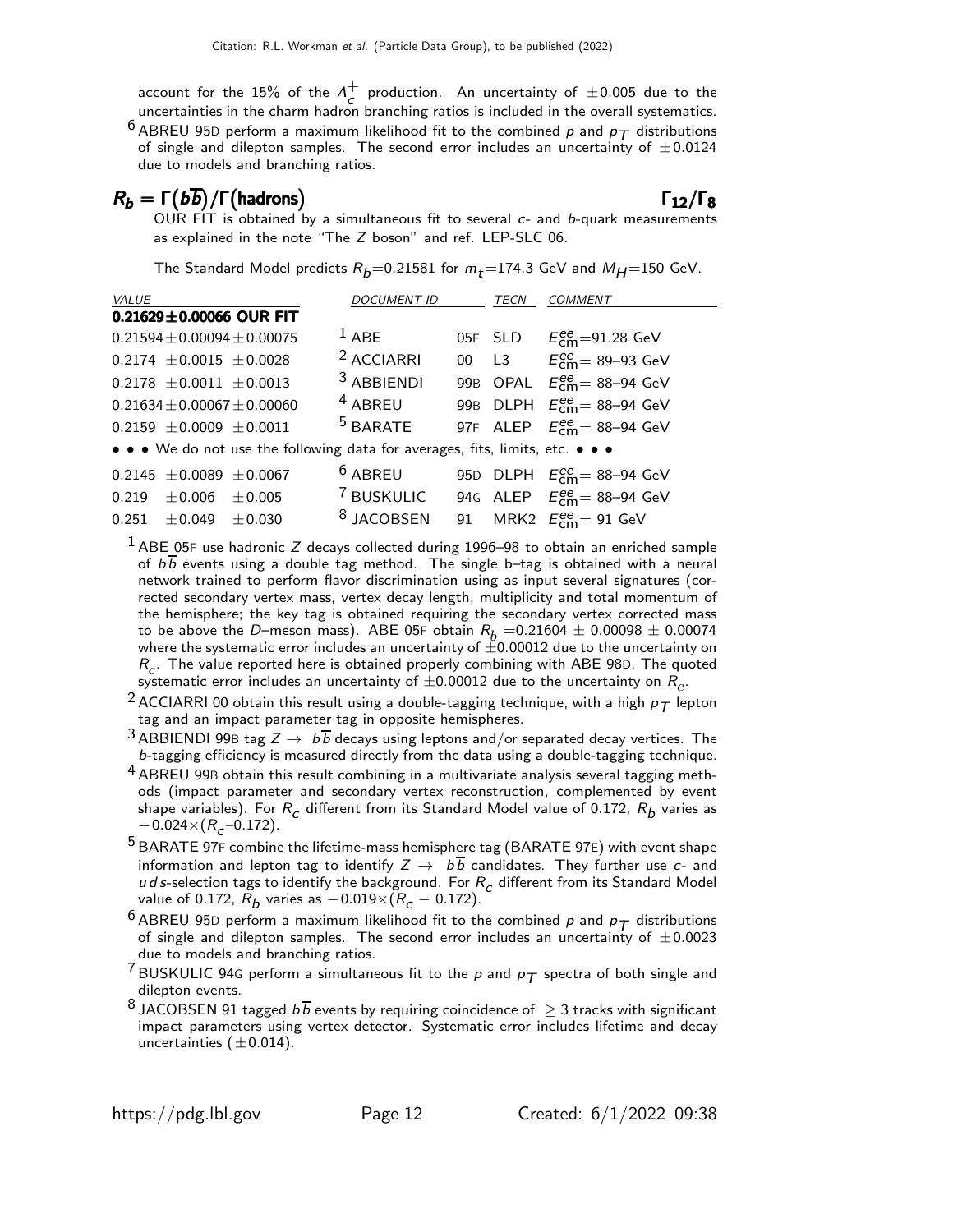| $\Gamma(b\overline{b}b\overline{b})/\Gamma(hadrons)$ |                    |      | $\Gamma_{13}/\Gamma_8$                    |  |
|------------------------------------------------------|--------------------|------|-------------------------------------------|--|
| VALUE (units $10^{-4}$ )                             | <b>DOCUMENT ID</b> | TECN | COMMENT                                   |  |
| $5.2 \pm 1.9$ OUR AVERAGE                            |                    |      |                                           |  |
| $3.6 \pm 1.7 \pm 2.7$                                | $1$ ABBIENDI       |      | 01G OPAL $E_{\text{cm}}^{ee}$ = 88-94 GeV |  |
| $6.0 + 1.9 + 1.4$                                    | <sup>2</sup> ABREU |      | 990 DLPH $E_{cm}^{ee}$ = 88-94 GeV        |  |

 $^{\rm 1}$  ABBIENDI 01G use a sample of four-jet events from hadronic Z decays. To enhance the  $b\overline{b}b\overline{b}$  signal, at least three of the four jets are required to have a significantly detached secondary vertex.

 $2$  ABREU 990 force hadronic Z decays into 3 jets to use all the available phase space and require a b tag for every jet. This decay mode includes primary and secondary 4b production, e.g, from gluon splitting to  $b\overline{b}$ .

| $\Gamma(ggg)/\Gamma$ (hadrons) |     |             |      | $\Gamma_{14}/\Gamma_8$                           |
|--------------------------------|-----|-------------|------|--------------------------------------------------|
| <i>VALUE</i>                   | CL% | DOCUMENT ID | TECN | COMMENT                                          |
| ${<}1.6 \times 10^{-2}$        | 95  | $L$ ABREU   |      | 96s DLPH $E_{\text{cm}}^{\text{ee}}$ = 88-94 GeV |

 $^{\rm 1}$  This branching ratio is slightly dependent on the jet-finder algorithm. The value we quote is obtained using the JADE algorithm, while using the DURHAM algorithm ABREU 96S obtain an upper limit of  $1.5 \times 10^{-2}$ .

| $\Gamma(\pi^0\gamma)/\Gamma_{\rm total}$ |        |                 |      | $\Gamma_{15}/\Gamma$                        |
|------------------------------------------|--------|-----------------|------|---------------------------------------------|
| VALUE                                    | $CL\%$ | DOCUMENT ID     | TECN | <i>COMMENT</i>                              |
| $\langle 2.01 \times 10^{-5} \rangle$    | 95     | <b>AALTONEN</b> |      | 14E CDF $E_{cm}^{\overline{pp}} = 1.96$ TeV |
| ${<}5.2 \times 10^{-5}$                  | 95     | $1$ ACCIARRI    |      | 95G L3 $E_{cm}^{ee} = 88 - 94$ GeV          |
| $<$ 5.5 $\times$ 10 $^{-5}$              | 95     | ABREU           |      | 94B DLPH $E_{\text{cm}}^{ee}$ = 88-94 GeV   |
| $\langle 2.1 \times 10^{-4} \rangle$     | 95     | <b>DECAMP</b>   |      | 92 ALEP $E_{\text{cm}}^{ee}$ = 88-94 GeV    |
| $<$ 1.4 $\times$ 10 <sup>-4</sup>        | 95     | AKRAWY          |      | 91F OPAL $E_{cm}^{ee}$ = 88-94 GeV          |

 $1$  This limit is for both decay modes  $Z \to \pi^0 \gamma / \gamma \gamma$  which are indistinguishable in ACCIA-RRI 95G.

| $\Gamma(\eta\gamma)/\Gamma_{\rm total}$ |        |                    |        | $\Gamma_{16}/\Gamma$                                     |
|-----------------------------------------|--------|--------------------|--------|----------------------------------------------------------|
| <b>VALUE</b>                            | $CL\%$ | <b>DOCUMENT ID</b> | TECN   | COMMENT                                                  |
| ${<}7.6\times10^{-5}$                   | 95     | <b>ACCIARRI</b>    | 95G L3 | $E_{\text{cm}}^{\text{ee}}$ = 88–94 GeV                  |
| $<$ 8.0 $\times$ 10 $^{-5}$             | 95     | ABREU              |        | 94B DLPH $E_{\text{cm}}^{\text{ee}} = 88-94 \text{ GeV}$ |
| ${<}5.1 \times 10^{-5}$                 | 95     | <b>DECAMP</b>      |        | 92 ALEP $E_{cm}^{ee}$ = 88-94 GeV                        |
| $<$ 2.0 $\times$ 10 $^{-4}$             | 95     | <b>AKRAWY</b>      |        | 91F OPAL $E_{cm}^{ee} = 88-94$ GeV                       |

| $\Gamma(\rho^0\gamma)/\Gamma_{\rm total}$ |  |
|-------------------------------------------|--|
|-------------------------------------------|--|

| $\Gamma(\rho^0\gamma)/\Gamma_{\rm total}$ |          |                         |      |                                                 | $\Gamma_{17}/\Gamma$ |
|-------------------------------------------|----------|-------------------------|------|-------------------------------------------------|----------------------|
| <i>VALUE</i>                              | CL% EVTS | <i>DOCUMENT ID</i>      | TECN | <i>COMMENT</i>                                  |                      |
| $\leq 2.5 \times 10^{-5}$                 |          | 95 $12.5$ k $^1$ AABOUD |      | 18AU ATLS $E_{\text{cm}}^{pp} = 13 \text{ TeV}$ |                      |

 $^1$  AABOUD 18AU search for the  $Z\rightarrow\ \rho\gamma$  decay mode where the  $\rho$  is identified through its decay  $\rho \to \pi^+ \pi^-$ . In the data corresponding to 32.3 fb<sup>-1</sup>, 12,583 events are selected for 635  $<$  m( $\pi^{+}\pi^{-}$ )  $<$  915 MeV.

| $\Gamma(\omega\gamma)/\Gamma_{\rm total}$ |        |             |      | $\Gamma_{18}/\Gamma$                                     |
|-------------------------------------------|--------|-------------|------|----------------------------------------------------------|
| <i>VALUE</i>                              | $CL\%$ | DOCUMENT ID | TECN | COMMENT                                                  |
| $< 6.5 \times 10^{-4}$                    | 95     | ABREU       |      | 94B DLPH $E_{\text{cm}}^{\text{ee}} = 88-94 \text{ GeV}$ |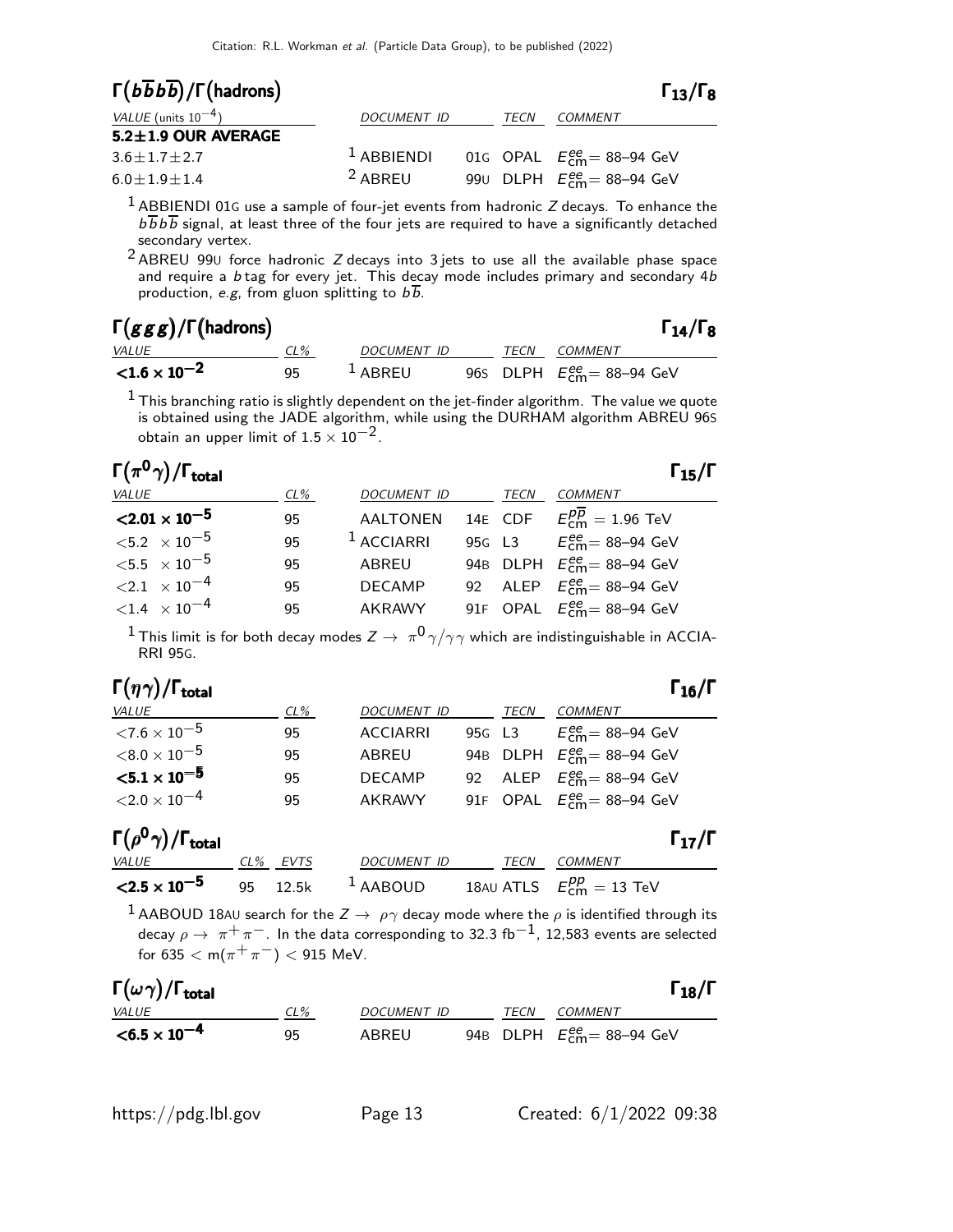| TECN<br>DOCUMENT ID<br>COMMENT<br><u>VALUE</u><br><u>CL%</u><br>$<$ 4.2 $\times$ 10 <sup>-5</sup><br>ALEP $E_{\text{cm}}^{ee}$ = 88-94 GeV<br>92<br>95<br><b>DECAMP</b><br>$CL%$ EVTS<br>DOCUMENT ID TECN COMMENT<br>$\leq 9 \times 10^{-7}$ 95<br><sup>1</sup> AABOUD 18AU ATLS $E_{cm}^{pp} = 13$ TeV<br>3.3k<br>1.0k <sup>2</sup> AABOUD 16K ATLS $E_{\text{cm}}^{pp} = 13 \text{ TeV}$<br>95<br>$^1$ AABOUD 18AU search for the $Z\rightarrow\ \phi\gamma$ decay mode where the $\phi$ is identified through its<br>decay $\phi\to~K^+K^-$ . In the data corresponding to 32.3 fb $^{-1}$ , 3,364 events are selected<br>for $1012 < m(K^+K^-) < 1028$ MeV.<br>$^2$ AABOUD 16K search for the $Z\to~\phi\gamma$ decay mode where the $\phi$ is identified through its<br>decay into $K^+K^-$ . In the data corresponding to a total luminosity of 2.7 fb <sup>-1</sup> , 1065<br>events are selected and their $K^+ K^- \gamma$ invariant mass spectrum is analyzed.<br>This decay would violate the Landau-Yang theorem.<br><u>TECN COMMENT</u><br>$CL\%$<br><u>DOCUMENT ID______</u><br>AALTONEN 14E CDF $E_{\text{cm}}^{p\overline{p}} = 1.96 \text{ TeV}$<br>95<br>$1$ ACCIARRI<br>${<}5.2 \times 10^{-5}$<br>95G L3 $E_{\text{cm}}^{ee} = 88 - 94 \text{ GeV}$<br>95<br>94B DLPH $E_{\text{cm}}^{\text{ee}}$ = 88–94 GeV<br>ABREU<br>95<br>$<$ 1.4 $\times$ 10 <sup>-4</sup><br>AKRAWY 91F OPAL $E_{\text{cm}}^{ee}$ = 88-94 GeV<br>95<br>$^1$ This limit is for both decay modes $Z\to~\pi^{0}\gamma/\gamma\gamma$ which are indistinguishable in ACCIA-<br><b>RRI 95G.</b><br><b>TECN</b><br>CL%<br>DOCUMENT ID<br><b>COMMENT</b><br>$E^{p\overline{p}}_{\text{cm}}=1.96$ TeV<br>14E CDF<br><b>AALTONEN</b><br>95<br>$CL\%$<br><u>DOCUMENT ID _______ TECN __ COMMENT</u><br>16L ATLS $E_{\text{cm}}^{pp} = 8 \text{ TeV}$<br>AAD<br>95<br>$1$ ACCIARRI<br>95C L3 $E_{\text{cm}}^{ee} = 88 - 94 \text{ GeV}$<br>95<br>$1$ ABREU<br>95<br>94B DLPH $E_{cm}^{ee}$ = 88-94 GeV<br>91F OPAL $E_{\text{cm}}^{ee}$ = 88-94 GeV<br>AKRAWY<br>95<br>$1$ Limit derived in the context of composite $Z$ model.<br>The value is for the sum of the charge states indicated.<br>$CL\%$<br>DOCUMENT ID TECN COMMENT<br>95<br>DECAMP 92 ALEP $E_{\text{cm}}^{ee} = 88-94 \text{ GeV}$<br>The value is for the sum of the charge states indicated.<br>DOCUMENT ID<br>TECN COMMENT<br>$CL\%$<br>ALEP $E_{\text{cm}}^{ee}$ = 88-94 GeV<br>DECAMP<br>95<br>92 | $\Gamma(\eta^{\prime}(958)\gamma)/\Gamma_{\rm total}$ |  |  | $\Gamma_{19}/\Gamma$ |
|--------------------------------------------------------------------------------------------------------------------------------------------------------------------------------------------------------------------------------------------------------------------------------------------------------------------------------------------------------------------------------------------------------------------------------------------------------------------------------------------------------------------------------------------------------------------------------------------------------------------------------------------------------------------------------------------------------------------------------------------------------------------------------------------------------------------------------------------------------------------------------------------------------------------------------------------------------------------------------------------------------------------------------------------------------------------------------------------------------------------------------------------------------------------------------------------------------------------------------------------------------------------------------------------------------------------------------------------------------------------------------------------------------------------------------------------------------------------------------------------------------------------------------------------------------------------------------------------------------------------------------------------------------------------------------------------------------------------------------------------------------------------------------------------------------------------------------------------------------------------------------------------------------------------------------------------------------------------------------------------------------------------------------------------------------------------------------------------------------------------------------------------------------------------------------------------------------------------------------------------------------------------------------------------------------------------------------------------------------------------------------------------------------------------------------------------------------|-------------------------------------------------------|--|--|----------------------|
| $\mathsf{\Gamma}\big(\phi\gamma\big)/\mathsf{\Gamma}_{\mathsf{total}}$<br>VALUE<br>• • • We do not use the following data for averages, fits, limits, etc. • • •<br>$<$ 8.3 $\times$ 10 $^{-6}$<br>$\mathsf{\Gamma}(\gamma\gamma)/\mathsf{\Gamma}_{\mathsf{total}}$<br><b>VALUE</b><br>$< 1.46 \times 10^{-5}$<br>$<$ 5.5 $\times$ 10 <sup>-5</sup><br>$\Gamma\bigl(\pi^0\pi^0\bigr)/\Gamma_{\rm total}$<br>$< 1.52 \times 10^{-5}$<br>$\Gamma(\gamma\gamma\gamma)/\Gamma_{\rm total}$<br><u>VALUE</u><br>$<$ 2.2 $\times$ 10 <sup>-6</sup><br>• • • We do not use the following data for averages, fits, limits, etc. • • •<br>${<}1.0\times10^{-5}$<br>${<}1.7\times10^{-5}$<br>$<\!6.6\times10^{-5}$<br>$\Gamma(\pi^{\pm}\, \mathsf{W}^{\mp})/\Gamma_{\mathsf{total}}$<br><b>VALUE</b><br>${<}7 \times 10^{-5}$<br>$\Gamma(\rho^{\pm}\, W^{\mp})/\Gamma_{\rm total}$<br><b>VALUE</b>                                                                                                                                                                                                                                                                                                                                                                                                                                                                                                                                                                                                                                                                                                                                                                                                                                                                                                                                                                                                                                                                                                                                                                                                                                                                                                                                                                                                                                                                                                                                                                |                                                       |  |  |                      |
|                                                                                                                                                                                                                                                                                                                                                                                                                                                                                                                                                                                                                                                                                                                                                                                                                                                                                                                                                                                                                                                                                                                                                                                                                                                                                                                                                                                                                                                                                                                                                                                                                                                                                                                                                                                                                                                                                                                                                                                                                                                                                                                                                                                                                                                                                                                                                                                                                                                        |                                                       |  |  |                      |
|                                                                                                                                                                                                                                                                                                                                                                                                                                                                                                                                                                                                                                                                                                                                                                                                                                                                                                                                                                                                                                                                                                                                                                                                                                                                                                                                                                                                                                                                                                                                                                                                                                                                                                                                                                                                                                                                                                                                                                                                                                                                                                                                                                                                                                                                                                                                                                                                                                                        |                                                       |  |  | $\Gamma_{20}/\Gamma$ |
|                                                                                                                                                                                                                                                                                                                                                                                                                                                                                                                                                                                                                                                                                                                                                                                                                                                                                                                                                                                                                                                                                                                                                                                                                                                                                                                                                                                                                                                                                                                                                                                                                                                                                                                                                                                                                                                                                                                                                                                                                                                                                                                                                                                                                                                                                                                                                                                                                                                        |                                                       |  |  |                      |
|                                                                                                                                                                                                                                                                                                                                                                                                                                                                                                                                                                                                                                                                                                                                                                                                                                                                                                                                                                                                                                                                                                                                                                                                                                                                                                                                                                                                                                                                                                                                                                                                                                                                                                                                                                                                                                                                                                                                                                                                                                                                                                                                                                                                                                                                                                                                                                                                                                                        |                                                       |  |  |                      |
|                                                                                                                                                                                                                                                                                                                                                                                                                                                                                                                                                                                                                                                                                                                                                                                                                                                                                                                                                                                                                                                                                                                                                                                                                                                                                                                                                                                                                                                                                                                                                                                                                                                                                                                                                                                                                                                                                                                                                                                                                                                                                                                                                                                                                                                                                                                                                                                                                                                        |                                                       |  |  |                      |
|                                                                                                                                                                                                                                                                                                                                                                                                                                                                                                                                                                                                                                                                                                                                                                                                                                                                                                                                                                                                                                                                                                                                                                                                                                                                                                                                                                                                                                                                                                                                                                                                                                                                                                                                                                                                                                                                                                                                                                                                                                                                                                                                                                                                                                                                                                                                                                                                                                                        |                                                       |  |  |                      |
|                                                                                                                                                                                                                                                                                                                                                                                                                                                                                                                                                                                                                                                                                                                                                                                                                                                                                                                                                                                                                                                                                                                                                                                                                                                                                                                                                                                                                                                                                                                                                                                                                                                                                                                                                                                                                                                                                                                                                                                                                                                                                                                                                                                                                                                                                                                                                                                                                                                        |                                                       |  |  |                      |
|                                                                                                                                                                                                                                                                                                                                                                                                                                                                                                                                                                                                                                                                                                                                                                                                                                                                                                                                                                                                                                                                                                                                                                                                                                                                                                                                                                                                                                                                                                                                                                                                                                                                                                                                                                                                                                                                                                                                                                                                                                                                                                                                                                                                                                                                                                                                                                                                                                                        |                                                       |  |  |                      |
|                                                                                                                                                                                                                                                                                                                                                                                                                                                                                                                                                                                                                                                                                                                                                                                                                                                                                                                                                                                                                                                                                                                                                                                                                                                                                                                                                                                                                                                                                                                                                                                                                                                                                                                                                                                                                                                                                                                                                                                                                                                                                                                                                                                                                                                                                                                                                                                                                                                        |                                                       |  |  |                      |
|                                                                                                                                                                                                                                                                                                                                                                                                                                                                                                                                                                                                                                                                                                                                                                                                                                                                                                                                                                                                                                                                                                                                                                                                                                                                                                                                                                                                                                                                                                                                                                                                                                                                                                                                                                                                                                                                                                                                                                                                                                                                                                                                                                                                                                                                                                                                                                                                                                                        |                                                       |  |  |                      |
|                                                                                                                                                                                                                                                                                                                                                                                                                                                                                                                                                                                                                                                                                                                                                                                                                                                                                                                                                                                                                                                                                                                                                                                                                                                                                                                                                                                                                                                                                                                                                                                                                                                                                                                                                                                                                                                                                                                                                                                                                                                                                                                                                                                                                                                                                                                                                                                                                                                        |                                                       |  |  |                      |
|                                                                                                                                                                                                                                                                                                                                                                                                                                                                                                                                                                                                                                                                                                                                                                                                                                                                                                                                                                                                                                                                                                                                                                                                                                                                                                                                                                                                                                                                                                                                                                                                                                                                                                                                                                                                                                                                                                                                                                                                                                                                                                                                                                                                                                                                                                                                                                                                                                                        |                                                       |  |  |                      |
|                                                                                                                                                                                                                                                                                                                                                                                                                                                                                                                                                                                                                                                                                                                                                                                                                                                                                                                                                                                                                                                                                                                                                                                                                                                                                                                                                                                                                                                                                                                                                                                                                                                                                                                                                                                                                                                                                                                                                                                                                                                                                                                                                                                                                                                                                                                                                                                                                                                        |                                                       |  |  | $\Gamma_{21}/\Gamma$ |
|                                                                                                                                                                                                                                                                                                                                                                                                                                                                                                                                                                                                                                                                                                                                                                                                                                                                                                                                                                                                                                                                                                                                                                                                                                                                                                                                                                                                                                                                                                                                                                                                                                                                                                                                                                                                                                                                                                                                                                                                                                                                                                                                                                                                                                                                                                                                                                                                                                                        |                                                       |  |  |                      |
|                                                                                                                                                                                                                                                                                                                                                                                                                                                                                                                                                                                                                                                                                                                                                                                                                                                                                                                                                                                                                                                                                                                                                                                                                                                                                                                                                                                                                                                                                                                                                                                                                                                                                                                                                                                                                                                                                                                                                                                                                                                                                                                                                                                                                                                                                                                                                                                                                                                        |                                                       |  |  |                      |
|                                                                                                                                                                                                                                                                                                                                                                                                                                                                                                                                                                                                                                                                                                                                                                                                                                                                                                                                                                                                                                                                                                                                                                                                                                                                                                                                                                                                                                                                                                                                                                                                                                                                                                                                                                                                                                                                                                                                                                                                                                                                                                                                                                                                                                                                                                                                                                                                                                                        |                                                       |  |  |                      |
|                                                                                                                                                                                                                                                                                                                                                                                                                                                                                                                                                                                                                                                                                                                                                                                                                                                                                                                                                                                                                                                                                                                                                                                                                                                                                                                                                                                                                                                                                                                                                                                                                                                                                                                                                                                                                                                                                                                                                                                                                                                                                                                                                                                                                                                                                                                                                                                                                                                        |                                                       |  |  |                      |
|                                                                                                                                                                                                                                                                                                                                                                                                                                                                                                                                                                                                                                                                                                                                                                                                                                                                                                                                                                                                                                                                                                                                                                                                                                                                                                                                                                                                                                                                                                                                                                                                                                                                                                                                                                                                                                                                                                                                                                                                                                                                                                                                                                                                                                                                                                                                                                                                                                                        |                                                       |  |  |                      |
|                                                                                                                                                                                                                                                                                                                                                                                                                                                                                                                                                                                                                                                                                                                                                                                                                                                                                                                                                                                                                                                                                                                                                                                                                                                                                                                                                                                                                                                                                                                                                                                                                                                                                                                                                                                                                                                                                                                                                                                                                                                                                                                                                                                                                                                                                                                                                                                                                                                        |                                                       |  |  |                      |
|                                                                                                                                                                                                                                                                                                                                                                                                                                                                                                                                                                                                                                                                                                                                                                                                                                                                                                                                                                                                                                                                                                                                                                                                                                                                                                                                                                                                                                                                                                                                                                                                                                                                                                                                                                                                                                                                                                                                                                                                                                                                                                                                                                                                                                                                                                                                                                                                                                                        |                                                       |  |  |                      |
|                                                                                                                                                                                                                                                                                                                                                                                                                                                                                                                                                                                                                                                                                                                                                                                                                                                                                                                                                                                                                                                                                                                                                                                                                                                                                                                                                                                                                                                                                                                                                                                                                                                                                                                                                                                                                                                                                                                                                                                                                                                                                                                                                                                                                                                                                                                                                                                                                                                        |                                                       |  |  | $\Gamma_{22}/\Gamma$ |
|                                                                                                                                                                                                                                                                                                                                                                                                                                                                                                                                                                                                                                                                                                                                                                                                                                                                                                                                                                                                                                                                                                                                                                                                                                                                                                                                                                                                                                                                                                                                                                                                                                                                                                                                                                                                                                                                                                                                                                                                                                                                                                                                                                                                                                                                                                                                                                                                                                                        |                                                       |  |  |                      |
|                                                                                                                                                                                                                                                                                                                                                                                                                                                                                                                                                                                                                                                                                                                                                                                                                                                                                                                                                                                                                                                                                                                                                                                                                                                                                                                                                                                                                                                                                                                                                                                                                                                                                                                                                                                                                                                                                                                                                                                                                                                                                                                                                                                                                                                                                                                                                                                                                                                        |                                                       |  |  |                      |
|                                                                                                                                                                                                                                                                                                                                                                                                                                                                                                                                                                                                                                                                                                                                                                                                                                                                                                                                                                                                                                                                                                                                                                                                                                                                                                                                                                                                                                                                                                                                                                                                                                                                                                                                                                                                                                                                                                                                                                                                                                                                                                                                                                                                                                                                                                                                                                                                                                                        |                                                       |  |  | $\Gamma_{23}/\Gamma$ |
|                                                                                                                                                                                                                                                                                                                                                                                                                                                                                                                                                                                                                                                                                                                                                                                                                                                                                                                                                                                                                                                                                                                                                                                                                                                                                                                                                                                                                                                                                                                                                                                                                                                                                                                                                                                                                                                                                                                                                                                                                                                                                                                                                                                                                                                                                                                                                                                                                                                        |                                                       |  |  |                      |
|                                                                                                                                                                                                                                                                                                                                                                                                                                                                                                                                                                                                                                                                                                                                                                                                                                                                                                                                                                                                                                                                                                                                                                                                                                                                                                                                                                                                                                                                                                                                                                                                                                                                                                                                                                                                                                                                                                                                                                                                                                                                                                                                                                                                                                                                                                                                                                                                                                                        |                                                       |  |  |                      |
|                                                                                                                                                                                                                                                                                                                                                                                                                                                                                                                                                                                                                                                                                                                                                                                                                                                                                                                                                                                                                                                                                                                                                                                                                                                                                                                                                                                                                                                                                                                                                                                                                                                                                                                                                                                                                                                                                                                                                                                                                                                                                                                                                                                                                                                                                                                                                                                                                                                        |                                                       |  |  |                      |
|                                                                                                                                                                                                                                                                                                                                                                                                                                                                                                                                                                                                                                                                                                                                                                                                                                                                                                                                                                                                                                                                                                                                                                                                                                                                                                                                                                                                                                                                                                                                                                                                                                                                                                                                                                                                                                                                                                                                                                                                                                                                                                                                                                                                                                                                                                                                                                                                                                                        |                                                       |  |  |                      |
|                                                                                                                                                                                                                                                                                                                                                                                                                                                                                                                                                                                                                                                                                                                                                                                                                                                                                                                                                                                                                                                                                                                                                                                                                                                                                                                                                                                                                                                                                                                                                                                                                                                                                                                                                                                                                                                                                                                                                                                                                                                                                                                                                                                                                                                                                                                                                                                                                                                        |                                                       |  |  |                      |
|                                                                                                                                                                                                                                                                                                                                                                                                                                                                                                                                                                                                                                                                                                                                                                                                                                                                                                                                                                                                                                                                                                                                                                                                                                                                                                                                                                                                                                                                                                                                                                                                                                                                                                                                                                                                                                                                                                                                                                                                                                                                                                                                                                                                                                                                                                                                                                                                                                                        |                                                       |  |  |                      |
|                                                                                                                                                                                                                                                                                                                                                                                                                                                                                                                                                                                                                                                                                                                                                                                                                                                                                                                                                                                                                                                                                                                                                                                                                                                                                                                                                                                                                                                                                                                                                                                                                                                                                                                                                                                                                                                                                                                                                                                                                                                                                                                                                                                                                                                                                                                                                                                                                                                        |                                                       |  |  |                      |
|                                                                                                                                                                                                                                                                                                                                                                                                                                                                                                                                                                                                                                                                                                                                                                                                                                                                                                                                                                                                                                                                                                                                                                                                                                                                                                                                                                                                                                                                                                                                                                                                                                                                                                                                                                                                                                                                                                                                                                                                                                                                                                                                                                                                                                                                                                                                                                                                                                                        |                                                       |  |  |                      |
|                                                                                                                                                                                                                                                                                                                                                                                                                                                                                                                                                                                                                                                                                                                                                                                                                                                                                                                                                                                                                                                                                                                                                                                                                                                                                                                                                                                                                                                                                                                                                                                                                                                                                                                                                                                                                                                                                                                                                                                                                                                                                                                                                                                                                                                                                                                                                                                                                                                        |                                                       |  |  | $\Gamma_{24}/\Gamma$ |
|                                                                                                                                                                                                                                                                                                                                                                                                                                                                                                                                                                                                                                                                                                                                                                                                                                                                                                                                                                                                                                                                                                                                                                                                                                                                                                                                                                                                                                                                                                                                                                                                                                                                                                                                                                                                                                                                                                                                                                                                                                                                                                                                                                                                                                                                                                                                                                                                                                                        |                                                       |  |  |                      |
|                                                                                                                                                                                                                                                                                                                                                                                                                                                                                                                                                                                                                                                                                                                                                                                                                                                                                                                                                                                                                                                                                                                                                                                                                                                                                                                                                                                                                                                                                                                                                                                                                                                                                                                                                                                                                                                                                                                                                                                                                                                                                                                                                                                                                                                                                                                                                                                                                                                        |                                                       |  |  |                      |
|                                                                                                                                                                                                                                                                                                                                                                                                                                                                                                                                                                                                                                                                                                                                                                                                                                                                                                                                                                                                                                                                                                                                                                                                                                                                                                                                                                                                                                                                                                                                                                                                                                                                                                                                                                                                                                                                                                                                                                                                                                                                                                                                                                                                                                                                                                                                                                                                                                                        |                                                       |  |  |                      |
|                                                                                                                                                                                                                                                                                                                                                                                                                                                                                                                                                                                                                                                                                                                                                                                                                                                                                                                                                                                                                                                                                                                                                                                                                                                                                                                                                                                                                                                                                                                                                                                                                                                                                                                                                                                                                                                                                                                                                                                                                                                                                                                                                                                                                                                                                                                                                                                                                                                        |                                                       |  |  | $\Gamma_{25}/\Gamma$ |
|                                                                                                                                                                                                                                                                                                                                                                                                                                                                                                                                                                                                                                                                                                                                                                                                                                                                                                                                                                                                                                                                                                                                                                                                                                                                                                                                                                                                                                                                                                                                                                                                                                                                                                                                                                                                                                                                                                                                                                                                                                                                                                                                                                                                                                                                                                                                                                                                                                                        |                                                       |  |  |                      |
|                                                                                                                                                                                                                                                                                                                                                                                                                                                                                                                                                                                                                                                                                                                                                                                                                                                                                                                                                                                                                                                                                                                                                                                                                                                                                                                                                                                                                                                                                                                                                                                                                                                                                                                                                                                                                                                                                                                                                                                                                                                                                                                                                                                                                                                                                                                                                                                                                                                        | $< 8.3 \times 10^{-5}$                                |  |  |                      |

https://pdg.lbl.gov Page 14 Created: 6/1/2022 09:38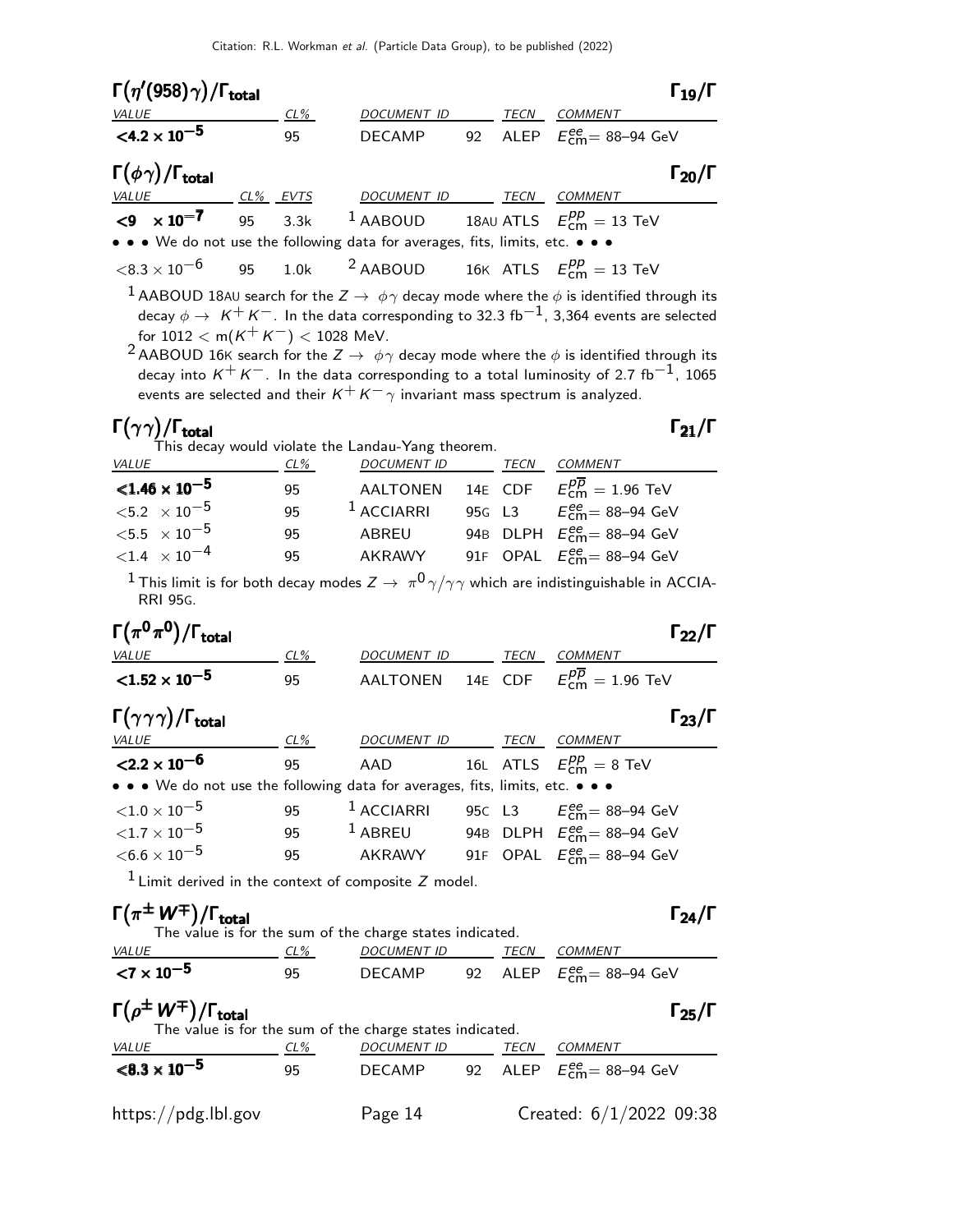| $\Gamma(J/\psi(1S)X)/\Gamma_{\text{total}}$                                                                                                                                                                                                                                                                                                                                                                                                                                                                                  |     |                                                  |  |      | ا/ڄو ا                                                                                                               |  |  |
|------------------------------------------------------------------------------------------------------------------------------------------------------------------------------------------------------------------------------------------------------------------------------------------------------------------------------------------------------------------------------------------------------------------------------------------------------------------------------------------------------------------------------|-----|--------------------------------------------------|--|------|----------------------------------------------------------------------------------------------------------------------|--|--|
| VALUE (units $10^{-3}$ ) EVTS DOCUMENT ID                                                                                                                                                                                                                                                                                                                                                                                                                                                                                    |     |                                                  |  | TECN | <b>COMMENT</b>                                                                                                       |  |  |
| 3.51 $+0.23$ OUR AVERAGE Error includes scale factor of 1.1.                                                                                                                                                                                                                                                                                                                                                                                                                                                                 |     |                                                  |  |      |                                                                                                                      |  |  |
| $3.21 \pm 0.21 \pm 0.19$                                                                                                                                                                                                                                                                                                                                                                                                                                                                                                     |     |                                                  |  |      | 553 $\frac{1}{2}$ ACCIARRI 99F L3 $E_{cm}^{ee}$ = 88-94 GeV                                                          |  |  |
| 3.9 $\pm$ 0.2 $\pm$ 0.3                                                                                                                                                                                                                                                                                                                                                                                                                                                                                                      |     |                                                  |  |      | 511 <sup>2</sup> ALEXANDER 96B OPAL $E_{\rm CMB}^{\rm ee}$ = 88–94 GeV                                               |  |  |
| $3.73 \pm 0.39 \pm 0.36$                                                                                                                                                                                                                                                                                                                                                                                                                                                                                                     | 153 |                                                  |  |      | <sup>3</sup> ABREU 94P DLPH $E_{cm}^{ee}$ = 88–94 GeV                                                                |  |  |
| for prompt $J/\psi(1S)$ production is measured to be $(2.1\pm0.6\pm0.4{+0.4\atop -0.2}($ theor.)) $\times\,10^{-4}.$<br><sup>2</sup> ALEXANDER 96B identify J/ $\psi(1S)$ from the decays into lepton pairs. $(4.8 \pm 2.4)\%$ of<br>this branching ratio is due to prompt $J/\psi(1S)$ production (ALEXANDER 96N).<br>3 Combining $\mu + \mu^-$ and $e^+e^-$ channels and taking into account the common systematic<br>errors. $(7.7\frac{+6.3}{-5.4})$ % of this branching ratio is due to prompt $J/\psi(1S)$ production. |     |                                                  |  |      |                                                                                                                      |  |  |
| $\Gamma\left(J/\psi(1S)\gamma\right)/\Gamma_{\rm total}$                                                                                                                                                                                                                                                                                                                                                                                                                                                                     |     |                                                  |  |      | $\Gamma_{27}/\Gamma$                                                                                                 |  |  |
| <b>VALUE</b><br>$CL\%$                                                                                                                                                                                                                                                                                                                                                                                                                                                                                                       |     | DOCUMENT ID ______ TECN COMMENT                  |  |      |                                                                                                                      |  |  |
| <b>&lt;1.4 x 10<sup>-6</sup></b> 95 <sup>1</sup> SIRUNYAN 19AJ CMS $E_{cm}^{pp} = 13$ TeV                                                                                                                                                                                                                                                                                                                                                                                                                                    |     |                                                  |  |      |                                                                                                                      |  |  |
| • • • We do not use the following data for averages, fits, limits, etc. • • •                                                                                                                                                                                                                                                                                                                                                                                                                                                |     |                                                  |  |      |                                                                                                                      |  |  |
| ${<}2.3\times10^{-6}$                                                                                                                                                                                                                                                                                                                                                                                                                                                                                                        |     | 95 $^2$ AABOUD 18BL ATLS $E_{cm}^{pp} = 13$ TeV  |  |      |                                                                                                                      |  |  |
| ${<}2.6\times10^{-6}$                                                                                                                                                                                                                                                                                                                                                                                                                                                                                                        |     | 95 $3$ AAD 151 ATLS $E_{\text{cm}}^{pp} = 8$ TeV |  |      |                                                                                                                      |  |  |
|                                                                                                                                                                                                                                                                                                                                                                                                                                                                                                                              |     |                                                  |  |      | <sup>1</sup> SIRUNYAN 19AJ study $Z \to J/\psi \gamma$ with $J/\psi \to \mu^+ \mu^-$ . Candidate events are selected |  |  |

<sup>1</sup> SIRUNYAN 19AJ study *Z* → *J*/ $\psi \gamma$  with *J*/ $\psi \rightarrow \mu^+ \mu^-$ . Candidate events are selected by requiring a pair of oppositely charged muons and a well isolated photon. The leading (subleading) muon is require to have a transverse momentum larger than 20 GeV (4 GeV), while the photon must have a transverse energy larger than 33 GeV. Requiring the invariant mass of the  $\mu\mu$  ( $\mu\mu\gamma$ ) system in the range 3.0 to 3.2 (81 to 101) GeV, selects 183 data events which is consistent with the expected background. The 95% C.L. limit on the Z branching fraction is obtained assuming the  $J/\psi$  to be unpolarized.

2 AABOUD 18BL study  $Z \rightarrow J/\psi \gamma$  in 13 TeV  $p \overline{p}$  interactions. Two triggers were used: isolated photon of  $p_T > 35(25)$  GeV and a muon with  $p_T > 18(24)$  GeV. The  $J/\psi$ is detected via its dimuon decay and it is required that the azimuthal angle between the photon and the  $J/\psi$  in the plane transverse to the beam direction is  $> \pi/2$ . The number of observed/expected background events is  $92/89 \pm 6$  in the dimuon mass range 2.9–3.3 GeV leading to the quoted 95% C.L. limit.

3 AAD 15I use events with the highest  $p_T$  muon in the pair required to have  $p_T > 20$ GeV, the dimuon mass required to be within 0.2 GeV of the  $J/\psi(1S)$  mass and it's transverse momentum required to be > 36 GeV. The photon is also required to have it's  $p_T > 36$  GeV.

# $\Gamma(\psi(2S)X)/\Gamma_{\text{total}}$  Γ<sub>28</sub>/Γ

| VALUE (units $10^{-3}$ ) EVTS |      | <b>DOCUMENT ID</b> | <b>TECN</b> | <b>COMMENT</b>                                                                                                             |
|-------------------------------|------|--------------------|-------------|----------------------------------------------------------------------------------------------------------------------------|
| 1.60±0.29 OUR AVERAGE         |      |                    |             |                                                                                                                            |
| $1.6 \pm 0.5 \pm 0.3$         | 39   |                    |             | <sup>1</sup> ACCIARRI 97J L3 $E_{\text{cm}}^{ee}$ = 88–94 GeV                                                              |
| $1.6 \pm 0.3 \pm 0.2$         | 46.9 |                    |             | <sup>2</sup> ALEXANDER 96B OPAL $E_{\text{cm}}^{ee}$ = 88-94 GeV                                                           |
| $1.60 \pm 0.73 \pm 0.33$      | 5.4  | $3$ ABREU          |             | 94P DLPH $E_{\text{cm}}^{ee}$ = 88-94 GeV                                                                                  |
|                               |      |                    |             | <sup>1</sup> ACCIARRI 97J measure this branching ratio via the decay channel $\psi(2S) \rightarrow \ell^+ \ell^-$ ( $\ell$ |
| $=$ $\mu$ , e).               |      |                    |             | <sup>2</sup> ALEXANDER 96B measure this branching ratio via the decay channel $\psi(2S) \rightarrow$                       |
|                               |      |                    |             | $J/\psi \pi^+ \pi^-$ , with $J/\psi \to \ell^+ \ell^-$ .                                                                   |

 $^3$  ABREU 94P measure this branching ratio via decay channel  $\psi(2S) \to \ J/\psi \pi^+ \pi^-$  , with  $J/\psi \rightarrow \mu^+ \mu^-$ .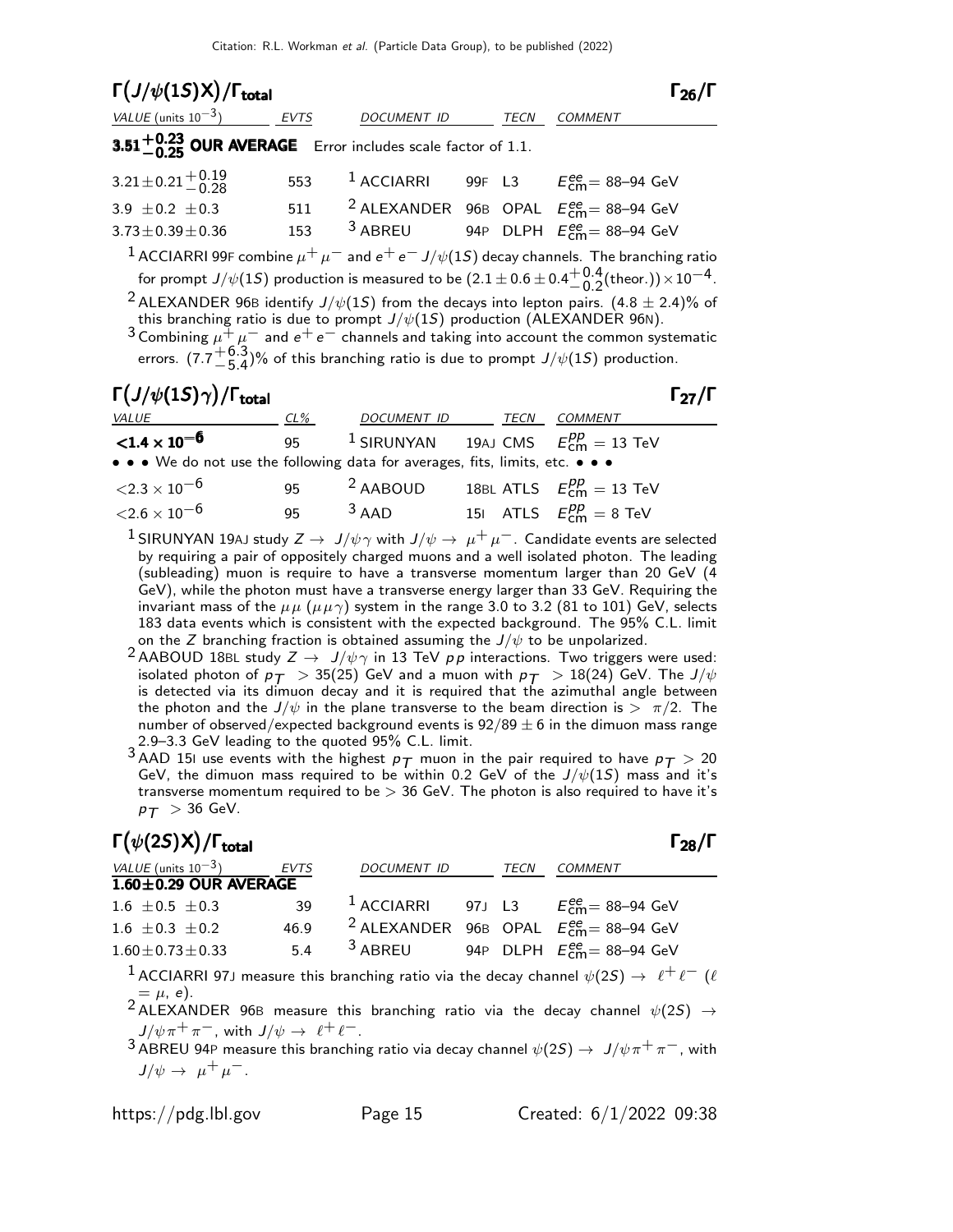| $\Gamma(\psi(2S)\gamma)/\Gamma_{\rm total}$ |     |             |             |                                                 | $\Gamma_{29}/\Gamma$ |
|---------------------------------------------|-----|-------------|-------------|-------------------------------------------------|----------------------|
| <i>VALUE</i>                                | CL% | DOCUMENT ID | <b>TECN</b> | <i>COMMENT</i>                                  |                      |
| $\leq 4.5 \times 10^{-6}$                   | 95  | $1$ AABOUD  |             | 18BL ATLS $E_{\text{cm}}^{pp} = 13 \text{ TeV}$ |                      |

 $^1$  AABOUD 18BL study  $Z \rightarrow \ \psi(2S) \gamma$  in 13 TeV  $\rho \rho$  interactions. Two triggers were used: isolated photon of  $p_T > 35(25)$  GeV and a muon with  $p_T > 18(24)$  GeV. The  $\psi(25)$ is detected via its dimuon decay and it is required that the azimuthal angle between the photon and the  $\psi(2S)$  in the plane transverse to the beam direction is  $> \pi/2$ . The number of observed/expected background events is  $43/42 \pm 5$  in the dimuon mass range 3.5–3.9 GeV leading to the quoted 95% C.L. limit.

## $\Gamma(J/\psi(1S)\ell^+\ell^-)/\Gamma\big(\mu^+\mu^-\mu^+\mu^-\big)$  Γ<sub>30</sub>/Γ<sub>5</sub> VALUE DOCUMENT ID TECN COMMENT

 $\Gamma_{30}/\Gamma$ **0.67** $\pm$ **0.18** $\pm$ **0.05** 1 SIRUNYAN 18DZ CMS pp at 13 TeV

<sup>1</sup> SIRUNYAN 18DZ observe the decay <sup>Z</sup> <sup>→</sup> <sup>Ψ</sup> <sup>ℓ</sup><sup>+</sup> <sup>ℓ</sup><sup>−</sup> in p p collisions at <sup>√</sup> s = 13 TeV, where  $\Psi$  includes  $J/\psi$  as well as  $\psi(2S) \to J/\psi X$ , and  $\ell^+ \ell^-$  represents an electron or muon pair while the J/ $\psi$  is detected via its  $\mu^+ \mu^-$  decay channel. To reduce systematic errors they determine the ratio of the branching fraction of this decay to that of  $Z \rightarrow$  $\mu^+ \, \mu^- \, \mu^+ \, \mu^-$  within phase-space cuts imposed on lepton transverse momentum and pseudo rapidity, dilepton invariant mass, and  $J/\psi$  transverse momentum. The number of selected  $\Psi \mu^+ \mu^-$  ( $\Psi e^+ e^-$ ) candidate events is 29 (18). Analyzing the  $\mu^+ \mu^-$  and  $\mu^+ \mu^- \ell^+ \ell^-$  invariant mass distributions, a yield of 13.0  $\pm$  3.9 (11.2  $\pm$  3.4) events for the  $\overline{\psi}\mu^+\mu^ (\psi\,e^+\,e^-)$  mode is obtained. The ratio of the branching fractions is determined as  $0.67\pm0.18\pm0.05$  within the selected phase-space cuts. Assuming extrapolation to full phase space cancels in the ratio, and using their measured value of  $B(Z \to \mu^+ \mu^- \mu^+ \mu^-) = (1.20 \pm 0.08) \times 10^{-6}$ , they estimate  $B(Z \to J/\psi \ell^+ \ell^-)$  $= 8 \times 10^{-7}$ .

| $\Gamma\big(J/\psi(1S)\,J/\psi(1S)\big)/\Gamma_{\rm total}$ | $\Gamma_{31}/\Gamma$ |  |
|-------------------------------------------------------------|----------------------|--|
|                                                             |                      |  |

| $\frac{1}{2}$ $\frac{1}{2}$ $\frac{1}{2}$ $\frac{1}{2}$ $\frac{1}{2}$ $\frac{1}{2}$ $\frac{1}{2}$ $\frac{1}{2}$ $\frac{1}{2}$ $\frac{1}{2}$ $\frac{1}{2}$ $\frac{1}{2}$ $\frac{1}{2}$ $\frac{1}{2}$ $\frac{1}{2}$ $\frac{1}{2}$ $\frac{1}{2}$ $\frac{1}{2}$ $\frac{1}{2}$ $\frac{1}{2}$ $\frac{1}{2}$ $\frac{1}{2}$ |  |             |                     | - 917 - |
|---------------------------------------------------------------------------------------------------------------------------------------------------------------------------------------------------------------------------------------------------------------------------------------------------------------------|--|-------------|---------------------|---------|
| VALUE CL% EVTS                                                                                                                                                                                                                                                                                                      |  | DOCUMENT ID | <i>TECN COMMENT</i> |         |
| $\leq$ 2.2 $\times$ 10 <sup>-6</sup> 95 189 <sup>1</sup> SIRUNYAN 19BR CMS $E_{\text{cm}}^{pp} = 13 \text{ TeV}$                                                                                                                                                                                                    |  |             |                     |         |

<sup>1</sup> SIRUNYAN 19BR search for Z decays to a pair of  $J/\psi$  mesons in the channel  $J/\psi \rightarrow$  $\mu^+ \mu^-$ . The invariant masses of the higher/lower- $p_\mathcal{T}$  J/ $\psi$  candidates have to be within<br>0.1/0.15 GeV of the nominal J/ $\psi$  mass. A total of 189 events are selected in the 40−140 GeV 4-muon invariant mass range. An un-binned extended maximum likelihood fit leads to the 95% C.L. upper limit, obtained assuming the  $J/\psi$  mesons to be unpolarised.

| $\Gamma(\chi_{c1}(1P)X)/\Gamma_{\rm total}$ |      |                    |      | $\Gamma_{32}/\Gamma$               |
|---------------------------------------------|------|--------------------|------|------------------------------------|
| VALUE (units $10^{-3}$ )                    | EVTS | <b>DOCUMENT ID</b> | TECN | COMMENT                            |
| $2.9 \pm 0.7$ OUR AVERAGE                   |      |                    |      |                                    |
| $2.7 \pm 0.6 \pm 0.5$                       | 33   | $1$ ACCIARRI       |      | 97J L3 $E_{cm}^{ee} = 88 - 94$ GeV |
| $5.0 \pm 2.1 \stackrel{+ 1.5}{_{- 0.9}}$    | 6.4  | <sup>2</sup> ABREU |      | 94P DLPH $E_{cm}^{ee}$ = 88-94 GeV |

<sup>1</sup> ACCIARRI 97J measure this branching ratio via the decay channel  $\chi_{c1} \rightarrow J/\psi + \gamma$ , with  $J/\psi \to \ell^+ \ell^ (\ell = \mu, e)$ . The  $M(\ell^+ \ell^- \gamma)$ – $M(\ell^+ \ell^-)$  mass difference spectrum is fitted with two gaussian shapes for  $\chi_{\mathcal{C}}$  and  $\chi_{\mathcal{C}}$ 2.

<sup>2</sup> This branching ratio is measured via the decay channel  $\chi_{c1} \rightarrow J/\psi + \gamma$ , with  $J/\psi \rightarrow$  $\mu^+ \mu^-$ .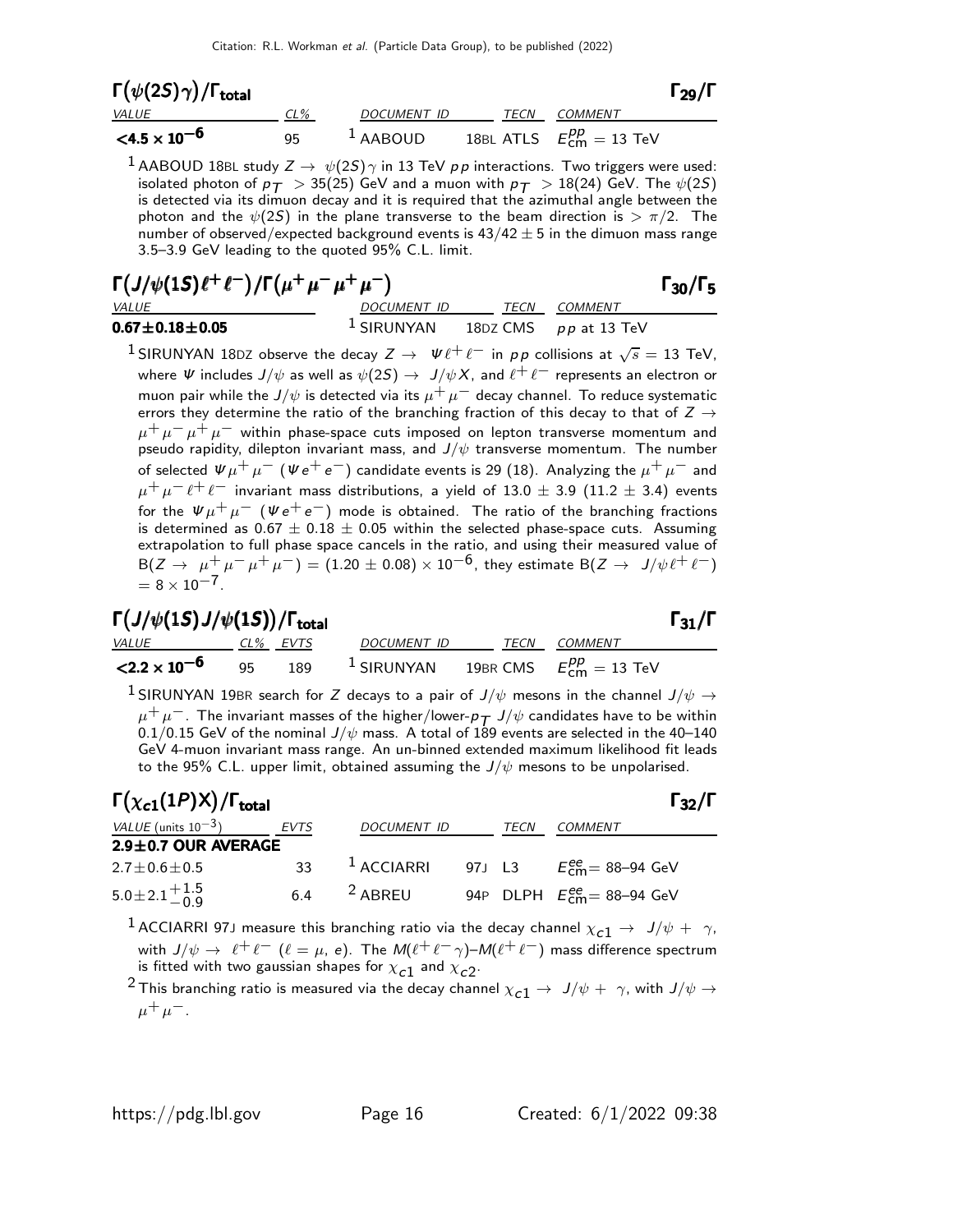| $\Gamma(\chi_{c2}(1P)X)/\Gamma_{\rm total}$ |     |                        |         |             | $\Gamma_{33}/\Gamma$              |
|---------------------------------------------|-----|------------------------|---------|-------------|-----------------------------------|
| <i>VALUE</i>                                | CL% | DOCUMENT ID            |         | <b>TECN</b> | COMMENT                           |
| $<$ 3.2 $\times$ 10 <sup>-3</sup>           | 90  | $\frac{1}{2}$ ACCIARRI | 97.J L3 |             | $E^{\rm ee}_{\rm cm}$ = 88–94 GeV |

<sup>1</sup> ACCIARRI 97J derive this limit via the decay channel  $\chi_{c2} \rightarrow J/\psi + \gamma$ , with  $J/\psi \rightarrow$  $\ell^+ \ell^-$  ( $\ell = \mu$ , e). The  $M(\ell^+ \ell^- \gamma)$ – $M(\ell^+ \ell^-)$  mass difference spectrum is fitted with two gaussian shapes for  $\chi_{\bm{c} \bm{1}}$  and  $\chi_{\bm{c} \bm{2}}.$ 

| $\Gamma(\Upsilon(1S)X + \Upsilon(2S)X + \Upsilon(3S)X)/\Gamma_{\text{total}}$ |      |             |  | $\Gamma_{34}/\Gamma = (\Gamma_{35} + \Gamma_{37} + \Gamma_{39})/\Gamma$ |                                                                  |  |
|-------------------------------------------------------------------------------|------|-------------|--|-------------------------------------------------------------------------|------------------------------------------------------------------|--|
| $VALUE$ (units $10^{-4}$ )                                                    | EVTS | DOCUMENT ID |  |                                                                         | <i>TECN COMMENT</i>                                              |  |
| $1.0 \pm 0.4 \pm 0.22$                                                        | 6.4  |             |  |                                                                         | <sup>1</sup> ALEXANDER 96F OPAL $E_{\text{cm}}^{ee}$ = 88-94 GeV |  |

 $^1$  ALEXANDER 96F identify the  $\gamma$  (which refers to any of the three lowest bound states) through its decay into  $e^+e^-$  and  $\mu^+\mu^-$ . The systematic error includes an uncertainty of  $\pm$ 0.2 due to the production mechanism.

| $\Gamma(\Upsilon(1S)X)/\Gamma_{\rm total}$ |     |             |      |                | $\Gamma_{35}/\Gamma$ |
|--------------------------------------------|-----|-------------|------|----------------|----------------------|
| <i>VALUE</i>                               | CL% | DOCUMENT ID | TFCN | <i>COMMENT</i> |                      |
|                                            |     |             |      |                |                      |

| VALUE                                                                                                                                                                                                                          | $CL\%$ | <i>DOCUMENT ID</i> | TECN | COMMENT                                        |
|--------------------------------------------------------------------------------------------------------------------------------------------------------------------------------------------------------------------------------|--------|--------------------|------|------------------------------------------------|
| $\leq 4.4 \times 10^{-5}$                                                                                                                                                                                                      | 95     |                    |      | $^1$ ACCIARRI 99F L3 $E_{cm}^{ee}$ = 88–94 GeV |
| $1.6611001005$ $1.62110$ $1.1$ $1.1$ $1.1$ $1.1$ $1.1$ $1.1$ $1.1$ $1.1$ $1.1$ $1.1$ $1.1$ $1.1$ $1.1$ $1.1$ $1.1$ $1.1$ $1.1$ $1.1$ $1.1$ $1.1$ $1.1$ $1.1$ $1.1$ $1.1$ $1.1$ $1.1$ $1.1$ $1.1$ $1.1$ $1.1$ $1.1$ $1.1$ $1.1$ |        |                    |      |                                                |

ACCIARRI 99F search for  $\Upsilon(1S)$  through its decay into  $\ell^+ \ell^-$  ( $\ell = e$  or  $\mu$ ).

| $\Gamma(\Upsilon(1S)\gamma)/\Gamma_{\rm total}$                                                                       |        |                                                      |      |                                | $\Gamma_{36}/\Gamma$ |
|-----------------------------------------------------------------------------------------------------------------------|--------|------------------------------------------------------|------|--------------------------------|----------------------|
| <i>VALUE</i>                                                                                                          | $CL\%$ | DOCUMENT ID                                          | TECN | COMMENT                        |                      |
| $<$ 2.8 $\times$ 10 <sup>-6</sup>                                                                                     | 95     | <sup>1</sup> AABOUD 18BL ATLS $E_{cm}^{pp} = 13$ TeV |      |                                |                      |
| $\bullet \bullet \bullet$ We do not use the following data for averages, fits, limits, etc. $\bullet \bullet \bullet$ |        |                                                      |      |                                |                      |
| ${<}3.4\times10^{-6}$                                                                                                 | 95.    | $2$ AAD                                              |      | 151 ATLS $E_{cm}^{pp} = 8$ TeV |                      |

 $^1$  AABOUD 18BL study  $Z\rightarrow~\varUpsilon(1S)\gamma$  in 13 TeV  $\rho\,p$  interactions. Two triggers were used: isolated photon of  $p_T > 35(25)$  GeV and a muon with  $p_T > 18(24)$  GeV. The  $\Upsilon(1S)$ is detected via its dimuon decay and it is required that the azimuthal angle between the photon and the  $\Upsilon(1S)$  in the plane transverse to the beam direction is  $> \pi/2$ . The number of observed/expected background events is  $115/126 \pm 8$  in the dimuon mass range 9.0–10.0 GeV leading to the quoted 95% C.L. limit.

 $^2$  AAD 15I use events with the highest  $p_T^+$  muon in the pair required to have  $p_T^+>$  20 GeV, the dimuon mass required to be in the range 8–12 GeV and it's transverse momentum required to be  $> 36$  GeV. The photon is also required to have it's  $p_T > 36$  GeV.

| $\Gamma(\varUpsilon(2S)\mathsf{X})/\Gamma_\mathsf{total}$ |     |                       |        |             | $\Gamma_{37}/\Gamma$      |
|-----------------------------------------------------------|-----|-----------------------|--------|-------------|---------------------------|
| <i>VALUE</i>                                              | CL% | DOCUMENT ID           |        | <i>TFCN</i> | COMMENT                   |
| ${<}13.9\times10^{-5}$                                    | 95  | <sup>1</sup> ACCIARRI | 97R L3 |             | $E_{cm}^{ee}$ = 88–94 GeV |

<sup>1</sup> ACCIARRI 97R search for  $\Upsilon(25)$  through its decay into  $\ell^+ \ell^-$  ( $\ell = e$  or  $\mu$ ).

### $\Gamma(\Upsilon(2S)\gamma)/\Gamma_{\text{total}}$  Γ<sub>38</sub>/Γ VALUE CL% DOCUMENT ID TECN COMMENT  ${<}1.7\times10^{-6}$ 95  $1$  AABOUD 18BL ATLS  $E_{\textsf{cm}}^{pp} = 13 \text{ TeV}$ • • • We do not use the following data for averages, fits, limits, etc. • • •  $<$ 6.5 × 10<sup>-6</sup> 95 <sup>2</sup> AAD 15I ATLS  $E_{\text{cm}}^{pp} = 8$  TeV

<sup>1</sup> AABOUD 18BL study  $Z \rightarrow \gamma(2S)\gamma$  in 13 TeV pp interactions. Two triggers were used: isolated photon of  $p_T > 35(25)$  GeV and a muon with  $p_T > 18(24)$  GeV. The  $\Upsilon(25)$ is detected via its dimuon decay and it is required that the azimuthal angle between the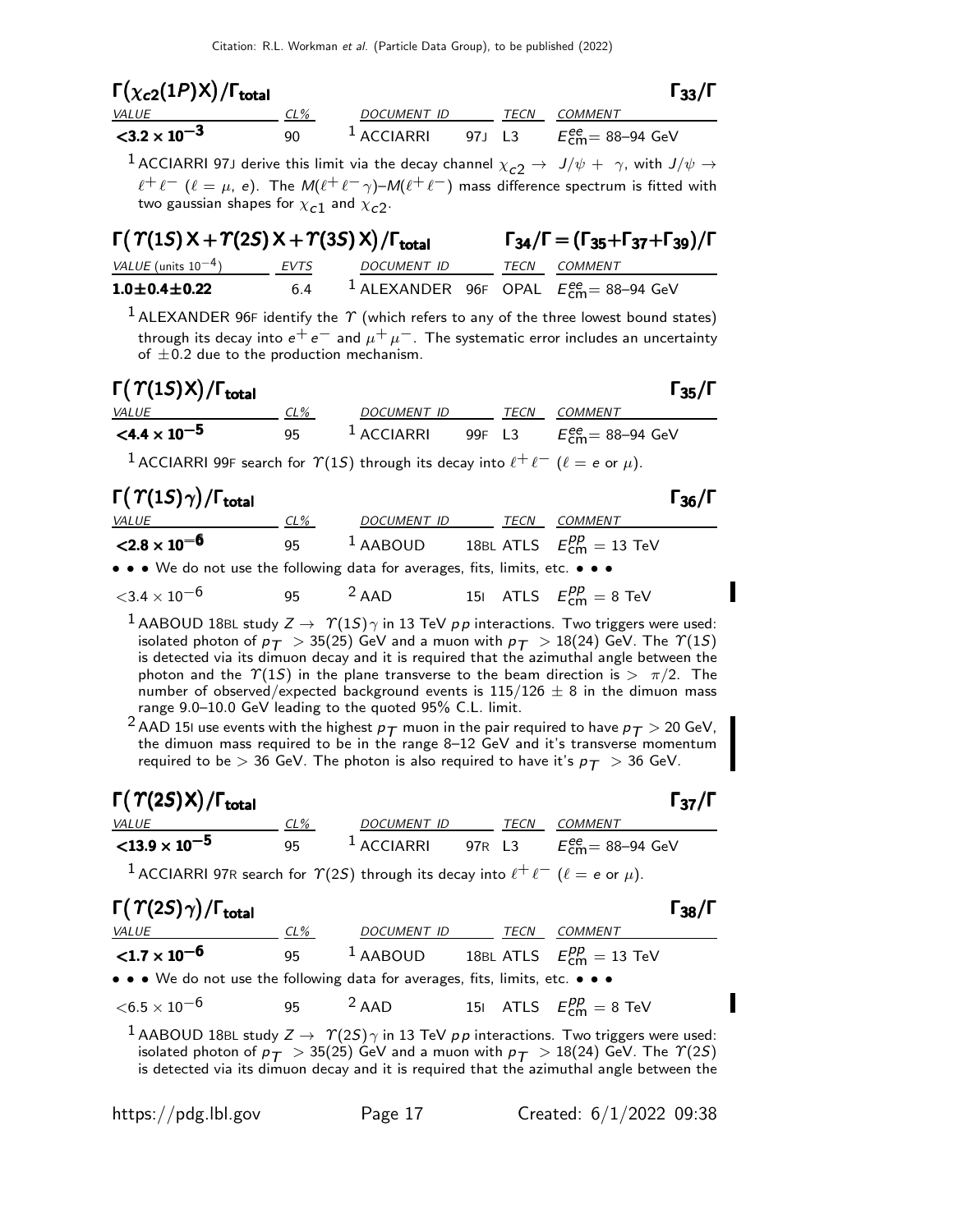photon and the  $\Upsilon(2S)$  in the plane transverse to the beam direction is  $> \pi/2$ . The number of observed/expected background events is  $106/121 \pm 8$  in the dimuon mass range 9.5–10.5 GeV leading to the quoted 95% C.L. limit.

<sup>2</sup> AAD 15I use events with the highest  $p_T$  muon in the pair required to have  $p_T > 20$  GeV, the dimuon mass required to be in the range 8–12 GeV and it's transverse momentum required to be  $> 36$  GeV. The photon is also required to have it's  $p_T > 36$  GeV.

| $\Gamma(\Upsilon(3S)X)/\Gamma_{\text{total}}$ |     |                        |        |      | $\Gamma_{39}/\Gamma$                              |
|-----------------------------------------------|-----|------------------------|--------|------|---------------------------------------------------|
| <i>VALUE</i>                                  | CL% | DOCUMENT ID            |        | TECN | <i>COMMENT</i>                                    |
| $\leq$ 9.4 $\times$ 10 <sup>-5</sup>          | 95  | $\frac{1}{2}$ ACCIARRI | 97R 13 |      | $E_{\text{cm}}^{\text{ee}} = 88 - 94 \text{ GeV}$ |

<sup>1</sup> ACCIARRI 97R search for  $\Upsilon(35)$  through its decay into  $\ell^+ \ell^-$  ( $\ell = e$  or  $\mu$ ).

# $\Gamma(\Upsilon(3S)\gamma)/\Gamma_{\rm total}$

| <i>VALUE</i>                                                                  | $CL\%$ | <i>DOCUMENT ID</i> | TECN | <i>COMMENT</i>                   |
|-------------------------------------------------------------------------------|--------|--------------------|------|----------------------------------|
| $<$ 4.8 $\times$ 10 <sup>-6</sup>                                             | 95.    | $1$ AABOUD         |      | 18BL ATLS $E_{cm}^{pp} = 13$ TeV |
| • • • We do not use the following data for averages, fits, limits, etc. • • • |        |                    |      |                                  |

 $\langle 5.4 \times 10^{-6}$  95  $^2$  AAD 15I ATLS  $E_{\text{cm}}^{pp} = 8$  TeV

 $^1$  AABOUD 18BL study  $Z\to$   $\varUpsilon(3S)\gamma$  in 13 TeV  $\rho\,p$  interactions. Two triggers were used: isolated photon of  $p_T > 35(25)$  GeV and a muon with  $p_T > 18(24)$  GeV. The  $\Upsilon(35)$ is detected via its dimuon decay and it is required that the azimuthal angle between the photon and the  $\Upsilon(3S)$  in the plane transverse to the beam direction is  $> \pi/2$ . The number of observed/expected background events is  $112/113 \pm 8$  in the dimuon mass range 10.0–11.0 GeV leading to the quoted 95% C.L. limit.

<sup>2</sup> AAD 15I use events with the highest  $p_T$  muon in the pair required to have  $p_T >$  20 GeV, the dimuon mass required to be in the range 8–12 GeV and it's transverse momentum required to be  $> 36$  GeV. The photon is also required to have it's  $p_T > 36$  GeV.

# $\Gamma(\Upsilon(1,2,3S)\Upsilon(1,2,3S)) / \Gamma_{\text{total}}$  Γ<sub>41</sub>/Γ

CL% EVTS DOCUMENT ID TECN COMMENT  ${<}1.5\times10^{-6}$ 95 106 <sup>1</sup> SIRUNYAN 19BR CMS  $_{\text{cm}}^{pp} = 13 \text{ TeV}$  $^1$  SIRUNYAN 19BR search for Z decays to a pair of  $\varUpsilon$  mesons in the channel  $\varUpsilon\to\,\mu^+\,\mu^-$  .

The invariant mass of the  $\gamma$  candidates has to be in the range of 8.5 to 11 GeV. A total of 106 events are selected in the 20–140 GeV 4-muon invariant mass range. An un-binned extended maximum likelihood fit leads to the 95% C.L. upper limit, obtained assuming the  $\gamma$  mesons to be unpolarised.

| $\Gamma((D^0/\overline{D}^0)\,X)/\Gamma(\text{hadrons})$ |      |                      |  |      |                                           |  |
|----------------------------------------------------------|------|----------------------|--|------|-------------------------------------------|--|
| <i>VALUE</i>                                             | EVTS | DOCUMENT ID          |  | TECN | COMMENT                                   |  |
| $0.296 \pm 0.019 \pm 0.021$                              | 369  | $\overline{1}$ ABREU |  |      | 931 DLPH $E_{\text{cm}}^{ee}$ = 88–94 GeV |  |

 $1$  The  $(D^0/\overline{D}{}^0)$  states in ABREU 931 are detected by the  $K\pi$  decay mode. This is a corrected result (see the erratum of ABREU 93I).

| $\Gamma(D^{\pm}X)/\Gamma$ (hadrons) |      |                     |      | $\Gamma_{43}/\Gamma_8$                                   |
|-------------------------------------|------|---------------------|------|----------------------------------------------------------|
| <i>VALUE</i>                        | EVTS | DOCUMENT ID         | TECN | <i>COMMENT</i>                                           |
| $0.174 \pm 0.016 \pm 0.018$         | 539  | $\frac{1}{2}$ ABRFU |      | 931 DLPH $E_{\text{cm}}^{\text{ee}} = 88-94 \text{ GeV}$ |

<sup>1</sup> The  $D^{\pm}$  states in ABREU 93I are detected by the  $K\pi\pi$  decay mode. This is a corrected result (see the erratum of ABREU 93I).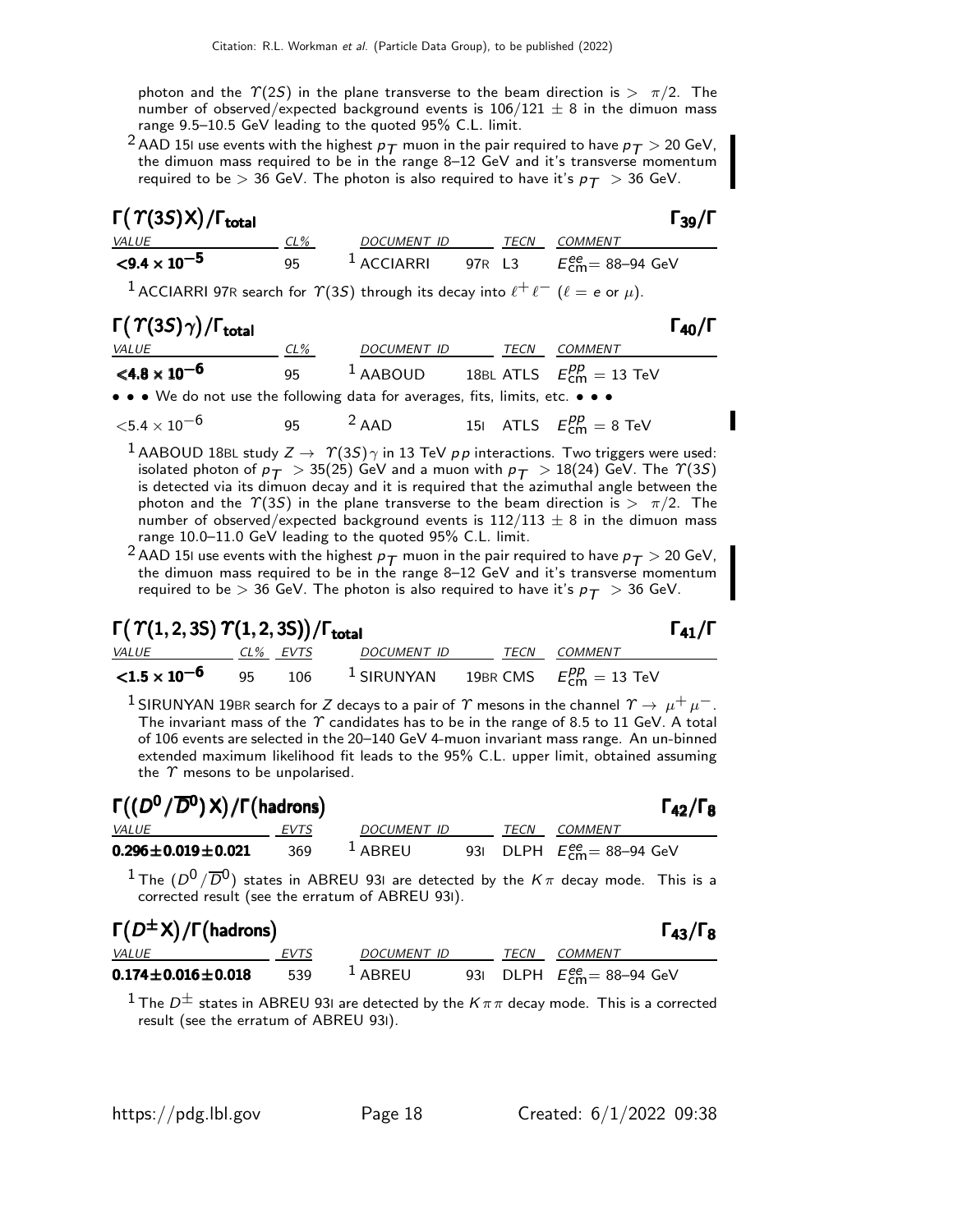$\Gamma(D^*(2010)^{\pm}X)/\Gamma(\text{hadrons})$ <br>The value is for the sum of the charge states indicated.  $\Gamma_{44}/\Gamma_8$ 

| The value is for the sum or the charge states indicated.                                               |  |                          |  |  |                                                     |  |
|--------------------------------------------------------------------------------------------------------|--|--------------------------|--|--|-----------------------------------------------------|--|
|                                                                                                        |  | DOCUMENT ID TECN COMMENT |  |  |                                                     |  |
| $0.163 \pm 0.019$ OUR AVERAGE Error includes scale factor of 1.3.                                      |  |                          |  |  |                                                     |  |
| $0.155 \pm 0.010 \pm 0.013$ 358 <sup>1</sup> ABREU 93I DLPH $E_{\text{cm}}^{ee} = 88 - 94 \text{ GeV}$ |  |                          |  |  |                                                     |  |
| $0.21 \pm 0.04$                                                                                        |  | $362$ $2$ DECAMP         |  |  | 91J ALEP $E_{\text{cm}}^{ee} = 88 - 94 \text{ GeV}$ |  |
|                                                                                                        |  |                          |  |  |                                                     |  |

 $1 \, D^*(2010)^\pm$  in ABREU 931 are reconstructed from  $D^0 \, \pi^\pm$ , with  $D^0 \, \rightarrow \, \, K^- \, \pi^+$ . The new CLEO II measurement of B( $D^{*\pm} \rightarrow D^0 \pi^{\pm}$ ) = (68.1  $\pm$  1.6) % is used. This is a corrected result (see the erratum of ABREU 93I).

<sup>2</sup> DECAMP 91J report B( $D^*(2010)^+$   $\rightarrow$   $D^0 \pi^+$ ) B( $D^0 \rightarrow$   $K^- \pi^+$ )  $\Gamma(D^*(2010)^{\pm}X)$  $\sqrt{\Gamma(\text{hadrons})} = (5.11 \pm 0.34) \times 10^{-3}$ . They obtained the above number assuming  $B(D^0 \to K^-\pi^+) = (3.62 \pm 0.34 \pm 0.44)\%$  and  $B(D^*(2010)^+ \to D^0\pi^+) = (55 \pm 4)\%$ . We have rescaled their original result of 0.26  $\pm$  0.05 taking into account the new CLEO II branching ratio B( $D^*(2010)^+$   $\rightarrow$   $D^0 \pi^+$ ) = (68.1  $\pm$  1.6)%.

# $\Gamma(D_{s1}(2536)^{\pm}X)/\Gamma(\text{hadrons})$  Γ<sub>45</sub>/Γ<sub>8</sub>

| $D_{s1}(2536)^{\pm}$ is an expected orbitally-excited state of the $D_s$ meson. |      |                 |  |                                           |
|---------------------------------------------------------------------------------|------|-----------------|--|-------------------------------------------|
| VALUE (%)                                                                       | EVTS | DOCUMENT ID     |  | <i>TECN COMMENT</i>                       |
| $0.52 \pm 0.09 \pm 0.06$                                                        | -92  | $^{-1}$ HEISTER |  | 02B ALEP $E_{\text{cm}}^{ee}$ = 88-94 GeV |

 $^1$ HEISTER 02B reconstruct this meson in the decay modes  $D_{\bf s1}(2536)^\pm\to\ D^{*\pm}\,K^0$  and  $D_{s1}(2536)^{\pm}$  →  $D^{*0}$  K<sup> $\pm$ </sup>. The quoted branching ratio assumes that the decay width of the  $D_{\mathtt{s}1}(2536)$  is saturated by the two measured decay modes.

# $\Gamma(D_{sJ}(2573)^{\pm}X)/\Gamma(\hbox{\rm hadrons})$  Γ<sub>46</sub>/Γ<sub>8</sub>

| $D_{s,I}(2573)^{\pm}$ is an expected orbitally-excited state of the $D_{s,I}$ meson. |      |                 |  |  |                                           |  |
|--------------------------------------------------------------------------------------|------|-----------------|--|--|-------------------------------------------|--|
| VALUE (%)                                                                            | EVTS | DOCUMENT ID     |  |  | TECN COMMENT                              |  |
| $0.83\pm0.29\begin{array}{l} +0.07\ -0.13 \end{array}$                               | 64   | $^{-1}$ HEISTER |  |  | 02B ALEP $E_{\text{cm}}^{ee}$ = 88-94 GeV |  |

 $^1$ HEISTER 02B reconstruct this meson in the decay mode  $D_{s2}^*(2573)^\pm \rightarrow D^0 \, K^\pm$ . The quoted branching ratio assumes that the detected decay mode represents 45% of the full decay width.

# $\Gamma(D^{*\prime}(2629)^{\pm}X)/\Gamma(\text{hadrons})$  Γ<sub>47</sub>/Γ<sub>8</sub>

 $D^{*/}(2629)^{\pm}$  is a predicted radial excitation of the  $D^{*}(2010)^{\pm}$  meson.

| <b>VALUE</b>                                                                                                                                                                                                                                                                                                                                    | DOCUMENT ID TECN COMMENT |  |                                                          |  |
|-------------------------------------------------------------------------------------------------------------------------------------------------------------------------------------------------------------------------------------------------------------------------------------------------------------------------------------------------|--------------------------|--|----------------------------------------------------------|--|
| searched for                                                                                                                                                                                                                                                                                                                                    |                          |  | <sup>1</sup> ABBIENDI 01N OPAL $E_{cm}^{ee}$ = 88-94 GeV |  |
| <sup>1</sup> ABBIENDI 01N searched for the decay mode $D^{*/}(2629)^{\pm} \rightarrow D^{*\pm} \pi^+ \pi^-$ with<br>$D^{*+} \rightarrow D^0 \pi^+$ , and $D^0 \rightarrow K^- \pi^+$ . They quote a 95% CL limit for $Z \rightarrow$<br>$D^{*/}(2629)^{\pm} \times B(D^{*/}(2629)^{+} \rightarrow D^{*+}\pi^{+}\pi^{-}) < 3.1 \times 10^{-3}$ . |                          |  |                                                          |  |

# $\Gamma(B^*X)/[\Gamma(BX) + \Gamma(B^*X)]$   $\Gamma_{49}/(\Gamma_{48} + \Gamma_{49})$

 $\Gamma$ <sub>49</sub>/(Γ<sub>48</sub>+Γ<sub>49</sub>) As the experiments assume different values of the b-baryon contribution, our average should be taken with caution.

| <i>VALUE</i>                | EVTS | <b>DOCUMENT ID</b> | TECN | <i>COMMENT</i>                                             |
|-----------------------------|------|--------------------|------|------------------------------------------------------------|
| $0.75 \pm 0.04$ OUR AVERAGE |      |                    |      |                                                            |
| $0.760 \pm 0.036 \pm 0.083$ |      |                    |      | <sup>1</sup> ACKERSTAFF 97M OPAL $E_{cm}^{ee}$ = 88-94 GeV |
| $0.771 \pm 0.026 \pm 0.070$ |      |                    |      | <sup>2</sup> BUSKULIC 96D ALEP $E_{cm}^{ee}$ = 88–94 GeV   |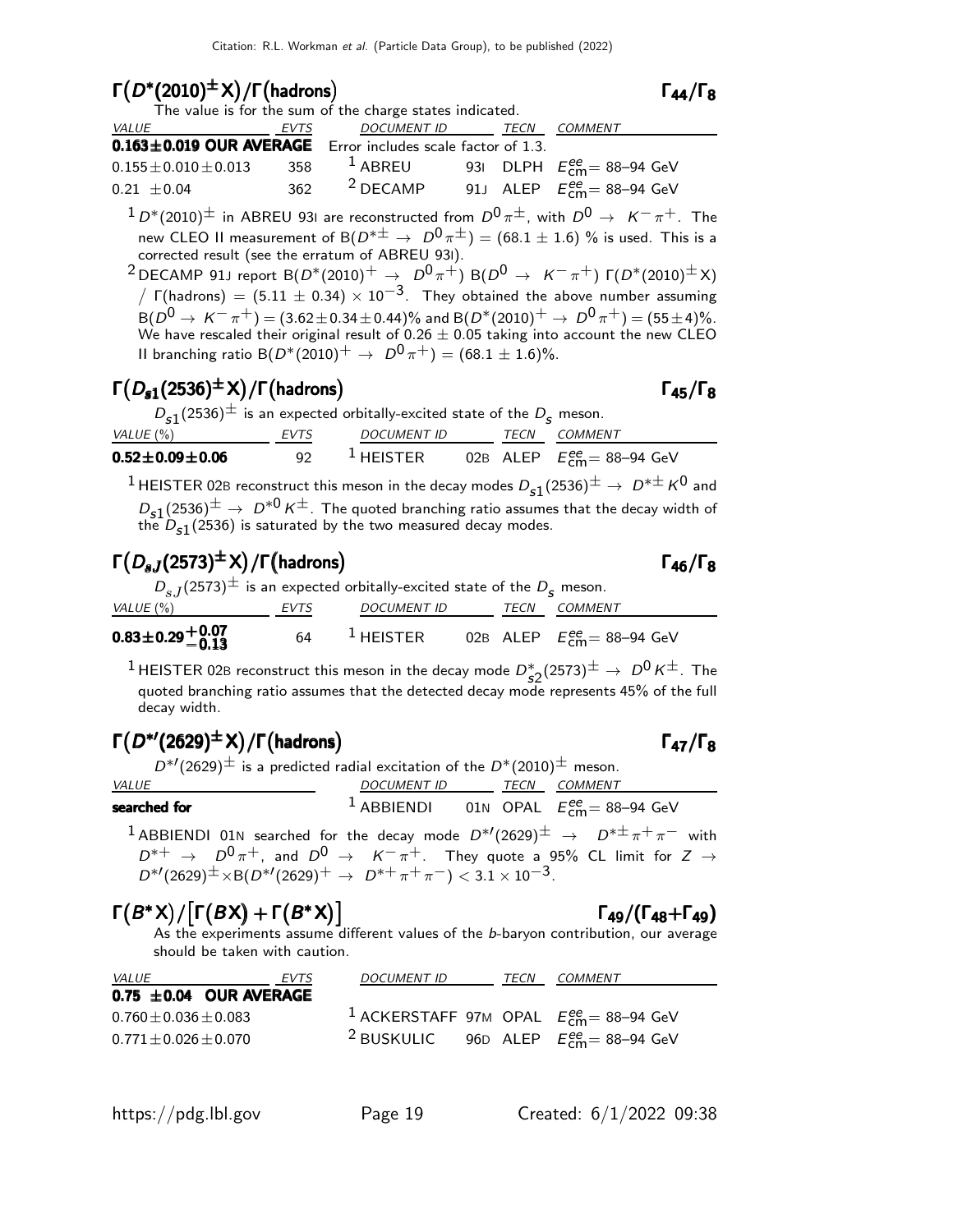| $0.72 \pm 0.03 \pm 0.06$ |      | <sup>3</sup> ABREU    |        | 95R DLPH $E_{\text{cm}}^{\text{ee}}$ = 88-94 GeV |
|--------------------------|------|-----------------------|--------|--------------------------------------------------|
| $0.76 \pm 0.08 \pm 0.06$ | 1378 | <sup>4</sup> ACCIARRI | 95B L3 | $E_{\text{cm}}^{\text{ee}}$ = 88–94 GeV          |

- $^1$  ACKERSTAFF 97M use an inclusive  $B$  reconstruction method and assume a (13.2  $\pm$ 4.1)% *b*-baryon contribution. The value refers to a *b*-flavored meson mixture of  $B_u$ ,  $B_d$ , and  $B_{\mathcal{S}}$ .
- <sup>2</sup> BUSKULIC 96D use an inclusive reconstruction of B hadrons and assume a (12.2  $\pm$ 4.3)% *b*-baryon contribution. The value refers to a *b*-flavored mixture of  $B_u$ ,  $B_d$ , and  $B_{\sf s}$ .
- $^3$  ABREU 95R use an inclusive B-reconstruction method and assume a  $(10\pm 4)\%$  b-baryon contribution. The value refers to a *b*-flavored meson mixture of  $B_{\bm{u}},\,B_{\bm{d}},$  and  $B_{\bm{\mathsf{S}}}.$
- $4$  ACCIARRI 95B assume a 9.4% *b*-baryon contribution. The value refers to a *b*-flavored mixture of  $B_u$ ,  $B_d$ , and  $B_s$ .

# $\Gamma(B^{+}X)/\Gamma(\text{hadrons})$  Γ<sub>50</sub>/Γ<sub>8</sub>

 $\mathsf{f}(\mathsf{K})\mathsf{S}(\mathsf{K})$   $\mathsf{F}(\mathsf{K})$   $\mathsf{S}(\mathsf{S})$   $\mathsf{S}(\mathsf{S})$   $\mathsf{S}(\mathsf{S})$   $\mathsf{S}(\mathsf{S})$   $\mathsf{S}(\mathsf{S})$   $\mathsf{S}(\mathsf{S})$   $\mathsf{S}(\mathsf{S})$   $\mathsf{S}(\mathsf{S})$   $\mathsf{S}(\mathsf{S})$   $\mathsf{S}(\mathsf{S})$   $\mathsf{S}(\mathsf{S})$   $\mathsf{S}(\mathsf{S})$ =  $\Gamma(b\overline{b})/\Gamma(\text{hadrons})$ . We calculate  $\Gamma(B^+ \times)/\Gamma(\text{hadrons}) = R_b \times f(\overline{b} \to B^+).$ The decay fraction  $f(\overline{b} \to B^+)$  was provided by the Heavy Flavor Averaging Group (HFLAV, https://hflav.web.cern.ch/).

| <i>VALUE</i>                       | <i>DOCUMENT ID</i> | TFCN | COMMENT                                                     |
|------------------------------------|--------------------|------|-------------------------------------------------------------|
| $0.0869 \pm 0.0019$ OUR EVALUATION |                    |      |                                                             |
| $0.0887 \pm 0.0030$                |                    |      | $^{-1}$ ABDALLAH 03K DLPH $E_{\rm cm}^{\rm ee} =$ 88–94 GeV |

<sup>1</sup> ABDALLAH 03K measure the production fraction of  $B^+$  mesons in hadronic Z decays  $f(B^+) = (40.99 \pm 0.82 \pm 1.11)\%$ . The value quoted here is obtained multiplying this production fraction by our value of  $R_b = \Gamma(\overline{b}b)/\Gamma(\text{hadrons}).$ 

### $\Gamma(B_s^0)$ Γ $(B_s^0 X)/\Gamma$ (hadrons) Γ<sub>51</sub>/Γ<sub>8</sub>

Х)/І (nadrons)<br>"OUR EVALUATION" is obtained using our current values for f( $\overline{b} \rightarrow \ B^0_S$ ) and F  $\binom{0}{5}$  and  $\mathsf{R}_b =$ Γ(b $\overline{b}$ )/Γ(hadrons). We calculate Γ( $B_S^0$ )/Γ(hadrons)  $=$  R $_b \times$  f( $\overline{b}$   $\to$   $\ B_S^0$ ). The decay fraction  $f(\overline{b} \rightarrow B^0_s)$  was provided by the Heavy Flavor Averaging Group (HFLAV, https://hflav.web.cern.ch/).

| <b>VALUE</b>                       | <b>DOCUMENT ID</b> | TECN | <b>COMMENT</b>                       |
|------------------------------------|--------------------|------|--------------------------------------|
| $0.0227 \pm 0.0019$ OUR EVALUATION |                    |      |                                      |
| seen                               | $1$ ABREU          |      | 92M DLPH $E_{cm}^{ee} = 88 - 94$ GeV |
| seen                               | $2$ ACTON          |      | 92N OPAL $E_{cm}^{ee} = 88-94$ GeV   |
| seen                               | $^3$ BUSKULIC      |      | 92E ALEP $E_{cm}^{ee} = 88-94$ GeV   |

 $^1$  ABREU 92M reported value is  $\Gamma(B^0_{\cal S} \times) \ast {\sf B}(B^0_{\cal S} \to \ D_{\cal S} \, \mu \nu_{\mu} \times) \ast {\sf B}(D_{\cal S} \to \, \phi \, \pi) / \Gamma($ hadrons)  $= (18 \pm 8) \times 10^{-5}$ .

 $^2$ ACTON 92N find evidence for  ${\cal B}^0_{\cal S}$  production using  $D_{\cal S}$ - $\ell$  correlations, with  $D_{\cal S}^+\to\ \phi\pi^+$ and  $\mathcal{K}^*(892) \mathcal{K}^+$ . Assuming  $R_{\bm b}$  from the Standard Model and averaging over the  $e$  and  $\mu$  channels, authors measure the product branching fraction to be  $\bar{\ell}(\overline{b}\rightarrow~B_S^0)\times$ B $(B_S^0\rightarrow$  $D_s^- t^+ \nu_\ell X$ )×B( $D_s^- \rightarrow \phi \pi^-$ ) = (3.9 ± 1.1 ± 0.8) × 10<sup>-4</sup>.

 $^3$ BUSKULIC 92E find evidence for  $B_S^0$  production using  $D_{\sf s}$ - $\ell$  correlations, with  $D_{\sf s}^+ \to$  $\phi \pi^+$  and K\*(892)K<sup>+</sup>. Using B( $D^+_s \to \phi \pi^+) = (2.7 \pm 0.7)\%$  and summing up the<br>e and  $\mu$  channels, the weighted average product branching fraction is measured to be  $B(\overline{b} \rightarrow B_{\overline{s}}^0$  $S_{\mathcal{S}}^{0}\times B(B_{\mathcal{S}}^{0}\to D_{\mathcal{S}}^{-}\ell^{+}\nu_{\ell}X)=0.040\pm0.011^{+0.010}_{-0.012}.$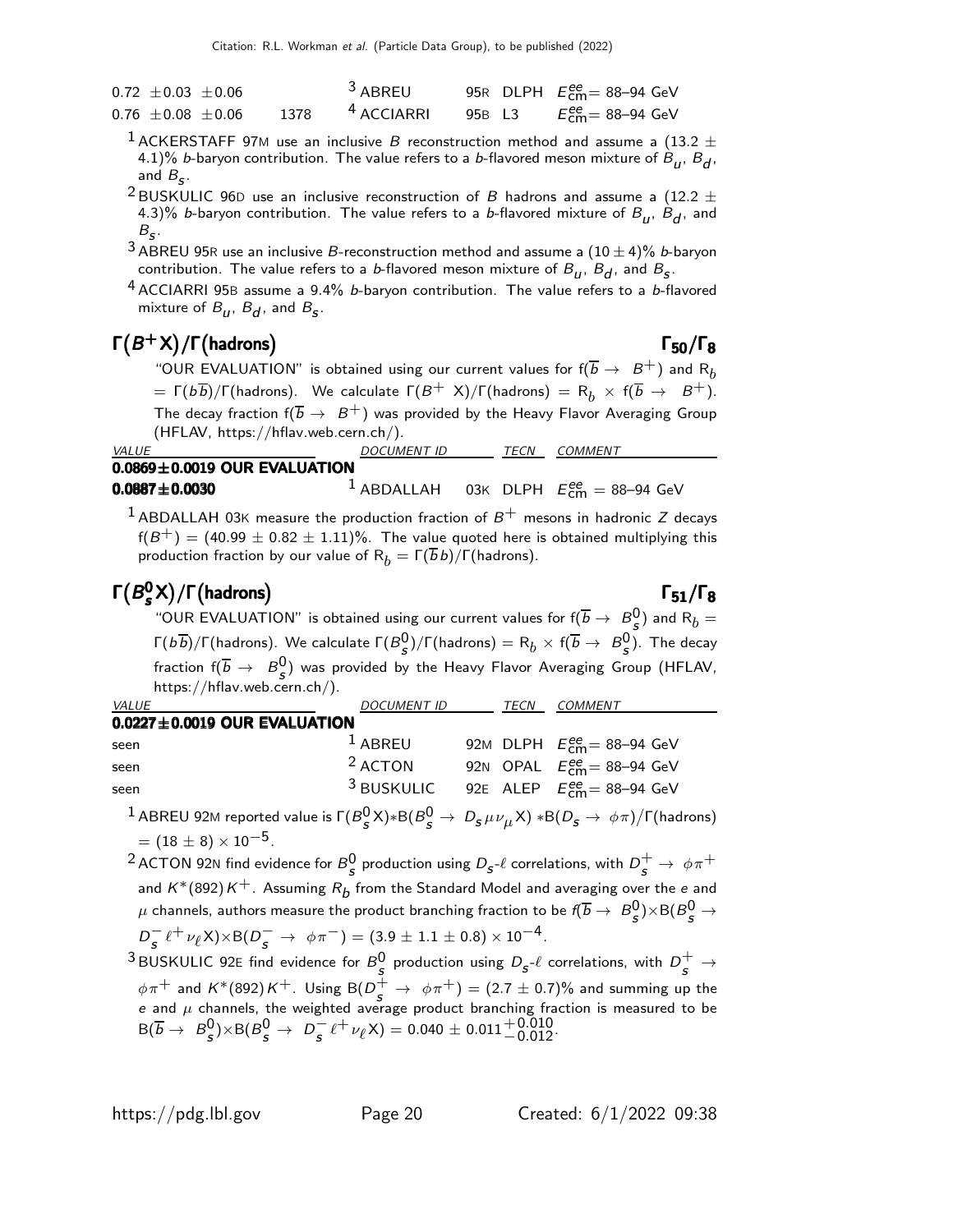| $\Gamma(B^+_{\sim}X)/\Gamma$ (hadrons) |                                                            |      |                                                  | $\Gamma_{52}/\Gamma_8$ |
|----------------------------------------|------------------------------------------------------------|------|--------------------------------------------------|------------------------|
| <i>VALUE</i>                           | DOCUMENT ID                                                | TECN | <i>COMMENT</i>                                   |                        |
| searched for                           | <sup>1</sup> ACKERSTAFF 980 OPAL $E_{cm}^{ee}$ = 88-94 GeV |      |                                                  |                        |
| searched for                           | <sup>2</sup> ABREU                                         |      | 97E DLPH $E_{\text{cm}}^{\text{ee}}$ = 88–94 GeV |                        |
| searched for                           | $3$ BARATE                                                 |      | 97H ALEP $E_{\text{cm}}^{ee}$ = 88-94 GeV        |                        |

 $^1$  ACKERSTAFF 980 searched for the decay modes  $B_c$   $\;\rightarrow$   $\;\;$   $J/\psi \pi^+$ ,  $\;\;$   $J/\psi \, a_1^+$  $\begin{bmatrix} 1 \\ 1 \end{bmatrix}$ , and  $J/\psi \ell^+ \nu_\ell$ , with  $J/\psi \to \ell^+ \ell^-$ ,  $\ell = e, \mu$ . The number of candidates (background) for the three decay modes is 2  $(0.63 \pm 0.2)$ , 0  $(1.10 \pm 0.22)$ , and 1  $(0.82 \pm 0.19)$  respectively. Interpreting the 2  $B_{\cal{C}}\,\rightarrow\,\,{\it J/\psi\pi}^+$  candidates as signal, they report  $\Gamma(B_{\cal{C}}^+)$  $_{c}^{+}$ X)×B( $B_{c}$   $\rightarrow$  $J/\psi \pi^+)/\Gamma$ (hadrons) =(3.8  $^{+5.0}_{-2.4}$  $+5.0$   $\pm$  0.5) $\times$ 10 $^{-5}$ . Interpreted as background, the 90% CL bounds are  $\Gamma(B^+_\mathcal{L})$  $_c^+$ X)∗B( $B_{\cal{C}}\rightarrow~$  J/ $\psi\pi^+$ )/Γ(hadrons)  $< 1.06\times 10^{-4}$ , Γ( $B_{\cal{C}}^+$  $_{c}^{+}$ X)\*B( $B_{c}$   $\rightarrow$  $J/\psi a_1^+$  $^{+}_{1}$ )/Γ(hadrons)  $< 5.29 \times 10^{-4}$ , Γ( $B_c^+$  $_c^+$ X)∗B( $\emph{B}_{c}$   $\rightarrow$   $\emph{J/\psi}\ell^+\nu_{\ell}$ )/Г(hadrons)  $<$  $6.96 \times 10^{-5}$ .

 $^2$ ABREU 97E searched for the decay modes  $B_{\cal C}\, \rightarrow \, \, J/\psi \pi^+$  ,  $J/\psi \ell^+ \, \nu_{\ell}$ , and  $J/\psi (3\pi)^+$  , with  $J/\psi \to \ell^+ \ell^-$ ,  $\ell = e, \mu$ . The number of candidates (background) for the three decay<br>modes is 1 (1.7), 0 (0.3), and 1 (2.3) respectively. They report the following 90% CL limits:  $\Gamma(B_c^+)$  $_c^+$ X)∗B( $B_{\cal C} \rightarrow \;$  J/ $\psi \pi^+$ )/Γ(hadrons)  $<(1.05\text{--}0.84)\times 10^{-4}$ , Γ( $B_{\cal C}^+$  $_{c}^{+}$ X)\*B( $B_{c}$   $\rightarrow$  $J/\psi\ell\nu_{\ell})/\Gamma$ (hadrons)  $<(5.8\text{--}5.0)\times10^{-5}$ , Γ( $B_{\mathcal{C}}^{+}$  $_c^+$ X) $*$ B $(B_c \to J/\psi(3\pi)^+)/$ Γ(hadrons)  $<$  1.75  $\times$  10 $^{-4}$ , where the ranges are due to the predicted  $B_{\cal C}$  lifetime (0.4–1.4) ps. <sup>3</sup> BARATE 97H searched for the decay modes  $B_c \rightarrow J/\psi \pi^+$  and  $J/\psi \ell^+ \nu_\ell$  with  $J/\psi \to \ell^+ \ell^-, \ell = e, \mu$ . The number of candidates (background) for the two decay modes is 0(0.44) and 2(0.81) respectively. They report the following 90% CL limits:  $Γ(B<sup>+</sup><sub>c</sub>)$  $_c^+$ X)∗B( $B_{\cal C} \rightarrow \;$  J/ $\psi \pi^+$ )/ $\Gamma$ (hadrons)  $< 3.6 \times 10^{-5}$  and  $\Gamma(B_{\cal C}^+)$  $_{c}^{+}$ X)\*B( $B_{c}$   $\rightarrow$  $J/\psi \, \ell^+ \, \nu_\ell) / \mathsf{\Gamma} \text{(hadrons)} < 5.2 \times 10^{-5} .$ 

| $\Gamma(\Lambda_c^+ X)/\Gamma$ (hadrons) |                                                                                                                                                                                                                                                                                                                                                                                      |  |         | $\Gamma_{53}/\Gamma_8$ |
|------------------------------------------|--------------------------------------------------------------------------------------------------------------------------------------------------------------------------------------------------------------------------------------------------------------------------------------------------------------------------------------------------------------------------------------|--|---------|------------------------|
| <i>VALUE</i>                             | DOCUMENT ID TECN                                                                                                                                                                                                                                                                                                                                                                     |  | COMMENT |                        |
| $0.022 \pm 0.005$ OUR AVERAGE            |                                                                                                                                                                                                                                                                                                                                                                                      |  |         |                        |
| $0.024 \pm 0.005 \pm 0.006$              | <sup>1</sup> ALEXANDER 96R OPAL $E_{cm}^{ee} = 88-94$ GeV                                                                                                                                                                                                                                                                                                                            |  |         |                        |
| $0.021 \pm 0.003 \pm 0.005$              | <sup>2</sup> BUSKULIC 96Y ALEP $E_{cm}^{ee} = 88-94$ GeV                                                                                                                                                                                                                                                                                                                             |  |         |                        |
| $\frac{1}{2}$ $\frac{1}{2}$              | $\overline{P}$ (1 $\overline{1} + \overline{1}$ ) $\overline{P}$ $\overline{1}$ $\overline{1}$ $\overline{1}$ $\overline{1}$ $\overline{1}$ $\overline{1}$ $\overline{1}$ $\overline{1}$ $\overline{1}$ $\overline{1}$ $\overline{1}$ $\overline{1}$ $\overline{1}$ $\overline{1}$ $\overline{1}$ $\overline{1}$ $\overline{1}$ $\overline{1}$ $\overline{1}$ $\overline{1}$ $\over$ |  |         |                        |

 $^1$  ALEXANDER 96R measure  $\mathsf R_b \times \mathsf f(b \to \;\Lambda_c^+)$  $C_{c}^{+}$ X) × B( $\Lambda_{c}^{+}$   $\rightarrow$   $pK^{-}\pi^{+}$ ) = (0.122  $\pm$  $0.023 \pm 0.010)\%$  in hadronic Z decays; the value quoted here is obtained using our best value B $(\Lambda_c^+ \to pK^-\pi^+)$  =  $(5.0 \pm 1.3)\%$ . The first error is the total experiment's error<br>and the second error is the systematic error due to the branching fraction uncertainty.

<sup>2</sup> BUSKULIC 96Y obtain the production fraction of  $\Lambda_c^+$  $\overline{c}$  baryons in hadronic Z decays  $f(b \to \Lambda_c^+$  $c^{+}_{c}$ X) = 0.110  $\pm$  0.014  $\pm$  0.006 using B( $\Lambda^{+}_{c}$   $\rightarrow$   $\,$   $p$  K  $^{-}$   $\pi^{+}$ ) = (4.4  $\pm$  0.6)%; we have rescaled using our best value B $(\varLambda_c^+\to\ pK^-\pi^+)=(5.0\pm1.3)\%$  obtaining f(  $b\to$  $\Lambda_c^+$  $\sigma_c^+ X$ ) = 0.097  $\pm$  0.013  $\pm$  0.025 where the first error is their total experiment's error and the second error is the systematic error due to the branching fraction uncertainty. The value quoted here is obtained multiplying this production fraction by our value of  $R_b = \Gamma(b b)/\Gamma(b$ adrons).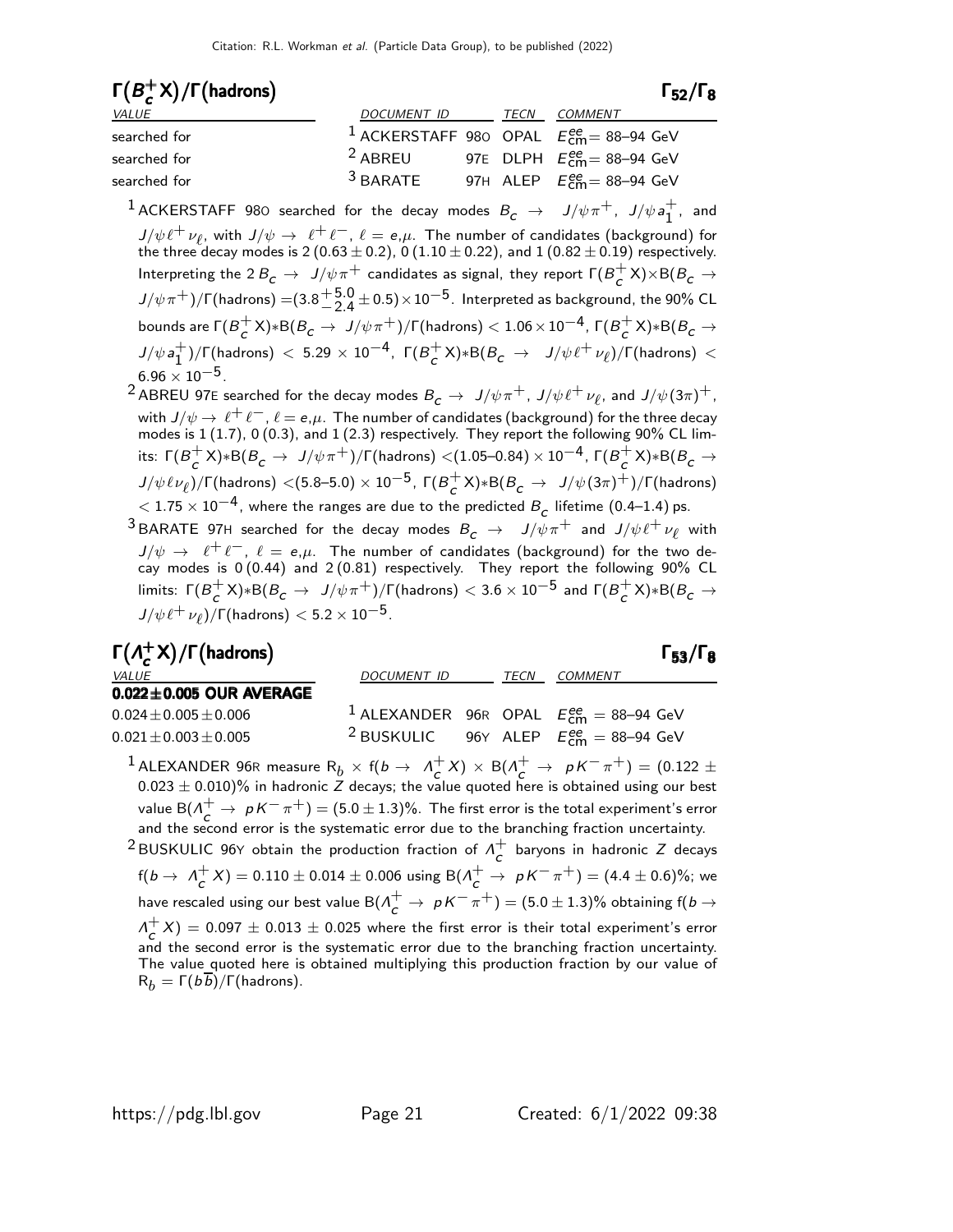| $\Gamma(\Xi_c^0X)/\Gamma(\text{hadrons})$                                                                                                                                                                                                        |                                                          |      |                | $\Gamma_{54}/\Gamma_8$ |
|--------------------------------------------------------------------------------------------------------------------------------------------------------------------------------------------------------------------------------------------------|----------------------------------------------------------|------|----------------|------------------------|
| <b>VALUE</b>                                                                                                                                                                                                                                     | DOCUMENT ID                                              | TECN | <b>COMMENT</b> |                        |
| • • • We do not use the following data for averages, fits, limits, etc. • • •                                                                                                                                                                    |                                                          |      |                |                        |
| seen                                                                                                                                                                                                                                             | <sup>1</sup> ABDALLAH 05C DLPH $E_{cm}^{ee} = 88-94$ GeV |      |                |                        |
| <sup>1</sup> ABDALLAH 05C searched for the charmed strange baryon $\Xi_c^0$ in the decay channel<br>$\Xi_c^0 \to \Xi^- \pi^+$ ( $\Xi^- \to \Lambda \pi^-$ ). The production rate is measured to be $f_{\pm 0} \times B(\Xi_c^0 \to \Xi^- \pi^+)$ |                                                          |      |                |                        |
| $\Xi^{-}$ $\pi^{+}$ ) = (4.7 ± 1.4 ± 1.1) × 10 <sup>-4</sup> per hadronic Z decay.                                                                                                                                                               |                                                          |      |                |                        |
| $\Gamma(\Xi_b X)/\Gamma$ (hadrons)                                                                                                                                                                                                               |                                                          |      |                | $\Gamma_{55}/\Gamma_8$ |

| Here $\Xi_b$ is used as a notation for the strange <i>b</i> -baryon states $\Xi_b^-$ and $\Xi_b^0$ . |                          |  |
|------------------------------------------------------------------------------------------------------|--------------------------|--|
| <i>VALUE</i>                                                                                         | DOCUMENT ID TECN COMMENT |  |
| • • • We do not use the following data for averages, fits, limits, etc. • • •                        |                          |  |

| seen |           | <sup>1</sup> ABDALLAH 05C DLPH $E_{\text{cm}}^{ee} = 88-94$ GeV |
|------|-----------|-----------------------------------------------------------------|
| seen |           | <sup>2</sup> BUSKULIC 96T ALEP $E_{cm}^{ee} = 88-94$ GeV        |
| seen | $3$ ABREU | 95V DLPH $E_{\text{cm}}^{\text{ee}} = 88-94 \text{ GeV}$        |

 $^1$  ABDALLAH 05C searched for the beauty strange baryon  $\bar{z}_b$  in the inclusive semileptonic decay channel  $\varXi_b \to \; \varXi^- \, \ell^- \overline{\nu}_\ell X$ . Evidence for the  $\varXi_b$  production is seen from the observation of  $\varXi^+$  production accompanied by a lepton of the same sign. From the excess of "right-sign" pairs  $\Xi^+\ell^+$  compared to "wrong-sign" pairs  $\Xi^+\ell^\pm$  the production rate is measured to be B $(b \to \ \Xi_b) \times$  B $(\Xi_b \to \ \Xi^- \ell^- X) = (3.0 \pm 1.0 \pm 0.3) \times 10^{-4}$  per lepton species, averaged over electrons and muons.

- $2$  BUSKULIC 96T investigate  $\Xi$ -lepton correlations and find a significant excess of "rightsign" pairs  $\Xi^+\ell^+$  compared to "wrong–sign" pairs  $\Xi^+\ell^\pm$ . This excess is interpreted as evidence for  $\varXi_{b}$  semileptonic decay. The measured product branching ratio is  $\text{B}(b\to$  $(\Xi_b)\,\times\,\text{B}(\Xi_b\,\to\,\,\,X_c\,X\,\ell^-\,\overline{\nu}_\ell)\,\times\,\text{B}(X_c\,\to\,\,\,\Xi^-\,X')=(5.4\,\pm\,1.1\,\pm\,0.8)\times 10^{-4}$  per lepton species, averaged over electrons and muons, with  $X^{\vphantom{\dagger}}_{\mathcal{C}}$  a charmed baryon.
- 3 ABREU 95V observe an excess of "right-sign" pairs  $\Xi^{\mp}\ell^{\mp}$  compared to "wrong-sign" pairs  $\bar{z} \bar{+} \ell^{\pm}$  in jets: this excess is interpreted as evidence for the beauty strange baryon  $\varXi_b$  production, with  $\varXi_b\to~\varXi^-\ell^-\overline{\nu}_\ell X$ . They find that the probability for this signal to come from non b-baryon decays is less than  $5 \times 10^{-4}$  and that  $\Lambda_b$  decays can account for less than 10% of these events. The  $\Xi_b$  production rate is then measured to be B(  $b\to$  $(\Xi_b)\times$  B $(\Xi_b\to$   $\Xi^ \ell^ X)=(5.9\pm2.1\pm1.0)\times10^{-4}$  per lepton species, averaged over electrons and muons.

# $\Gamma(b$ -baryon X)/Γ $(h$ adrons) Γ56/Γ8

"OUR EVALUATION" is obtained using our current values for  $f(b \rightarrow b$ -baryon) and  $R_b = \Gamma(b\overline{b})/\Gamma(b$ adrons). We calculate  $\Gamma(b$ -baryon X)/ $\Gamma(b$ adrons) =  $R_b \times f(b \rightarrow b)$ b-baryon). The decay fraction  $f(b \rightarrow b$ -baryon) was provided by the Heavy Flavor Averaging Group (https://hflav.web.cern.ch/).

| <i>VALUE</i>                       | <b>DOCUMENT ID</b> | TFCN | COMMENT                                                  |
|------------------------------------|--------------------|------|----------------------------------------------------------|
| $0.0197 \pm 0.0032$ OUR EVALUATION |                    |      |                                                          |
| $0.0221 \pm 0.0015 \pm 0.0058$     | $1$ BARATE         |      | 98V ALEP $E_{\text{cm}}^{\text{ee}} = 88-94 \text{ GeV}$ |

 $<sup>1</sup>$  BARATE 98V use the overall number of identified protons in *b*-hadron decays to measure</sup>  $f(b \rightarrow b$ -baryon) =  $0.102 \pm 0.007 \pm 0.027$ . They assume BR(b-baryon $\rightarrow pX$ ) =  $(58 \pm 6)\%$  and BR $(B^0_s \rightarrow pX) = (8.0 \pm 4.0)\%$ . The value quoted here is obtained multiplying this production fraction by our value of  $R_b = \Gamma(b\overline{b})/\Gamma(hadrons)$ .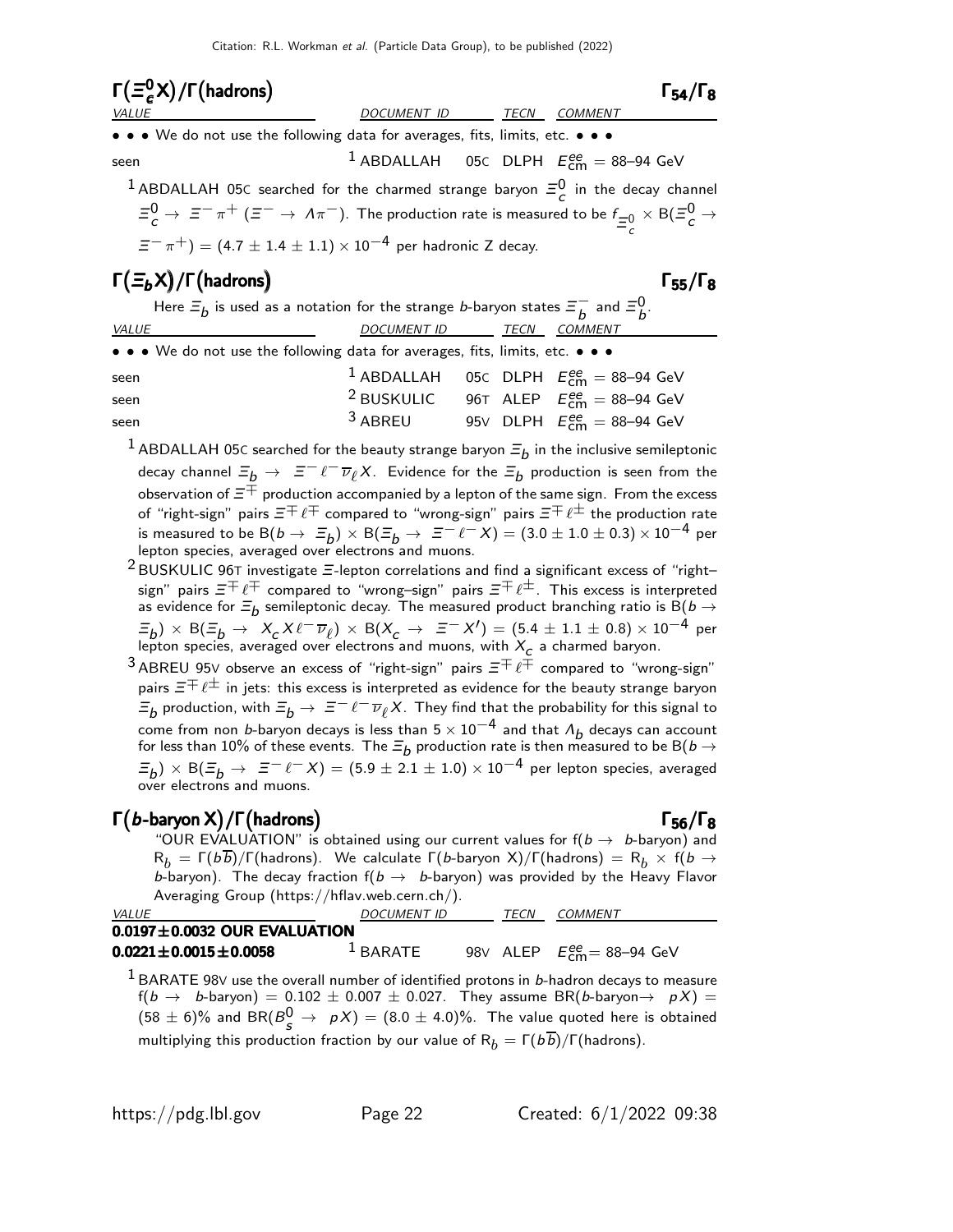# Γ(anomalous  $\gamma$  + hadrons) / Γ<sub>total</sub> 57/Γ

### Limits on additional sources of prompt photons beyond expectations for final-state bremsstrahlung.

| <b>VALUE</b>                      | $CL\%$ | <i>DOCUMENT ID</i> |  | TECN COMMENT                                                                                                      |
|-----------------------------------|--------|--------------------|--|-------------------------------------------------------------------------------------------------------------------|
| $<$ 3.2 $\times$ 10 <sup>-3</sup> | 95     | $1$ AKRAWY         |  | 90J OPAL $E_{cm}^{ee}$ = 88-94 GeV                                                                                |
|                                   |        |                    |  | $^{-1}$ AKRAWY 90J report $\Gamma(\gamma X)<~$ 8.2 MeV at 95%CL. They assume a three-body $\gamma q \overline{q}$ |

distribution and use  $\mathsf{E}(\gamma) \, > \, 10$  GeV.

| $\Gamma(e^+e^-\gamma)/\Gamma_{\rm total}$ |     |             |      |                                                 | $\Gamma_{58}/\Gamma$ |
|-------------------------------------------|-----|-------------|------|-------------------------------------------------|----------------------|
| <i>VALUE</i>                              | CL% | DOCUMENT ID | TECN | COMMENT                                         |                      |
| $<$ 5.2 $\times$ 10 <sup>-4</sup>         | 95  | $^1$ ACTON  |      | 91B OPAL $E_{\text{cm}}^{\text{ee}}$ = 91.2 GeV |                      |

<sup>1</sup> ACTON 91B looked for isolated photons with  $E > 2\%$  of beam energy ( $> 0.9$  GeV).

| $\Gamma(\mu^+\mu^-\gamma)/\Gamma_{\rm total}$ |     |                     |             |                                   | $\Gamma_{59}/\Gamma$ |
|-----------------------------------------------|-----|---------------------|-------------|-----------------------------------|----------------------|
| <i>VALUE</i>                                  | CL% | DOCUMENT ID         | <b>TECN</b> | <i>COMMENT</i>                    |                      |
| $<$ 5.6 $\times$ 10 <sup>-4</sup>             | 95  | $\frac{1}{2}$ ACTON |             | 91B OPAL $E_{cm}^{ee} = 91.2$ GeV |                      |

<sup>1</sup> ACTON 91B looked for isolated photons with  $E > 2\%$  of beam energy ( $> 0.9$  GeV).

| $\Gamma(\tau^+\tau^-\gamma)/\Gamma_{\rm total}$ |        |             |      |                                          | $\Gamma_{60}/\Gamma$ |
|-------------------------------------------------|--------|-------------|------|------------------------------------------|----------------------|
| <i>VALUE</i>                                    | $CL\%$ | DOCUMENT ID | TECN | COMMENT                                  |                      |
| $\langle 7.3 \times 10^{-4} \rangle$            | 95     | $^1$ ACTON  |      | 91B OPAL $E_{\text{cm}}^{ee}$ = 91.2 GeV |                      |

<sup>1</sup> ACTON 91B looked for isolated photons with  $E > 2\%$  of beam energy ( $> 0.9$  GeV).

| $\Gamma(\ell^+\ell^-\gamma\gamma)/\Gamma_{\rm total}$<br>The value is the sum over $\ell = e, \mu, \tau$ . |     |                    |      | $\Gamma_{61}/\Gamma$               |
|------------------------------------------------------------------------------------------------------------|-----|--------------------|------|------------------------------------|
| <i>VALUE</i>                                                                                               | CL% | <b>DOCUMENT ID</b> | TECN | <i>COMMENT</i>                     |
| $<$ 6.8 $\times$ 10 <sup>-6</sup>                                                                          | 95  | $1$ ACTON          |      | 93E OPAL $E_{cm}^{ee}$ = 88-94 GeV |
| <sup>1</sup> For $m_{\gamma\gamma} = 60 \pm 5$ GeV.                                                        |     |                    |      |                                    |

# $\Gamma(q\overline{q}\gamma\gamma)/\Gamma_{\rm total}$  Γ<sub>62</sub>/Γ

| <i>VALUE</i>                                                  | $CL\%$ | <i>DOCUMENT ID</i> | TECN | <i>COMMENT</i>                            |  |
|---------------------------------------------------------------|--------|--------------------|------|-------------------------------------------|--|
| ${<}5.5\times10^{-6}$                                         | 95     | $1$ ACTON          |      | 93E OPAL $E_{\text{cm}}^{ee}$ = 88-94 GeV |  |
| <sup>1</sup> For $m_{\gamma\gamma} = 60 \pm 5$ GeV.           |        |                    |      |                                           |  |
| $\Gamma(\nu \overline{\nu} \gamma \gamma)/\Gamma_{\rm total}$ |        |                    |      | $\Gamma_{63}/\Gamma$                      |  |

| <i>VALUE</i>            | CL% | DOCUMENT ID         | TECN | COMMENT                                   |  |
|-------------------------|-----|---------------------|------|-------------------------------------------|--|
| ${<}3.1 \times 10^{-6}$ | 95  | $\frac{1}{2}$ ACTON |      | 93E OPAL $E_{\text{cm}}^{ee}$ = 88–94 GeV |  |
|                         |     |                     |      |                                           |  |

<sup>1</sup> For  $m_{\gamma\gamma} = 60 \pm 5$  GeV.

 $\Gamma(e^{\pm}\mu^{\mp})/\Gamma_{\rm total}$ Γ  $_{64}/\Gamma$ Test of lepton family number conservation. The value is for the sum of the charge states indicated.

| <b>VALUE</b>           | $CL\%$ | <b>DOCUMENT ID</b> | TECN | COMMENT                                        |
|------------------------|--------|--------------------|------|------------------------------------------------|
| $< 7.5 \times 10^{-7}$ | 95     | AAD                |      | 14AU ATLS $E_{\text{cm}}^{pp} = 8 \text{ TeV}$ |
| ${<}2.5\times10^{-6}$  | 95     | ABREU              |      | 97C DLPH $E_{\text{cm}}^{ee}$ = 88-94 GeV      |
| ${<}1.7\times10^{-6}$  | 95     | <b>AKERS</b>       |      | 95W OPAL $E_{cm}^{ee}$ = 88-94 GeV             |
| ${<}0.6\times10^{-5}$  | 95     | <b>ADRIANI</b>     |      | 931 L3 $E_{cm}^{ee} = 88 - 94$ GeV             |
| ${<}2.6\times10^{-5}$  | 95     | <b>DECAMP</b>      |      | 92 ALEP $E_{cm}^{ee} = 88 - 94$ GeV            |
|                        |        |                    |      |                                                |
| https://pdg.lbl.gov    |        | Page 23            |      | Created: $6/1/2022$ 09:38                      |

### $\Gamma_{57}/\Gamma$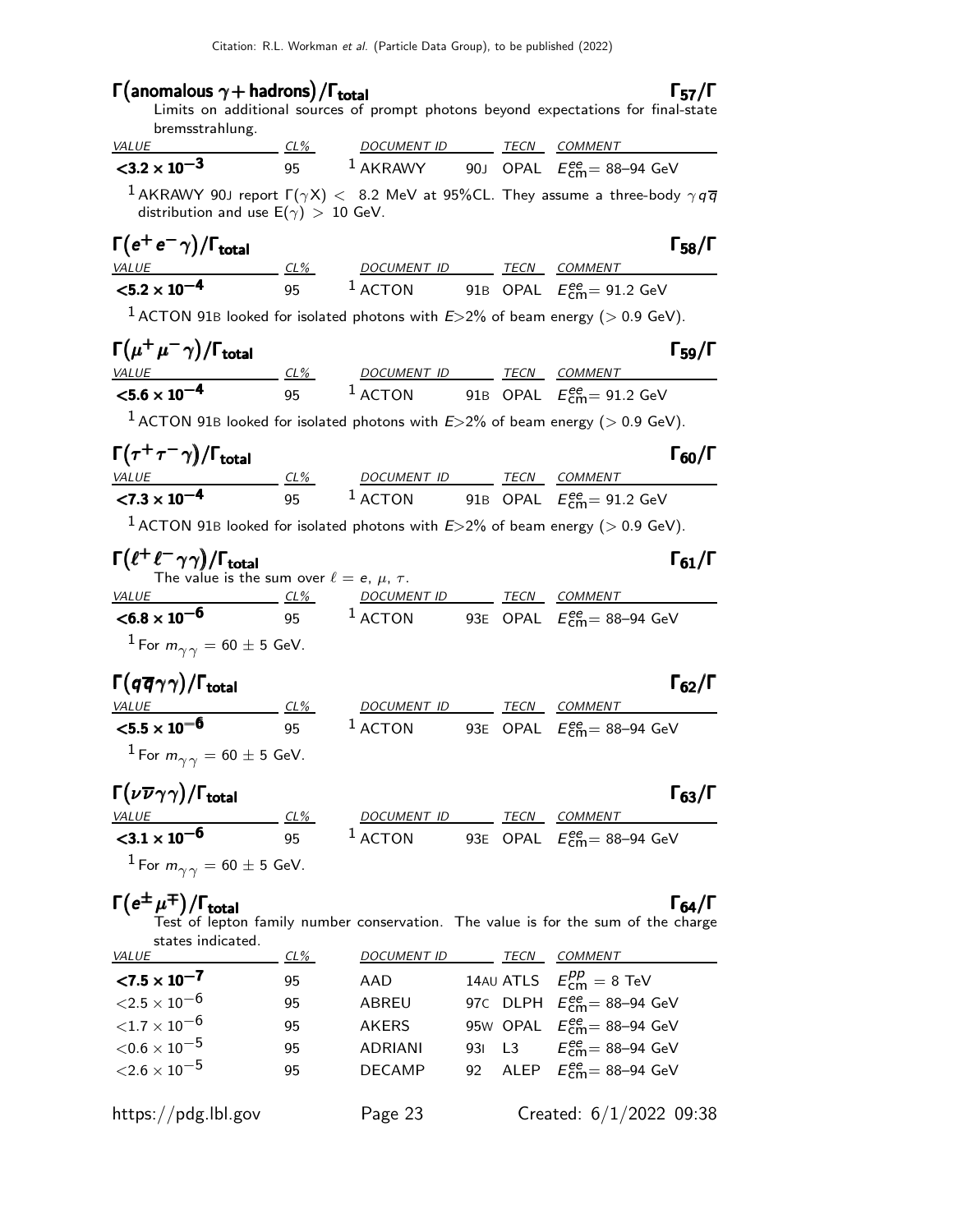# $\Gamma(e^{\pm} \mu^{\mp})/\Gamma(e^+ e^-)$  Γ<sub>64</sub>/Γ<sub>1</sub>

 $(\mu^{\mp})/\Gamma(e^+e^-)$ <br>Test of lepton family number conservation. The value is for the sum of the charge states indicated.

| <b>VALUE</b> | $CL\%$ | <i>DOCUMENT ID</i> |    | TECN | COMMENT                                                     |
|--------------|--------|--------------------|----|------|-------------------------------------------------------------|
| $<$ 0.07     | 90     | ALBAJAR            | 89 | UA1  | $E_{\rm cm}^{\overline{\rho}\overline{\rho}}$ = 546,630 GeV |

 $\Gamma(e^{\pm} \tau^{\mp})/\Gamma_{\rm total}$  Γ<sub>65</sub>/Γ Test of lepton family number conservation. The value is for the sum of the charge states indicated.

| <b>VALUE</b>                                                                  | $CL\%$ | <b>DOCUMENT ID</b> | TECN | <b>COMMENT</b>                                  |
|-------------------------------------------------------------------------------|--------|--------------------|------|-------------------------------------------------|
| ${<}5.0 \times 10^{-6}$                                                       | 95     | AAD                |      | 21AV ATLS $E_{cm}^{pp} = 13$ TeV                |
| • • • We do not use the following data for averages, fits, limits, etc. • • • |        |                    |      |                                                 |
| ${<}8.1\times10^{-6}$                                                         | 95     | AAD                |      | 21AO ATLS $E_{\text{cm}}^{pp} = 13 \text{ TeV}$ |
| ${<}5.8\times10^{-5}$                                                         | 95     | AABOUD             |      | 18CN ATLS $E_{cm}^{pp} = 13$ TeV                |
| ${<}2.2\times10^{-5}$                                                         | 95     | ABREU              |      | 97C DLPH $E_{cm}^{ee}$ = 88-94 GeV              |
| ${<}9.8\times10^{-6}$                                                         | 95     | <b>AKERS</b>       |      | 95W OPAL $E_{\text{cm}}^{ee}$ = 88-94 GeV       |
| ${<}1.3\times10^{-5}$                                                         | 95     | <b>ADRIANI</b>     |      | 931 L3 $E_{cm}^{ee} = 88-94$ GeV                |
| ${<}1.2\times10^{-4}$                                                         | 95     | <b>DECAMP</b>      |      | 92 ALEP $E_{\text{cm}}^{ee}$ = 88-94 GeV        |
|                                                                               |        |                    |      |                                                 |

# $\Gamma(\mu^{\pm}\tau^{\mp})/\Gamma_{\rm total}$  Γ<sub>66</sub>

I

 $(\mu^{\pm} \tau^{\mp})/\Gamma_{\text{total}}$  Γ<sub>66</sub>/Γ Test of lepton family number conservation. The value is for the sum of the charge states indicated.

| <b>VALUE</b>                                                                  | CL% | DOCUMENT ID    | TECN | <b>COMMENT</b>                           |
|-------------------------------------------------------------------------------|-----|----------------|------|------------------------------------------|
| $<$ 6.5 $\times$ 10 <sup>-6</sup>                                             | 95  | AAD            |      | 21AV ATLS $E_{cm}^{pp} = 13$ TeV         |
| • • • We do not use the following data for averages, fits, limits, etc. • • • |     |                |      |                                          |
| $<$ 9.5 $\times$ 10 $^{-6}$                                                   | 95  | AAD            |      | 21AO ATLS $E_{cm}^{pp} = 13$ TeV         |
| ${<}1.3\times10^{-5}$                                                         | 95  | <b>AABOUD</b>  |      | 18CN ATLS $E_{cm}^{pp} = 8$ , 13 TeV     |
| ${<}1.2 \times 10^{-5}$                                                       | 95  | ABREU          |      | 97C DLPH $E_{cm}^{ee}$ = 88-94 GeV       |
| ${<}1.7\times10^{-5}$                                                         | 95  | <b>AKERS</b>   |      | 95W OPAL $E_{cm}^{ee}$ = 88-94 GeV       |
| ${<}1.9\times10^{-5}$                                                         | 95  | <b>ADRIANI</b> |      | 931 L3 $E_{cm}^{ee} = 88-94$ GeV         |
| ${<}1.0\times10^{-4}$                                                         | 95  | <b>DECAMP</b>  |      | 92 ALEP $E_{\text{cm}}^{ee}$ = 88-94 GeV |
|                                                                               |     |                |      |                                          |

### $\Gamma(\rho e)/\Gamma_{\rm total}$  Γ<sub>67</sub>  $(p e)/\Gamma_{\text{total}}$  Γ<sub>67</sub>/Γ

 $\Gamma_{67}/\Gamma$ 

Test of baryon number and lepton number conservations. Charge conjugate states are implied.

| <i>VALUE</i>          | CL% | <i>DOCUMENT ID</i> | TECN | <i>COMMENT</i>                                                     |
|-----------------------|-----|--------------------|------|--------------------------------------------------------------------|
| ${<}1.8\times10^{-6}$ | 95  |                    |      | $^1$ ABBIENDI        991    OPAL $E_\mathsf{cm}^{ee}$ = 88–94  GeV |

 $^1$  ABBIENDI 991 give the 95%CL limit on the partial width  $\Gamma(Z^0\rightarrow~\rho\,e)\!<$  4.6 KeV and we have transformed it into a branching ratio.

### $Γ(pμ)$ Γ $(\rho \mu)/\Gamma_{\text{total}}$  Γ<sub>68</sub>/Γ

Test of baryon number and lepton number conservations. Charge conjugate states are implied.

| <i>VALUE</i>                                                                                                                                                        | $CL\%$ | <b>DOCUMENT ID</b> |  | <b>TECN</b> | COMMENT                                   |  |
|---------------------------------------------------------------------------------------------------------------------------------------------------------------------|--------|--------------------|--|-------------|-------------------------------------------|--|
| ${<}1.8\times10^{-6}$                                                                                                                                               | 95.    | $1$ ABBIENDI       |  |             | 991 OPAL $E_{\text{cm}}^{ee}$ = 88–94 GeV |  |
| <sup>1</sup> ABBIENDI 991 give the 95%CL limit on the partial width $\Gamma(Z^0 \rightarrow p \mu)$ < 4.4 KeV and<br>we have transformed it into a branching ratio. |        |                    |  |             |                                           |  |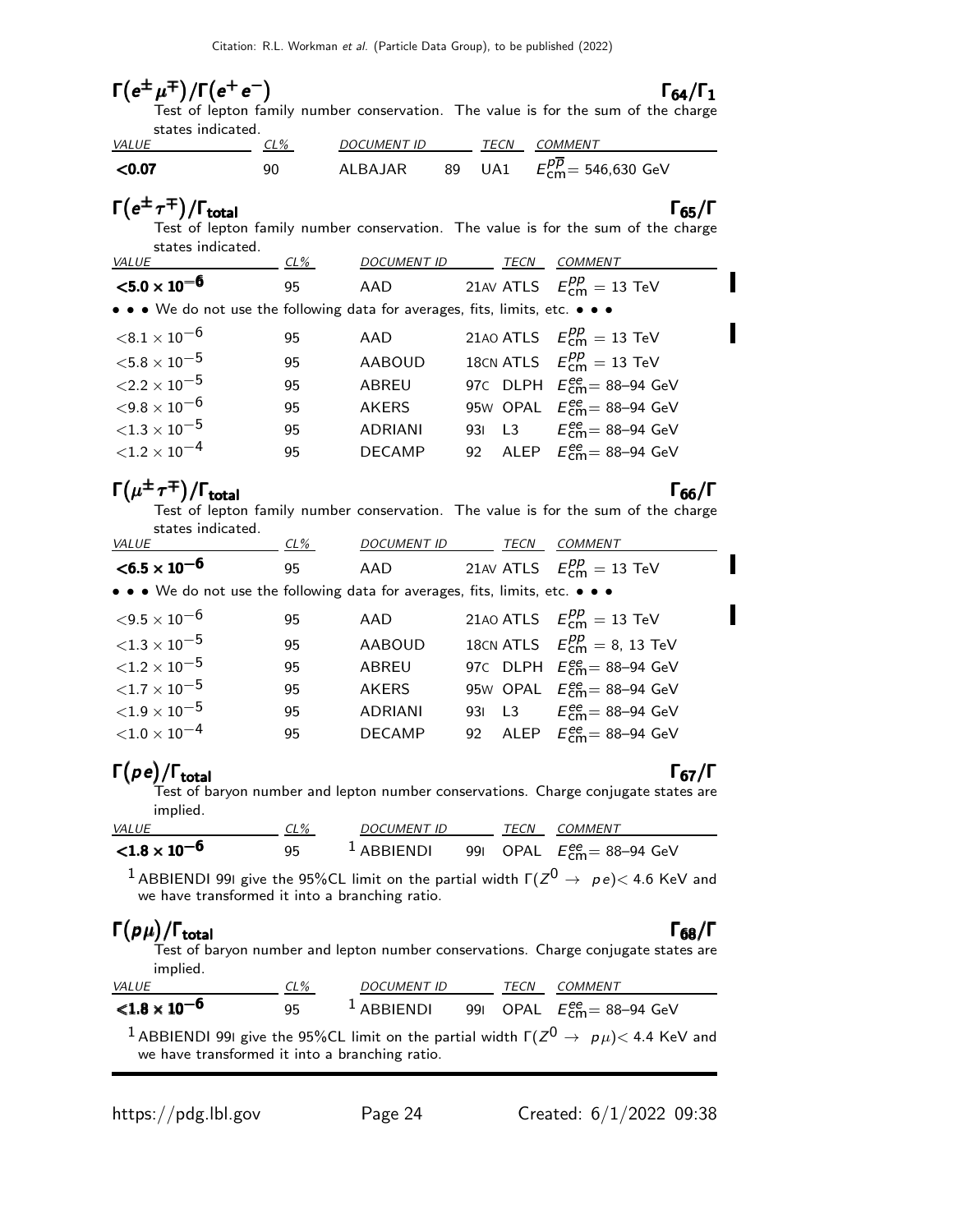## AVERAGE PARTICLE MULTIPLICITIES IN HADRONIC Z DECAY

Summed over particle and antiparticle, when appropriate.

| $\langle N_\gamma\rangle$                                                         |                 |      |             |                                                                    |
|-----------------------------------------------------------------------------------|-----------------|------|-------------|--------------------------------------------------------------------|
| <b>VALUE</b>                                                                      | DOCUMENT ID     |      |             | TECN COMMENT                                                       |
| $20.97 \pm 0.02 \pm 1.15$                                                         |                 |      |             | ACKERSTAFF 98A OPAL $E_{\text{cm}}^{ee}$ = 91.2 GeV                |
| $\langle N_{\pi^{\pm}}\rangle$                                                    |                 |      |             |                                                                    |
| <b>VALUE</b>                                                                      | DOCUMENT ID     |      | <u>TECN</u> | COMMENT                                                            |
| 17.03 $\pm$ 0.16 OUR AVERAGE                                                      |                 |      |             |                                                                    |
| $17.007 \pm 0.209$                                                                | <b>ABE</b>      |      |             | 04C SLD $E_{cm}^{ee} = 91.2$ GeV                                   |
| 17.26 $\pm$ 0.10 $\pm$ 0.88                                                       | ABREU           | 98L  |             | DLPH $E_{cm}^{ee}$ = 91.2 GeV                                      |
| $17.04 + 0.31$                                                                    | <b>BARATE</b>   |      |             | 98V ALEP $E_{\text{cm}}^{\text{ee}} = 91.2 \text{ GeV}$            |
| $17.05 + 0.43$                                                                    | <b>AKERS</b>    |      |             | 94P OPAL $E_{cm}^{ee} = 91.2$ GeV                                  |
| $\langle N_{\pi^0} \rangle$                                                       |                 |      |             |                                                                    |
| <b>VALUE</b>                                                                      | DOCUMENT ID     |      | TECN        | <b>COMMENT</b>                                                     |
| $9.76 \pm 0.26$ OUR AVERAGE                                                       |                 |      |             |                                                                    |
| $9.55 \pm 0.06 \pm 0.75$                                                          |                 |      |             | ACKERSTAFF 98A OPAL $E_{\text{cm}}^{\text{ee}} = 91.2 \text{ GeV}$ |
| $9.63 \pm 0.13 \pm 0.63$                                                          | <b>BARATE</b>   | 97 J |             | ALEP $E_{\text{cm}}^{\text{ee}} = 91.2 \text{ GeV}$                |
| $9.90 \pm 0.02 \pm 0.33$                                                          | <b>ACCIARRI</b> | 96   |             | L3 $E_{\text{cm}}^{\text{ee}} = 91.2 \text{ GeV}$                  |
| 9.2 $\pm$ 0.2 $\pm$ 1.0                                                           | <b>ADAM</b>     | 96   |             | DLPH $E_{\text{cm}}^{\text{ee}} = 91.2 \text{ GeV}$                |
| $\langle N_n \rangle$                                                             |                 |      |             |                                                                    |
| VALUE                                                                             | DOCUMENT ID     |      |             | TECN COMMENT                                                       |
| 1.01±0.08 OUR AVERAGE Error includes scale factor of 1.3. See the ideogram below. |                 |      |             |                                                                    |
| $1.20 \pm 0.04 \pm 0.11$                                                          | <b>HEISTER</b>  |      |             | 02C ALEP $E_{\text{cm}}^{\text{ee}} = 91.2 \text{ GeV}$            |
| $0.97 \pm 0.03 \pm 0.11$                                                          |                 |      |             | ACKERSTAFF 98A OPAL $E_{\text{cm}}^{ee} = 91.2 \text{ GeV}$        |
| $0.93 \pm 0.01 \pm 0.09$                                                          | <b>ACCIARRI</b> | 96   | L3          | $E_{\text{cm}}^{\text{ee}}$ = 91.2 GeV                             |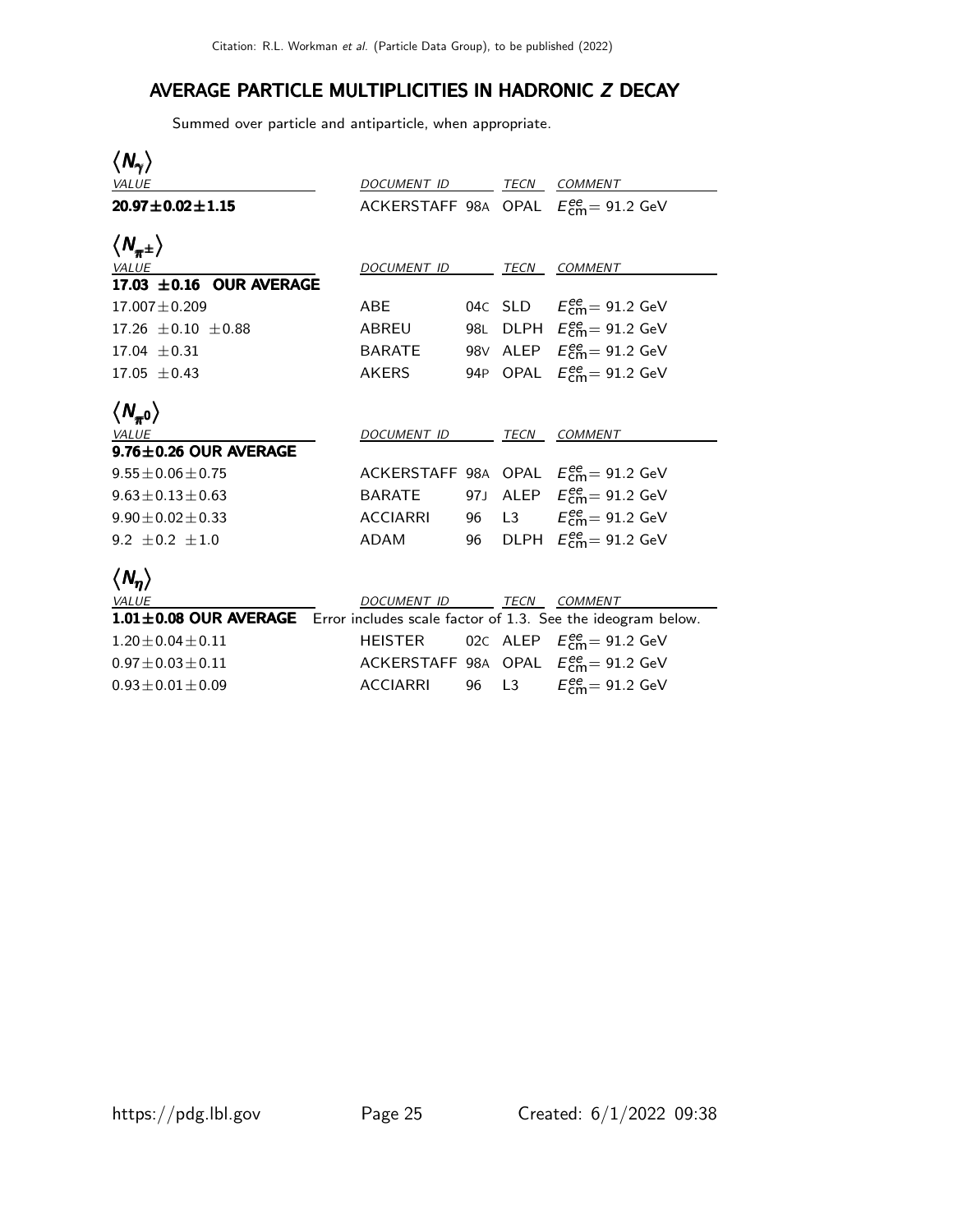

 $1$  BEDDALL 09 analyse 3.2 million hadronic Z decays as archived by ALEPH collaboration and report a value of  $2.59 \pm 0.03 \pm 0.15 \pm 0.04$ . The first error is statistical, the second systematic, and the third arises from extrapolation to full phase space. We combine the systematic errors in quadrature.

| $\langle N_{\rho^0} \rangle$                                |                 |                                |                                                         |
|-------------------------------------------------------------|-----------------|--------------------------------|---------------------------------------------------------|
| VALUE                                                       | DOCUMENT ID     | TECN                           | COMMENT                                                 |
| 1.24 ± 0.10 OUR AVERAGE Error includes scale factor of 1.1. |                 |                                |                                                         |
| $1.19 + 0.10$                                               | ABREU           |                                | 99J DLPH $E_{\text{cm}}^{\text{ee}}$ = 91.2 GeV         |
| $1.45 + 0.06 + 0.20$                                        |                 |                                | BUSKULIC 96H ALEP $E_{cm}^{ee} = 91.2$ GeV              |
| $\langle N_\omega \rangle$                                  |                 |                                |                                                         |
| VALUE                                                       | DOCUMENT ID     | TECN                           | <b>COMMENT</b>                                          |
| $1.02 \pm 0.06$ OUR AVERAGE                                 |                 |                                |                                                         |
| $1.00 + 0.03 + 0.06$                                        | HEISTER         |                                | 02C ALEP $E_{\text{cm}}^{\text{ee}} = 91.2 \text{ GeV}$ |
| $1.04 + 0.04 + 0.14$                                        |                 |                                | ACKERSTAFF 98A OPAL $E_{cm}^{ee} = 91.2$ GeV            |
| $1.17 + 0.09 + 0.15$                                        | <b>ACCIARRI</b> | 97 <sub>D</sub> L <sub>3</sub> | $E_{\text{cm}}^{\text{ee}}$ = 91.2 GeV                  |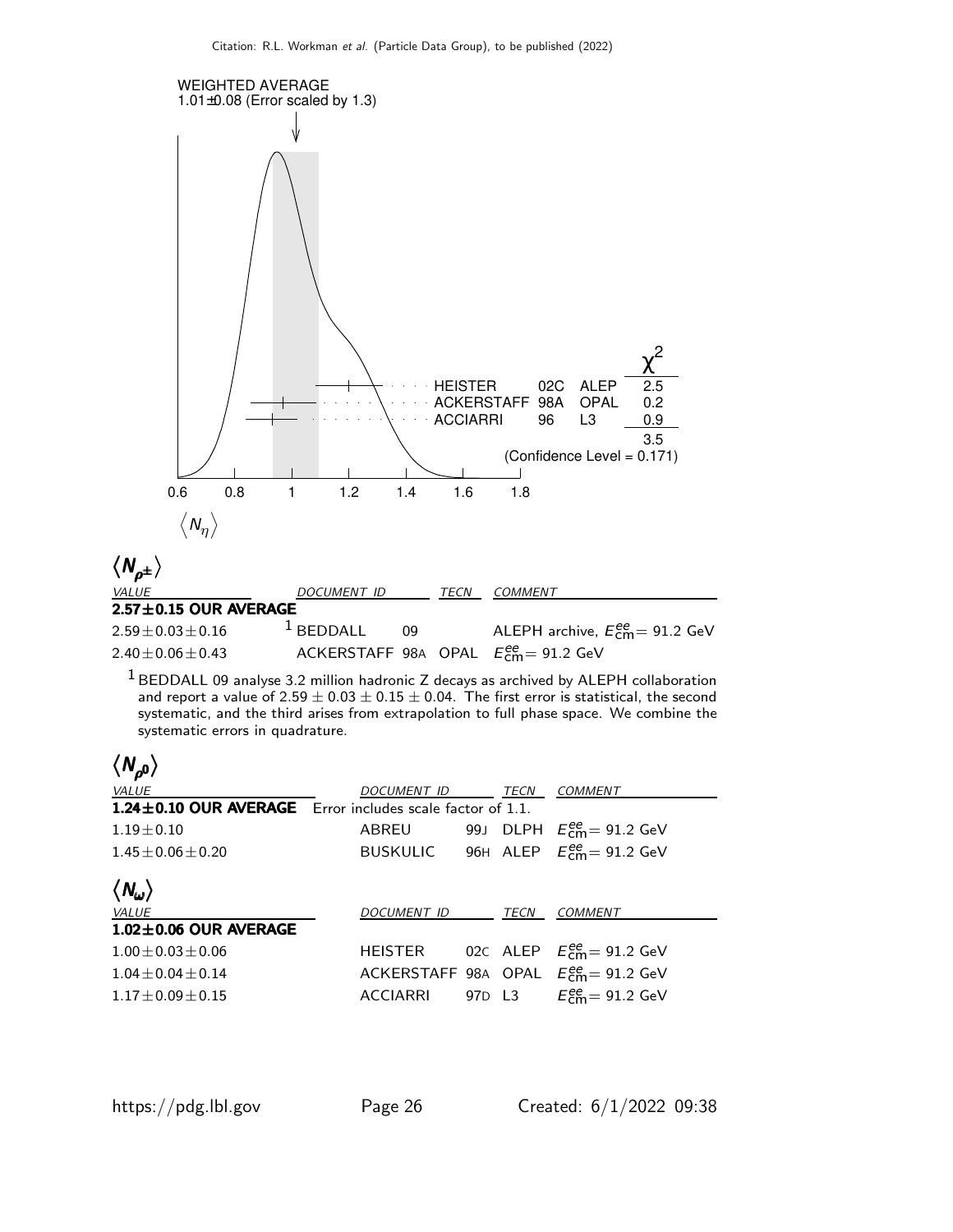| $\langle N_{\eta\prime}\rangle$                                                                                                                                                                                           |                          |      |                                                                |
|---------------------------------------------------------------------------------------------------------------------------------------------------------------------------------------------------------------------------|--------------------------|------|----------------------------------------------------------------|
| <b>VALUE</b>                                                                                                                                                                                                              | DOCUMENT ID TECN COMMENT |      |                                                                |
| 0.17 $\pm$ 0.05 OUR AVERAGE Error includes scale factor of 2.4.                                                                                                                                                           |                          |      |                                                                |
| $0.14 \pm 0.01 \pm 0.02$                                                                                                                                                                                                  |                          |      | ACKERSTAFF 98A OPAL $E_{\text{cm}}^{ee} = 91.2 \text{ GeV}$    |
| $0.25 \pm 0.04$                                                                                                                                                                                                           | $1$ ACCIARRI             |      | 97D L3 $E_{\text{cm}}^{\text{ee}} = 91.2 \text{ GeV}$          |
| • • • We do not use the following data for averages, fits, limits, etc. • • •                                                                                                                                             |                          |      |                                                                |
| $0.068 \pm 0.018 \pm 0.016$                                                                                                                                                                                               |                          |      | <sup>2</sup> BUSKULIC 92D ALEP $E_{\text{cm}}^{ee}$ = 91.2 GeV |
| $^{-1}$ ACCIARRI 97D obtain this value averaging over the two decay channels $\eta' \rightarrow~\pi^+\pi^-\eta$<br>and $\eta' \rightarrow \rho^0 \gamma$ .<br><sup>2</sup> BUSKULIC 92D obtain this value for $x > 0.1$ . |                          |      |                                                                |
| $\langle N_{f_0(980)} \rangle$                                                                                                                                                                                            |                          |      |                                                                |
| <b>VALUE</b>                                                                                                                                                                                                              | DOCUMENT ID              | TECN | <b>COMMENT</b>                                                 |
| $0.147 \pm 0.011$ OUR AVERAGE                                                                                                                                                                                             |                          |      |                                                                |
| $0.164 \pm 0.021$                                                                                                                                                                                                         | ABREU                    |      | 99J DLPH $E_{\text{cm}}^{\text{ee}} = 91.2 \text{ GeV}$        |
| $0.141 \pm 0.007 \pm 0.011$                                                                                                                                                                                               |                          |      | ACKERSTAFF 98Q OPAL $E_{\text{cm}}^{ee} = 91.2 \text{ GeV}$    |
| $\langle N_{a_0(980)^\pm} \rangle$                                                                                                                                                                                        |                          |      |                                                                |
| <b>VALUE</b>                                                                                                                                                                                                              | DOCUMENT ID TECN COMMENT |      |                                                                |
| $0.27 \pm 0.04 \pm 0.10$                                                                                                                                                                                                  |                          |      | ACKERSTAFF 98A OPAL $E_{cm}^{ee} = 91.2$ GeV                   |
| $\langle N_{\phi} \rangle$                                                                                                                                                                                                |                          |      |                                                                |
| <b>VALUE</b><br>$0.098 \pm 0.006$ OUR AVERAGE                                                                                                                                                                             | DOCUMENT ID              | TECN | COMMENT                                                        |
|                                                                                                                                                                                                                           |                          |      | Error includes scale factor of 2.0. See the ideogram below.    |
| $0.105 \pm 0.008$                                                                                                                                                                                                         | <b>ABE</b>               |      | 99E SLD $E_{\text{cm}}^{ee} = 91.2 \text{ GeV}$                |
| $0.091 \pm 0.002 \pm 0.003$                                                                                                                                                                                               |                          |      | ACKERSTAFF 98Q OPAL $E_{\text{cm}}^{ee} = 91.2 \text{ GeV}$    |
| $0.104 \pm 0.003 \pm 0.007$                                                                                                                                                                                               | <b>ABREU</b>             |      | 960 DLPH $E_{\text{cm}}^{\text{ee}} = 91.2 \text{ GeV}$        |
| $0.122 \pm 0.004 \pm 0.008$                                                                                                                                                                                               | <b>BUSKULIC</b>          |      | 96H ALEP $E_{\text{cm}}^{ee} = 91.2 \text{ GeV}$               |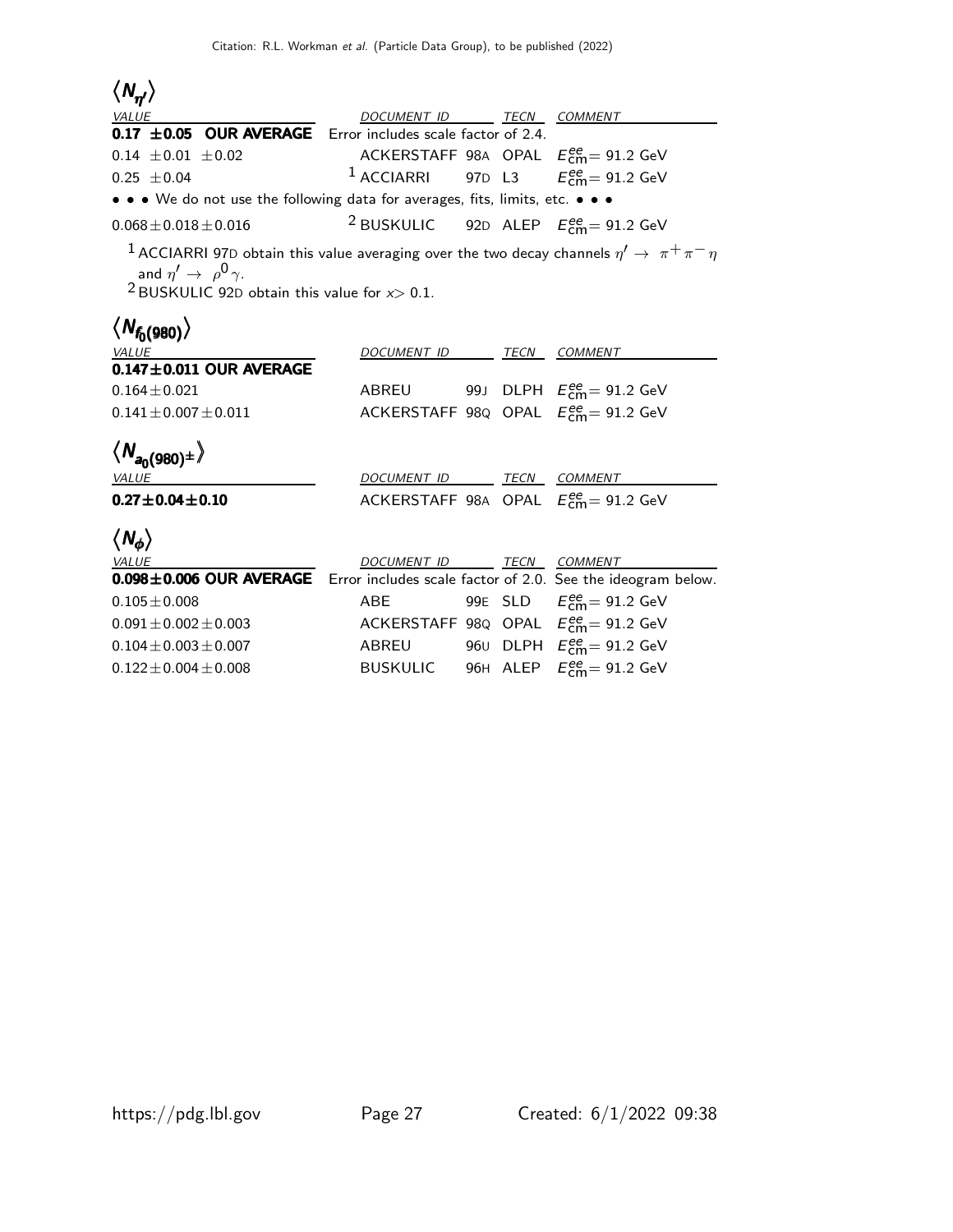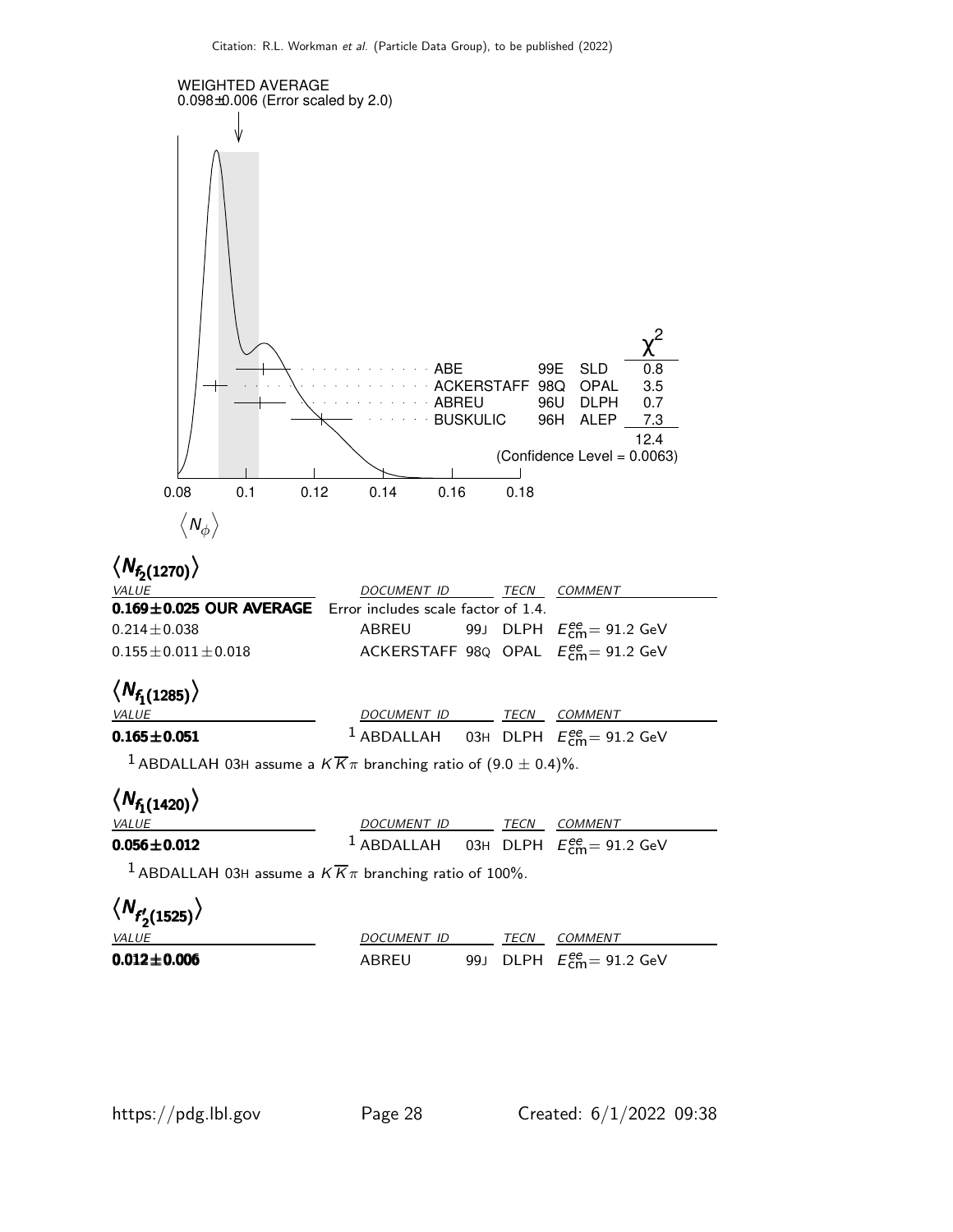



| VALUE                           | DOCUMENT ID | TECN | <i>COMMENT</i>                    |
|---------------------------------|-------------|------|-----------------------------------|
| $0.72 \pm 0.05$ OUR AVERAGE     |             |      |                                   |
| $0.712\!\pm\!0.031\!\pm\!0.059$ | ABREU       |      | 95L DLPH $E_{cm}^{ee} = 91.2$ GeV |
| $0.72 + 0.02 + 0.08$            | ACTON       |      | 93 OPAL $E_{cm}^{ee}$ = 91.2 GeV  |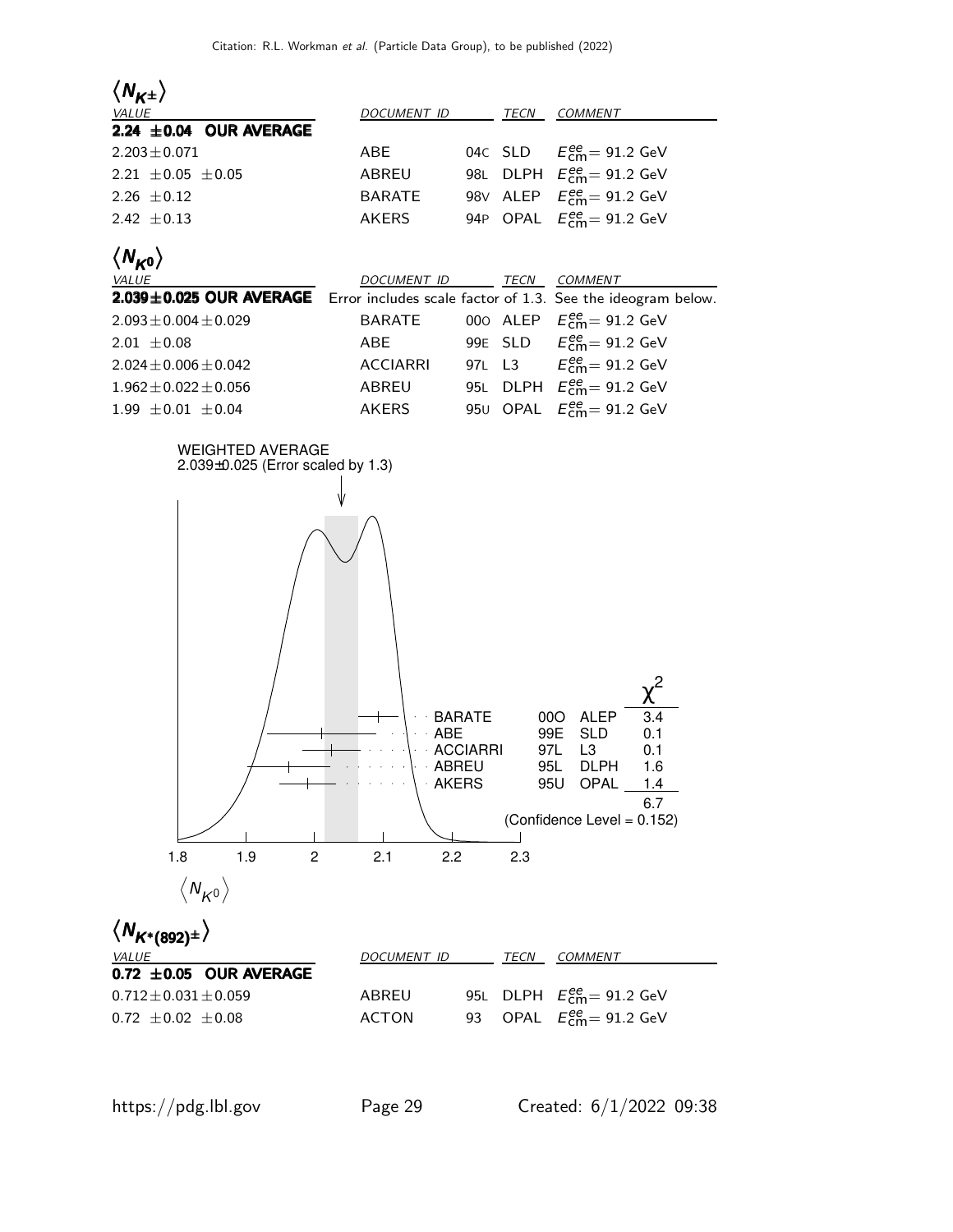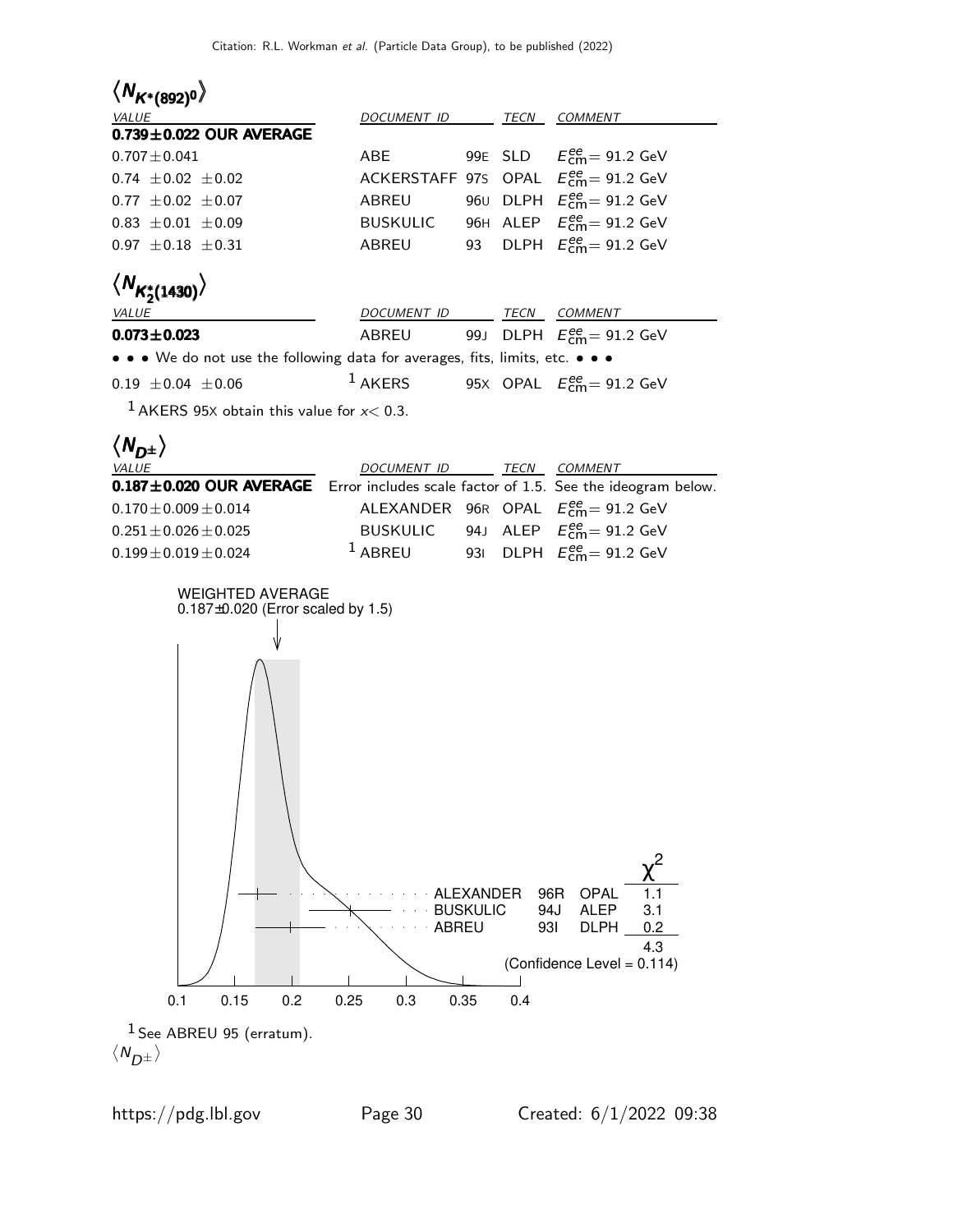| $\langle N_{D^0} \rangle$                                                                                                                                                                                                                                                                                              |                          |      |                                                                     |
|------------------------------------------------------------------------------------------------------------------------------------------------------------------------------------------------------------------------------------------------------------------------------------------------------------------------|--------------------------|------|---------------------------------------------------------------------|
| <i>VALUE</i><br>$0.462 \pm 0.026$ OUR AVERAGE                                                                                                                                                                                                                                                                          | DOCUMENT ID              |      | TECN COMMENT                                                        |
| $0.465 \pm 0.017 \pm 0.027$                                                                                                                                                                                                                                                                                            | ALEXANDER                |      | 96R OPAL $E_{\text{cm}}^{ee} = 91.2 \text{ GeV}$                    |
| $0.518 \pm 0.052 \pm 0.035$                                                                                                                                                                                                                                                                                            | <b>BUSKULIC</b>          | 94 J | ALEP $E_{\text{cm}}^{\text{ee}} = 91.2 \text{ GeV}$                 |
| $0.403 \pm 0.038 \pm 0.044$                                                                                                                                                                                                                                                                                            | <sup>1</sup> ABREU       | 931  | DLPH $E_{\text{cm}}^{ee} = 91.2 \text{ GeV}$                        |
| $1$ See ABREU 95 (erratum).                                                                                                                                                                                                                                                                                            |                          |      |                                                                     |
| $\langle N_{D_z^{\pm}}\rangle$                                                                                                                                                                                                                                                                                         |                          |      |                                                                     |
| VALUE                                                                                                                                                                                                                                                                                                                  | DOCUMENT ID TECN COMMENT |      |                                                                     |
| $0.131 \pm 0.010 \pm 0.018$                                                                                                                                                                                                                                                                                            |                          |      | ALEXANDER 96R OPAL $E_{\text{cm}}^{ee} = 91.2 \text{ GeV}$          |
| $\langle N_{D^*(2010)^{\pm}} \rangle$                                                                                                                                                                                                                                                                                  |                          |      |                                                                     |
| <i>VALUE</i><br>$0.183 \pm 0.008$ OUR AVERAGE                                                                                                                                                                                                                                                                          | DOCUMENT ID TECN         |      | <i>COMMENT</i>                                                      |
| $0.1854 \pm 0.0041 \pm 0.0091$                                                                                                                                                                                                                                                                                         |                          |      | <sup>1</sup> ACKERSTAFF 98E OPAL $E_{cm}^{ee}$ = 91.2 GeV           |
| $0.187 \pm 0.015 \pm 0.013$                                                                                                                                                                                                                                                                                            | BUSKULIC                 |      | 94J ALEP $E_{cm}^{ee} = 91.2$ GeV                                   |
| $0.171 \pm 0.012 \pm 0.016$                                                                                                                                                                                                                                                                                            | <sup>2</sup> ABREU       |      | 931 DLPH $E_{\text{cm}}^{ee}$ = 91.2 GeV                            |
| branching ratios B( $D^{*+} \to D^0 \pi^+$ ) = 0.683 ± 0.014 and B( $D^0 \to K^- \pi^+$ ) = 0.0383 ±                                                                                                                                                                                                                   |                          |      |                                                                     |
| 0.0012.<br><sup>2</sup> See ABREU 95 (erratum).                                                                                                                                                                                                                                                                        |                          |      |                                                                     |
|                                                                                                                                                                                                                                                                                                                        |                          |      |                                                                     |
|                                                                                                                                                                                                                                                                                                                        | DOCUMENT ID TECN COMMENT |      |                                                                     |
|                                                                                                                                                                                                                                                                                                                        |                          |      |                                                                     |
|                                                                                                                                                                                                                                                                                                                        |                          |      | <sup>1</sup> ACKERSTAFF 97W OPAL $E_{\text{cm}}^{ee}$ = 91.2 GeV    |
| <sup>1</sup> ACKERSTAFF 97W obtain this value for $x>0.6$ and with the assumption that its decay<br>width is saturated by the $D^* K$ final states.                                                                                                                                                                    |                          |      |                                                                     |
|                                                                                                                                                                                                                                                                                                                        |                          |      |                                                                     |
|                                                                                                                                                                                                                                                                                                                        | DOCUMENT ID TECN COMMENT |      |                                                                     |
|                                                                                                                                                                                                                                                                                                                        |                          |      | <sup>1</sup> ABREU 95R DLPH $E_{\text{cm}}^{ee} = 91.2 \text{ GeV}$ |
| $\langle N_{D_{s1}(2536)^+} \rangle$<br>VALUE (units $10^{-3}$ )<br>• • • We do not use the following data for averages, fits, limits, etc. • • •<br>$2.9^{+0.7}_{-0.6}$ ± 0.2<br>$\langle N_{B^*}\rangle$<br>VALUE<br>$0.28 \pm 0.01 \pm 0.03$<br>$1$ ABREU 95R quote this value for a flavor-averaged excited state. |                          |      |                                                                     |
|                                                                                                                                                                                                                                                                                                                        |                          |      |                                                                     |
|                                                                                                                                                                                                                                                                                                                        |                          |      | DOCUMENT ID _______ TECN COMMENT                                    |
|                                                                                                                                                                                                                                                                                                                        |                          |      | <sup>1</sup> ALEXANDER 96B OPAL $E_{\text{cm}}^{ee}$ = 91.2 GeV     |
| <sup>1</sup> ALEXANDER 96B identify $J/\psi(1S)$ from the decays into lepton pairs.                                                                                                                                                                                                                                    |                          |      |                                                                     |
| $\langle N_{J/\psi(1S)}\rangle$<br><b>VALUE</b><br>$0.0056 \pm 0.0003 \pm 0.0004$<br>$\langle N_{\psi(25)} \rangle$<br><i>VALUE</i>                                                                                                                                                                                    | DOCUMENT ID TECN COMMENT |      |                                                                     |

https://pdg.lbl.gov Page 31 Created: 6/1/2022 09:38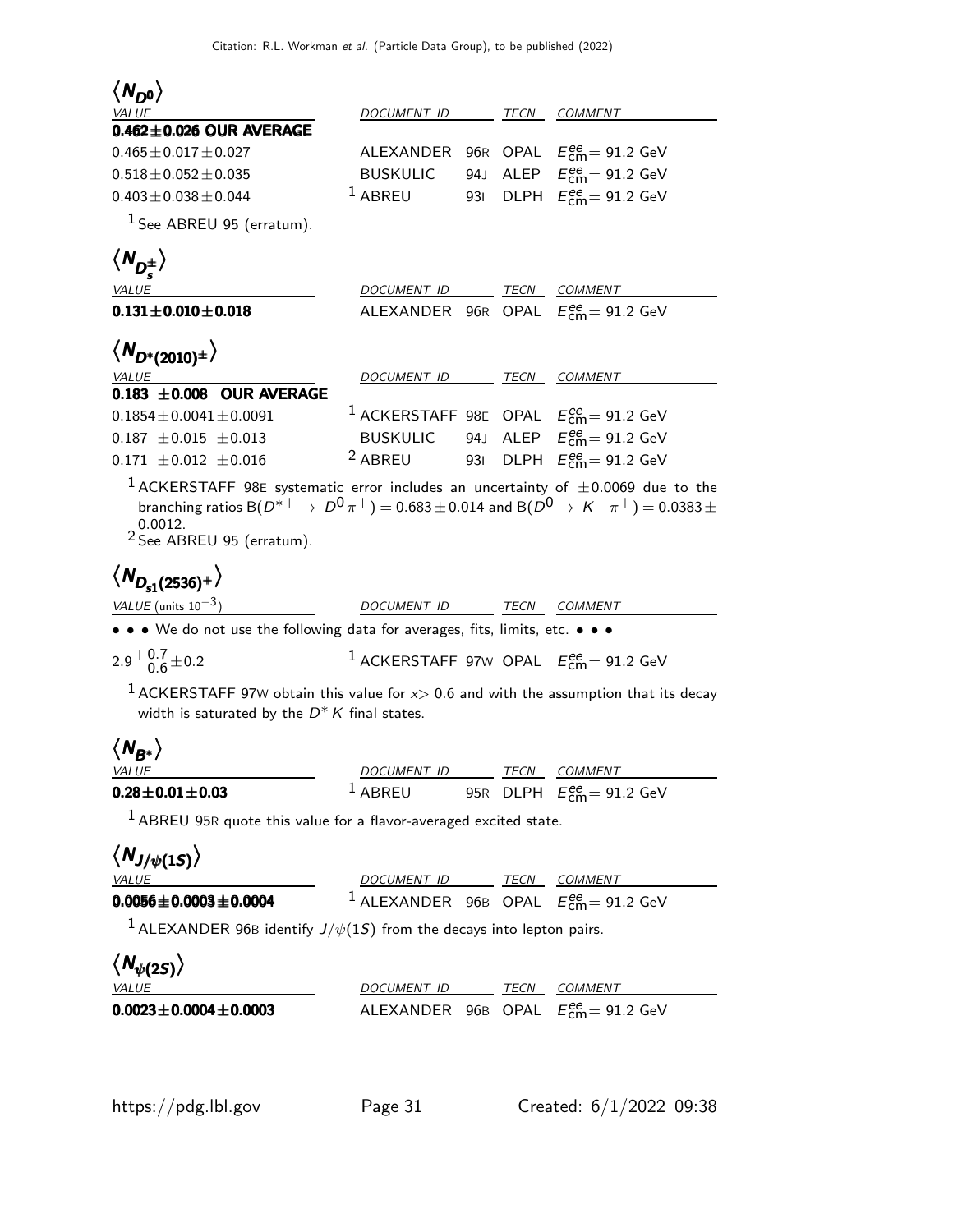| $\langle N_p \rangle$                                                               |                                     |                                               |                                        |                                                                                                                                                    |
|-------------------------------------------------------------------------------------|-------------------------------------|-----------------------------------------------|----------------------------------------|----------------------------------------------------------------------------------------------------------------------------------------------------|
| <i>VALUE</i>                                                                        | DOCUMENT ID                         |                                               | TECN                                   | <b>COMMENT</b>                                                                                                                                     |
| 1.046±0.026 OUR AVERAGE                                                             |                                     |                                               |                                        |                                                                                                                                                    |
| $1.054 \pm 0.035$                                                                   | <b>ABE</b>                          |                                               |                                        | 04c SLD $E_{\text{cm}}^{ee} = 91.2 \text{ GeV}$                                                                                                    |
| $1.08 \pm 0.04 \pm 0.03$                                                            | ABREU                               | 98L                                           |                                        | DLPH $E_{\text{cm}}^{\text{ee}} = 91.2 \text{ GeV}$                                                                                                |
| $1.00 \pm 0.07$                                                                     | <b>BARATE</b>                       |                                               |                                        | 98V ALEP $E_{\text{cm}}^{ee} = 91.2 \text{ GeV}$                                                                                                   |
| $0.92 \pm 0.11$                                                                     | <b>AKERS</b>                        |                                               |                                        | 94P OPAL $E_{\text{cm}}^{ee} = 91.2 \text{ GeV}$                                                                                                   |
| $\langle N_{\Delta(1232)^{++}}\rangle$<br><i>VALUE</i>                              | DOCUMENT ID TECN COMMENT            |                                               |                                        |                                                                                                                                                    |
| $0.087 \pm 0.033$ OUR AVERAGE                                                       | Error includes scale factor of 2.4. |                                               |                                        |                                                                                                                                                    |
| $0.079 \pm 0.009 \pm 0.011$                                                         | ABREU                               |                                               |                                        | 95W DLPH $E_{\text{cm}}^{ee}$ = 91.2 GeV                                                                                                           |
| $0.22 \pm 0.04 \pm 0.04$                                                            |                                     |                                               |                                        | ALEXANDER 95D OPAL $E_{\text{cm}}^{ee}$ = 91.2 GeV                                                                                                 |
| $\langle N_A \rangle$                                                               |                                     |                                               |                                        |                                                                                                                                                    |
| <i>VALUE</i>                                                                        | DOCUMENT ID TECN COMMENT            |                                               |                                        |                                                                                                                                                    |
| 0.388±0.009 OUR AVERAGE Error includes scale factor of 1.7. See the ideogram below. |                                     |                                               |                                        |                                                                                                                                                    |
| $0.404 \pm 0.002 \pm 0.007$                                                         | <b>BARATE</b>                       |                                               |                                        | 000 ALEP $E_{\text{cm}}^{\text{ee}} = 91.2 \text{ GeV}$                                                                                            |
| $0.395 \pm 0.022$                                                                   | ABE                                 |                                               |                                        | 99E SLD $E_{\text{cm}}^{ee} = 91.2 \text{ GeV}$                                                                                                    |
| $0.364 \pm 0.004 \pm 0.017$                                                         | <b>ACCIARRI</b>                     |                                               |                                        | 97L L3 $E_{\text{cm}}^{ee} = 91.2 \text{ GeV}$                                                                                                     |
| $0.374 \pm 0.002 \pm 0.010$                                                         |                                     |                                               |                                        | ALEXANDER 97D OPAL $E_{\text{cm}}^{ee} = 91.2 \text{ GeV}$                                                                                         |
| $0.357 \pm 0.003 \pm 0.017$                                                         | ABREU                               |                                               |                                        | 93L DLPH $E_{\text{cm}}^{ee}$ = 91.2 GeV                                                                                                           |
| <b>WEIGHTED AVERAGE</b><br>$0.388\pm0.009$ (Error scaled by 1.7)<br>0.3<br>0.35     | ABE<br>ABREU<br>0.4<br>0.45         | <b>BARATE</b><br><b>ACCIARRI</b><br>ALEXANDER | 000<br>99E<br>97L<br>97D<br>93L<br>0.5 | <b>ALEP</b><br>4.8<br><b>SLD</b><br>0.1<br>L <sub>3</sub><br>1.9<br><b>OPAL</b><br>1.9<br><b>DLPH</b><br>3.2<br>11.9<br>(Confidence Level = 0.018) |
| $\langle N_A \rangle$                                                               |                                     |                                               |                                        |                                                                                                                                                    |
|                                                                                     |                                     |                                               |                                        |                                                                                                                                                    |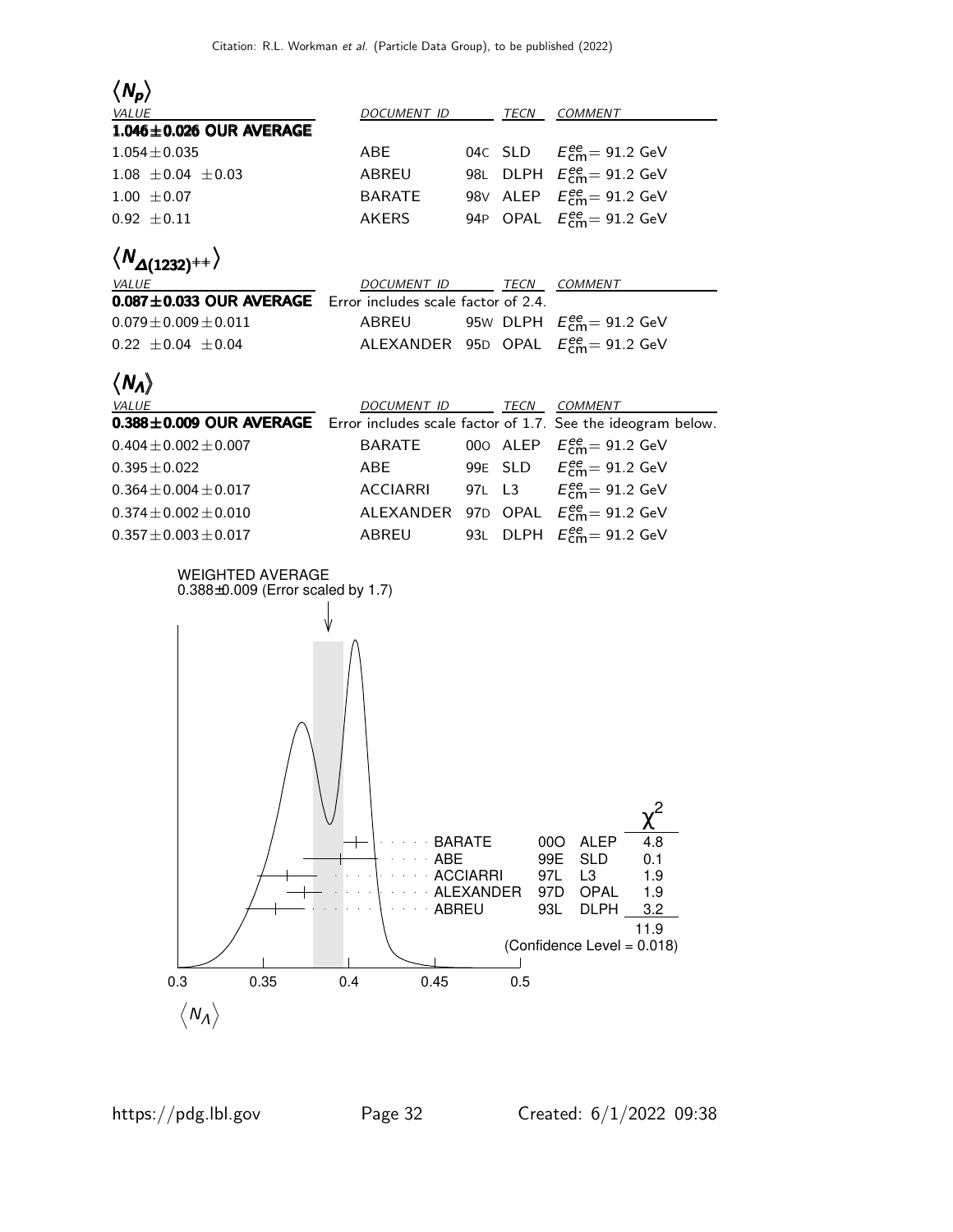| $\langle N_{A(1520)} \rangle$                       |                          |             |                                                                   |
|-----------------------------------------------------|--------------------------|-------------|-------------------------------------------------------------------|
| <b>VALUE</b>                                        | <i>DOCUMENT ID</i>       | TECN        | COMMENT                                                           |
| $0.0224 \pm 0.0027$ OUR AVERAGE                     |                          |             |                                                                   |
| $0.029 \pm 0.005 \pm 0.005$                         | ABREU                    |             | 00P DLPH $E_{\text{cm}}^{\text{ee}} = 91.2 \text{ GeV}$           |
| $0.0213 + 0.0021 + 0.0019$                          |                          |             | ALEXANDER 97D OPAL $E_{\text{cm}}^{ee} = 91.2 \text{ GeV}$        |
| $\langle N_{\mathcal{F}^+} \rangle$                 |                          |             |                                                                   |
| VALUE                                               | DOCUMENT ID              | <b>TECN</b> | COMMENT                                                           |
| $0.107 \pm 0.010$ OUR AVERAGE                       |                          |             |                                                                   |
| $0.114 + 0.011 + 0.009$                             | ACCIARRI                 |             | 00J L3 $E_{\text{cm}}^{ee} = 91.2 \text{ GeV}$                    |
| $0.099 + 0.008 + 0.013$                             |                          |             | ALEXANDER 97E OPAL $E_{\text{cm}}^{\text{ee}} = 91.2 \text{ GeV}$ |
| $\langle N_{\mathbf{y}^-} \rangle$                  |                          |             |                                                                   |
| <b>VALUE</b>                                        | DOCUMENT ID              | TECN        | <b>COMMENT</b>                                                    |
| $0.082 \pm 0.007$ OUR AVERAGE                       |                          |             |                                                                   |
| $0.081 \pm 0.002 \pm 0.010$                         | ABREU                    |             | 00P DLPH $E_{\text{cm}}^{ee} = 91.2 \text{ GeV}$                  |
| $0.083 + 0.006 + 0.009$                             |                          |             | ALEXANDER 97E OPAL $E_{\text{cm}}^{ee} = 91.2 \text{ GeV}$        |
| $\langle N_{\mathcal{F}^+ + \mathcal{F}^-} \rangle$ |                          |             |                                                                   |
| VALUE                                               | DOCUMENT ID TECN COMMENT |             |                                                                   |
| $0.181 \pm 0.018$ OUR AVERAGE                       |                          |             |                                                                   |
| $0.182 \pm 0.010 \pm 0.016$                         |                          |             | <sup>1</sup> ALEXANDER 97E OPAL $E_{\text{cm}}^{ee}$ = 91.2 GeV   |
| $0.170 + 0.014 + 0.061$                             | ABREU                    |             | 950 DLPH $E_{\text{cm}}^{\text{ee}} = 91.2 \text{ GeV}$           |

 $1$  We have combined the values of  $\langle N_{\Sigma^+}\rangle$  and  $\langle N_{\Sigma^-}\rangle$  from ALEXANDER 97E adding the statistical and systematic errors of the two final states separately in quadrature. If isospin symmetry is assumed this value becomes  $0.174\pm0.010\pm0.015.$ 

| $\langle N_{50} \rangle$                                 |                    |     |      |                                                            |
|----------------------------------------------------------|--------------------|-----|------|------------------------------------------------------------|
| <b>VALUE</b>                                             | DOCUMENT ID        |     | TECN | <b>COMMENT</b>                                             |
| $0.076 \pm 0.010$ OUR AVERAGE                            |                    |     |      |                                                            |
| $0.095 + 0.015 + 0.013$                                  | <b>ACCIARRI</b>    |     |      | 00J L3 $E_{cm}^{ee} = 91.2$ GeV                            |
| $0.071 + 0.012 + 0.013$                                  | ALEXANDER          |     |      | 97E OPAL $E_{cm}^{ee} = 91.2$ GeV                          |
| $0.070 \pm 0.010 \pm 0.010$                              | ADAM               | 96B |      | DLPH $E_{\text{cm}}^{\text{ee}} = 91.2 \text{ GeV}$        |
| $\langle N_{(\Sigma^+ + \Sigma^- + \Sigma^0)/3} \rangle$ |                    |     |      |                                                            |
| <b>VALUE</b>                                             | <i>DOCUMENT ID</i> |     | TECN | <b>COMMENT</b>                                             |
| $0.084 \pm 0.005 \pm 0.008$                              |                    |     |      | ALEXANDER 97E OPAL $E_{\text{cm}}^{ee} = 91.2 \text{ GeV}$ |
| $\langle N_{\Sigma(1385)^+} \rangle$                     |                    |     |      |                                                            |
| <b>VALUE</b>                                             | DOCUMENT ID        |     | TECN | <i>COMMENT</i>                                             |
| $0.0239 \pm 0.0009 \pm 0.0012$                           |                    |     |      | ALEXANDER 97D OPAL $E_{cm}^{ee} = 91.2$ GeV                |
| $\langle N_{\Sigma(1385)^{-}}\rangle$                    |                    |     |      |                                                            |
| <b>VALUE</b>                                             | <i>DOCUMENT ID</i> |     | TECN | <b>COMMENT</b>                                             |
| $0.0240 \pm 0.0010 \pm 0.0014$                           | ALEXANDER          |     |      | 97D OPAL $E_{\text{cm}}^{\text{ee}} = 91.2 \text{ GeV}$    |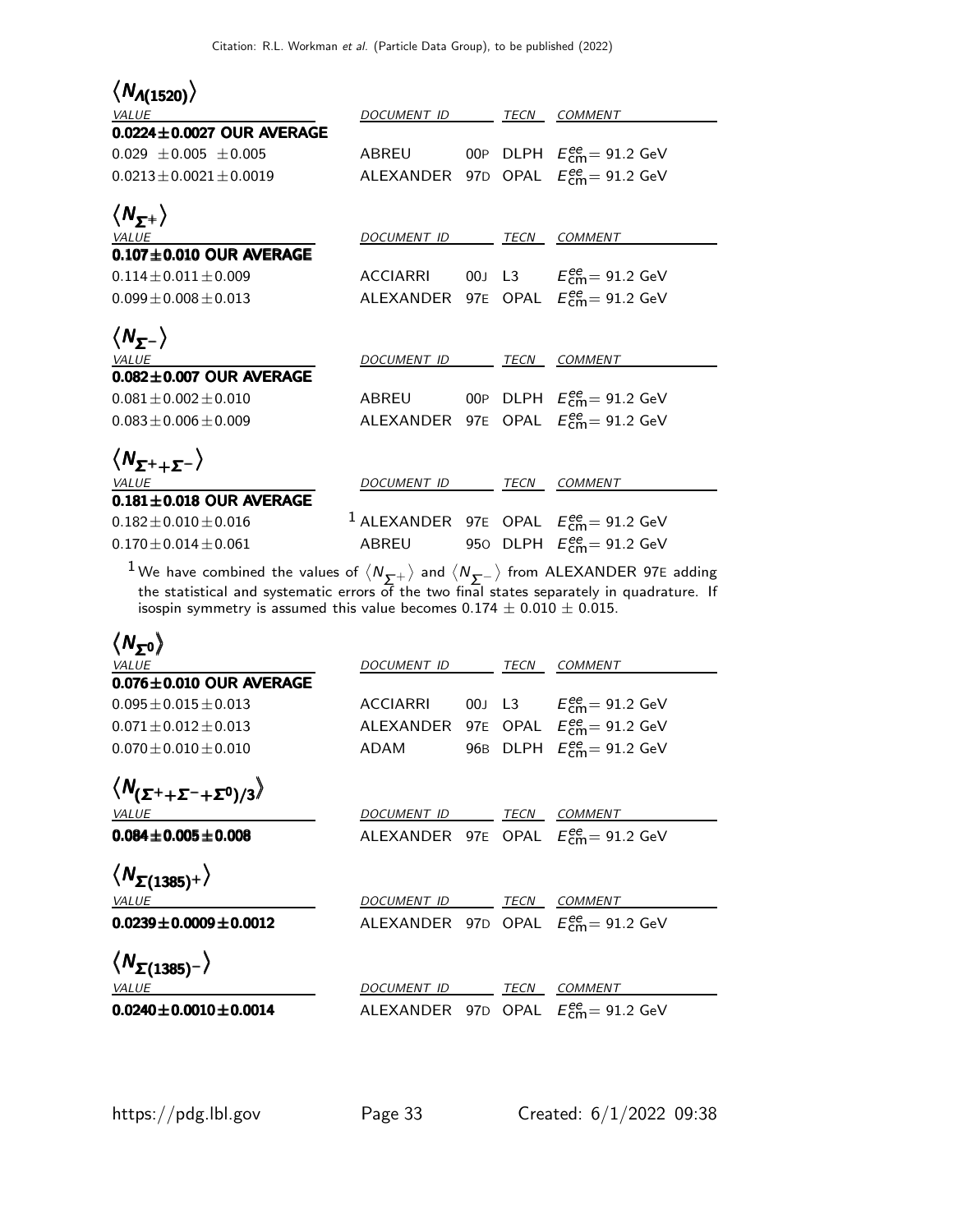| $\langle N_{\Sigma(1385)^++\Sigma(1385)^-}\rangle$                                    |                                     |  |                                                                      |
|---------------------------------------------------------------------------------------|-------------------------------------|--|----------------------------------------------------------------------|
|                                                                                       | DOCUMENT ID TECN COMMENT            |  |                                                                      |
| $\frac{VALUE}{0.046}$ $\pm 0.004$ OUR AVERAGE                                         | Error includes scale factor of 1.6. |  |                                                                      |
| $0.0479 \pm 0.0013 \pm 0.0026$                                                        |                                     |  | ALEXANDER 97D OPAL $E_{\text{cm}}^{ee} = 91.2 \text{ GeV}$           |
| $0.0382 \pm 0.0028 \pm 0.0045$                                                        |                                     |  | ABREU 950 DLPH $E_{\text{cm}}^{ee} = 91.2 \text{ GeV}$               |
| $\langle N_{\equiv -} \rangle$                                                        |                                     |  |                                                                      |
| VALUE                                                                                 | DOCUMENT ID TECN COMMENT            |  |                                                                      |
| 0.0258±0.0009 OUR AVERAGE                                                             |                                     |  |                                                                      |
| $0.0247 \pm 0.0009 \pm 0.0025$                                                        |                                     |  | ABDALLAH 06E DLPH $E_{\text{cm}}^{\text{ee}} = 91.2 \text{ GeV}$     |
| $0.0259 \pm 0.0004 \pm 0.0009$                                                        |                                     |  | ALEXANDER 97D OPAL $E_{\text{cm}}^{ee} = 91.2 \text{ GeV}$           |
|                                                                                       |                                     |  |                                                                      |
| $\langle N_{\Xi(1530)^0} \rangle$                                                     |                                     |  |                                                                      |
| <i>VALUE</i>                                                                          | DOCUMENT ID TECN COMMENT            |  |                                                                      |
| $0.0059 \pm 0.0011$ OUR AVERAGE                                                       | Error includes scale factor of 2.3. |  |                                                                      |
| $0.0045 \pm 0.0005 \pm 0.0006$                                                        |                                     |  | ABDALLAH 05C DLPH $E_{\text{cm}}^{\text{ee}} = 91.2 \text{ GeV}$     |
| $0.0068 \pm 0.0005 \pm 0.0004$                                                        |                                     |  | ALEXANDER 97D OPAL $E_{\text{cm}}^{ee}$ = 91.2 GeV                   |
| $\langle N_{Q^{-}}\rangle$                                                            |                                     |  |                                                                      |
| <b>VALUE</b>                                                                          | DOCUMENT ID TECN COMMENT            |  |                                                                      |
| $0.00164 \pm 0.00028$ OUR AVERAGE                                                     |                                     |  |                                                                      |
| $0.0018 \pm 0.0003 \pm 0.0002$                                                        |                                     |  | ALEXANDER 97D OPAL $E_{\text{cm}}^{ee}$ = 91.2 GeV                   |
| $0.0014 \pm 0.0002 \pm 0.0004$                                                        |                                     |  | ADAM 96B DLPH $E_{\text{cm}}^{ee} = 91.2 \text{ GeV}$                |
|                                                                                       |                                     |  |                                                                      |
| $\langle N_{\Lambda_{-}^{+}}\rangle$                                                  |                                     |  |                                                                      |
| <b>VALUE</b>                                                                          | DOCUMENT ID TECN COMMENT            |  |                                                                      |
| $0.078 \pm 0.012 \pm 0.012$                                                           |                                     |  | ALEXANDER 96R OPAL $E_{cm}^{ee} = 91.2$ GeV                          |
| $\langle N_{\overline{D}}\rangle$                                                     |                                     |  |                                                                      |
|                                                                                       |                                     |  |                                                                      |
| $VALUE$ (units $10^{-6}$ )                                                            | DOCUMENT ID TECN COMMENT            |  |                                                                      |
| • • • We do not use the following data for averages, fits, limits, etc. • • •         |                                     |  |                                                                      |
| $5.9 \pm 1.8 \pm 0.5$                                                                 |                                     |  | <sup>1</sup> SCHAEL 06A ALEP $E_{\text{cm}}^{ee} = 91.2 \text{ GeV}$ |
| $^1$ SCHAEL 06A obtain this anti-deuteron production rate per hadronic Z decay in the |                                     |  |                                                                      |

anti-deuteron momentum range from 0.62 to 1.03 GeV/c.

| $\langle N_{charged} \rangle$                                                      |                 |      |                                                         |
|------------------------------------------------------------------------------------|-----------------|------|---------------------------------------------------------|
| VALUE                                                                              | DOCUMENT ID     | TECN | COMMENT                                                 |
| 20.76±0.16 OUR AVERAGE Error includes scale factor of 2.1. See the ideogram below. |                 |      |                                                         |
| $20.46 \pm 0.01 \pm 0.11$                                                          | ACHARD          |      | 03G L3 $E_{cm}^{ee} = 91.2$ GeV                         |
| $21.21 + 0.01 + 0.20$                                                              | ABREU           |      | 99 DLPH $E_{\text{cm}}^{ee}$ = 91.2 GeV                 |
| $21.05 \pm 0.20$                                                                   | <b>AKERS</b>    |      | 95Z OPAL $E_{cm}^{ee} = 91.2$ GeV                       |
| $20.91 + 0.03 + 0.22$                                                              | <b>BUSKULIC</b> |      | 95R ALEP $E_{\text{cm}}^{\text{ee}} = 91.2 \text{ GeV}$ |
| $21.40 + 0.43$                                                                     | <b>ACTON</b>    |      | 92B OPAL $E_{\text{cm}}^{ee} = 91.2 \text{ GeV}$        |
| $20.71 + 0.04 + 0.77$                                                              | ABREU           |      | 91H DLPH $E_{\text{cm}}^{\text{ee}} = 91.2 \text{ GeV}$ |
| $20.7 + 0.7$                                                                       | ADEVA           |      | 91 L3 $E_{cm}^{ee} = 91.2$ GeV                          |
| $20.1 + 1.0 + 0.9$                                                                 | <b>ABRAMS</b>   |      | 90 MRK2 $E_{\text{cm}}^{ee} = 91.1 \text{ GeV}$         |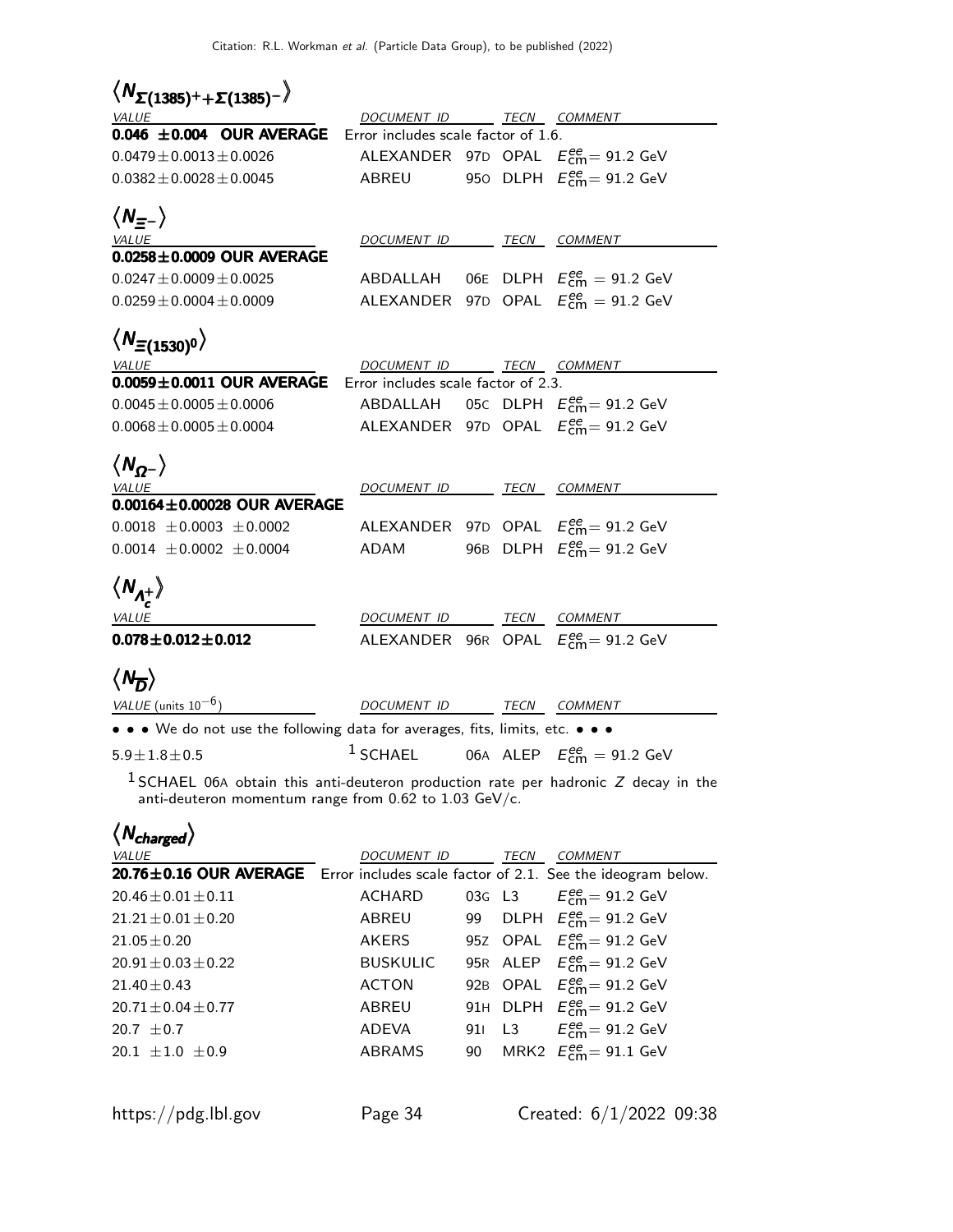

### Z HADRONIC POLE CROSS SECTION

OUR FIT is obtained using the fit procedure and correlations as determined by the LEP Electroweak Working Group (see the note "The Z boson" and ref. LEP-SLC 06). This quantity is defined as

$$
\sigma_h^0 = \frac{12\pi}{M_Z^2} \; \frac{\Gamma(e^+e^-) \, \Gamma(\text{hadrons})}{\Gamma_Z^2}
$$

It is one of the parameters used in the  $Z$  lineshape fit.

| VALUE (nb) |                                                                               | <b>EVTS</b> | <b>DOCUMENT ID</b> | TECN | <b>COMMENT</b>                                                                            |
|------------|-------------------------------------------------------------------------------|-------------|--------------------|------|-------------------------------------------------------------------------------------------|
|            | 41.541±0.037 OUR FIT                                                          |             |                    |      |                                                                                           |
|            | $41.501 \pm 0.055$                                                            | 4.10M       | $1$ ABBIENDI       |      | 01A OPAL $E_{\text{cm}}^{ee}$ = 88-94 GeV                                                 |
|            | $41.578 \pm 0.069$                                                            | 3.70M       | ABREU              |      | 00F DLPH $E_{cm}^{ee}$ = 88-94 GeV                                                        |
|            | $41.535 \pm 0.055$                                                            | 3.54M       | <b>ACCIARRI</b>    |      | 00c L3 $E_{cm}^{ee} = 88 - 94$ GeV                                                        |
|            | $41.559 \pm 0.058$                                                            | 4.07M       | $2$ BARATE         |      | 00C ALEP $E_{cm}^{ee}$ = 88-94 GeV                                                        |
|            | • • • We do not use the following data for averages, fits, limits, etc. • • • |             |                    |      |                                                                                           |
| $42 + 4$   |                                                                               | 450         | ABRAMS             |      | 89B MRK2 $E_{\text{cm}}^{\text{ee}} = 89.2 - 93.0 \text{ GeV}$                            |
|            |                                                                               |             |                    |      | $1$ ABBIENDI 01A error includes approximately 0.031 due to statistics, 0.033 due to event |

selection systematics, 0.029 due to uncertainty in luminosity measurement, and 0.011 due to LEP energy uncertainty.

2 BARATE 00<sup>C</sup> error includes approximately 0.030 due to statistics, 0.026 due to experimental systematics, and 0.025 due to uncertainty in luminosity measurement.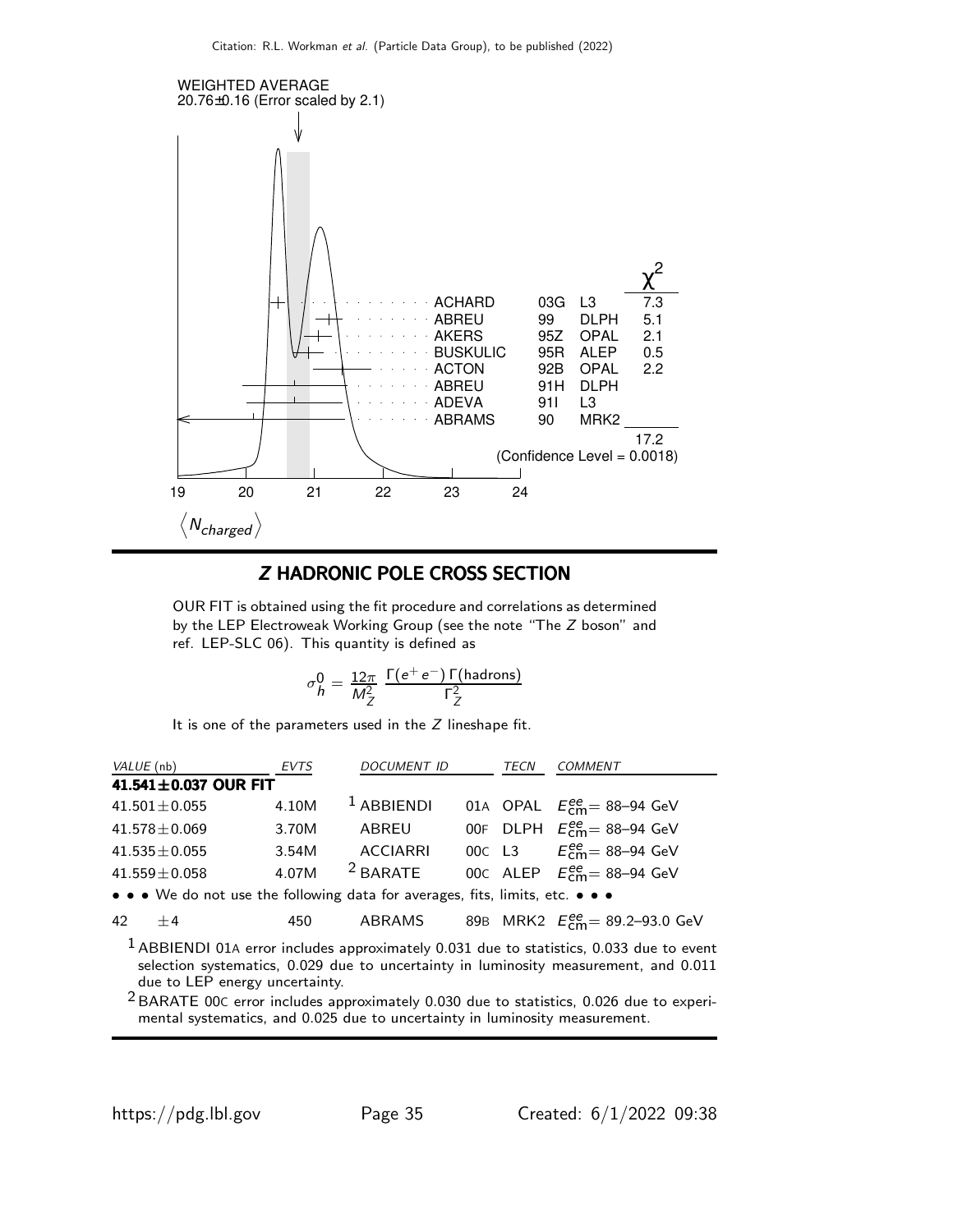### Z VECTOR COUPLINGS

These quantities are the effective vector couplings of the Z to charged leptons and quarks. Their magnitude is derived from a measurement of the Z lineshape and the forward-backward lepton asymmetries as a function of energy around the  $Z$  mass. The relative sign among the vector to axialvector couplings is obtained from a measurement of the Z asymmetry parameters,  $A_e$ ,  $A_\mu$ , and  $A_\tau$ . By convention the sign of  $g_\lambda^e$  $_A^e$  is fixed to be negative (and opposite to that of  $g^{\nu_e}$  obtained using  $\nu_e$  scattering measurements). For the light quarks, the sign of the couplings is assigned consistently with this assumption. The LEP/SLD-based fit values quoted below correspond to global nine- or five-parameter fits to lineshape, lepton forward-backward asymmetry, and  $A_e$ ,  $A_\mu$ , and  $A_\tau$  measurements. See the note "The Z boson" and ref. LEP-SLC 06 for details. Where  $p\overline{p}$  and  $ep$  data is quoted, OUR FIT value corresponds to a weighted average of this with the LEP/SLD fit result.

| $\boldsymbol{g}^{\boldsymbol{e}}_{\boldsymbol{V}}$ |        |                       |      |                                                            |
|----------------------------------------------------|--------|-----------------------|------|------------------------------------------------------------|
| <b>VALUE</b>                                       | EVTS   | DOCUMENT ID           | TECN | <b>COMMENT</b>                                             |
| $-0.03817 \pm 0.00047$ OUR FIT                     |        |                       |      |                                                            |
| $-0.058 \pm 0.016 \pm 0.007$                       | 5026   | $^1$ ACOSTA           |      | 05M CDF $E_{\text{cm}}^{p\overline{p}} = 1.96 \text{ TeV}$ |
| $-0.0346 \pm 0.0023$                               | 137.0k | $2$ ABBIENDI          |      | 010 OPAL $E_{\text{cm}}^{ee}$ = 88-94 GeV                  |
| $-0.0412 \pm 0.0027$                               | 124.4k | <sup>3</sup> ACCIARRI |      | 00c L3 $E_{cm}^{ee} = 88 - 94$ GeV                         |
| $-0.0400 \pm 0.0037$                               |        | BARATE                |      | 00C ALEP $E_{cm}^{ee}$ = 88-94 GeV                         |
| $-0.0414 \pm 0.0020$                               |        | $4$ ABF               |      | 95J SLD $E_{cm}^{ee} = 91.31$ GeV                          |

 $1$  ACOSTA 05M determine the forward–backward asymmetry of  $e^+e^-$  pairs produced via  $q \overline{q} \to Z/\gamma^* \to e^+e^-$  in 15 M $(e^+e^-)$  effective mass bins ranging from 40 GeV to 600 GeV. These results are used to obtain the vector and axial–vector couplings of the Z to  $e^+e^-$ , assuming the quark couplings are as predicted by the standard model. Higher order radiative corrections have not been taken into account.

<sup>2</sup> ABBIENDI 010 use their measurement of the  $\tau$  polarization in addition to the lineshape and forward-backward lepton asymmetries.

 $3$  ACCIARRI 00C use their measurement of the  $\tau$  polarization in addition to forwardbackward lepton asymmetries.

<sup>4</sup> ABE 95J obtain this result combining polarized Bhabha results with the  $A_{LR}$  measurement of ABE 94C. The Bhabha results alone give  $-0.0507 \pm 0.0096 \pm 0.0020$ .

| $g_V^{\mu}$                                                                   |        |                       |  |      |                                                                 |  |  |  |
|-------------------------------------------------------------------------------|--------|-----------------------|--|------|-----------------------------------------------------------------|--|--|--|
| VALUE                                                                         | EVTS   | DOCUMENT ID           |  | TECN | COMMENT                                                         |  |  |  |
| $-0.0367 \pm 0.0023$ OUR FIT                                                  |        |                       |  |      |                                                                 |  |  |  |
| $-0.0388 + 0.0060$                                                            | 182.8k | $1$ ABBIENDI          |  |      | 010 OPAL $E_{\text{cm}}^{ee}$ = 88-94 GeV                       |  |  |  |
| $-0.0386 \pm 0.0073$                                                          | 113.4k | <sup>2</sup> ACCIARRI |  |      | 00c L3 $E_{cm}^{ee} = 88 - 94$ GeV                              |  |  |  |
| $-0.0362 \pm 0.0061$                                                          |        | BARATE                |  |      | 00C ALEP $E_{cm}^{ee}$ = 88-94 GeV                              |  |  |  |
| • • • We do not use the following data for averages, fits, limits, etc. • • • |        |                       |  |      |                                                                 |  |  |  |
| $-0.0413 \pm 0.0060$                                                          | 66143  |                       |  |      | <sup>3</sup> ABBIENDI 01K OPAL $E_{\text{cm}}^{ee}$ = 89-93 GeV |  |  |  |

<sup>1</sup> ABBIENDI 010 use their measurement of the  $\tau$  polarization in addition to the lineshape and forward-backward lepton asymmetries.

<sup>2</sup> ACCIARRI 00C use their measurement of the  $\tau$  polarization in addition to forwardbackward lepton asymmetries.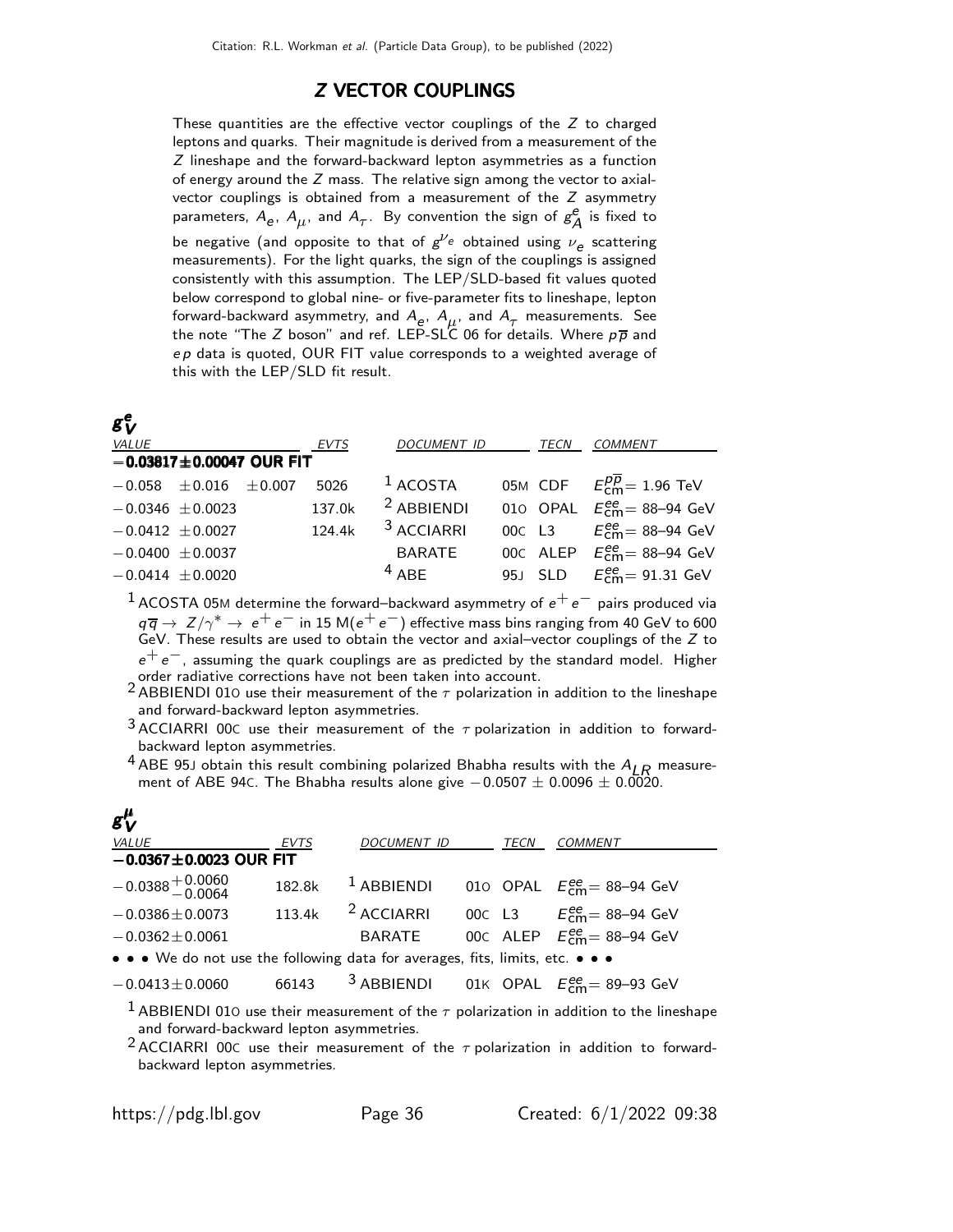$3$  ABBIENDI 01K obtain this from an angular analysis of the muon pair asymmetry which takes into account effects of initial state radiation on an event by event basis and of initial-final state interference.

| $\boldsymbol{s}_{\boldsymbol{V}}^{\tau}$ |             |                       |      |                                      |
|------------------------------------------|-------------|-----------------------|------|--------------------------------------|
| <b>VALUE</b>                             | <b>EVTS</b> | <b>DOCUMENT ID</b>    | TECN | COMMENT                              |
| $-0.0366 \pm 0.0010$ OUR FIT             |             |                       |      |                                      |
| $-0.0365 \pm 0.0023$                     | 151.5k      | $1$ ABBIENDI          |      | 010 OPAL $E_{cm}^{ee} = 88 - 94$ GeV |
| $-0.0384 \pm 0.0026$                     | 103.0k      | <sup>2</sup> ACCIARRI |      | 00C L3 $E_{cm}^{ee} = 88 - 94$ GeV   |
| $-0.0361 \pm 0.0068$                     |             | BARATE                |      | 00C ALEP $E_{cm}^{ee}$ = 88-94 GeV   |

<sup>1</sup> ABBIENDI 010 use their measurement of the  $\tau$  polarization in addition to the lineshape and forward-backward lepton asymmetries.

<sup>2</sup> ACCIARRI 00C use their measurement of the  $\tau$  polarization in addition to forwardbackward lepton asymmetries.

| $g_V^{\ell}$         |                                |             |                       |      |                                                          |
|----------------------|--------------------------------|-------------|-----------------------|------|----------------------------------------------------------|
| VALUE                |                                | <b>EVTS</b> | <b>DOCUMENT ID</b>    | TECN | <b>COMMENT</b>                                           |
|                      | $-0.03783 \pm 0.00041$ OUR FIT |             |                       |      |                                                          |
| $-0.0358 \pm 0.0014$ |                                | 471.3k      | $1$ ABBIENDI          |      | 010 OPAL $E_{\text{cm}}^{ee}$ = 88-94 GeV                |
| $-0.0397 \pm 0.0020$ |                                | 379.4k      | <sup>2</sup> ABREU    |      | 00F DLPH $E_{\text{cm}}^{ee}$ = 88-94 GeV                |
| $-0.0397 \pm 0.0017$ |                                | 340.8k      | <sup>3</sup> ACCIARRI |      | 00C L3 $E_{cm}^{ee} = 88 - 94$ GeV                       |
| $-0.0383 \pm 0.0018$ |                                | 500k        | <b>BARATE</b>         |      | 00C ALEP $E_{\text{cm}}^{\text{ee}} = 88-94 \text{ GeV}$ |

<sup>1</sup> ABBIENDI 010 use their measurement of the  $\tau$  polarization in addition to the lineshape and forward-backward lepton asymmetries.

2 Using forward-backward lepton asymmetries.

<sup>3</sup> ACCIARRI 00C use their measurement of the  $\tau$  polarization in addition to forwardbackward lepton asymmetries.

### $g^{\mu}_{\ \nu}$ V

| <b>VALUE</b>                                                                  | EVTS | <b>DOCUMENT ID</b>              |        | TECN | COMMENT                                                                                 |  |  |  |
|-------------------------------------------------------------------------------|------|---------------------------------|--------|------|-----------------------------------------------------------------------------------------|--|--|--|
| $0.266 \pm 0.034$ OUR AVERAGE                                                 |      |                                 |        |      |                                                                                         |  |  |  |
| $0.270 \pm 0.037$                                                             |      | $1$ ANDREEV                     | 18A H1 |      | $e^{\pm}p$                                                                              |  |  |  |
| $0.201 \pm 0.112$                                                             | 156k | <sup>2</sup> ABAZOV             |        |      | 110 D0 $E_{\text{cm}}^{p\overline{p}} = 1.97 \text{ TeV}$                               |  |  |  |
| $0.24 \begin{array}{c} +0.28 \\ -0.11 \end{array}$                            |      | $3$ LEP-SLC                     | 06     |      | $E_{cm}^{ee} = 88 - 94$ GeV                                                             |  |  |  |
| $0.399 + 0.152 + 0.066$                                                       | 5026 | <sup>4</sup> ACOSTA             |        |      | 05M CDF $E_{\text{cm}}^{p\overline{p}} = 1.96 \text{ TeV}$                              |  |  |  |
| • • • We do not use the following data for averages, fits, limits, etc. • • • |      |                                 |        |      |                                                                                         |  |  |  |
| $0.14 \begin{array}{c} +0.09 \\ -0.09 \end{array}$                            |      | <sup>5</sup> ABRAMOWICZ16A ZEUS |        |      |                                                                                         |  |  |  |
| $0.144 + 0.066$<br>$-0.058$                                                   |      | $6$ ABT                         | 16     |      |                                                                                         |  |  |  |
| $0.27 \pm 0.13$                                                               | 1500 | <sup>7</sup> AKTAS              | 06     | H1   | $e^{\pm} p \rightarrow \overline{\nu}_e(\nu_e) X$<br>$\sqrt{s} \approx 300 \text{ GeV}$ |  |  |  |

 $<sup>1</sup>$  ANDREEV 18A obtain this result in a combined electroweak and QCD analysis using</sup> all deep-inelastic  $e^+ p$  and  $e^- p$  neutral current and charged current scattering cross sections published by the H1 Collaboration, including data with longitudinally polarized lepton beams.

 $^2$ ABAZOV 11D study  $p\overline{p} \to Z/\gamma^* e^+e^-$  events using 5 fb<sup>-1</sup> data at  $\sqrt{s} = 1.96$  TeV. The candidate events are selected by requiring two isolated electromagnetic showers with  $E_T > 25$  GeV, at least one electron in the central region and the di-electron mass in the range 50–1000 GeV. From the forward-backward asymmetry, determined as a function of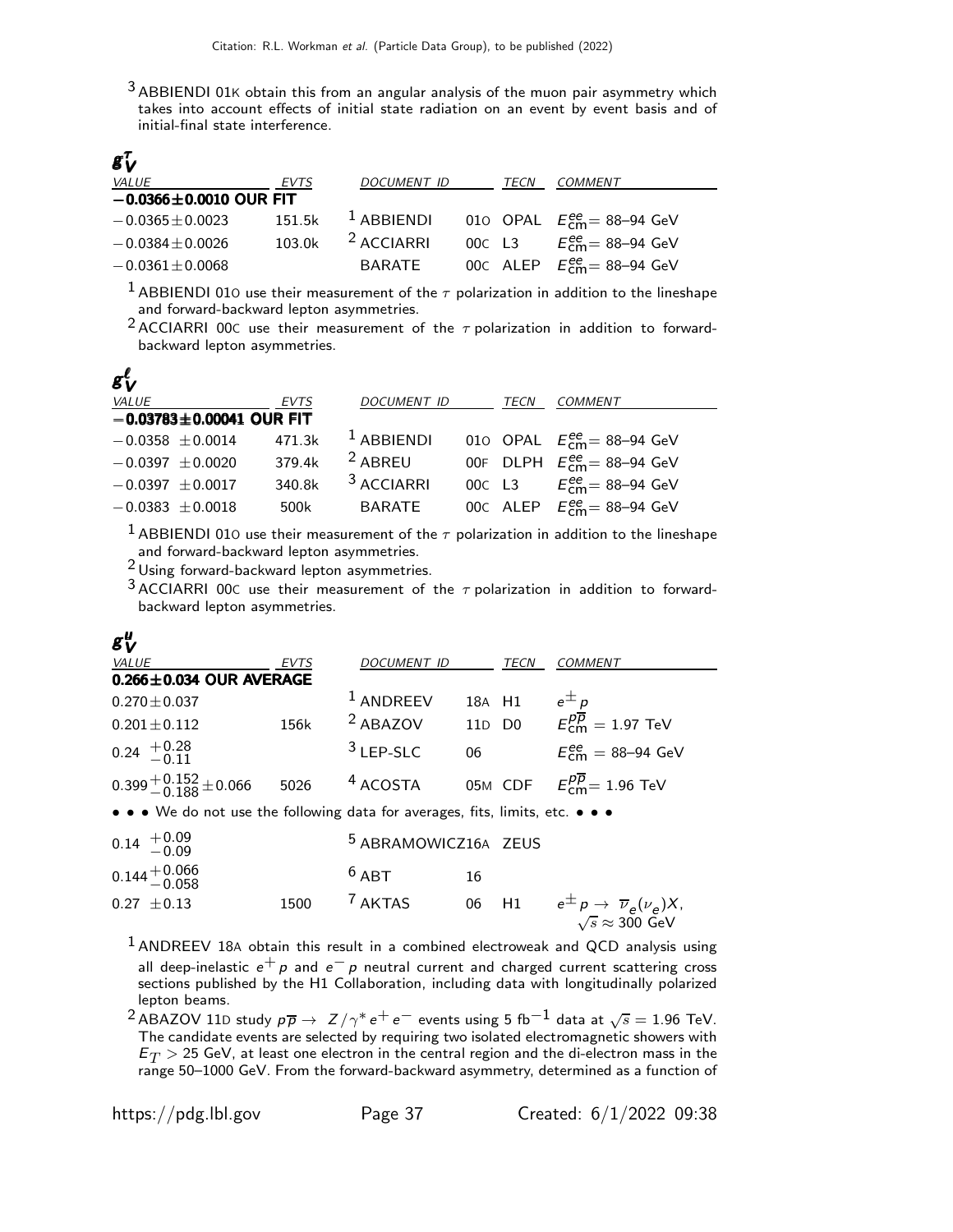the di-electron mass, they derive the axial and vector couplings of the  $u$ - and  $d$ - quarks and the value of  ${\rm sin}^2\theta^{\ell}_{eff}=0.2309\pm0.0008({\rm stat})\pm0.0006({\rm syst}).$ 

- $3$  LEP-SLC 06 is a combination of the results from LEP and SLC experiments using light quark tagging. s- and d-quark couplings are assumed to be identical.
- $4$  ACOSTA 05M determine the forward-backward asymmetry of  $e^+e^-$  pairs produced via  $q\overline{q} \rightarrow Z/\gamma^* \rightarrow e^+e^-$  in 15 M( $e^+e^-$ ) effective mass bins ranging from 40 GeV to 600 GeV. These results are used to obtain the vector and axial-vector couplings of the  $Z$  to the light quarks, assuming the electron couplings are as predicted by the Standard Model. Higher order radiative corrections have not been taken into account.
- $^5$  ABRAMOWICZ 16A determine the  $Z^0$  couplings to u- and d-quarks using the ZEUS polarised data from Run II together with the unpolarised data from both ZEUS and H1 Collaborations for Run I and unpolarised H1 data from Run II.
- $^6$  ABT 16 determine the  $Z^0$  couplings to  $u$  and  $d$ -quarks using the same techniques and data as ABRAMOWICZ 16A but additionally use the published H1 polarised data.
- <sup>7</sup> AKTAS 06 fit the neutral current (1.5  $< Q^2 <$  30,000 GeV<sup>2</sup>) and charged current  $(1.5 \leq Q^2 \leq 15,000 \text{ GeV}^2)$  differential cross sections. In the determination of the uquark couplings the electron and d-quark couplings are fixed to their standard model values.

| $g_V^d$<br>VALUE                                                              | EVTS | DOCUMENT ID                     |        | TECN | <b>COMMENT</b>                                                 |
|-------------------------------------------------------------------------------|------|---------------------------------|--------|------|----------------------------------------------------------------|
| $-0.38$ $+0.04$ OUR AVERAGE                                                   |      |                                 |        |      |                                                                |
| $-0.488 \pm 0.092$                                                            |      | $1$ ANDREEV                     | 18A H1 |      | $e^{\pm} p$                                                    |
| $-0.351 \pm 0.251$                                                            | 156k |                                 |        |      | <sup>2</sup> ABAZOV 11D D0 $E_{cm}^{p\overline{p}} = 1.97$ TeV |
| $-0.33 + 0.05$                                                                |      | $3$ LEP-SLC                     | 06     |      | $E_{cm}^{ee} = 88 - 94$ GeV                                    |
| $-0.226 + 0.635 + 0.090$ 5026                                                 |      | $4$ ACOSTA                      |        |      | 05M CDF $E_{\text{cm}}^{p\overline{p}} = 1.96 \text{ TeV}$     |
| • • • We do not use the following data for averages, fits, limits, etc. • • • |      |                                 |        |      |                                                                |
| $-0.41$ $+0.25$<br>-0.20                                                      |      | <sup>5</sup> ABRAMOWICZ16A ZEUS |        |      |                                                                |
| $-0.503 + 0.171$<br>0.103                                                     |      | $6$ ABT                         | 16     |      |                                                                |

- $-0.33 \pm 0.33$  1500 <sup>7</sup> AKTAS 06 H1  $e^{\pm}p \rightarrow \overline{\nu}_e(\nu_e)X$ ,  $\sqrt{s} \approx 300$  GeV  $1$  ANDREEV 18A obtain this result in a combined electroweak and QCD analysis using all deep-inelastic  $e^+ p$  and  $e^- p$  neutral current and charged current scattering cross sections published by the H1 Collaboration, including data with longitudinally polarized
	- lepton beams.
	- $^2$ ABAZOV 11D study  $p\overline{p} \rightarrow Z/\gamma^* e^+e^-$  events using 5 fb $^{-1}$  data at  $\sqrt{s} = 1.96$  TeV. The candidate events are selected by requiring two isolated electromagnetic showers with  $E_T > 25$  GeV, at least one electron in the central region and the di-electron mass in the range 50–1000 GeV. From the forward-backward asymmetry, determined as a function of the di-electron mass, they derive the axial and vector couplings of the  $u$ - and  $d$ - quarks and the value of  ${\rm sin}^2\theta^{\ell}_{eff}=0.2309\pm0.0008({\rm stat})\pm0.0006({\rm syst}).$

 $3$  LEP-SLC 06 is a combination of the results from LEP and SLC experiments using light quark tagging. s- and d-quark couplings are assumed to be identical.

 $4$  ACOSTA 05M determine the forward-backward asymmetry of  $e^+e^-$  pairs produced via  $q\overline{q}$   $\rightarrow$   $Z/\gamma^*$   $\rightarrow$   $e^+e^-$  in 15 M( $e^+e^-$ ) effective mass bins ranging from 40 GeV to 600 GeV. These results are used to obtain the vector and axial-vector couplings of the  $Z$  to the light quarks, assuming the electron couplings are as predicted by the Standard Model. Higher order radiative corrections have not been taken into account.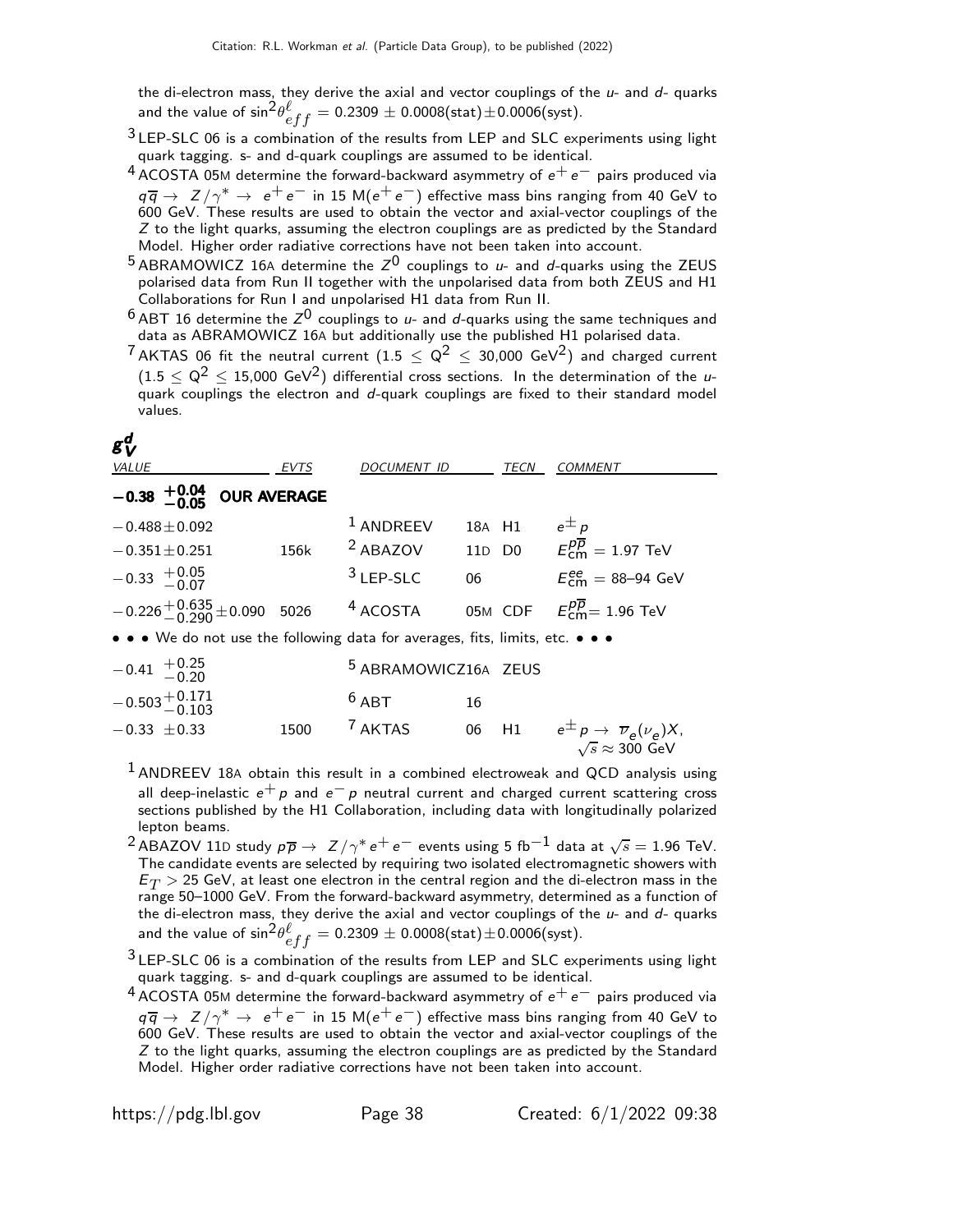- $^5$  ABRAMOWICZ 16A determine the  $Z^0$  couplings to u- and d-quarks using the ZEUS polarised data from Run II together with the unpolarised data from both ZEUS and H1 Collaborations for Run I and unpolarised H1 data from Run II.
- $^6$  ABT 16 determine the  $Z^{\rm 0}$  couplings to  $\mu$  and  $d$ -quarks using the same techniques and data as ABRAMOWICZ 16A but additionally use the published H1 polarised data.
- <sup>7</sup> AKTAS 06 fit the neutral current  $(1.5 < Q^2 < 30,000 \text{ GeV}^2)$  and charged current  $(1.5 \leq Q^2 \leq 15,000 \text{ GeV}^2)$  differential cross sections. In the determination of the dquark couplings the electron and u-quark couplings are fixed to their standard model values.

### Z AXIAL-VECTOR COUPLINGS

These quantities are the effective axial-vector couplings of the  $Z$  to charged leptons and quarks. Their magnitude is derived from a measurement of the Z lineshape and the forward-backward lepton asymmetries as a function of energy around the  $Z$  mass. The relative sign among the vector to axialvector couplings is obtained from a measurement of the Z asymmetry parameters,  $A_e$ ,  $A_\mu$ , and  $A_\tau$ . By convention the sign of  $g_\lambda^e$  $_A^e$  is fixed to be negative (and opposite to that of  $g^{\nu_e}$  obtained using  $\nu_e$  scattering measurements). For the light quarks, the sign of the couplings is assigned consistently with this assumption. The LEP/SLD-based fit values quoted below correspond to global nine- or five-parameter fits to lineshape, lepton forward-backward asymmetry, and  $A_e$ ,  $A_\mu$ , and  $A_\tau$  measurements. See the note "The Z boson" and ref. LEP-SLC 06 for details. Where  $p\overline{p}$  and  $ep$  data is quoted, OUR FIT value corresponds to a weighted average of this with the LEP/SLD fit result.

### $g^{\bm{\epsilon}}_A$ A

| <i>VALUE</i>                   | EVTS   | <b>DOCUMENT ID</b>    | TECN | <b>COMMENT</b>                                   |  |
|--------------------------------|--------|-----------------------|------|--------------------------------------------------|--|
| $-0.50111 \pm 0.00035$ OUR FIT |        |                       |      |                                                  |  |
| $-0.528 \pm 0.123 \pm 0.059$   | 5026   | $1$ ACOSTA            |      | 05M CDF $E_{cm}^{pp} = 1.96$ TeV                 |  |
| $-0.50062 \pm 0.00062$         | 137.0k | $2$ ABBIENDI          |      | 010 OPAL $E_{cm}^{ee}$ = 88-94 GeV               |  |
| $-0.5015 \pm 0.0007$           | 124.4k | <sup>3</sup> ACCIARRI |      | 00c L3 $E_{cm}^{ee} = 88 - 94$ GeV               |  |
| $-0.50166 \pm 0.00057$         |        | <b>BARATE</b>         |      | 00C ALEP $E_{\text{cm}}^{ee}$ = 88-94 GeV        |  |
| $-0.4977 \pm 0.0045$           |        | $4$ ABF               |      | 95J SLD $E_{\text{cm}}^{ee} = 91.31 \text{ GeV}$ |  |
|                                |        |                       |      |                                                  |  |

 $1$  ACOSTA 05M determine the forward–backward asymmetry of  $e^+e^-$  pairs produced via  $q\overline{q} \to Z/\gamma^* \to e^+e^-$  in 15 M $(e^+e^-)$  effective mass bins ranging from 40 GeV to 600<br>GeV. These results are used to obtain the vector and axial–vector couplings of the Z to  $e^+e^-,$  assuming the quark couplings are as predicted by the standard model. Higher

order radiative corrections have not been taken into account.<br><sup>2</sup> ABBIENDI 010 use their measurement of the  $\tau$  polarization in addition to the lineshape and forward-backward lepton asymmetries.

 $3$  ACCIARRI 00C use their measurement of the  $\tau$  polarization in addition to forwardbackward lepton asymmetries.

<sup>4</sup> ABE 95J obtain this result combining polarized Bhabha results with the  $A_{LR}$  measurement of ABE 94C. The Bhabha results alone give  $-0.4968 \pm 0.0039 \pm 0.0027$ .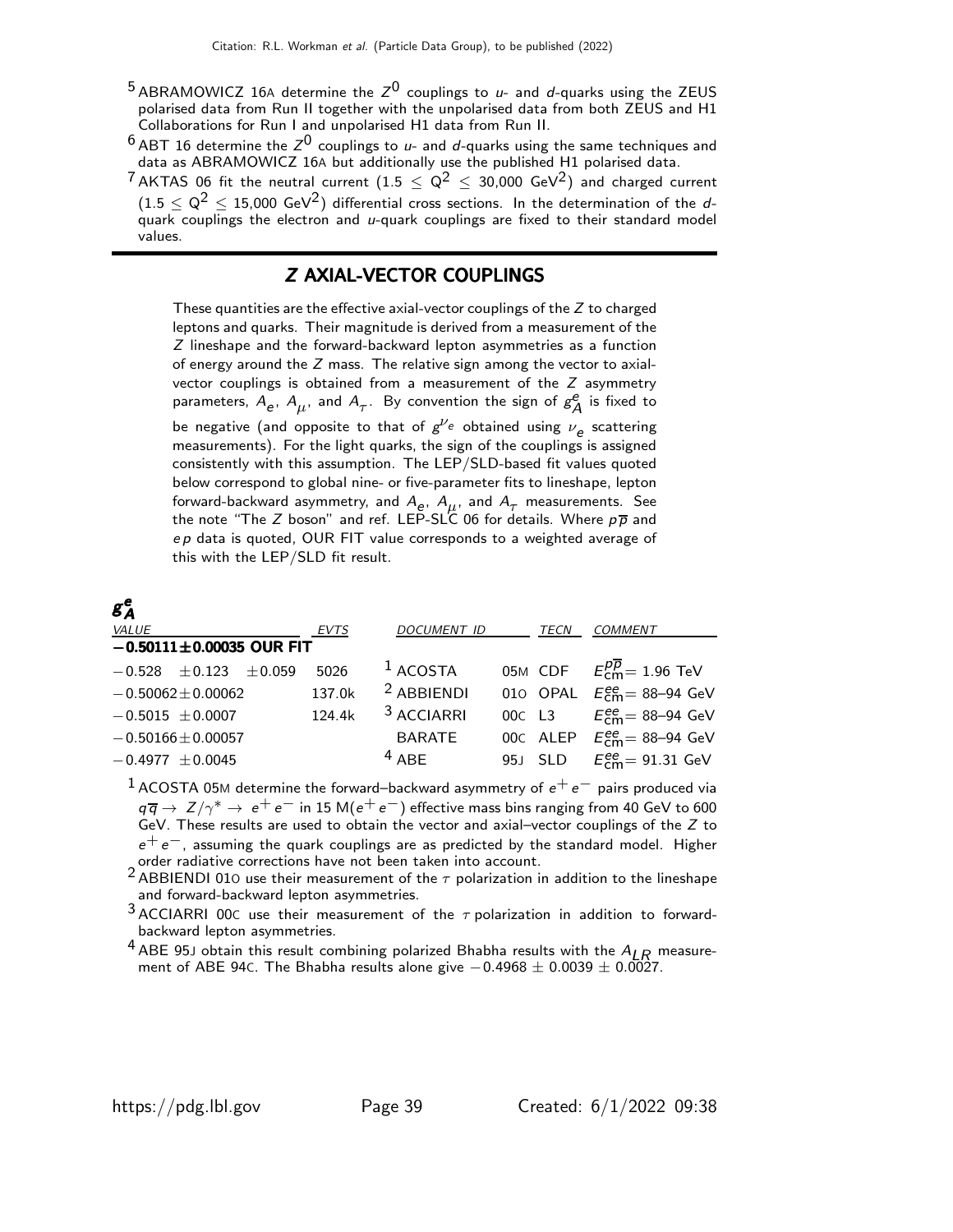| $g_A^{\mu}$                                                                   |        |              |  |      |                                           |  |  |
|-------------------------------------------------------------------------------|--------|--------------|--|------|-------------------------------------------|--|--|
| <i>VALUE</i>                                                                  | EVTS   | DOCUMENT ID  |  | TECN | <b>COMMENT</b>                            |  |  |
| $-0.50120 \pm 0.00054$ OUR FIT                                                |        |              |  |      |                                           |  |  |
| $-0.50117 \pm 0.00099$                                                        | 182.8k | $1$ ABBIENDI |  |      | 010 OPAL $E_{\text{cm}}^{ee}$ = 88-94 GeV |  |  |
| $-0.5009 \pm 0.0014$                                                          | 113.4k | $2$ ACCIARRI |  |      | 00c L3 $E_{cm}^{ee} = 88 - 94$ GeV        |  |  |
| $-0.50046 \pm 0.00093$                                                        |        | BARATE       |  |      | 00C ALEP $E_{cm}^{ee}$ = 88-94 GeV        |  |  |
| • • • We do not use the following data for averages, fits, limits, etc. • • • |        |              |  |      |                                           |  |  |
|                                                                               |        |              |  |      |                                           |  |  |

 $-0.520 \pm 0.015$  66143 <sup>3</sup> ABBIENDI 01K OPAL  $E_{\text{cm}}^{ee} = 89 - 93 \text{ GeV}$ 

<sup>1</sup> ABBIENDI 010 use their measurement of the  $\tau$  polarization in addition to the lineshape and forward-backward lepton asymmetries.

<sup>2</sup> ACCIARRI 00C use their measurement of the  $\tau$  polarization in addition to forwardbackward lepton asymmetries.

3 ABBIENDI 01<sup>K</sup> obtain this from an angular analysis of the muon pair asymmetry which takes into account effects of initial state radiation on an event by event basis and of initial-final state interference.

### g τ A

µ

| <i>VALUE</i>                   | EVTS   | <i>DOCUMENT ID</i>    | <i>TECN</i> | <b>COMMENT</b>                                           |
|--------------------------------|--------|-----------------------|-------------|----------------------------------------------------------|
| $-0.50204 \pm 0.00064$ OUR FIT |        |                       |             |                                                          |
| $-0.50165 \pm 0.00124$         | 151.5k | $1$ ABBIENDI          |             | 010 OPAL $E_{cm}^{ee}$ = 88-94 GeV                       |
| $-0.5023 + 0.0017$             | 103.0k | <sup>2</sup> ACCIARRI |             | 00C L3 $E_{cm}^{ee} = 88 - 94$ GeV                       |
| $-0.50216 \pm 0.00100$         |        | BARATE                |             | 00C ALEP $E_{\text{cm}}^{\text{ee}} = 88-94 \text{ GeV}$ |

<sup>1</sup> ABBIENDI 010 use their measurement of the  $\tau$  polarization in addition to the lineshape and forward-backward lepton asymmetries.

2 ACCIARRI 00<sup>C</sup> use their measurement of the τ polarization in addition to forwardbackward lepton asymmetries.

| $g_A^{\ell}$                   |        |                       |             |                                    |
|--------------------------------|--------|-----------------------|-------------|------------------------------------|
| <i>VALUE</i>                   | EVTS   | <b>DOCUMENT ID</b>    | <b>TECN</b> | <b>COMMENT</b>                     |
| $-0.50123 \pm 0.00026$ OUR FIT |        |                       |             |                                    |
| $-0.50089 + 0.00045$           | 471.3k | $1$ ABBIENDI          |             | 010 OPAL $E_{cm}^{ee}$ = 88-94 GeV |
| $-0.5007 + 0.0005$             | 379.4k | ABREU                 |             | 00F DLPH $E_{cm}^{ee}$ = 88-94 GeV |
| $-0.50153 + 0.00053$           | 340.8k | <sup>2</sup> ACCIARRI |             | 00C L3 $E_{cm}^{ee} = 88 - 94$ GeV |
| $-0.50150 \pm 0.00046$         | 500k   | <b>BARATE</b>         |             | 00C ALEP $E_{cm}^{ee}$ = 88-94 GeV |

<sup>1</sup> ABBIENDI 010 use their measurement of the  $\tau$  polarization in addition to the lineshape and forward-backward lepton asymmetries.

2 ACCIARRI 00<sup>C</sup> use their measurement of the τ polarization in addition to forwardbackward lepton asymmetries.

| $g_A^{\mu}$<br>VALUE                               | EVTS | <i>DOCUMENT ID</i>  | TECN   | <i>COMMENT</i>                                             |
|----------------------------------------------------|------|---------------------|--------|------------------------------------------------------------|
| $0.519^{+0.028}_{-0.033}$ OUR AVERAGE              |      |                     |        |                                                            |
| $0.548 \pm 0.036$                                  |      | $1$ ANDREEV         | 18A H1 | $e^{\pm}p$                                                 |
| $0.501 \pm 0.110$                                  | 156k | <sup>2</sup> ABAZOV |        | 110 D0 $E_{cm}^{p\overline{p}} = 1.97 \text{ TeV}$         |
| $0.47 \begin{array}{c} +0.05 \\ -0.33 \end{array}$ |      | $3$ LEP-SLC         | 06     | $E_{\text{cm}}^{\text{ee}} = 88 - 94 \text{ GeV}$          |
| $0.441 + 0.207 + 0.067$                            | 5026 | <sup>4</sup> ACOSTA |        | 05M CDF $E_{\text{cm}}^{p\overline{p}} = 1.96 \text{ TeV}$ |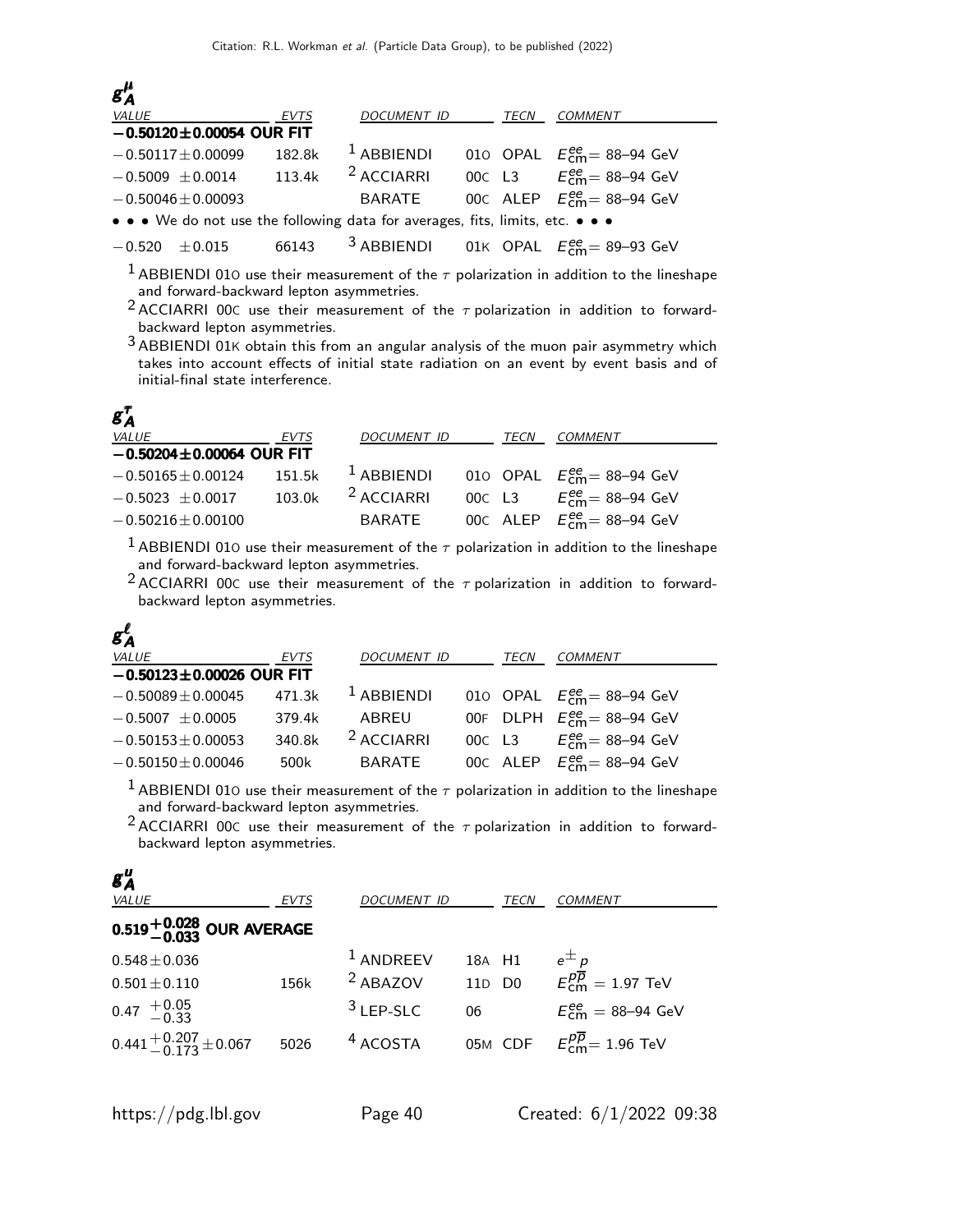• • • We do not use the following data for averages, fits, limits, etc. • • •

| $0.50 \begin{array}{c} +0.12 \\ -0.05 \end{array}$ |      | <sup>5</sup> ABRAMOWICZ16A ZEUS |     |                                                                                                 |
|----------------------------------------------------|------|---------------------------------|-----|-------------------------------------------------------------------------------------------------|
| $0.532 + 0.107$<br>-0.063                          |      | $6$ ART                         | -16 |                                                                                                 |
| $0.57 \pm 0.08$                                    | 1500 | <sup>7</sup> AKTAS              |     | 06 H1 $e^{\pm} p \rightarrow \overline{\nu}_e(\nu_e) X$ ,<br>$\sqrt{s} \approx 300 \text{ GeV}$ |

 $1$  ANDREEV 18A obtain this result in a combined electroweak and QCD analysis using all deep-inelastic  $e^+ p$  and  $e^- p$  neutral current and charged current scattering cross sections published by the H1 Collaboration, including data with longitudinally polarized lepton beams.

- $^2$ ABAZOV 11D study  $p\overline{p} \to Z/\gamma^* e^+e^-$  events using 5 fb $^{-1}$  data at  $\sqrt{s} = 1.96$  TeV. The candidate events are selected by requiring two isolated electromagnetic showers with  $E_T > 25$  GeV, at least one electron in the central region and the di-electron mass in the range 50–1000 GeV. From the forward-backward asymmetry, determined as a function of the di-electron mass, they derive the axial and vector couplings of the  $u$ - and  $d$ - quarks and the value of  ${\rm sin}^2\theta^{\ell}_{eff}=0.2309\pm0.0008({\rm stat})\pm0.0006({\rm syst}).$
- 3 LEP-SLC 06 is a combination of the results from LEP and SLC experiments using light quark tagging. s- and d-quark couplings are assumed to be identical.
- 4 ACOSTA 05M determine the forward-backward asymmetry of  $e^+e^-$  pairs produced via  $q\overline{q} \rightarrow Z/\gamma^* \rightarrow e^+e^-$  in 15 M( $e^+e^-$ ) effective mass bins ranging from 40 GeV to 600 GeV. These results are used to obtain the vector and axial-vector couplings of the Z to the light quarks, assuming the electron couplings are as predicted by the Standard Model. Higher order radiative corrections have not been taken into account.
- $^5$  ABRAMOWICZ 16A determine the  $Z^0$  couplings to  $u$  and  $d$ -quarks using the ZEUS polarised data from Run II together with the unpolarised data from both ZEUS and H1 Collaborations for Run I and unpolarised H1 data from Run II.
- $^6$  ABT 16 determine the  $Z^{\rm 0}$  couplings to  $\mu$  and  $d$ -quarks using the same techniques and data as ABRAMOWICZ 16A but additionally use the published H1 polarised data.
- <sup>7</sup> AKTAS 06 fit the neutral current (1.5  $< Q^2 < 30,000$  GeV<sup>2</sup>) and charged current  $(1.5 \le Q^2 \le 15,000 \text{ GeV}^2)$  differential cross sections. In the determination of the uquark couplings the electron and d-quark couplings are fixed to their standard model values.

| $g_A^d$<br><b>VALUE</b>                                                       | EVTS | DOCUMENT ID                     |    | TECN   | <b>COMMENT</b>                                                                               |
|-------------------------------------------------------------------------------|------|---------------------------------|----|--------|----------------------------------------------------------------------------------------------|
| $-0.527^{+0.040}_{-0.028}$ OUR AVERAGE                                        |      |                                 |    |        |                                                                                              |
| $-0.619 \pm 0.108$                                                            |      | $1$ ANDREEV                     |    | 18A H1 | $e^{\pm}p$                                                                                   |
| $-0.497 \pm 0.165$                                                            | 156k |                                 |    |        | <sup>2</sup> ABAZOV 11D D0 $E_{cm}^{p\overline{p}} = 1.97$ TeV                               |
| $-0.52$ $+0.05$<br>$-0.03$                                                    |      | $3$ LEP-SLC                     | 06 |        | $E_{cm}^{ee}$ = 88–94 GeV                                                                    |
| $-0.016 + 0.346 + 0.091$ 5026                                                 |      | <sup>4</sup> ACOSTA             |    |        | 05M CDF $E_{\text{cm}}^{p\overline{p}} = 1.96 \text{ TeV}$                                   |
| • • • We do not use the following data for averages, fits, limits, etc. • • • |      |                                 |    |        |                                                                                              |
| $-0.56$ $+0.41$<br>-0.15                                                      |      | <sup>5</sup> ABRAMOWICZ16A ZEUS |    |        |                                                                                              |
| $-0.409 + 0.373$<br>$-0.213$                                                  |      | $6$ ABT                         | 16 |        |                                                                                              |
| $-0.80 \pm 0.24$                                                              | 1500 | <sup>7</sup> AKTAS              | 06 |        | H1 $e^{\pm} p \rightarrow \overline{\nu}_e(\nu_e) X$ ,<br>$\sqrt{s} \approx 300 \text{ GeV}$ |

 $<sup>1</sup>$  ANDREEV 18A obtain this result in a combined electroweak and QCD analysis using</sup> all deep-inelastic  $e^+ p$  and  $e^- p$  neutral current and charged current scattering cross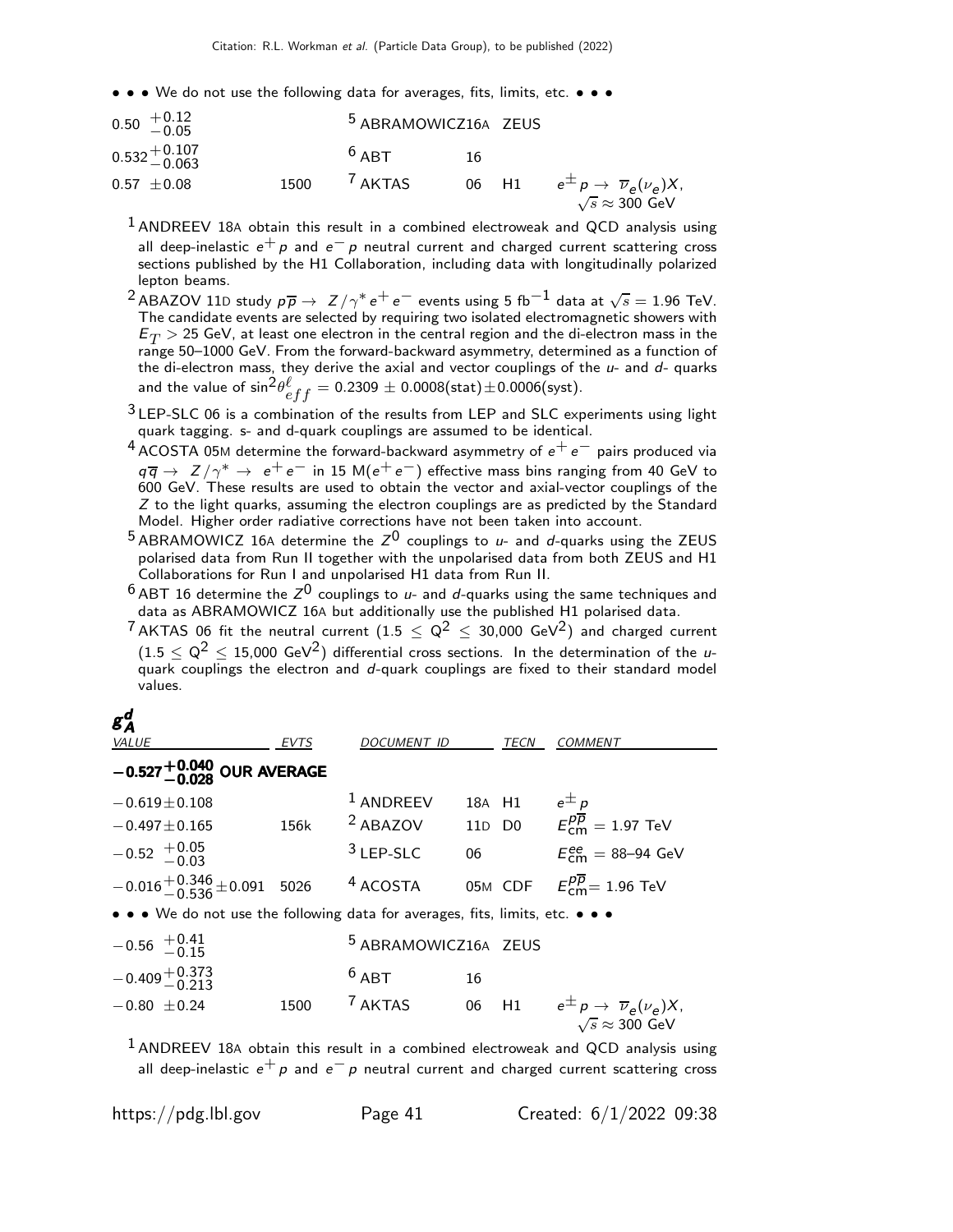sections published by the H1 Collaboration, including data with longitudinally polarized lepton beams.

- $^2$ ABAZOV 11D study  $p\overline{p} \to Z/\gamma^* e^+e^-$  events using 5 fb $^{-1}$  data at  $\sqrt{s} = 1.96$  TeV. The candidate events are selected by requiring two isolated electromagnetic showers with  $E_T > 25$  GeV, at least one electron in the central region and the di-electron mass in the range 50–1000 GeV. From the forward-backward asymmetry, determined as a function of the di-electron mass, they derive the axial and vector couplings of the  $u$ - and  $d$ - quarks and the value of  ${\rm sin}^2\theta^{\ell}_{eff}=0.2309\pm0.0008({\rm stat})\pm0.0006({\rm syst}).$
- $3$  LEP-SLC 06 is a combination of the results from LEP and SLC experiments using light quark tagging. s- and d-quark couplings are assumed to be identical.
- 4 ACOSTA 05M determine the forward-backward asymmetry of  $e^+e^-$  pairs produced via  $q\overline{q}$   $\rightarrow$   $Z/\gamma^*$   $\rightarrow$   $e^+e^-$  in 15 M( $e^+e^-$ ) effective mass bins ranging from 40 GeV to 600 GeV. These results are used to obtain the vector and axial-vector couplings of the  $Z$  to the light quarks, assuming the electron couplings are as predicted by the Standard Model. Higher order radiative corrections have not been taken into account.
- $^5$  ABRAMOWICZ 16A determine the  $Z^0$  couplings to u- and d-quarks using the ZEUS polarised data from Run II together with the unpolarised data from both ZEUS and H1 Collaborations for Run I and unpolarised H1 data from Run II.
- $^6$  ABT 16 determine the  $Z^0$  couplings to  $u$  and  $d$ -quarks using the same techniques and data as ABRAMOWICZ 16A but additionally use the published H1 polarised data.
- 7 AKTAS 06 fit the neutral current  $(1.5 \leq Q^2 \leq 30,000 \text{ GeV}^2)$  and charged current  $(1.5 < Q^2 < 15,000 \text{ GeV}^2)$  differential cross sections. In the determination of the dquark couplings the electron and  $u$ -quark couplings are fixed to their standard model values.

### Z COUPLINGS TO NEUTRAL LEPTONS

Averaging over neutrino species, the invisible Z decay width determines the effective neutrino coupling  $g^{\nu_{\ell}}$ . For  $g^{\nu_e}$  and  $g^{\nu_{\mu}}$ ,  $\nu_e$ e and  $\nu_{\mu}$ e scattering results are combined with  $g^e/$  $_A^e$  and  $g_{\mathfrak{b}}^e$  $^e_V$  measurements at the Z mass to obtain  $g^{\nu_e}$  and  $g^{\nu_\mu}$  following NOVIKOV 93C.

| $g^{\nu_{\ell}}$                          |                                                                   |                |                                                                                                                                                                                                |
|-------------------------------------------|-------------------------------------------------------------------|----------------|------------------------------------------------------------------------------------------------------------------------------------------------------------------------------------------------|
| VALUE                                     | DOCUMENT ID COMMENT                                               |                |                                                                                                                                                                                                |
| $0.50076 \pm 0.00076$                     | <sup>1</sup> LEP-SLC 06 $E_{cm}^{ee} = 88 - 94$ GeV               |                |                                                                                                                                                                                                |
| $1$ From invisible Z-decay width.         |                                                                   |                |                                                                                                                                                                                                |
| $g^{\nu_e}$                               |                                                                   |                |                                                                                                                                                                                                |
| <b>VALUE</b>                              | DOCUMENT ID TECN                                                  | <b>COMMENT</b> |                                                                                                                                                                                                |
| $0.528 \pm 0.085$                         |                                                                   |                | 1 VILAIN 94 CHM2 From $\nu_{\mu} e$ and $\nu_{e} e$ scattering                                                                                                                                 |
| $1.05 + 0.15$<br>-0.18<br>$g^{\nu_{\mu}}$ |                                                                   |                | <sup>1</sup> VILAIN 94 derive this value from their value of $g^{\nu\mu}$ and their ratio $g^{\nu}e/g^{\nu}\mu$ =                                                                              |
| VALUE                                     |                                                                   |                |                                                                                                                                                                                                |
| $0.502 \pm 0.017$                         |                                                                   |                | $\begin{tabular}{ c c c c} \hline \textit{DCCUMENT ID} & \textit{TECN} & \textit{COMMENT} \\ \hline 1 \textit{VILAIN} & 94 & \textit{CHM2 From} \ \nu_\mu \textit{e scattering} \end{tabular}$ |
|                                           |                                                                   |                | <sup>1</sup> VILAIN 94 derive this value from their measurement of the couplings $g_A^{e\nu_\mu} = -0.503 \pm$                                                                                 |
|                                           | this value using the current PDG values for $g_A^e$ and $g_V^e$ . |                | 0.017 and $g_V^{e\nu_\mu} = -0.035 \pm 0.017$ obtained from $\nu_\mu$ e scattering. We have re-evaluated                                                                                       |
|                                           |                                                                   |                |                                                                                                                                                                                                |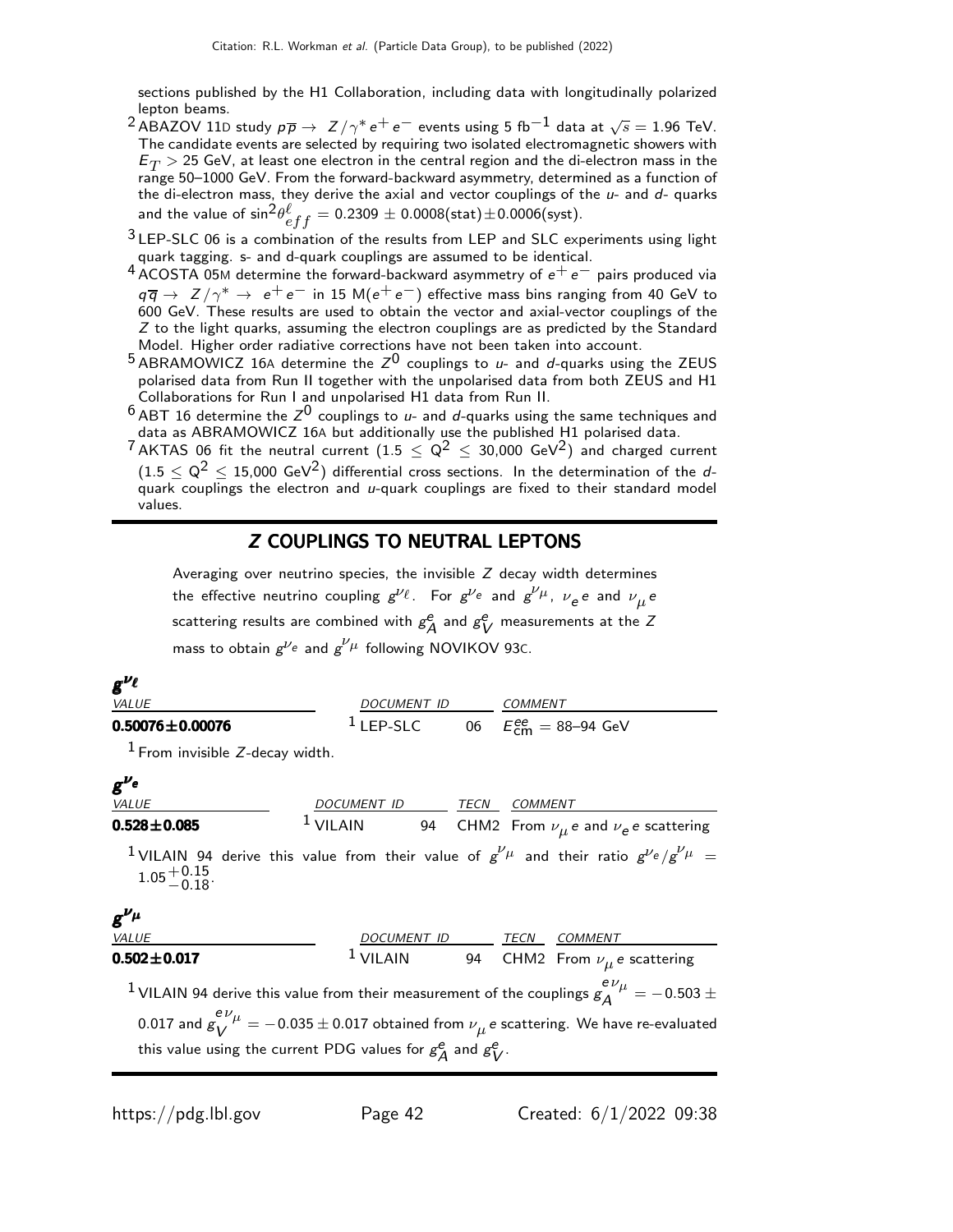### Z ASYMMETRY PARAMETERS

For each fermion-antifermion pair coupling to the Z these quantities are defined as

$$
A_f = \frac{2g_V^f g_A^f}{(g_V^f)^2 + (g_A^f)^2}
$$

where  $g_1^f$  $\stackrel{f}{V}$  and  $\stackrel{f}{\cancel{S}}$  $\overline{A}$  are the effective vector and axial-vector couplings. For their relation to the various lepton asymmetries see the note "The Z boson" and ref. LEP-SLC 06.

### $A_{\sim}$

Using polarized beams, this quantity can also be measured as  $(\sigma_L-\sigma_R)/\,(\sigma_L+\sigma_R)$ , where  $\sigma_{\small{\textrm{{\bf L}}}}$  and  $\sigma_{\small{\textrm{{\bf R}}}}$  are the  $e^+e^-$  production cross sections for  $Z$  bosons produced with left-handed and right-handed electrons respectively.

| <i>VALUE</i>                    | <b>EVTS</b> | <b>DOCUMENT ID</b>    |        | TECN       | <b>COMMENT</b>                          |
|---------------------------------|-------------|-----------------------|--------|------------|-----------------------------------------|
| $0.1515 \pm 0.0019$ OUR AVERAGE |             |                       |        |            |                                         |
| $0.1454 \pm 0.0108 \pm 0.0036$  | 144810      | $1$ ABBIENDI          |        |            | 010 OPAL $E_{cm}^{ee}$ = 88-94 GeV      |
| $0.1516 \pm 0.0021$             | 559000      | $2$ ABF               |        | 01B SLD    | $E_{\text{cm}}^{\text{ee}}$ = 91.24 GeV |
| $0.1504 \pm 0.0068 \pm 0.0008$  |             | $3$ HEISTER           |        |            | 01 ALEP $E_{cm}^{ee} = 88 - 94$ GeV     |
| $0.1382 \pm 0.0116 \pm 0.0005$  | 105000      | <sup>4</sup> ABREU    |        |            | 00E DLPH $E_{cm}^{ee}$ = 88-94 GeV      |
| $0.1678 \pm 0.0127 \pm 0.0030$  | 137092      | <sup>5</sup> ACCIARRI | 98H L3 |            | $E_{cm}^{ee}$ = 88–94 GeV               |
| $0.162 \pm 0.041 \pm 0.014$     | 89838       | $6$ ABE               | 97     | <b>SLD</b> | $E_{cm}^{ee}$ = 91.27 GeV               |
| $0.202 \pm 0.038 \pm 0.008$     |             | $7$ ABF               |        | 95J SLD    | $E_{cm}^{ee}$ = 91.31 GeV               |

<sup>1</sup> ABBIENDI 010 fit for  $A_e$  and  $A_\tau$  from measurements of the  $\tau$  polarization at varying  $\tau$  production angles. The correlation between  $A_{\bm{\varrho}}$  and  $A_{\bm{\tau}}$  is less than 0.03.

 $2$  ABE 01B use the left-right production and left-right forward-backward decay asymmetries in leptonic Z decays to obtain a value of 0.1544  $\pm$  0.0060. This is combined with leftright production asymmetry measurement using hadronic  $Z$  decays (ABE 00B) to obtain the quoted value.

- 3 HEISTER 01 obtain this result fitting the  $\tau$  polarization as a function of the polar production angle of the  $\tau$ .
- $4$  ABREU 00E obtain this result fitting the  $\tau$  polarization as a function of the polar  $\tau$  production angle. This measurement is a combination of different analyses (exclusive  $\tau$  decay modes, inclusive hadronic 1-prong reconstruction, and a neural network analysis).
- $^5$  Derived from the measurement of forward-backward  $\tau$  polarization asymmetry.
- $6$  ABE 97 obtain this result from a measurement of the observed left-right charge asymmetry,  $A_Q^{\rm obs} \, = \, 0.225 \, \pm \, 0.056 \, \pm \, 0.019$ , in hadronic Z decays. If they combine this value of  $A_Q^{\sf obs}$  with their earlier measurement of  $A_{LR}^{\sf obs}$  they determine  $A_{\bm{e}}$  to be  $0.1574 \pm 0.0197 \pm 0.0067$  independent of the beam polarization.

 $7$  ABE 95J obtain this result from polarized Bhabha scattering.

## $A_{\mu}$

This quantity is directly extracted from a measurement of the left-right forwardbackward asymmetry in  $\mu^+ \mu^-$  production at SLC using a polarized electron beam. This double asymmetry eliminates the dependence on the Z-e-e coupling parameter  $A_{e}$ .

| VALUE                 | <b>EVTS</b> | <b>DOCUMENT ID</b> | TECN | COMMENT                                                 |
|-----------------------|-------------|--------------------|------|---------------------------------------------------------|
| $0.142 \!\pm\! 0.015$ | 16844       | $^{\perp}$ ABE     |      | 01B SLD $E_{\text{cm}}^{\text{ee}} = 91.24 \text{ GeV}$ |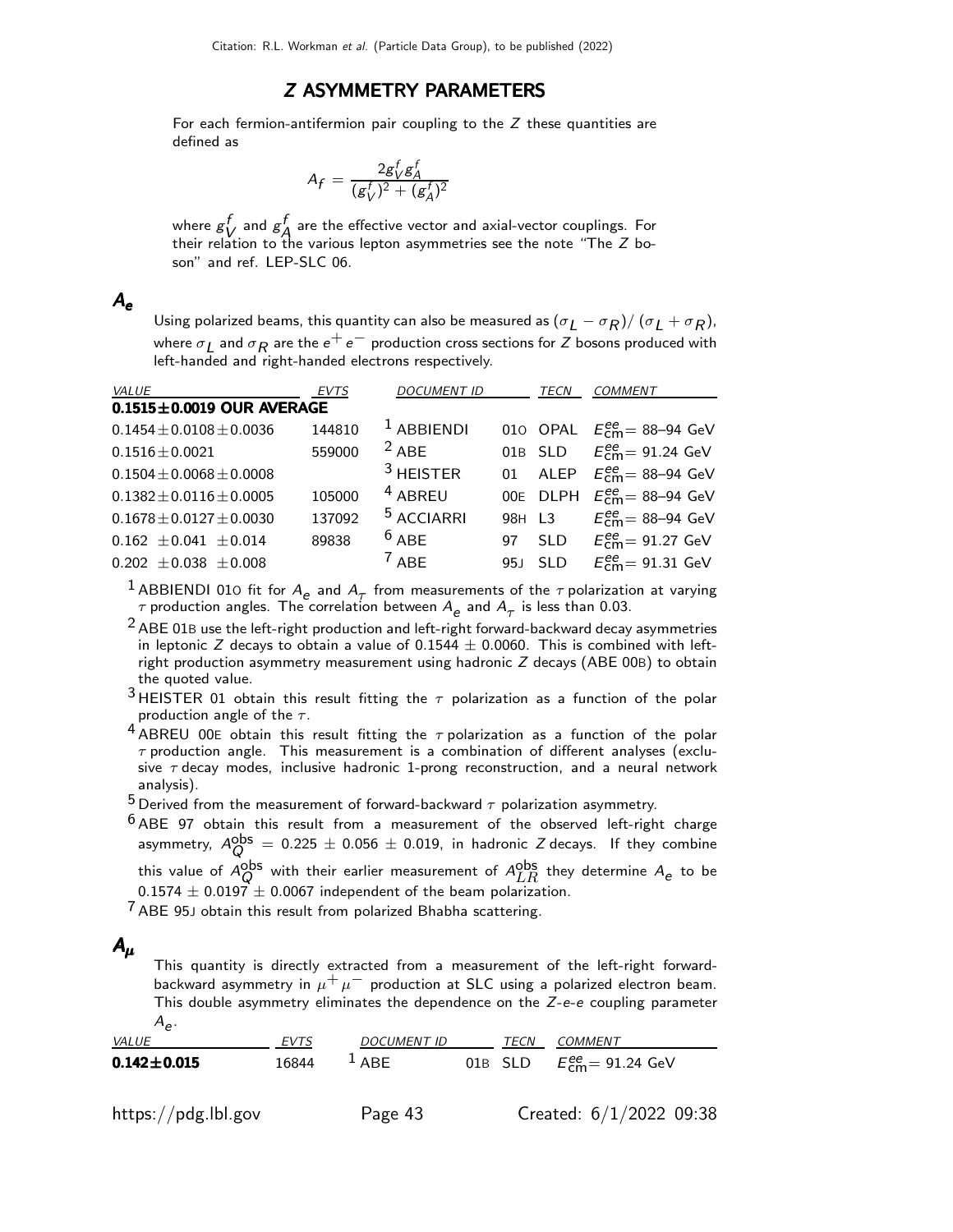• • • We do not use the following data for averages, fits, limits, etc. • • •

$$
0.153 \pm 0.012
$$
 1.7M <sup>2</sup> AAD 15BT ATLS  $E_{cm}^{pp} = 7$  TeV

 $<sup>1</sup>$  ABE 01B obtain this direct measurement using the left-right production and left-right</sup> forward-backward polar angle asymmetries in  $\mu^+ \mu^-$  decays of the Z boson obtained with a polarized electron beam.

<sup>2</sup> AAD 15BT study  $pp \rightarrow Z \rightarrow \ell^+ \ell^-$  events where  $\ell$  is an electron or a muon in the dilepton mass region 70–1000 GeV. The background in the Z peak region is estimated to be  $< 1\%$  for the muon channel. The muon asymmetry parameter is derived from the measured forward-backward asymmetry assuming the value of the quark asymmetry parameter from the SM. For this reason it is not used in the average.

### $A_{\tau}$

The LEP Collaborations derive this quantity from the measurement of the  $\tau$  polarization in  $Z \rightarrow \tau^+ \tau^-$ . The SLD Collaboration directly extracts this quantity from its measured left-right forward-backward asymmetry in  $Z \rightarrow \tau^+ \tau^-$  produced using a polarized e<sup>−</sup> beam. This double asymmetry eliminates the dependence on the Z-e-e coupling parameter  $A_{\bm{\varrho}}.$ 

| VALUE                          | <b>EVTS</b> | <b>DOCUMENT ID</b> | <b>TECN</b> | <b>COMMENT</b>                                      |
|--------------------------------|-------------|--------------------|-------------|-----------------------------------------------------|
| 0.143 $\pm$ 0.004 OUR AVERAGE  |             |                    |             |                                                     |
| $0.1456 \pm 0.0076 \pm 0.0057$ | 144810      | $1$ ABBIENDI       |             | 010 OPAL $E_{\text{cm}}^{ee} = 88 - 94 \text{ GeV}$ |
| $0.136 \pm 0.015$              | 16083       | $2$ ABF            |             | 01B SLD $E_{cm}^{ee} = 91.24 \text{ GeV}$           |
| $0.1451 \pm 0.0052 \pm 0.0029$ |             | $3$ HEISTER        |             | 01 ALEP $E_{cm}^{ee}$ = 88-94 GeV                   |
| $0.1359 \pm 0.0079 \pm 0.0055$ | 105000      | $4$ ABREU          |             | 00E DLPH $E_{\text{cm}}^{ee}$ = 88-94 GeV           |
| $0.1476 \pm 0.0088 \pm 0.0062$ | 137092      | <b>ACCIARRI</b>    |             | 98H L3 $E_{cm}^{ee} = 88 - 94$ GeV                  |

<sup>1</sup> ABBIENDI 010 fit for  $A_e$  and  $A_\tau$  from measurements of the  $\tau$  polarization at varying  $\tau$  production angles. The correlation between  $A_{\bm{\mathcal{e}}}$  and  $A_{\bm{\mathcal{T}}}$  is less than 0.03.

 $2$  ABE 01B obtain this direct measurement using the left-right production and left-right forward-backward polar angle asymmetries in  $\tau^+\tau^-$  decays of the Z boson obtained with a polarized electron beam.

3 HEISTER 01 obtain this result fitting the  $\tau$  polarization as a function of the polar production angle of the  $\tau$ .

4 ABREU 00E obtain this result fitting the  $\tau$  polarization as a function of the polar  $\tau$  production angle. This measurement is a combination of different analyses (exclusive  $\tau$  decay modes, inclusive hadronic 1-prong reconstruction, and a neural network analysis).

### $A_{\rm s}$

The SLD Collaboration directly extracts this quantity by a simultaneous fit to four measured s-quark polar angle distributions corresponding to two states of e<sup>−</sup> polarization (positive and negative) and to the  $\kappa^+ \, \kappa^-$  and  $\kappa^\pm \, \kappa_\mathcal{S}^0$  strange particle tagging modes in the hadronic final states.

| <i>VALUE</i>                | <b>FVTS</b> | <b>DOCUMENT ID</b> | TECN | COMMENT                          |
|-----------------------------|-------------|--------------------|------|----------------------------------|
| $0.895 \pm 0.066 \pm 0.062$ | 2870        | $^{\perp}$ ABE     |      | 00D SLD $E_{cm}^{ee} = 91.2$ GeV |

 $^1$  ABE 00D tag  $Z\rightarrow\;s\bar{s}$  events by an absence of  $B$  or  $D$  hadrons and the presence in each hemisphere of a high momentum  $\mathsf{K}^{\pm}$  or  $\mathsf{K}^0_\mathsf{S}.$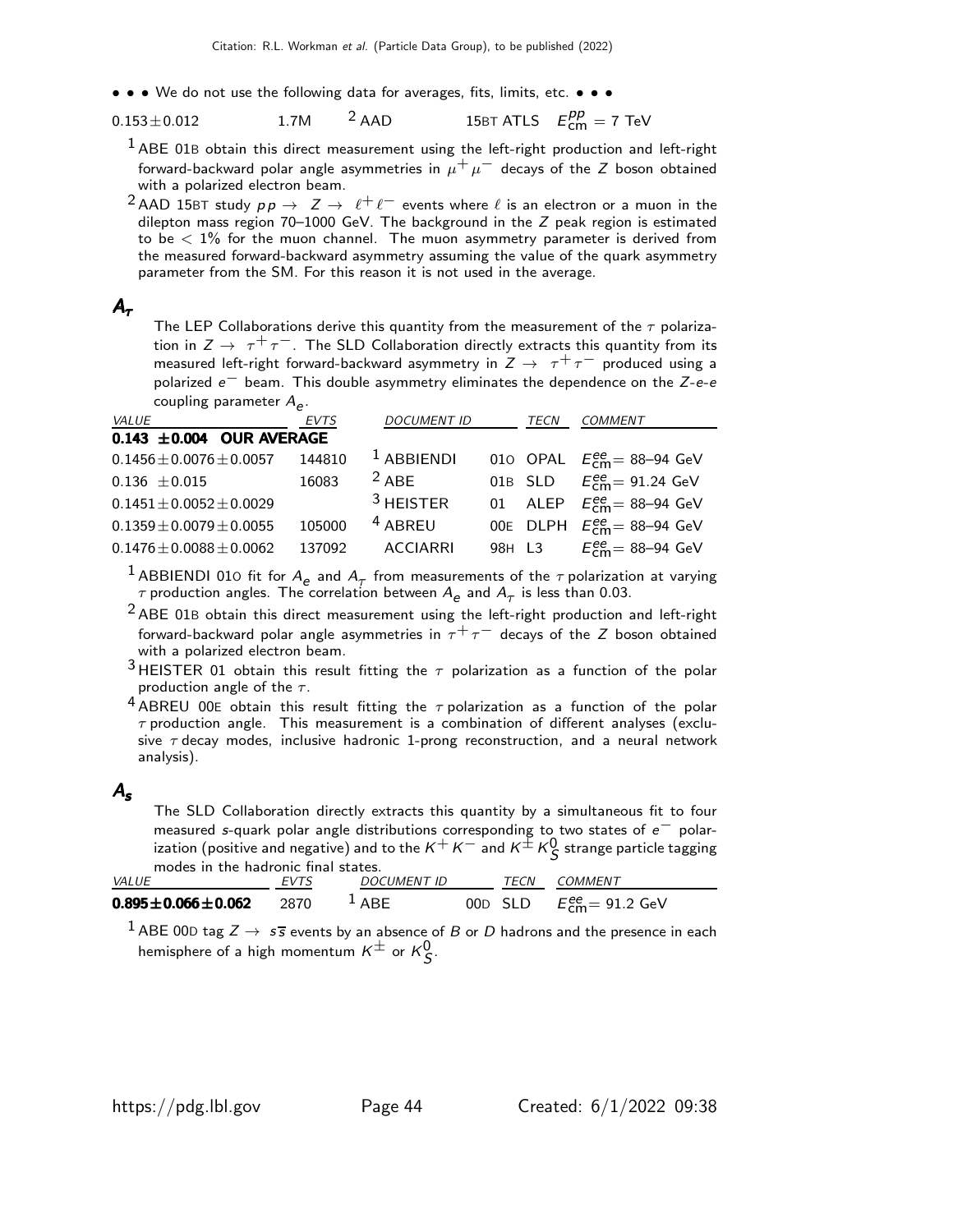### $A_c$

This quantity is directly extracted from a measurement of the left-right forwardbackward asymmetry in  $c\bar{c}$  production at SLC using polarized electron beam. This double asymmetry eliminates the dependence on the Z-*e*-*e* coupling parameter  $A_{e}$ . OUR FIT is obtained by a simultaneous fit to several  $c$ - and  $b$ -quark measurements as explained in the note "The Z boson" and ref. LEP-SLC 06.

| <i>VALUE</i>                                                                  | <b>DOCUMENT ID</b> | <b>TECN</b> | <b>COMMENT</b>                           |
|-------------------------------------------------------------------------------|--------------------|-------------|------------------------------------------|
| $0.670 \pm 0.027$ OUR FIT                                                     |                    |             |                                          |
| $0.6712 \pm 0.0224 \pm 0.0157$                                                | $1$ ABF            |             | 05 SLD $E_{cm}^{ee} = 91.24 \text{ GeV}$ |
| • • • We do not use the following data for averages, fits, limits, etc. • • • |                    |             |                                          |
| $0.583 \pm 0.055 \pm 0.055$                                                   | $2$ ABF            |             | 02G SLD $E_{cm}^{ee} = 91.24$ GeV        |
| $0.688 \pm 0.041$                                                             | $3$ ABF            |             | 01C SLD $E_{cm}^{ee} = 91.25$ GeV        |

 $1$  ABE 05 use hadronic Z decays collected during 1996–98 to obtain an enriched sample of  $c\bar{c}$  events tagging on the invariant mass of reconstructed secondary decay vertices. The charge of the underlying c–quark is obtained with an algorithm that takes into account the net charge of the vertex as well as the charge of tracks emanating from the vertex and identified as kaons. This yields (9970 events)  $A_c = 0.6747 \pm 0.0290 \pm 0.0233$ . Taking into account all correlations with earlier results reported in ABE 02G and ABE 01C, they obtain the quoted overall SLD result.

 $2$  ABE 02G tag b and c quarks through their semileptonic decays into electrons and muons. A maximum likelihood fit is performed to extract simultaneously  $A_{\pmb{b}}$  and  $A_{\pmb{c}}.$ 

3 ABE 01C tag  $Z \to c\overline{c}$  events using two techniques: exclusive reconstruction of  $D^{*+}$ ,  $D^+$ and  $D^0$  mesons and the soft pion tag for  $D^{*+} \rightarrow D^0 \pi^+$ . The large background from D mesons produced in  $b\overline{b}$  events is separated efficiently from the signal using precision vertex information. When combining the  $A_c$  values from these two samples, care is taken to avoid double counting of events common to the two samples, and common systematic errors are properly taken into account.

### $A_{b}$

This quantity is directly extracted from a measurement of the left-right forwardbackward asymmetry in  $b\overline{b}$  production at SLC using polarized electron beam. This double asymmetry eliminates the dependence on the Z-*e*-*e* coupling parameter  $A_{e}$ . OUR FIT is obtained by a simultaneous fit to several  $c$ - and  $b$ -quark measurements as explained in the note "The Z boson" and ref. LEP-SLC 06.

| <i>VALUE</i>                                                                  | <b>EVTS</b> | <b>DOCUMENT ID</b> | TECN    | COMMENT                                          |
|-------------------------------------------------------------------------------|-------------|--------------------|---------|--------------------------------------------------|
| 0.923 $\pm$ 0.020 OUR FIT                                                     |             |                    |         |                                                  |
| $0.9170 \pm 0.0147 \pm 0.0145$                                                |             | $1$ ABF            |         | 05 SLD $E_{cm}^{ee} = 91.24$ GeV                 |
| • • • We do not use the following data for averages, fits, limits, etc. • • • |             |                    |         |                                                  |
| $0.907 \pm 0.020 \pm 0.024$                                                   | 48028       | $2$ ABE            |         | 03F SLD $E_{\text{cm}}^{ee} = 91.24 \text{ GeV}$ |
| $0.919 \pm 0.030 \pm 0.024$                                                   |             | $3$ ABF            | 02G SLD | $E_{\text{cm}}^{\text{ee}}$ = 91.24 GeV          |
| $0.855 \pm 0.088 \pm 0.102$                                                   | 7473        | $4$ ABF            | 99L SLD | $E_{\text{cm}}^{\text{ee}}$ = 91.27 GeV          |

 $1$  ABE 05 use hadronic Z decays collected during 1996–98 to obtain an enriched sample of  $b\overline{b}$  events tagging on the invariant mass of reconstructed secondary decay vertices. The charge of the underlying b–quark is obtained with an algorithm that takes into account the net charge of the vertex as well as the charge of tracks emanating from the vertex and identified as kaons. This yields (25917 events)  $A_b = 0.9173 \pm 0.0184 \pm 0.0173$ . Taking into account all correlations with earlier results reported in ABE 03F, ABE 02G and ABE 99L, they obtain the quoted overall SLD result.

<sup>2</sup> ABE 03F obtain an enriched sample of  $b\overline{b}$  events tagging on the invariant mass of a 3-dimensional topologically reconstructed secondary decay. The charge of the underlying b quark is obtained using a self-calibrating track-charge method. For the 1996–1998 data sample they measure  $\widetilde{A}_b = 0.906 \pm 0.022 \pm 0.023$ . The value quoted here is obtained combining the above with the result of ABE 98I (1993–1995 data sample).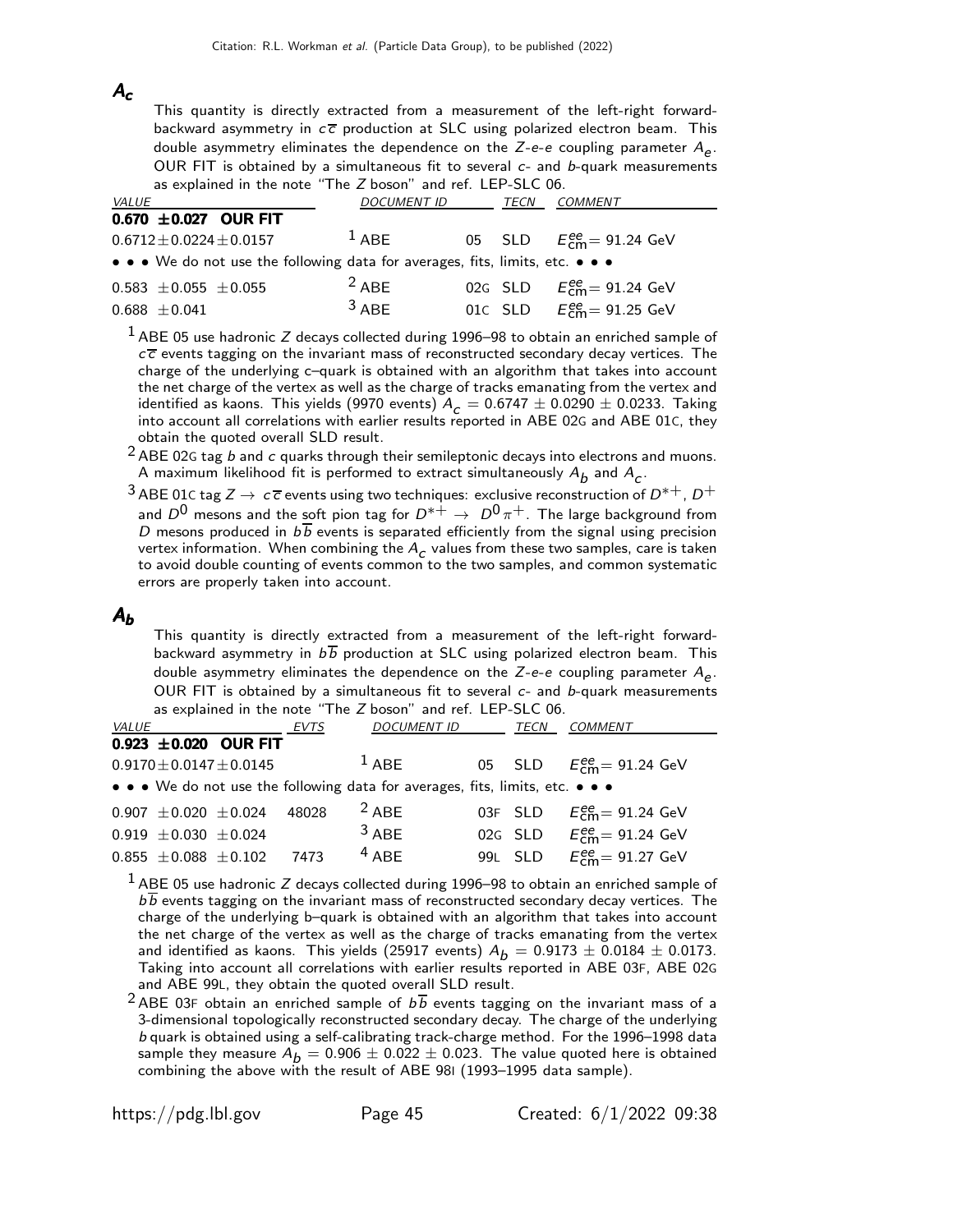- $3$  ABE 02G tag  $b$  and  $c$  quarks through their semileptonic decays into electrons and muons. A maximum likelihood fit is performed to extract simultaneously  $A_{\pmb{b}}$  and  $A_{\pmb{c}}.$
- <sup>4</sup> ABE 99L obtain an enriched sample of  $b\overline{b}$  events tagging with an inclusive vertex mass cut. For distinguishing b and  $\overline{b}$  quarks they use the charge of identified  $K^{\pm}$ .

# TRANSVERSE SPIN CORRELATIONS IN  $Z \rightarrow \tau^+\tau^-$

The correlations between the transverse spin components of  $\tau^+ \tau^-$  produced in Z decays may be expressed in terms of the vector and axial-vector couplings:

$$
C_{TT} = \frac{g_A^{\tau}|^2 - |g_V^{\tau}|^2}{|g_A^{\tau}|^2 + |g_V^{\tau}|^2}
$$

$$
C_{TN} = -2 \frac{|g_A^{\tau}| |g_V^{\tau}|}{|g_A^{\tau}|^2 + |g_V^{\tau}|^2} \sin(\Phi_{g_V^{\tau}} - \Phi_{g_A^{\tau}})
$$

 $C_{TT}$  refers to the transverse-transverse (within the collision plane) spin correlation and  $C_{TN}$  refers to the transverse-normal (to the collision plane) spin correlation.

The longitudinal  $\tau$  polarization  $P^{\phantom{\dagger}}_{\tau}~(=-A^{\phantom{\dagger}}_{\tau})$  is given by:

$$
P_\tau = -2 \frac{|\mathcal{g}^\tau_A||\mathcal{g}^\tau_V|}{|\mathcal{g}^\tau_A|^2 {+} |\mathcal{g}^\tau_V|^2} \, \cos(\Phi_{\mathcal{g}^\tau_V} - \Phi_{\mathcal{g}^\tau_A})
$$

Here  $\Phi$  is the phase and the phase difference  $\Phi_{\substack{\sigma \ \tau \\ \sigma A}} - \Phi_{\substack{\sigma \ \tau \\ \sigma A}}$ can be obtained using both the measurements of  $C_{\mathcal{T}N}$  and  $P_{\mathcal{T}}.$ 

| <u>.</u>                     |      |               |      |                                                         |
|------------------------------|------|---------------|------|---------------------------------------------------------|
| <i>VALUE</i>                 | EVTS | DOCUMENT ID   | TECN | COMMENT                                                 |
| $1.01 \pm 0.12$ OUR AVERAGE  |      |               |      |                                                         |
| $0.87 \pm 0.20 \pm 0.10$     | 9.1k | ABREU         |      | 97G DLPH $E_{cm}^{ee}$ = 91.2 GeV                       |
| $1.06 \pm 0.13 \pm 0.05$     | 120k | <b>BARATE</b> |      | 97D ALEP $E_{cm}^{ee} = 91.2$ GeV                       |
| $C_{\mathcal{T}\mathcal{N}}$ |      |               |      |                                                         |
| <i>VALUE</i>                 | EVTS | DOCUMENT ID   | TECN | COMMENT                                                 |
| $0.08 \pm 0.13 \pm 0.04$     | 120k | $^1$ BARATE   |      | 97D ALEP $E_{\text{cm}}^{\text{ee}} = 91.2 \text{ GeV}$ |
|                              |      |               |      |                                                         |

<sup>1</sup> BARATE 97D combine their value of  $C_{\text{TN}}$  with the world average  $P_{\tau} = -0.140 \pm 0.007$  to obtain tan( $\Phi_{\text{g}\tau}^{\tau} - \Phi_{\text{g}\tau}^{\tau}$ ) =  $-0.57 \pm 0.97$ .

# FORWARD-BACKWARD  $e^+e^- \rightarrow f\overline{f}$  CHARGE ASYMMETRIES

These asymmetries are experimentally determined by tagging the respective lepton or quark flavor in  $e^+e^-$  interactions. Details of heavy flavor (c- or b-quark) tagging at LEP are described in the note on "The Z boson" and ref. LEP-SLC 06. The Standard Model predictions for LEP data have been (re)computed using the ZFITTER package (version 6.36) with input parameters  $M_Z = 91.187$  GeV,  $M_{top} = 174.3$  GeV,  $M_{Higgs} = 150$ GeV,  $\alpha_{\sf s}$ =0.119,  $\alpha^{(\sf 5)}$   $(M_Z)$ = 1/128.877 and the Fermi constant  $G_{\sf F}$ =  $1.16637 \times 10^{-5}$  GeV<sup>-2</sup> (see the note on "The Z boson" for references).

 $\mathcal{C}_{-}$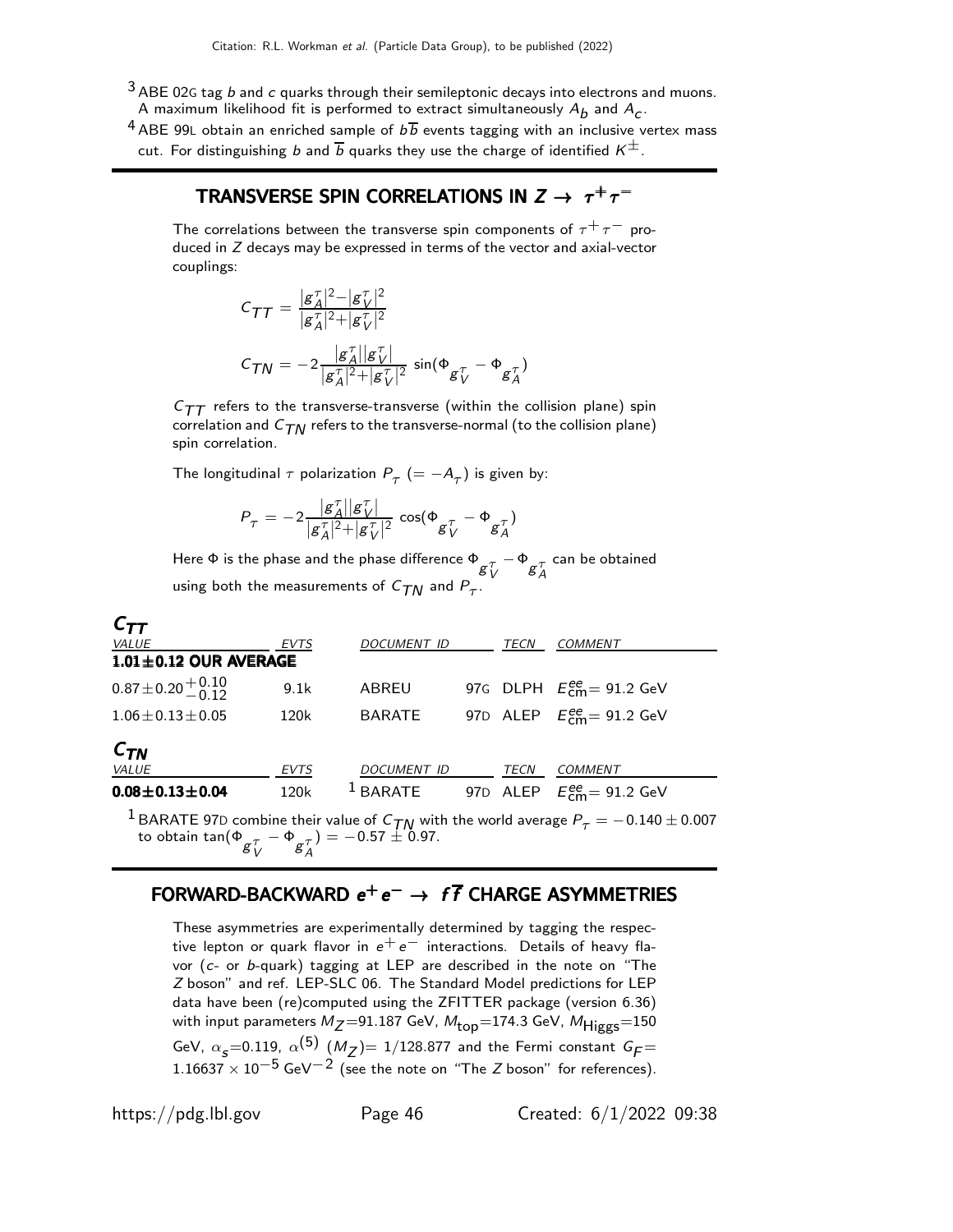For non-LEP data the Standard Model predictions are as given by the authors of the respective publications.



OUR FIT is obtained using the fit procedure and correlations as determined by the LEP Electroweak Working Group (see the note "The Z boson" and ref. LEP-SLC 06). For the Z peak, we report the pole asymmetry defined by  $(3/4)A_e^2$  as determined by the nine-parameter fit to cross-section and lepton forward-backward asymmetry data.

| ASYMMETRY (%)           | STD.<br><b>MODEL</b> | GeV) | <b>DOCUMENT ID</b> |                      | TECN       |
|-------------------------|----------------------|------|--------------------|----------------------|------------|
| $1.45 \pm 0.25$ OUR FIT |                      |      |                    |                      |            |
| $0.89 + 0.44$           | 1.57                 | 91.2 | $1$ ABBIENDI       |                      | 01A OPAL   |
| $1.71 \pm 0.49$         | 1.57                 | 91.2 | ABREU              | 00E.                 | DI PH      |
| $1.06 \pm 0.58$         | 1.57                 | 91.2 | <b>ACCIARRI</b>    | $00C$ L <sub>3</sub> |            |
| $1.88 \pm 0.34$         | 1.57                 | 912  | $2$ RARATE         |                      | $00C$ AIFP |

 $1$  ABBIENDI 01A error includes approximately 0.38 due to statistics, 0.16 due to event selection systematics, and 0.18 due to the theoretical uncertainty in t-channel prediction.  $2$  BARATE 00C error includes approximately 0.31 due to statistics, 0.06 due to experimental systematics, and 0.13 due to the theoretical uncertainty in *t*-channel prediction.

→  $A_{FB}^{(0,\mu)}$  CHARGE ASYMMETRY IN  $e^+e^-\rightarrow \mu^+\mu^-\rightarrow$ <br>OUR FIT is obtained using the fit procedure and correlations as determined

by the LEP Electroweak Working Group (see the note "The Z boson" and ref. LEP-SLC 06). For the  $Z$  peak, we report the pole asymmetry defined by  $(3/4)A_{\rm e}A_{\rm \mu}$  as determined by the nine-parameter fit to cross-section and lepton forward-backward asymmetry data.

| ASYMMETRY (%)                                                                 | STD.<br><b>MODEL</b> | $\sqrt{s}$<br>GeV) | <b>DOCUMENT ID</b>    |                 | TECN                    |
|-------------------------------------------------------------------------------|----------------------|--------------------|-----------------------|-----------------|-------------------------|
| $1.69\pm$ 0.13 OUR FIT                                                        |                      |                    |                       |                 |                         |
| $1.59 \pm 0.23$                                                               | 1.57                 | 91.2               | <sup>1</sup> ABBIENDI | 01A             | <b>OPAL</b>             |
| $1.65 \pm 0.25$                                                               | 1.57                 | 91.2               | <b>ABREU</b>          | 00F             | <b>DLPH</b>             |
| $1.88 \pm 0.33$                                                               | 1.57                 | 91.2               | <b>ACCIARRI</b>       | 00C             | L <sub>3</sub>          |
| $1.71 \pm 0.24$                                                               | 1.57                 | 91.2               | <sup>2</sup> BARATE   | 00C             | ALEP                    |
| • • • We do not use the following data for averages, fits, limits, etc. • • • |                      |                    |                       |                 |                         |
| 9<br>±30                                                                      | $-1.3$               | 20                 | <sup>3</sup> ABREU    |                 | 95M DLPH                |
| $\overline{7}$<br>±26                                                         | $-8.3$               | 40                 | <sup>3</sup> ABREU    |                 | 95M DLPH                |
| $-11$<br>± 33                                                                 | $-24.1$              | 57                 | <sup>3</sup> ABREU    | 95 <sub>M</sub> | <b>DLPH</b>             |
| $-62$<br>±17                                                                  | $-44.6$              | 69                 | <sup>3</sup> ABREU    |                 | 95M DLPH                |
| $\pm 10$<br>$-56$                                                             | $-63.5$              | 79                 | 3 ABREU               |                 | 95M DLPH                |
| $-13$<br>± 5                                                                  | $-34.4$              | 87.5               | 3 ABREU               | 95 <sub>M</sub> | <b>DLPH</b>             |
| $+$ 5.0<br>- 4.8<br>$-\,29.0$<br>±0.5                                         | $-32.1$              | 56.9               | $4$ ABE               | 901             | <b>VNS</b>              |
| $-9.9 \pm 1.5 \pm 0.5$                                                        | $-9.2$               | 35                 | <b>HEGNER</b>         | 90              | <b>JADE</b>             |
| $0.05 \pm 0.22$                                                               | 0.026                | 91.14              | <sup>5</sup> ABRAMS   | 89 <sub>D</sub> | MRK <sub>2</sub>        |
| $-43.4 \pm 17.0$                                                              | $-24.9$              | 52.0               | $6$ BACALA            | 89              | <b>AMY</b>              |
| $-11.0 \pm 16.5$                                                              | $-29.4$              | 55.0               | <sup>6</sup> BACALA   | 89              | AMY                     |
| $-30.0 \pm 12.4$                                                              | $-31.2$              | 56.0               | <sup>6</sup> BACALA   | 89              | AMY                     |
| https://pdg.lbl.gov                                                           | Page 47              |                    |                       |                 | Created: 6/1/2022 09:38 |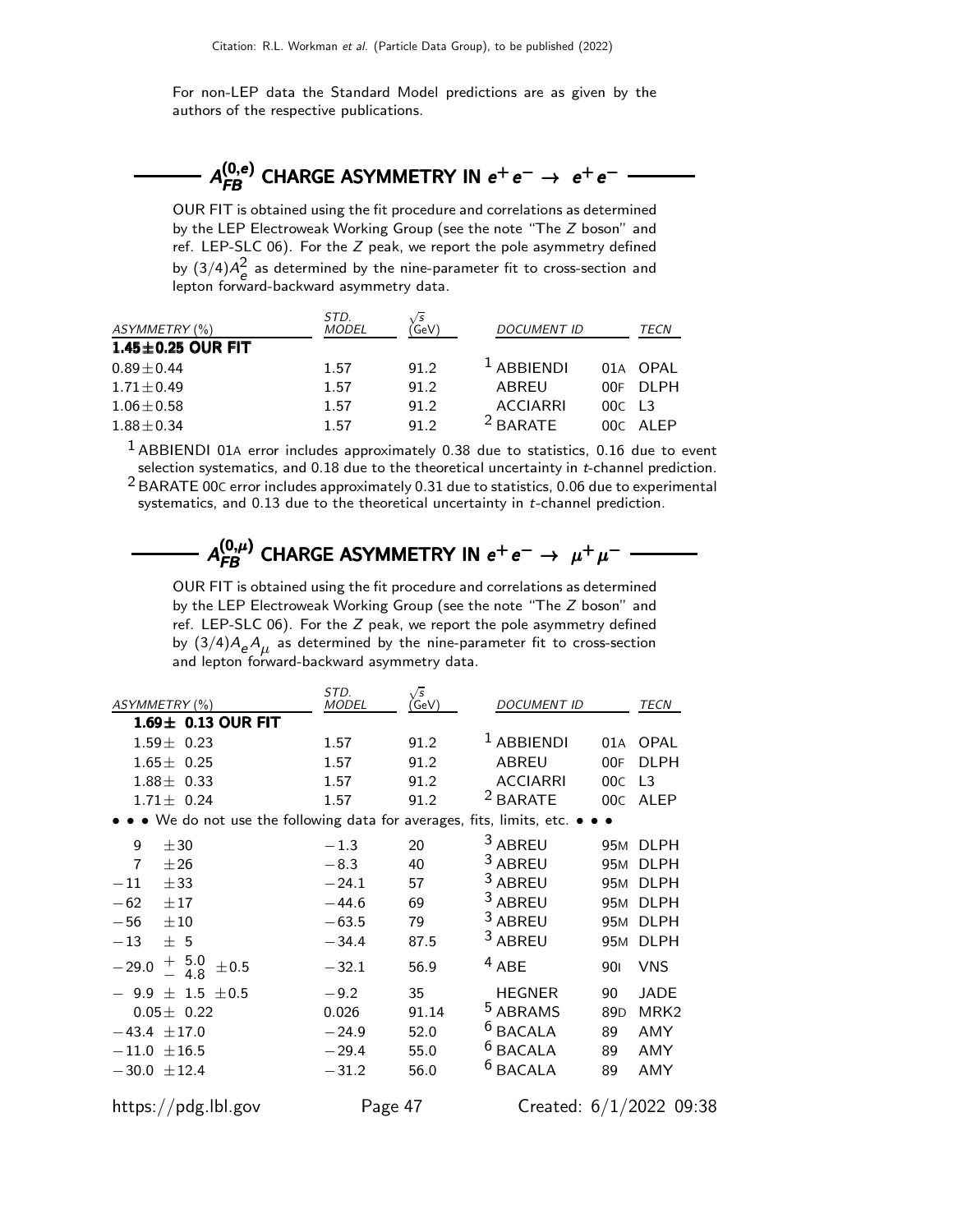| $-46.2 \pm 14.9$                          | $-33.0$ | 57.0 | <sup>6</sup> BACALA | 89  | AMY              |
|-------------------------------------------|---------|------|---------------------|-----|------------------|
| $-29 \pm 13$                              | $-25.9$ | 53.3 | ADACHI              | 88C | <b>TOPZ</b>      |
| $+$ 5.3 $\pm$ 5.0 $\pm$ 0.5               | $-1.2$  | 14.0 | ADEVA               | 88  | <b>MRKJ</b>      |
| $-10.4 \pm 1.3 \pm 0.5$                   | $-8.6$  | 34.8 | <b>ADEVA</b>        | 88  | <b>MRKJ</b>      |
| $-12.3 \pm 5.3 \pm 0.5$                   | $-10.7$ | 38.3 | ADEVA               | 88  | <b>MRKJ</b>      |
| $-15.6 \pm 3.0 \pm 0.5$                   | $-14.9$ | 43.8 | ADEVA               | 88  | <b>MRKJ</b>      |
| $-1.0 \pm 6.0$                            | $-1.2$  | 13.9 | BRAUNSCH 88D        |     | <b>TASS</b>      |
| $-9.1 \pm 2.3 \pm 0.5$                    | $-8.6$  | 34.5 | BRAUNSCH 88D        |     | <b>TASS</b>      |
| $-10.6 \frac{+}{-} 2.2 \over 2.3 \pm 0.5$ | $-8.9$  | 35.0 | BRAUNSCH 88D        |     | <b>TASS</b>      |
| $-17.6 \frac{+}{-} 4.4 \frac{+}{0.5}$     | $-15.2$ | 43.6 | BRAUNSCH 88D TASS   |     |                  |
| $-4.8 \pm 6.5 \pm 1.0$                    | $-11.5$ | 39   | BEHREND             |     | 87C CELL         |
| $-18.8 \pm 4.5 \pm 1.0$                   | $-15.5$ | 44   | <b>BEHREND</b>      | 87C | <b>CELL</b>      |
| $+ 2.7 \pm 4.9$                           | $-1.2$  | 13.9 | <b>BARTEL</b>       | 86C | <b>JADE</b>      |
| $-11.1 \pm 1.8 \pm 1.0$                   | $-8.6$  | 34.4 | <b>BARTEL</b>       | 86C | <b>JADE</b>      |
| $-17.3 \pm 4.8 \pm 1.0$                   | $-13.7$ | 41.5 | BARTEL              | 86C | <b>JADE</b>      |
| $-22.8 \pm 5.1 \pm 1.0$                   | $-16.6$ | 44.8 | <b>BARTEL</b>       | 86C | <b>JADE</b>      |
| $-6.3 \pm 0.8 \pm 0.2$                    | $-6.3$  | 29   | <b>ASH</b>          | 85  | MAC              |
| $-4.9 \pm 1.5 \pm 0.5$                    | $-5.9$  | 29   | <b>DERRICK</b>      | 85  | <b>HRS</b>       |
| $-7.1 \pm 1.7$                            | $-5.7$  | 29   | <b>LEVI</b>         | 83  | MRK <sub>2</sub> |
| $-16.1 \pm 3.2$                           | $-9.2$  | 34.2 | BRANDELIK           | 82C | <b>TASS</b>      |
|                                           |         |      |                     |     |                  |

 $<sup>1</sup>$  ABBIENDI 01A error is almost entirely on account of statistics.</sup>

<sup>2</sup> BARATE 00C error is almost entirely on account of statistics.

3 ABREU 95<sup>M</sup> perform this measurement using radiative muon-pair events associated with high-energy isolated photons.

 $^{4}$  ABE 901 measurements in the range 50  $\leq \sqrt{s} \leq 60.8$  GeV.

<sup>5</sup> ABRAMS 89D asymmetry includes both  $\frac{0}{9} \mu^+ \mu^-$  and 15  $\tau^+ \tau^-$  events.

6 BACALA 89 systematic error is about 5%.

# $A_{FB}^{(0,\tau)}$  CHARGE ASYMMETRY IN  $e^+e^-\rightarrow \tau^+\tau^-$

OUR FIT is obtained using the fit procedure and correlations as determined by the LEP Electroweak Working Group (see the note "The Z boson" and ref. LEP-SLC 06). For the Z peak, we report the pole asymmetry defined by  $(3/4)A_{\rm e}A_{\tau}$  as determined by the nine-parameter fit to cross-section and lepton forward-backward asymmetry data.

| ASYMMETRY (%)                                                                 | STD.<br><b>MODEL</b> | /s<br>GeV) | <b>DOCUMENT ID</b>  |     | TECN                    |
|-------------------------------------------------------------------------------|----------------------|------------|---------------------|-----|-------------------------|
| $1.88 \pm 0.17$ OUR FIT                                                       |                      |            |                     |     |                         |
| $1.45 \pm 0.30$                                                               | 1.57                 | 91.2       | $1$ ABBIENDI        | 01A | OPAL                    |
| $2.41 \pm 0.37$                                                               | 1.57                 | 91.2       | <b>ABREU</b>        | 00F | <b>DLPH</b>             |
| $2.60 \pm 0.47$                                                               | 1.57                 | 91.2       | <b>ACCIARRI</b>     | 00C | L <sub>3</sub>          |
| $1.70 \pm 0.28$                                                               | 1.57                 | 91.2       | <sup>2</sup> BARATE | 00C | ALEP                    |
| • • • We do not use the following data for averages, fits, limits, etc. • • • |                      |            |                     |     |                         |
| $-32.8 \frac{+}{-} 6.4 + 1.5$                                                 | $-32.1$              | 56.9       | $3$ ABE             | 90I | VNS                     |
| $-8.1 \pm 2.0 \pm 0.6$                                                        | $-9.2$               | 35         | <b>HEGNER</b>       | 90  | <b>JADE</b>             |
| $-18.4 \pm 19.2$                                                              | $-24.9$              | 52.0       | <sup>4</sup> BACALA | 89  | AMY                     |
| $-17.7 + 26.1$                                                                | $-29.4$              | 55.0       | <sup>4</sup> BACALA | 89  | AMY                     |
| $-45.9 \pm 16.6$                                                              | $-31.2$              | 56.0       | <sup>4</sup> BACALA | 89  | AMY                     |
| $-49.5 \pm 18.0$                                                              | $-33.0$              | 57.0       | <sup>4</sup> BACALA | 89  | AMY                     |
| https://pdg.lbl.gov                                                           | Page 48              |            |                     |     | Created: 6/1/2022 09:38 |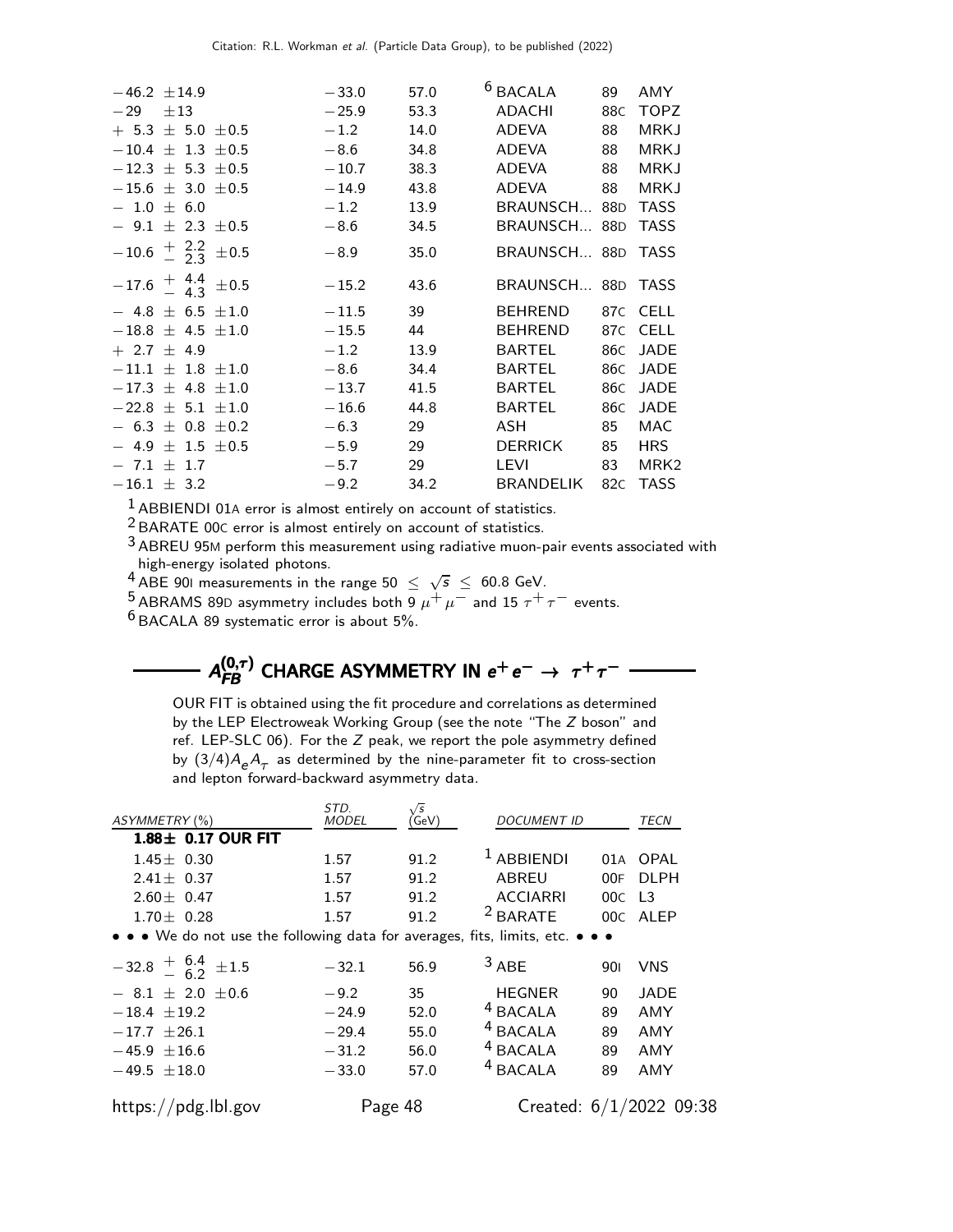| $-20 + 14$ |                             | $-25.9$  | 53.3 | ADACHI           |    | 88C TOPZ         |
|------------|-----------------------------|----------|------|------------------|----|------------------|
|            | $-10.6 \pm 3.1 \pm 1.5$     | $-8.5$   | 34.7 | ADEVA            | 88 | MRKJ             |
|            | $-$ 8.5 $\pm$ 6.6 $\pm$ 1.5 | $-15.4$  | 43.8 | ADEVA            | 88 | <b>MRKJ</b>      |
|            | $-6.0 \pm 2.5 \pm 1.0$      | 8.8      | 34.6 | BARTEL           |    | 85F JADE         |
|            | $-11.8 \pm 4.6 \pm 1.0$     | 14.8     | 43.0 | <b>BARTEL</b>    |    | 85F JADE         |
|            | $-5.5 \pm 1.2 \pm 0.5$      | $-0.063$ | 29.0 | <b>FERNANDEZ</b> | 85 | MAC              |
|            | $-4.2 + 2.0$                | 0.057    | 29   | LEVI             | 83 | MRK <sub>2</sub> |
|            | $-10.3 + 5.2$               | $-9.2$   | 34.2 | <b>BEHREND</b>   | 82 | CELL.            |
|            | $-0.4 + 6.6$                | $-9.1$   | 34.2 | <b>BRANDELIK</b> |    | 82C TASS         |
|            |                             |          |      |                  |    |                  |

 $1$  ABBIENDI 01A error includes approximately 0.26 due to statistics and 0.14 due to event selection systematics.

- 2 BARATE 00<sup>C</sup> error includes approximately 0.26 due to statistics and 0.11 due to experimental systematics.
- $\frac{3}{4}$ ABE 901 measurements in the range 50  $\leq \sqrt{s} \leq 60.8$  GeV.

4 BACALA 89 systematic error is about 5%.

# $A_{FB}^{(0,\ell)}$  CHARGE ASYMMETRY IN  $e^+e^-\rightarrow~\ell^+\ell^-$

For the Z peak, we report the pole asymmetry defined by  $(3/4)A_{\ell}^2$  as determined by the five-parameter fit to cross-section and lepton forwardbackward asymmetry data assuming lepton universality. For details see the note "The Z boson" and ref. LEP-SLC 06.

| ASYMMETRY (%)           | STD.<br><b>MODEL</b> | <b>GeV</b> | <b>DOCUMENT ID</b>  |                      | TECN       |
|-------------------------|----------------------|------------|---------------------|----------------------|------------|
| $1.71 \pm 0.10$ OUR FIT |                      |            |                     |                      |            |
| $1.45 \pm 0.17$         | 1.57                 | 91.2       | $L$ ABBIFNDI        |                      | 01A OPAL   |
| $1.87 \pm 0.19$         | 1.57                 | 91.2       | ABREU               | 00E.                 | DI PH      |
| $1.92 + 0.24$           | 1.57                 | 91.2       | <b>ACCIARRI</b>     | $00C$ L <sub>3</sub> |            |
| $1.73 \pm 0.16$         | 1.57                 | 91.2       | <sup>2</sup> BARATE |                      | $00C$ AIFP |

 $<sup>1</sup>$  ABBIENDI 01A error includes approximately 0.15 due to statistics, 0.06 due to event</sup> selection systematics, and 0.03 due to the theoretical uncertainty in t-channel prediction.

 $^2$  BARATE 00C error includes approximately 0.15 due to statistics, 0.04 due to experimental systematics, and 0.02 due to the theoretical uncertainty in t-channel prediction.

| $A_{FB}^{(0,u)}$ CHARGE ASYMMETRY IN $e^+e^- \rightarrow u\overline{u}$ |  |
|-------------------------------------------------------------------------|--|
|                                                                         |  |

| ASYMMETRY (%)       | <i>MODEL</i> | GeV) | <b>DOCUMENT ID</b>               | <i><b>TFCN</b></i> |
|---------------------|--------------|------|----------------------------------|--------------------|
| $4.0\pm 6.7\pm 2.8$ | 7.2          | 91.2 | <sup>1</sup> ACKERSTAFF 97T OPAL |                    |

 $<sup>1</sup>$  ACKERSTAFF 97T measure the forward-backward asymmetry of various fast hadrons</sup> made of light quarks. Then using SU(2) isospin symmetry and flavor independence for down and strange quarks authors solve for the different quark types.

# $A_{FB}^{(0,s)}$  CHARGE ASYMMETRY IN  $e^+e^-\rightarrow\ s\bar s$

The s-quark asymmetry is derived from measurements of the forwardbackward asymmetry of fast hadrons containing an s quark.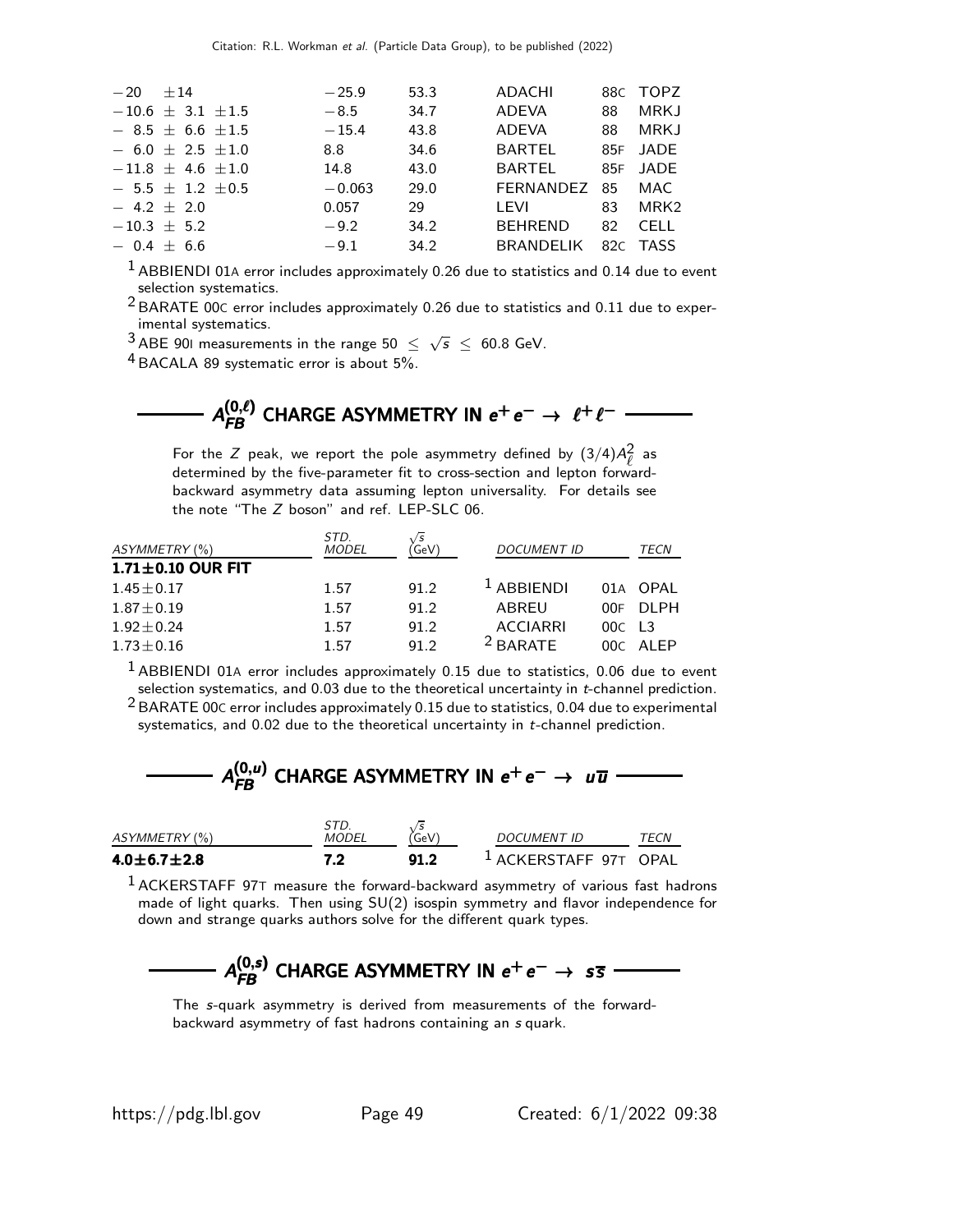| ASYMMETRY (%)             | STD.<br><b>MODEL</b> | `GeV | <b>DOCUMENT ID</b>               | TECN       |
|---------------------------|----------------------|------|----------------------------------|------------|
| 9.8 $\pm 1.1$ OUR AVERAGE |                      |      |                                  |            |
| $10.08 + 1.13 + 0.40$     | 10.1                 | 91.2 | $\frac{1}{2}$ ABREU              | $00B$ DIPH |
| $6.8 + 3.5 + 1.1$         | 10 1                 | 91.2 | <sup>2</sup> ACKERSTAFF 97T OPAL |            |

 $1$  ABREU 00B tag the presence of an s quark requiring a high-momentum-identified charged kaon. The s-quark pole asymmetry is extracted from the charged-kaon asymmetry taking the expected d- and u-quark asymmetries from the Standard Model and using the measured values for the c- and b-quark asymmetries.

2 ACKERSTAFF 97<sup>T</sup> measure the forward-backward asymmetry of various fast hadrons made of light quarks. Then using SU(2) isospin symmetry and flavor independence for down and strange quarks authors solve for the different quark types. The value reported here corresponds then to the forward-backward asymmetry for "down-type" quarks.

 ${\cal A}_{FB}^{(0,c)}$  CHARGE ASYMMETRY IN  $e^+e^-\rightarrow~c\,\overline{c}$ 

OUR FIT, which is obtained by a simultaneous fit to several  $c$ - and  $b$ quark measurements as explained in the note "The Z boson" and ref. LEP-SLC 06, refers to the  $Z$  pole asymmetry. The experimental values, on the other hand, correspond to the measurements carried out at the respective energies.

| ASYMMETRY (%)                                                           | STD.<br><b>MODEL</b> | $\sqrt{s}$<br>(GeV) | <b>DOCUMENT ID</b>     |                 | TECN           |
|-------------------------------------------------------------------------|----------------------|---------------------|------------------------|-----------------|----------------|
| 7.07 ± 0.35 OUR FIT                                                     |                      |                     |                        |                 |                |
| $6.31 \pm 0.93 \pm 0.65$                                                | 6.35                 | 91.26               | $^1$ ABDALLAH          | 04F             | <b>DLPH</b>    |
| 5.68 $\pm$ 0.54 $\pm$ 0.39                                              | 6.3                  | 91.25               | <sup>2</sup> ABBIENDI  | 03P             | OPAL           |
| $6.45 \pm 0.57 \pm 0.37$                                                | 6.10                 | 91.21               | <sup>3</sup> HEISTER   | 02H             | <b>ALEP</b>    |
| 6.59 $\pm$ 0.94 $\pm$ 0.35                                              | 6.2                  | 91.235              | <sup>4</sup> ABREU     | 99Y             | DI PH          |
| 6.3 $\pm$ 0.9 $\pm$ 0.3                                                 | 6.1                  | 91.22               | <sup>5</sup> BARATE    | 980             | <b>ALEP</b>    |
| 1.2 $\pm$ 0.6<br>6.3 $\pm$                                              | 6.1                  | 91.22               | <sup>6</sup> ALEXANDER | 97 <sub>C</sub> | OPAL           |
| 8.3 $\pm$ 3.8 $\pm$ 2.7                                                 | 6.2                  | 91.24               | <sup>7</sup> ADRIANI   | 92 <sub>D</sub> | L <sub>3</sub> |
| • • We do not use the following data for averages, fits, limits, etc. • |                      |                     |                        |                 |                |
| $3.1 \pm 3.5 \pm 0.5$                                                   | $-3.5$               | 89.43               | $1$ ABDALLAH           | 04F             | <b>DLPH</b>    |
| $2.8 + 0.7$<br>11.0<br>$+$                                              | 12.3                 | 92.99               | $^1$ ABDALLAH          | 04F             | <b>DLPH</b>    |
| $-6.8$<br>$+$<br>2.5<br>$+0.9$                                          | $-3.0$               | 89.51               | <sup>2</sup> ABBIENDI  | 03P             | OPAL           |
| $14.6 + 2.0 + 0.8$                                                      | 12.2                 | 92.95               | <sup>2</sup> ABBIENDI  | 03P             | OPAL           |
| ±15.9 ±2.0<br>$-12.4$                                                   | $-9.6$               | 88.38               | <sup>3</sup> HEISTER   | 02H             | <b>ALEP</b>    |
| 2.3<br>$\pm$ 2.6<br>$+0.2$                                              | $-3.8$               | 89.38               | <sup>3</sup> HEISTER   | 02H             | <b>ALEP</b>    |
| 0.3<br>$+$<br>8.3 $\pm$ 0.6                                             | 0.9                  | 90.21               | $3$ HEISTER            | 02H             | <b>ALEP</b>    |
| 10.6<br>$7.7 + 0.7$<br>$+$                                              | 9.6                  | 92.05               | <sup>3</sup> HEISTER   | 02H             | <b>ALEP</b>    |
| 11.9<br>$+2.1 + 0.6$                                                    | 12.2                 | 92.94               | <sup>3</sup> HEISTER   | 02H             | <b>ALEP</b>    |
| 12.1<br>±11.0 ±1.0                                                      | 14.2                 | 93.90               | <sup>3</sup> HEISTER   | 02H             | <b>ALEP</b>    |
| 4.96 $\pm$ 3.68 $\pm$ 0.53                                              | $-3.5$               | 89.434              | <sup>4</sup> ABREU     | 99Y             | <b>DLPH</b>    |
| $11.80 \pm 3.18 \pm 0.62$                                               | 12.3                 | 92.990              | <sup>4</sup> ABREU     | 99Y             | DI PH          |
| 4.3 $\pm 1.0$<br>1.0<br>$\pm$                                           | $-3.9$               | 89.37               | <sup>5</sup> BARATE    | 980             | <b>ALEP</b>    |
| 11.0<br>3.3 $\pm$ 0.8<br>士                                              | 12.3                 | 92.96               | <sup>5</sup> BARATE    | 980             | <b>ALEP</b>    |
| $+$<br>5.1 $\pm$ 0.9<br>3.9                                             | $-3.4$               | 89.45               | <sup>6</sup> ALEXANDER | 97 <sub>C</sub> | OPAL           |
| 15.8<br>$\pm$ 4.1 $\pm$ 1.1                                             | 12.4                 | 93.00               | <sup>6</sup> ALEXANDER | 97 <sub>C</sub> | OPAL           |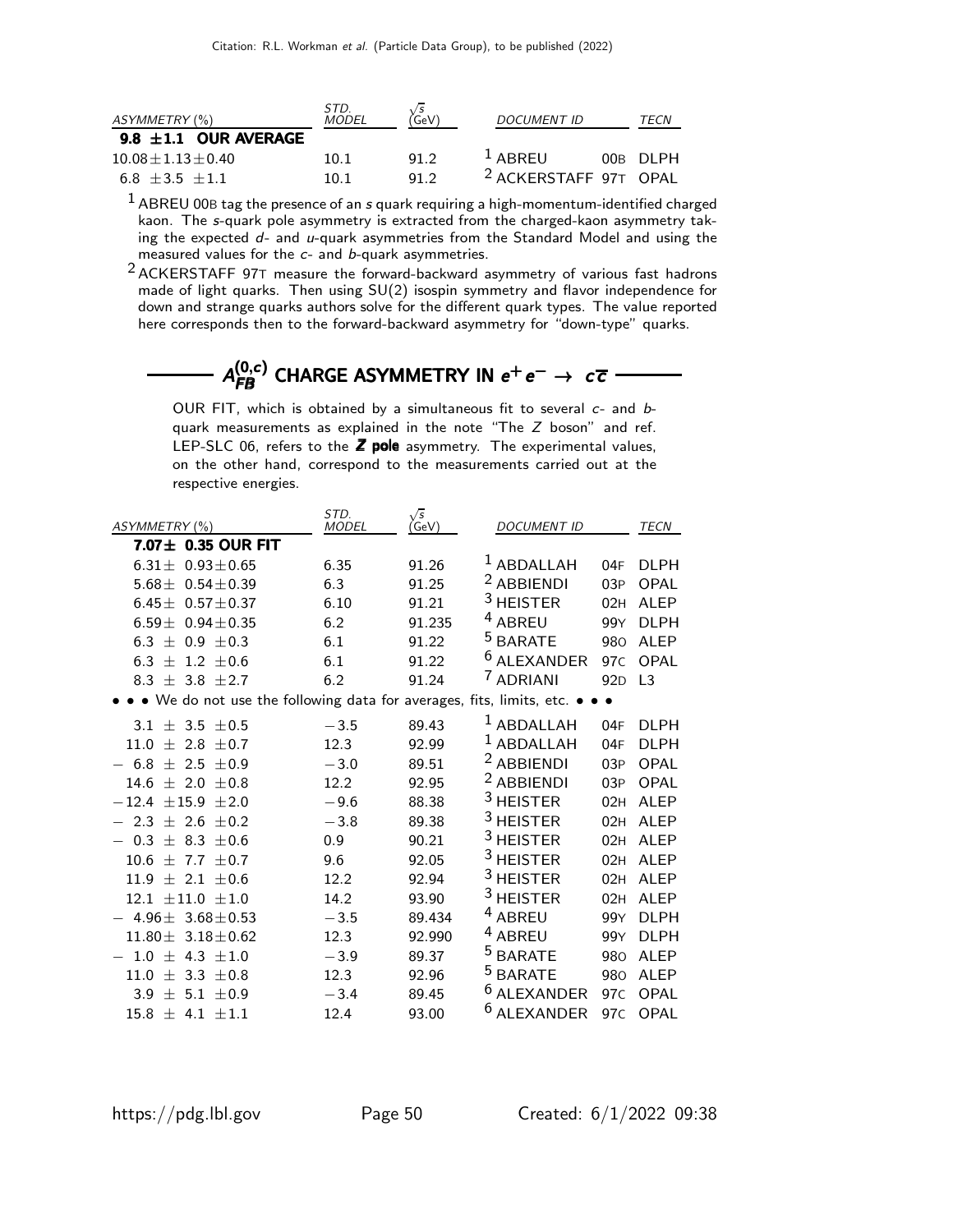| $-12.9 \pm 7.8 \pm 5.5$ | $-13.6$ | -35. | <b>REHREND</b>     | 90D CELL  |
|-------------------------|---------|------|--------------------|-----------|
| $7.7 + 13.4 + 5.0$      | $-22.1$ | 43   | <b>REHREND</b>     | 90D CELL  |
| $-12.8 + 4.4 + 4.1$     | $-13.6$ | -35  | <b>FI SEN</b>      | 90 JADE   |
| $-10.9 + 12.9 + 4.6$    | $-232$  | 44   | <b>FI SEN</b>      | $90$ JADE |
| $-14.9 + 6.7$           | $-13.3$ | 35   | OULD-SAADA 89 JADE |           |
|                         |         |      |                    |           |

 $1$  ABDALLAH 04F tag  $b-$  and c-quarks using semileptonic decays combined with charge flow information from the hemisphere opposite to the lepton. Enriched samples of  $c\bar{c}$ and  $b\overline{b}$  events are obtained using lifetime information.

<sup>2</sup> ABBIENDI 03P tag heavy flavors using events with one or two identified leptons. This allows the simultaneous fitting of the  $b$  and  $c$  quark forward-backward asymmetries as well as the average  $B^0$ - $\overline{B}^0$  mixing.

 $3$  HEISTER 02H measure simultaneously  $b$  and  $c$  quark forward-backward asymmetries using their semileptonic decays to tag the quark charge. The flavor separation is obtained with a discriminating multivariate analysis.

<sup>4</sup> ABREU 99Y tag  $Z \rightarrow b\overline{b}$  and  $Z \rightarrow c\overline{c}$  events by an exclusive reconstruction of several D meson decay modes  $(D^{*+}, D^0)$ , and  $D^+$  with their charge-conjugate states).

5 BARATE 980 tag  $Z \rightarrow c\bar{c}$  events requiring the presence of high-momentum reconstructed  $D^{*+}$ ,  $D^{+}$ , or  $D^{0}$  mesons.

 $6$  ALEXANDER 97C identify the *b* and *c* events using a  $D/D^*$  tag.

7 ADRIANI 92<sup>D</sup> use both electron and muon semileptonic decays.

 ${\cal A}_{FB}^{(0,b)}$  CHARGE ASYMMETRY IN  $e^+e^-\rightarrow~b\overline{b}$ 

OUR FIT, which is obtained by a simultaneous fit to several c- and bquark measurements as explained in the note "The Z boson" and ref. LEP-SLC 06, refers to the  $Z$  pole asymmetry. The experimental values, on the other hand, correspond to the measurements carried out at the respective energies.

| ASYMMETRY (%)            |                  |      | STD.<br><b>MODEL</b> | $\sqrt{s}$<br>(GeV) | <b>DOCUMENT ID</b>                                                          |                 | TECN             |
|--------------------------|------------------|------|----------------------|---------------------|-----------------------------------------------------------------------------|-----------------|------------------|
| $9.92 \pm 0.16$ OUR FIT  |                  |      |                      |                     |                                                                             |                 |                  |
| $9.58 +$                 | $0.32 \pm 0.14$  |      | 9.68                 | 91.231              | <sup>1</sup> ABDALLAH                                                       | 05              | <b>DLPH</b>      |
| $10.04 +$                | $0.56 \pm 0.25$  |      | 9.69                 | 91.26               | <sup>2</sup> ABDALLAH                                                       | 04F             | <b>DLPH</b>      |
| $9.72 +$                 | $0.42 \pm 0.15$  |      | 9.67                 | 91.25               | <sup>3</sup> ABBIENDI                                                       | 03P             | OPAL             |
| $9.77 +$                 | $0.36 \pm 0.18$  |      | 9.69                 | 91.26               | <sup>4</sup> ABBIENDI                                                       | 021             | <b>OPAL</b>      |
| $9.52 +$                 | $0.41 +$         | 0.17 | 9.59                 | 91.21               | <sup>5</sup> HEISTER                                                        | 02H             | AI FP            |
| $10.00 +$                | $0.27 + 0.11$    |      | 9.63                 | 91.232              | $6$ HEISTER                                                                 | 01D             | AI FP            |
| $7.62 \pm$               | $1.94 +$         | 0.85 | 9.64                 | 91.235              | 7 ABREU                                                                     | 99Y             | DI PH            |
| $9.60 +$                 | $0.66 \pm 0.33$  |      | 9.69                 | 91.26               | <sup>8</sup> ACCIARRI                                                       | 99 <sub>D</sub> | $\overline{1}$ 3 |
| $9.31 +$                 | $1.01 \pm$       | 0.55 | 9.65                 | 91.24               | <sup>9</sup> ACCIARRI                                                       | 98 <sub>U</sub> | L3               |
| 9.4<br>$^{+}$            | $2.7 +$          | 2.2  | 9.61                 | 91.22               | <sup>10</sup> ALEXANDER                                                     | 97 <sub>C</sub> | OPAL             |
|                          |                  |      |                      |                     | • • We do not use the following data for averages, fits, limits, etc. • • • |                 |                  |
| $6.37 \pm 1.43 \pm 0.17$ |                  |      | 5.8                  | 89.449              | <sup>1</sup> ABDALLAH                                                       | 05              | <b>DLPH</b>      |
| $10.41 +$                | $1.15 \pm$       | 0.24 | 12.1                 | 92.990              | $1$ ABDALLAH                                                                | 05              | <b>DLPH</b>      |
| 6.7<br>$+$               | $2.2 +$          | 0.2  | 5.7                  | 89.43               | <sup>2</sup> ABDALLAH                                                       | 04F             | DI PH            |
| 11.2<br>$^{+}$           | 1.8 $\pm$        | 0.2  | 12.1                 | 92.99               | <sup>2</sup> ABDALLAH                                                       | 04F             | <b>DLPH</b>      |
| 4.7<br>$^{+}$            | 1.8<br>$^{+}$    | 0.1  | 5.9                  | 89.51               | <sup>3</sup> ABBIENDI                                                       | 03P             | <b>OPAL</b>      |
| 10.3<br>$^{+}$           | $1.5 +$          | 0.2  | 12.0                 | 92.95               | <sup>3</sup> ABBIENDI                                                       | 03P             | <b>OPAL</b>      |
| $5.82+$                  | $1.53+$          | 0.12 | 5.9                  | 89.50               | <sup>4</sup> ABBIENDI                                                       | 021             | OPAL             |
| $12.21 +$                | $1.23 +$         | 0.25 | 12.0                 | 92.91               | <sup>4</sup> ABBIENDI                                                       | 021             | <b>OPAL</b>      |
| $-13.1$                  | $\pm$ 13.5 $\pm$ | 1.0  | 3.2                  | 88.38               | <sup>5</sup> HEISTER                                                        | 02H             | <b>ALEP</b>      |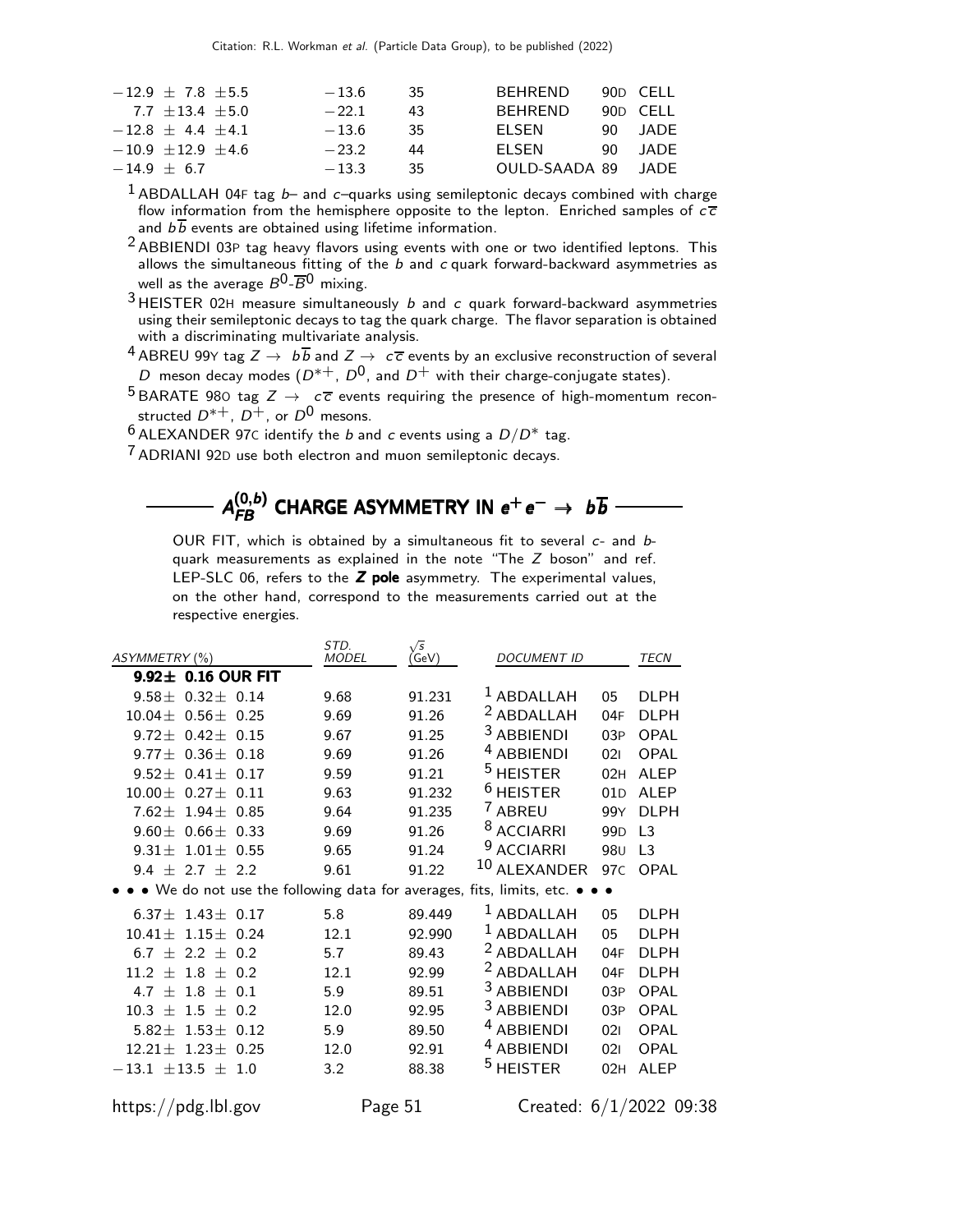| 5.5 $\pm$ 1.9 $\pm$ 0.1            | 5.6     | 89.38  | <sup>5</sup> HEISTER  |                 | 02H ALEP         |
|------------------------------------|---------|--------|-----------------------|-----------------|------------------|
| 6.7<br>$^{+}$<br>0.8<br>0.4<br>$+$ | 7.5     | 90.21  | <sup>5</sup> HEISTER  | 02H             | <b>ALEP</b>      |
| $\pm$ 6.4 $\pm$ 0.5<br>11.1        | 11.0    | 92.05  | <sup>5</sup> HEISTER  | 02H             | AI FP            |
| $1.5 + 0.3$<br>10.4<br>$+$         | 12.0    | 92.94  | <sup>5</sup> HEISTER  | 02H             | <b>ALEP</b>      |
| 9.3 $\pm$<br>$13.8 +$<br>1.1       | 12.9    | 93.90  | <sup>5</sup> HEISTER  | 02H             | <b>ALEP</b>      |
| $4.36 + 1.19 + 0.11$               | 5.8     | 89.472 | $6$ HEISTER           | 01D             | <b>ALEP</b>      |
| $11.72 +$<br>$0.97 + 0.11$         | 12.0    | 92.950 | $6$ HEISTER           | 01D             | <b>ALEP</b>      |
| 5.67 $\pm$ 7.56 $\pm$<br>1.17      | 5.7     | 89.434 | <sup>7</sup> ABREU    | 99Y             | DI PH            |
| 8.82 $\pm$ 6.33 $\pm$<br>1.22      | 12.1    | 92.990 | 7 ABREU               | 99Y             | <b>DLPH</b>      |
| $6.11 + 2.93 + 0.43$               | 5.9     | 89.50  | <sup>8</sup> ACCIARRI | 99 <sub>D</sub> | $\overline{1}$ 3 |
| $13.71 + 2.40 + 0.44$              | 12.2    | 93.10  | <sup>8</sup> ACCIARRI | 99 <sub>D</sub> | $\overline{1}$ 3 |
| $4.95 + 5.23 + 0.40$               | 5.8     | 89.45  | <sup>9</sup> ACCIARRI | 98 <sub>U</sub> | L <sub>3</sub>   |
| $11.37 \pm 3.99 \pm$<br>0.65       | 12.1    | 92.99  | <sup>9</sup> ACCIARRI | 98 <sub>U</sub> | L <sub>3</sub>   |
| 8.6 $\pm$ 10.8 $\pm$ 2.9           | 5.8     | 89.45  | 10 ALEXANDER          | 97 <sub>C</sub> | <b>OPAL</b>      |
| $-2.1$<br>$\pm$ 9.0<br>$\pm$ 2.6   | 12.1    | 93.00  | 10 ALEXANDER          | 97 <sub>C</sub> | OPAL             |
| 7<br>$^+$<br>± 34<br>$-71$<br>8    | $-58$   | 58.3   | SHIMONAKA             | 91              | <b>TOPZ</b>      |
| $-22.2$<br>$+7.7$<br>$+3.5$        | $-26.0$ | 35     | <b>BEHREND</b>        | 90 <sub>D</sub> | <b>CELL</b>      |
| $-49.1$<br>±16.0<br>$\pm$ 5.0      | $-39.7$ | 43     | <b>BEHREND</b>        | 90 <sub>D</sub> | <b>CELL</b>      |
| $\pm\,11$<br>$-28$                 | $-23$   | 35     | <b>BRAUNSCH</b>       | 90              | <b>TASS</b>      |
| $-16.6$<br>$+7.7$<br>$+ 4.8$       | $-24.3$ | 35     | <b>ELSEN</b>          | 90              | <b>JADE</b>      |
| $-33.6$<br>$+22.2$<br>$+$<br>5.2   | $-39.9$ | 44     | <b>ELSEN</b>          | 90              | <b>JADE</b>      |
| $\pm$ 7.0<br>3.4<br>$\pm$ 3.5      | $-16.0$ | 29.0   | <b>BAND</b>           | 89              | <b>MAC</b>       |
| ±28<br>±13<br>$-72$                | $-56$   | 55.2   | SAGAWA                | 89              | AMY              |
|                                    |         |        |                       |                 |                  |

<sup>1</sup> ABDALLAH 05 obtain an enriched samples of  $b\overline{b}$  events using lifetime information. The quark (or antiquark) charge is determined with a neural network using the secondary vertex charge, the jet charge and particle identification.

<sup>2</sup> ABDALLAH 04F tag  $b-$  and  $c-$ quarks using semileptonic decays combined with charge flow information from the hemisphere opposite to the lepton. Enriched samples of  $c\bar{c}$ and  $b\overline{b}$  events are obtained using lifetime information.

- 3 ABBIENDI 03<sup>P</sup> tag heavy flavors using events with one or two identified leptons. This allows the simultaneous fitting of the  $\overline{b}$  and c quark forward-backward asymmetries as well as the average  $B^0$ - $\overline{B}^0$  mixing.
- $^4$  ABBIENDI 021 tag  $Z^0 \rightarrow \ b \overline{b}$  decays using a combination of secondary vertex and lepton tags. The sign of the b-quark charge is determined using an inclusive tag based on jet, vertex, and kaon charges.

 $5$  HEISTER 02H measure simultaneously  $b$  and  $c$  quark forward-backward asymmetries using their semileptonic decays to tag the quark charge. The flavor separation is obtained with a discriminating multivariate analysis.

<sup>6</sup> HEISTER 01D tag  $Z \rightarrow b\overline{b}$  events using the impact parameters of charged tracks complemented with information from displaced vertices, event shape variables, and lepton identification. The b-quark direction and charge is determined using the hemisphere charge method along with information from fast kaon tagging and charge estimators of primary and secondary vertices. The change in the quoted value due to variation of  $A_f^C$ FB

and  $R_b$  is given as +0.103 ( $A_{FB}^c$  – 0.0651)  $-$ 0.440 ( $R_b$  – 0.21585).

- <sup>7</sup> ABREU 99Y tag  $Z \to b\overline{b}$  and  $Z \to c\overline{c}$  events by an exclusive reconstruction of several D meson decay modes  $(D^{*+}, D^0)$ , and  $D^+$  with their charge-conjugate states).
- 8 ACCIARRI 99D tag  $Z \rightarrow b\overline{b}$  events using high p and p $_{\mathcal{T}}$  leptons. The analysis determines simultaneously a mixing parameter  $\chi_b = 0.1192 \pm 0.0068 \pm 0.0051$  which is used to correct the observed asymmetry.
- $9$  ACCIARRI 980 tag  $Z \rightarrow b\overline{b}$  events using lifetime and measure the jet charge using the hemisphere charge.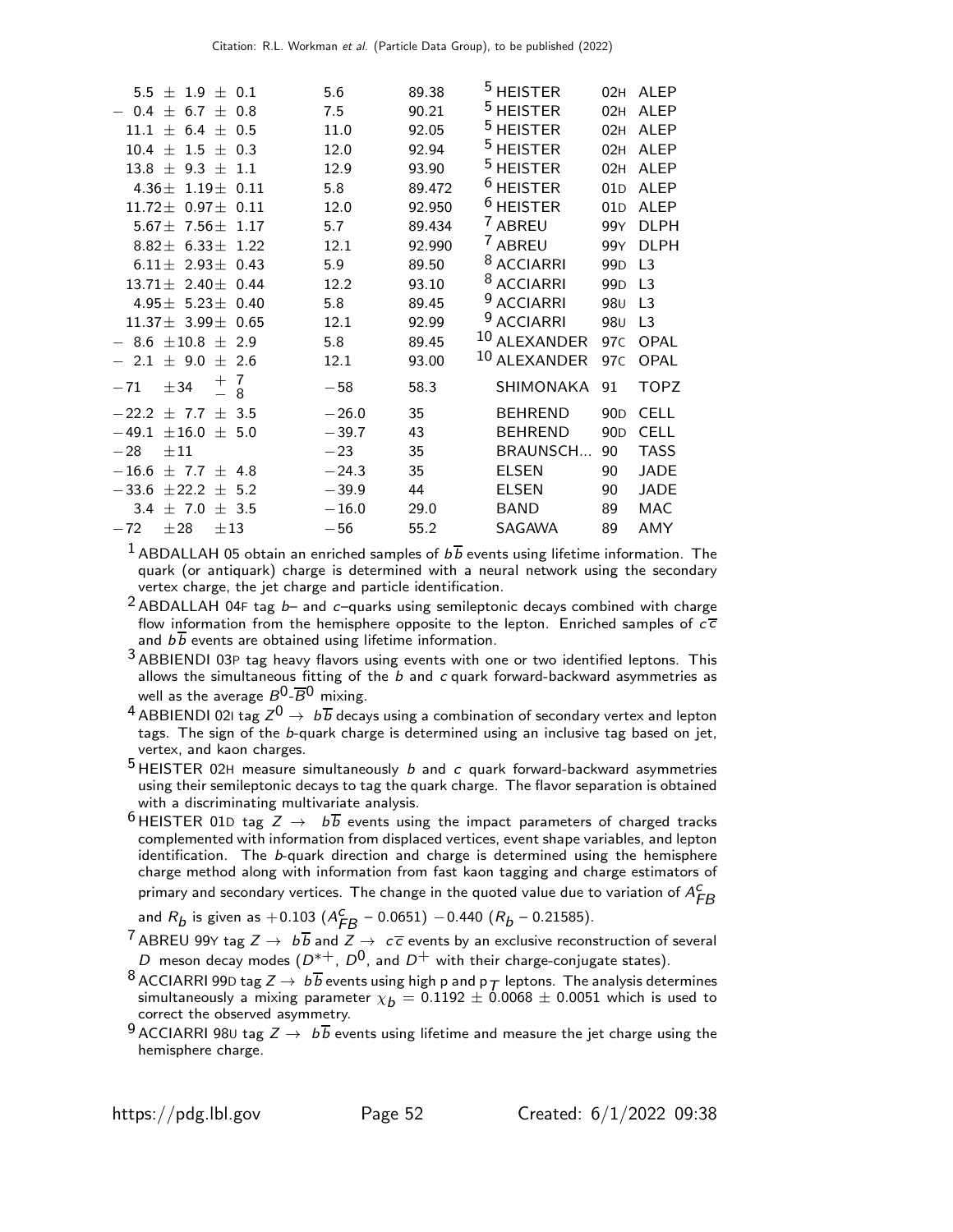10 ALEXANDER 97C identify the *b* and *c* events using a  $D/D^*$  tag.

# $\mathsf{CHARGE}\ \mathsf{ASYMMETRY}$  in  $e^+e^-\rightarrow\ q\overline{q}$

Summed over five lighter flavors.

Experimental and Standard Model values are somewhat event-selection dependent. Standard Model expectations contain some assumptions on  $B^0$ - $\overline{B}{}^0$  mixing and on other electroweak parameters.

| ASYMMETRY (%)                                                                 | STD.<br><b>MODEL</b> | <b>GeV</b> | <b>DOCUMENT ID</b> |                 | TECN        |
|-------------------------------------------------------------------------------|----------------------|------------|--------------------|-----------------|-------------|
| • • • We do not use the following data for averages, fits, limits, etc. • • • |                      |            |                    |                 |             |
| $0.76 + 0.12 + 0.15$                                                          |                      | 91.2       | $1$ ABREU          | 921             | DI PH       |
| 4.0 $\pm$ 0.4 $\pm$ 0.63                                                      | 4.0                  | 91.3       | <sup>2</sup> ACTON | 92L             | OPAL        |
| $9.1 + 1.4 + 1.6$                                                             | 9.0                  | 57.9       | ADACHI             | 91              | <b>TOPZ</b> |
| $-0.84 \pm 0.15 \pm 0.04$                                                     |                      | 91         | <b>DECAMP</b>      | 91 <sub>B</sub> | ALEP        |
| 8.3 $\pm 2.9 \pm 1.9$                                                         | 8.7                  | 56.6       | <b>STUART</b>      | 90              | AMY         |
| $11.4 + 2.2 + 2.1$                                                            | 8.7                  | 57.6       | ABE                | 89L             | <b>VNS</b>  |
| 6.0 $\pm 1.3$                                                                 | 5.0                  | 34.8       | <b>GREENSHAW</b>   | 89              | JADE        |
| 8.2 $\pm 2.9$                                                                 | 8.5                  | 43.6       | <b>GREENSHAW</b>   | 89              | JADE        |
|                                                                               |                      |            |                    |                 |             |

 $<sup>1</sup>$  ABREU 92I has 0.14 systematic error due to uncertainty of quark fragmentation.</sup>

<sup>2</sup> ACTON 92L use the weight function method on 259k selected  $Z \rightarrow$  hadrons events. The systematic error includes a contribution of 0.2 due to  $B^0\textrm{-}\overline{B}{}^0$  mixing effect, 0.4 due to Monte Carlo (MC) fragmentation uncertainties and 0.3 due to MC statistics. ACTON 92L derive a value of  $\sin^2\!\theta_W^{\sf eff}$  to be 0.2321  $\pm$  0.0017  $\pm$  0.0028.

# CHARGE ASYMMETRY IN  $p\overline{p} \rightarrow Z \rightarrow e^+e^-$

| ASYMMETRY (%)                                                                                                         | STD.<br>MODEL | $\chi^{\prime s}_{\text{GeV}}$ | DOCUMENT ID | TECN    |
|-----------------------------------------------------------------------------------------------------------------------|---------------|--------------------------------|-------------|---------|
| $\bullet \bullet \bullet$ We do not use the following data for averages, fits, limits, etc. $\bullet \bullet \bullet$ |               |                                |             |         |
| $5.2 + 5.9 + 0.4$                                                                                                     |               | 91                             | ARF         | 91F CDF |

## ANOMALOUS  $ZZ\gamma$ ,  $Z\gamma\gamma$ , AND  $ZZV$  COUPLINGS

Revised September 2013 by M.W. Grünewald (U. College Dublin and U. Ghent) and A. Gurtu (Formerly Tata Inst.).

In on-shell  $Z_{\gamma}$  production, deviations from the Standard Model for the  $Z\gamma\gamma^*$  and  $Z\gamma Z^*$  couplings may be described in terms of eight parameters,  $h_i^V$  $i_i^V$  (*i* = 1, 4;  $V = \gamma$ , Z) [1]. The parameters  $h_i^{\gamma}$  $\gamma_i^{\gamma}$  describe the  $Z\gamma\gamma^*$  couplings and the parameters  $h_i^Z$  $\bar{z}$  the  $Z\gamma Z^*$  couplings. In this formalism  $h_1^V$  $_1^V$  and  $h_2^V$ 2 lead to CP-violating and  $h_3^V$  $\frac{V}{3}$  and  $h_4^V$  $_{4}^{V}$  to  $CP$ -conserving effects. All these anomalous contributions to the cross section increase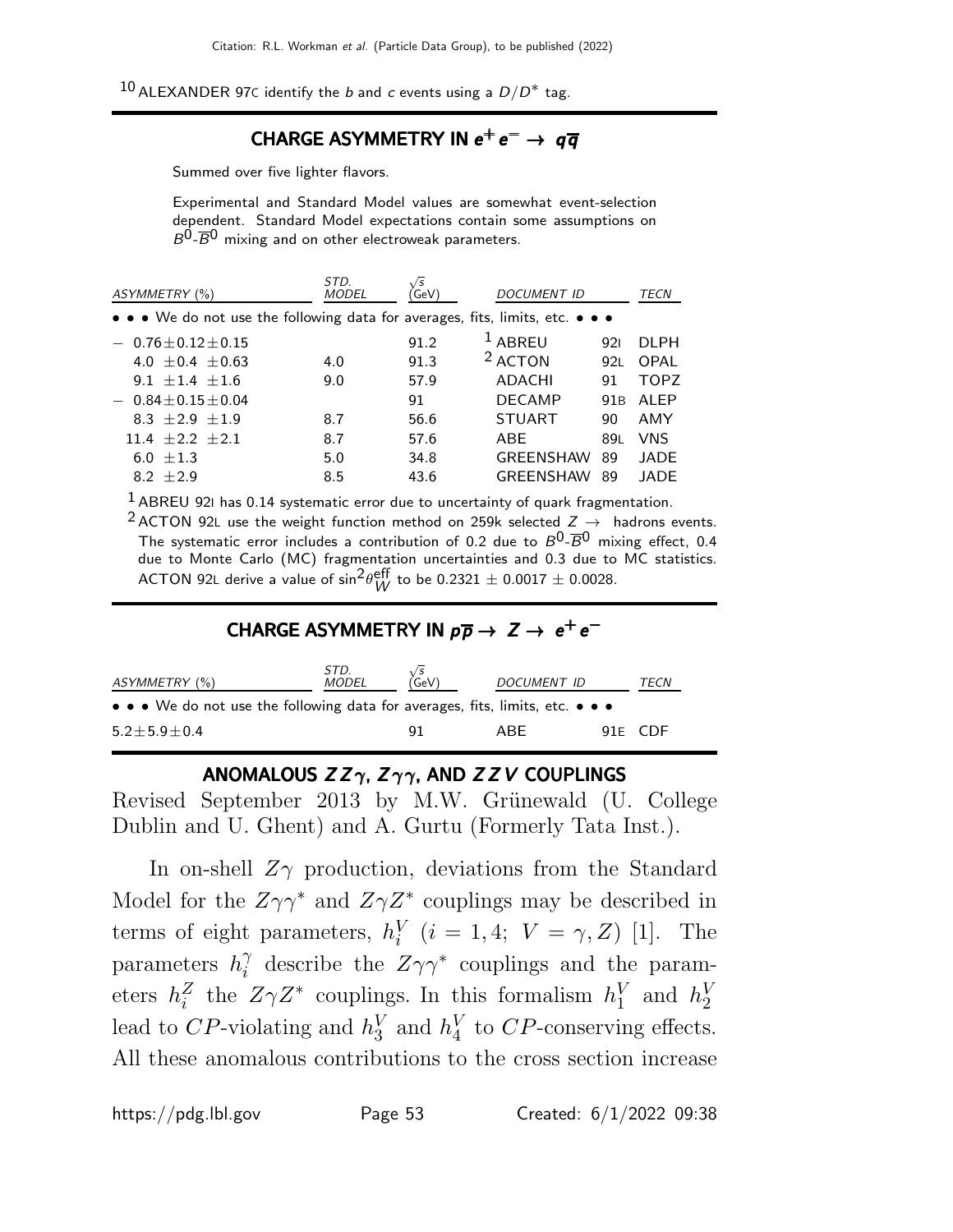rapidly with center-of-mass energy. In order to ensure unitarity, these parameters are usually described by a form-factor representation,  $h_i^V$  $i<sup>V</sup>(s) = h<sub>io</sub><sup>V</sup>/(1 + s/\Lambda<sup>2</sup>)<sup>n</sup>$ , where  $\Lambda$  is the energy scale for the manifestation of a new phenomenon and  $n$  is a sufficiently large power. By convention one uses  $n = 3$  for  $h_1^V$ 1,3 and  $n=4$  for  $h_2^V$  $_{2,4}^V$ . Usually limits on  $h_i^V$  $i$ 's are put assuming some value of  $\Lambda$ , sometimes  $\infty$ .

In on-shell ZZ production, deviations from the Standard Model for the  $ZZ\gamma^*$  and  $ZZZ^*$  couplings may be described by means of four anomalous couplings  $f_i^V$  $i_i^V$   $(i = 4, 5; V = \gamma, Z)$  [2]. As above, the parameters  $f_i^{\gamma}$  $i^{\gamma}$  describe the  $ZZ\gamma^*$  couplings and the parameters  $f_i^Z$  $Z^Z$  the  $ZZZ^*$  couplings. The anomalous couplings  $f_5^V$  $S<sub>5</sub><sup>V</sup>$  lead to violation of C and P symmetries while  $f_4^V$ 4 introduces CP violation. Also here, formfactors depending on a scale  $\Lambda$  are used.

All these couplings  $h_i^V$  $_i^V$  and  $f_i^V$  $i_i^V$  are zero at tree level in the Standard Model; they are measured in  $e^+e^-$ ,  $p\bar{p}$  and  $pp$ collisions at LEP, Tevatron and LHC.

### References

- 1. U. Baur and E.L. Berger, Phys. Rev. D47, 4889 (1993).
- 2. K. Hagiwara et al., Nucl. Phys. B282, 253 (1987).

### h V i

Combining the LEP-2 results taking into account the correlations, the following 95% CL limits are derived [SCHAEL 13A]:

| $-0.12 < h_1^2 < +0.11$ ,        | $-0.07 < h_2^Z < +0.07$ ,          |
|----------------------------------|------------------------------------|
| $-0.19 < h_3^Z < +0.06$ ,        | $-0.04 < h_{4}^{Z} < +0.13$ ,      |
| $-0.05 < h_1^{\gamma} < +0.05$ , | $-0.04 < h_2^{\gamma} < +0.02$ ,   |
| $-0.05 < h_3^{\gamma} < +0.00$ , | $+0.01 < h_{4}^{\gamma} < +0.05$ . |

Some of the recent results from the Tevatron and LHC experiments individually surpass the combined LEP-2 results in precision (see below).

| VAL | $\mathsf{I}\mathsf{r}$<br>11<br>IMEN<br>⊥ | FCN<br>$\overline{r}$<br>---<br>. | 1MMFN |
|-----|-------------------------------------------|-----------------------------------|-------|
|     |                                           |                                   |       |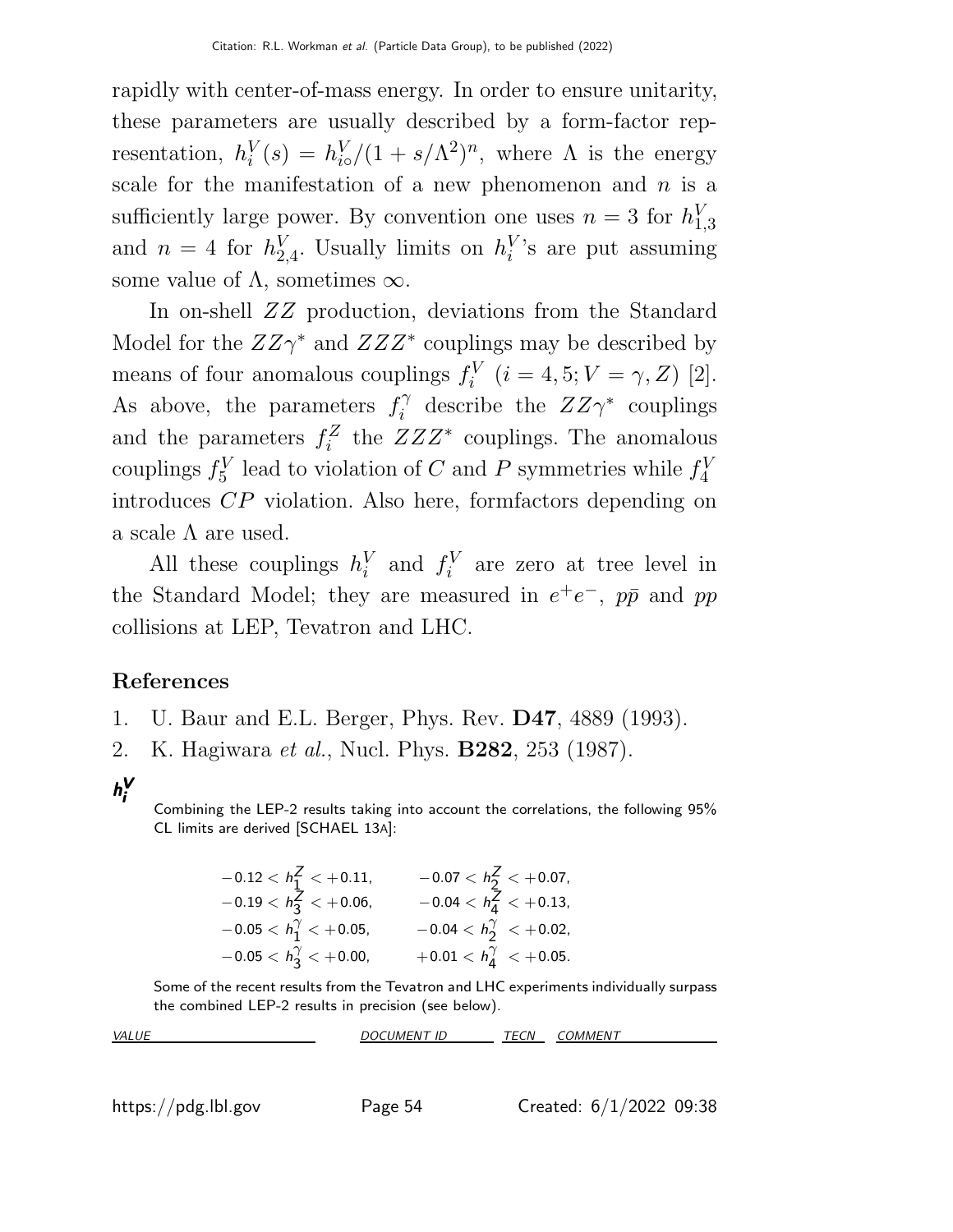• • • We do not use the following data for averages, fits, limits, etc. • • •

1 AAD 16Q ATLS 
$$
E_{cm}^{pp} = 8 \text{ TeV}
$$
  
\n2 KHACHATRY...16AE CMS  $E_{cm}^{pp} = 8 \text{ TeV}$   
\n3 KHACHATRY...15AC CMS  $E_{cm}^{pp} = 8 \text{ TeV}$   
\n4 CHATRCHYAN 14AB CMS  $E_{cm}^{pp} = 7 \text{ TeV}$   
\n5 AAD 13AN ATLS  $E_{cm}^{pp} = 7 \text{ TeV}$   
\n6 CHATRCHYAN 13BI CMS  $E_{cm}^{pp} = 7 \text{ TeV}$   
\n7 ABAZOV 12S DO  $E_{cm}^{pp} = 1.96 \text{ TeV}$   
\n8 AALTONEN 11S CDF  $E_{cm}^{pp} = 1.96 \text{ TeV}$   
\n9 CHATRCHYAN 11M CMS  $E_{cm}^{pp} = 1.96 \text{ TeV}$   
\n10 ABAZOV 09L DO  $E_{cm}^{pp} = 1.96 \text{ TeV}$   
\n11 ABAZOV 07M DO  $E_{cm}^{pp} = 1.96 \text{ TeV}$   
\n12 ABDALLAH 07C DLPH  $E_{cm}^{ee} = 183-208 \text{ GeV}$   
\n13 ACHARD 04H L3  $E_{cm}^{ee} = 183-208 \text{ GeV}$   
\n14 ABBIENDI,G 00C OPAL  $E_{cm}^{ee} = 189 \text{ GeV}$   
\n15 ABBOTT 98M DO  $E_{cm}^{pp} = 1.8 \text{ TeV}$   
\n16 ABREU 98K DLPH  $E_{cm}^{ee} = 161, 172 \text{ GeV}$ 

- $^1$  AAD 16Q study  $Z\gamma$  production in  $p\,p$  collisions. In events with no additional jets, 10268 (12738) Z decays to electron (muon) pairs are selected, with an expected background of  $1291 \pm 340$  (1537  $\pm$  408) events, as well as 1039 Z decays to neutrino pairs with an expected background of 450  $\pm$  96 events. Analyzing the photon transverse momentum distribution above 250 GeV (400 GeV) for lepton (neutrino) events, yields the 95% C.L. limits:  $-7.8 \times 10^{-4} < h_3^Z$  $\frac{Z}{3}< 8.6\times 10^{-4}$ ,  $-3.0\times 10^{-6} < h_4^Z$  $\frac{Z}{4}$  < 2.9  $\times$  10 $^{-6}$ ,  $-9.5\times10^{-4} < h_3^{\gamma}$  $\frac{\gamma}{3} < 9.9 \times 10^{-4}$  ,  $-3.2 \times 10^{-6} < h_4^{\gamma}$  $\gamma\over 4 < 3.2\times 10^{-6}.$
- <sup>2</sup> KHACHATRYAN 16AE determine the  $Z\gamma \to \nu \overline{\nu} \gamma$  cross section by selecting events with a photon of  $E_T > 145$  GeV and  $\not\!\! E_T > 140$  GeV. 630 candidate events are observed with an expected SM background of 269  $\pm$  26. The  $E_T^{\phantom{\dagger}}$  spectrum of the photon is used to set 95% C.L. limits as follows:  $-1.5\times 10^{-3} < h_3^Z$  $\frac{Z}{3} < 1.6 \times 10^{-3}$ ,  $-3.9 \times 10^{-6} <$  $h^Z_4 < 4.5 \times 10^{-6}$ ,  $-1.1 \times 10^{-3} < h^{\gamma}_3$  $\frac{\gamma}{3} < 0.9 \times 10^{-3}$ ,  $-3.8 \times 10^{-6} < h_4^{\gamma}$  $\frac{\gamma}{4} < 4.3 \times 10^{-6}$ . <sup>3</sup> KHACHATRYAN 15AC study  $Z\gamma$  events in 8 TeV  $pp$  interactions, where the Z decays
- into 2 same-flavor, opposite sign leptons (e or  $\mu$ ) and a photon with  $p_T > 15$  GeV. The  $p_T$  of a lepton is required to be  $> 20$  GeV/c, their effective mass  $> 50$  GeV, and the photon should have a separation  $\Delta R > 0.7$  with each lepton. The observed  $p_T$ distribution of the photons is used to extract the 95% C.L. limits:  $-3.8 \times 10^{-3}$  <  $h_2^Z$  $\frac{Z}{3}$  < 3.7 × 10<sup>-3</sup>, -3.1 × 10<sup>-5</sup> <  $h_4^2$  $\frac{Z}{4}$  < 3.0 × 10<sup>-5</sup>, -4.6 × 10<sup>-3</sup> < h<sub>3</sub><sup>2</sup>  $\frac{1}{3}$  <  $4.6 \times 10^{-3}$ ,  $-3.6 \times 10^{-5}$   $< h_4^{\gamma}$  $\begin{array}{c} \gamma \ 4 \end{array} < 3.5 \times 10^{-5}.$
- $^4$  CHATRCHYAN 14AB measure  $Z\gamma$  production cross section for  $\mathsf{p}_T^\gamma >$  15 GeV and R $(\ell \gamma)$  $>$  0.7, which is the separation between the  $\gamma$  and the final state charged lepton (*e* or  $\mu$ ) in the azimuthal angle-pseudorapidity  $(\phi - \eta)$  plane. The di-lepton mass is required to be > 50 GeV. After background subtraction the number of  $ee\gamma$  and  $\mu\mu\gamma$  events is determined to be 3160  $\pm$  120 and 5030  $\pm$  233 respectively, compatible with expectations from the SM. This leads to a 95% CL limits of  $-1\times 10^{-2}$   $<$   $h^\gamma_3$  $\begin{array}{rcl} \gamma & < & 1 \times 10^{-2}, \end{array}$  $-9 \times 10^{-5} \ < \ h^\gamma_4$  $\frac{\gamma}{4}$   $<$   $9\times10^{-5}$ ,  $-9\times10^{-3}$   $<$   $h_3^Z$   $<$   $9\times10^{-3}$ ,  $-8\times10^{-5}$   $<$  $\,h^Z_4\;<\;8\,{\times}\,10^{-5}$ , assuming  $h^V_1$  $_1^V$  and  $h_2^V$  $\frac{V}{2}$  have SM values,  $V = \gamma$  or Z.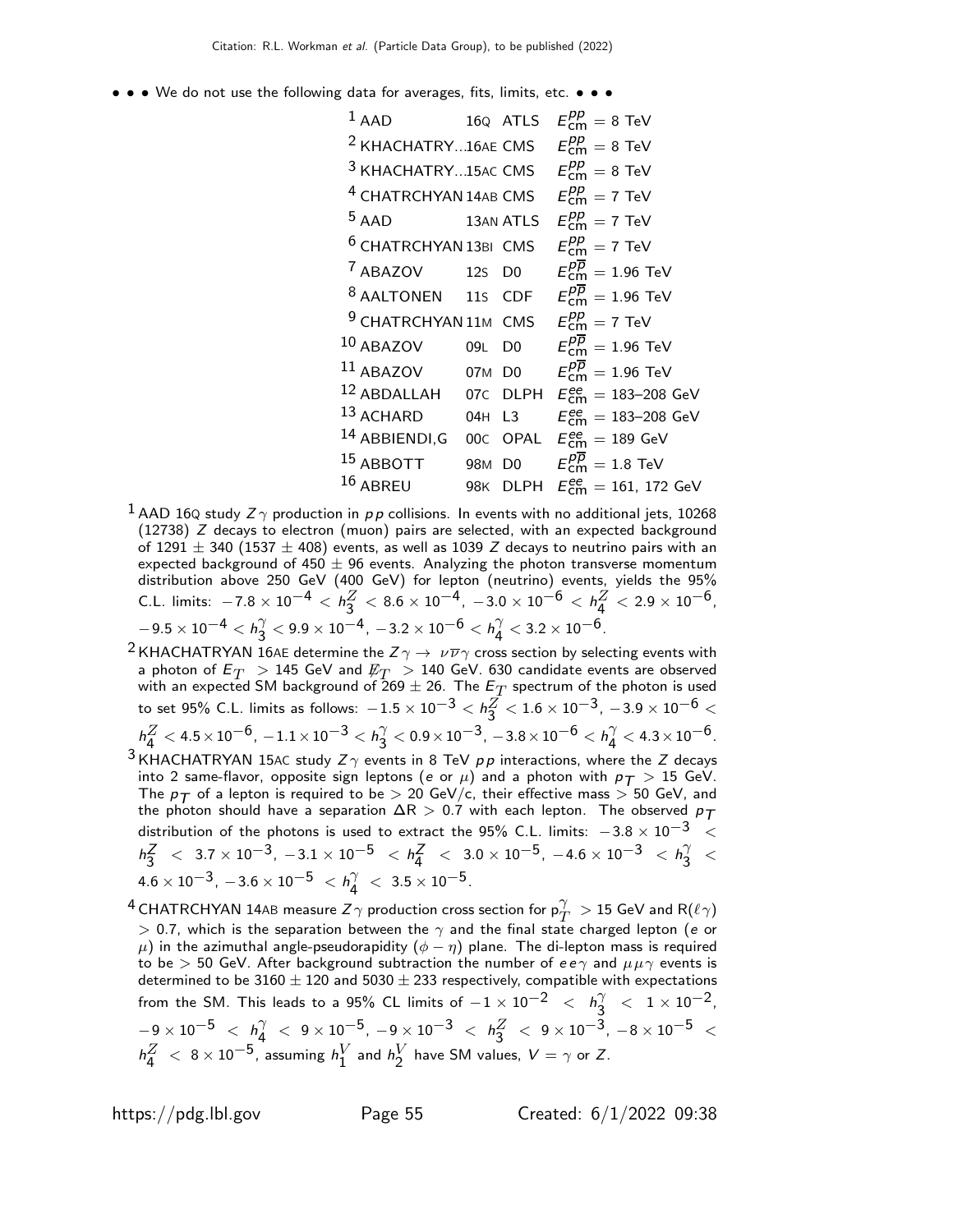- <sup>5</sup> AAD 13AN study  $Z\gamma$  production in pp collisions. In events with no additional jet, 1417 (2031) Z decays to electron (muon) pairs are selected, with an expected background of 156  $\pm$  54 (244  $\pm$  64) events, as well as 662 Z decays to neutrino pairs with an expected background of 302  $\pm$  42 events. Analysing the photon  $p_T$  spectrum above 100 GeV yields the 95% C.L. limts:  $-0.013 \; < \; h_3^Z \; < 0.014$ ,  $-8.7 \times 10^{-5} \; < \; h_4^Z \; < \; 8.7 \times 10^{-5}$ ,  $-0.015 < h_3^{\gamma}$  $\frac{\gamma}{3}$  < 0.016,  $-9.4 \times 10^{-5} < h_4^{\gamma}$  $\frac{\gamma}{4}$  < 9.2 × 10<sup>−5</sup>. Supersedes AAD 12BX.
- $^6$  CHATRCHYAN 13BI determine the  $Z\gamma\to~\nu\overline{\nu}\gamma$  cross section by selecting events with a photon of  $\mathsf{E}_T >$  145 GeV and a  $\mathit{\not\!\! E}_T >$  130 GeV. 73 candidate events are observed with an expected SM background of 30.2 $\pm$  6.5. The  $E_T$  spectrum of the photon is used to set 95% C.L. limits as follows:  $|h_3^Z$  $| < 2.7 \times 10^{-3}, |h^Z_4$  $\vert < 1.3 \times 10^{-5}$ ,  $\vert h_3^{\gamma}$ 3  $\vert < 2.9 \times 10^{-3}$ ,
- $|h_4^{\gamma}$ 4  $\vert <\ 1.5\times 10^{-5}.$
- $^7$ ABAZOV 12S study Z $\gamma$  production in  $p\overline{p}$  collisions at  $\sqrt{s}=$  1.96 TeV using 6.2 fb $^{-1}$  of data where the  $Z$  decays to electron (muon) pairs and the photon has at least 10 GeV of transverse momentum. In data, 304 (308) di-electron (di-muon) events are observed with an expected background of  $255 \pm 16$  (285  $\pm$  24) events. Based on the photon  $p_T$  spectrum, and including also earlier data and the  $Z \rightarrow \nu \overline{\nu}$  decay mode (from ABAZOV 09L), the following 95% C.L. limits are reported:  $|h^{Z}_{03}\>$  $\vert$  < 0.026,  $\vert h_{04}^{Z}$  $|<$ 0.0013,  $|h_0^{\gamma}$ 03  $\vert$  < 0.027,  $\vert h_0^{\gamma}$ 04  $|$  < 0.0014 for a form factor scale of  $\Lambda = 1.5$  TeV.
- $^8$  AALTONEN 11S study  $Z\gamma$  events in  $p\overline{p}$  interactions at  $\sqrt{s} = 1.96$  TeV with integrated luminosity 5.1 fb<sup>-1</sup> for  $Z \to e^+e^-/\mu^+\mu^-$  and 4.9 fb<sup>-1</sup> for  $Z \to \nu\overline{\nu}$ . For the charged lepton case, the two leptons must be of the same flavor with the transverse momentum/energy of one  $> 20$  GeV and the other  $> 10$  GeV. The isolated photon must have  $E_T > 50$  GeV. They observe 91 events with 87.2  $\pm$  7.8 events expected from standard model processes. For the  $\nu\overline{\nu}$  case they require solitary photons with  $E_T > 25$ GeV and missing  $E_T > 25$  GeV and observe 85 events with standard model expectation of 85.9  $\pm$  5.6 events. Taking the form factor  $\Lambda = 1.5$  TeV they derive 95% C.L. limits as  $|h_3^\gamma$ 3  $\left| \rho Z \right| \ <$  0.022 and  $\left| h_4^{\gamma} \right|$ 4  $\left. \frac{z}{z} \right| \, <$  0.0009.
- $^9$ CHATRCHYAN 11M study  $Z\gamma$  production in  $\rho\, \rho$  collisions at  $\sqrt{s}=$  7 TeV using 36 pb $^{-1}$  $p \, p$  data, where the Z decays to  $e^+ \, e^-$  or  $\mu^+ \, \mu^-$  . The total cross sections are measured for photon transverse energy  $E_T^{\gamma}$  $T^{'} > 10$  GeV and spatial separation from charged leptons in the plane of pseudo rapidity and azimuthal angle  $\Delta R(\ell,\gamma)$  0.7 with the dilepton invariant mass requirement of  $M_{\ell\ell} > 50$  GeV. The number of  $e^+e^-\gamma$  and  $\mu^+\mu^-\gamma$ candidates is 81 and 90 with estimated backgrounds of 20.5  $\pm$  2.5 and 27.3  $\pm$  3.2 events respectively. The 95% CL limits for  $ZZ\gamma$  couplings are  $-0.05<~$   $h^Z_3< 0.06$ and  $-0.0005 < h^Z_4 < 0.0005$ , and for  $Z\gamma\gamma$  couplings are  $-0.07 < h^{\gamma}_3$  $\frac{1}{3}$   $<$  0.07 and  $-0.0005 < h_4^{\gamma}$  $\frac{1}{4}$  < 0.0006.
- 10 ABAZOV 09L study  $Z\gamma$ ,  $Z\to\nu\overline{\nu}$  production in  $\rho\overline{\rho}$  collisions at 1.96 TeV C.M. energy. They select 51 events with a photon of transverse energy  $E_{\textit{T}}$  larger than 90 GeV, with an expected background of 17 events. Based on the photon  $E_T$  spectrum and including also Z decays to charged leptons (from ABAZOV 07M), the following 95% CL limits are reported:  $|h_3^\gamma$  $\vert <$  0.033,  $\vert h_4^{\gamma}$  $|<$  0.0017,  $|h_{30}^Z$  $|<$  0.033,  $|h^{Z}_{40}$  $| < 0.0017$ .
- 30 40  $^{11}$  ABAZOV 07M use 968  $p\overline{p}\to\,e^+e^-/\mu^+\mu^-\gamma X$  candidates, at 1.96 TeV center of mass energy, to tag  $p\overline{p} \to Z\gamma$  events by requiring  $E_T(\gamma) > 7$  GeV, lepton-gamma separation  $\Delta{\sf R}_{\ell\gamma}>$  0.7, and di-lepton invariant mass  $>$  30 GeV. The cross section is in agreement with the SM prediction. Using these  $Z\gamma$  events they obtain 95% C.L. limits on each h V  $_i^V$ , keeping all others fixed at their SM values. They report:  $-0.083 < h_{\bf 30}^Z < 0.082,$  $-0.0053 < h_{40}^Z < 0.0054$ ,  $-0.085 < h_{30}^{\gamma} < 0.084$ ,  $-0.0053 < h_{40}^{\gamma} < 0.0054$ , for the form factor scale  $\Lambda = 1.2$  TeV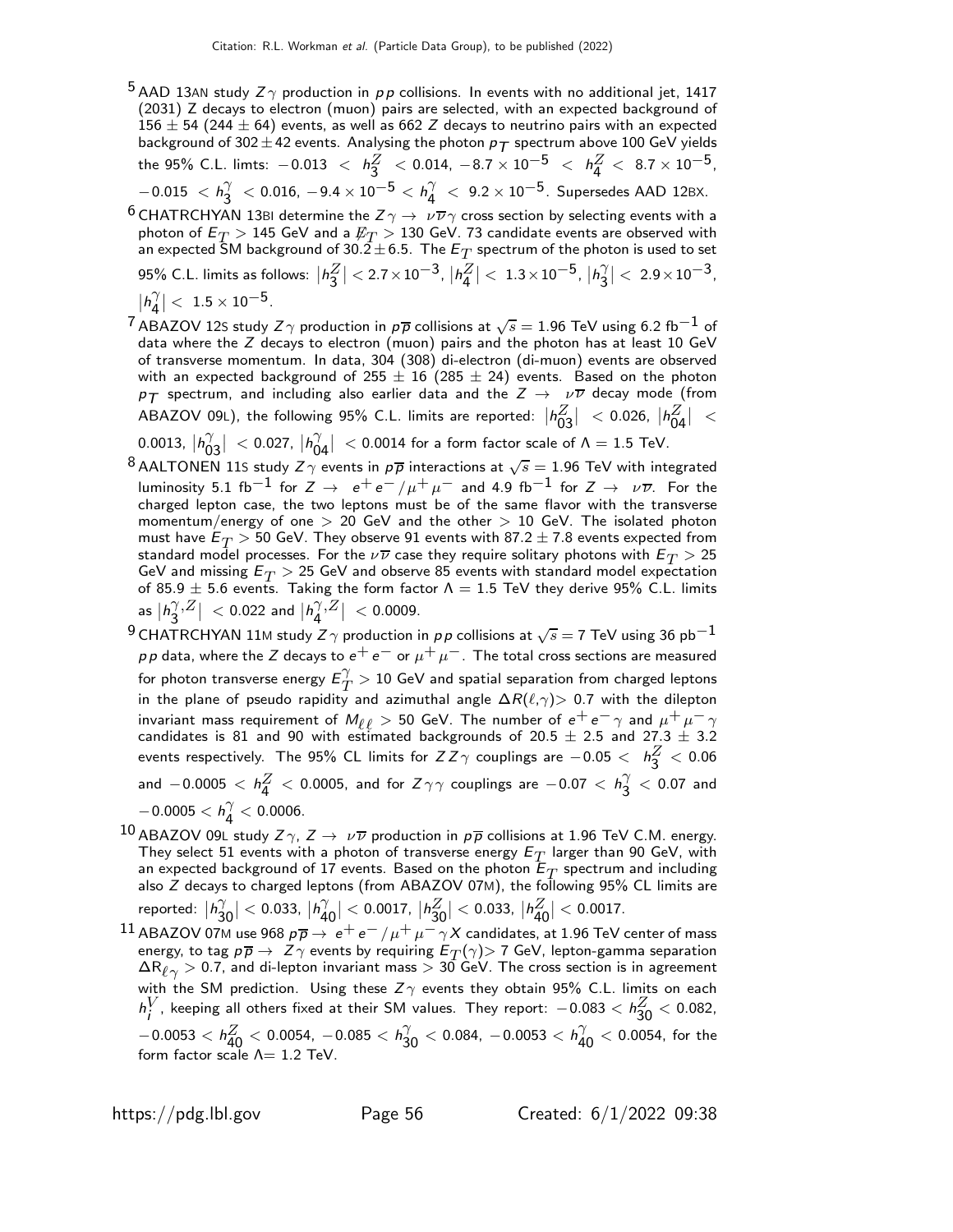- $^{12}$ Using data collected at  $\sqrt{s} =$  183–208, ABDALLAH 07C select 1,877  $e^+ \, e^- \, \rightarrow \, \, Z \, \gamma$ events with  $Z\to -q\overline{q}$  or  $\nu\overline{\nu}$ , 171  $e^+e^-\to -ZZ$  events with  $Z\to -q\overline{q}$  or lepton pair (except an explicit  $\tau$  pair), and 74  $e^+e^-\to Z\gamma^*$  events with a  $q\overline{q}\mu^+\mu^-$  or  $q\overline{q}e^+e^$ signature, to derive 95% CL limits on  $h^V_i$ . Each limit is derived with other parameters set to zero. They report:  $-0.23 < h_{1}^{Z}$  $\frac{Z}{1}$  < 0.23, -0.30 <  $h_3^Z$  $\frac{Z}{3}$  < 0.16, -0.14 <  $h_1^{\gamma}$  $\frac{1}{1}$  <  $0.14$ ,  $-0.049 < h_3^{\gamma}$  $\frac{1}{3}$  < 0.044.
- 13 ACHARD 04H select 3515  $e^+e^-\rightarrow Z\gamma$  events with  $Z\rightarrow q\overline{q}$  or  $\nu\overline{\nu}$  at  $\sqrt{s}=$  189–209 GeV to derive 95% CL limits on  $h_i^V$ . For deriving each limit the other parameters are fixed at zero. They report:  $-0.153 < h_{1}^{Z} < 0.141$ ,  $-0.087 < h_{2}^{Z} < 0.079$ ,  $-0.220 <$  $h_3^Z < 0.112$ ,  $-0.068 < h_4^Z < 0.148$ ,  $-0.057 < h_1^{\gamma}$  $\frac{\gamma}{1} <$  0.057,  $-$ 0.050  $< h_2^{\gamma}$  $\frac{1}{2}$  < 0.023,  $-0.059 < h_3^{\gamma}$  $\frac{\gamma}{3} <$  0.004,  $-$  0.004  $< h^{\gamma}_4$  $\frac{7}{4}$  < 0.042.
- <sup>14</sup> ABBIENDI,G 00C study  $e^+e^-$  →  $Z\gamma$  events (with  $Z$  →  $q\overline{q}$  and  $Z$  →  $\nu\overline{\nu}$ ) at 189 GeV to obtain the central values (and 95% CL limits) of these couplings:  $h_1^2$  $Z_1^Z$  = 0.000  $\pm$  0.100 (−0.190, 0.190),  $h_2^Z$  $Z_2^Z$  = 0.000  $\pm$  0.068 (-0.128, 0.128),  $h_3^Z$  $\frac{2}{3}$  $-0.074_{-0.103}^{+0.102}$  (-0.269, 0.119),  $h_4^2$  $Z_4^Z = 0.046 \pm 0.068$  (-0.084, 0.175),  $h_1^{\gamma}$  $i_1^{\prime}$  = 0.000  $\pm$  $0.061$  (-0.115, 0.115),  $h_2^{\gamma}$  $\begin{array}{rcl} \gamma = & 0.000 \ \pm \ 0.041 \ \ (-0.077, 0.077), \ \ h^{\gamma}_3 \end{array}$  $\begin{array}{rcl} \gamma = & -0.080 \, {\frac{+0.039}{-0.041}} \end{array}$  $(-0.164, -0.006), h_4^{\gamma}$  $(-0.164, -0.006)$ ,  $h_4^{\gamma} = 0.064 {+0.033 \atop -0.030} (+0.007, +0.134)$ . The results are derived assuming that only one coupling at a time is different from zero.
- $^{15}$  ABBOTT 98M study  $p \overline{p} \rightarrow Z \gamma + X$ , with  $Z \rightarrow e^+ e^-$ ,  $\mu^+ \mu^-$ ,  $\overline{\nu} \nu$  at 1.8 TeV, to obtain 95% CL limits at  $\Lambda = 750$  GeV:  $|h^Z_{30}|$ 30  $\vert <$  0.36,  $\vert h_{40}^Z$ 40  $| < 0.05$  (keeping  $h_i^{\gamma}$  $i$ <sup> $($ </sup>=0), and  $|h_3^{\gamma}$ 30  $\vert <$  0.37,  $\vert h_4^{\gamma}$ 40  $|$  < 0.05 (keeping  $h_i^Z$  $\frac{2}{i}$  =0). Limits on the *CP*-violating couplings are  $|h_1^Z$ 10  $|$  < 0.36,  $|h_{20}^2$ 20  $| < 0.05$  (keeping  $h_i^{\gamma}$  $\gamma = 0$ ), and  $|h_1^{\gamma}$ 10  $\vert < 0.37, \vert h_2^{\gamma} \vert$ 20  $| < 0.05$  (keeping h Z  $i = 0$ .

 $^{16}$  ABREU 98K determine a 95% CL upper limit on  $\sigma(e^+e^-\rightarrow\gamma+$  invisible particles)  $<$ 2.5 pb using 161 and 172 GeV data. This is used to set 95% CL limits on  $\ket{h_3^{\gamma}}$ 30  $| < 0.8$  and  $h_{3}^{Z}$ 30  $|$  < 1.3, derived at a scale  $\Lambda$ =1 TeV and with  $n=3$  in the form factor representation.

### f V i

Combining the LEP-2 results taking into account the correlations, the following 95% CL limits are derived [SCHAEL 13A]:

$$
-0.28 < f\frac{Z}{4} < +0.32, \qquad -0.34 < f\frac{Z}{5} < +0.35, \\
-0.17 < f\frac{\gamma}{4} < +0.19, \qquad -0.35 < f\frac{\gamma}{5} < +0.32.
$$

Some of the recent results from the Tevatron and LHC experiments individually surpass the combined LEP-2 results in precision (see below).

| <i>VALUE</i>                                                                  | <i>DOCUMENT ID</i>                                  | TECN | <b>COMMENT</b>                   |
|-------------------------------------------------------------------------------|-----------------------------------------------------|------|----------------------------------|
| • • • We do not use the following data for averages, fits, limits, etc. • • • |                                                     |      |                                  |
|                                                                               | $1$ SIRUNYAN                                        |      | 210 CMS $E_{cm}^{pp} = 13$ TeV   |
|                                                                               | $2$ AABOUD                                          |      | 19AY ATLS $E_{cm}^{pp} = 13$ TeV |
|                                                                               | <sup>3</sup> AABOUD 18Q ATLS $E_{cm}^{pp} = 13$ TeV |      |                                  |
|                                                                               | <sup>4</sup> SIRUNYAN                               |      | 18BT CMS $E_{cm}^{pp} = 13$ TeV  |
|                                                                               | <sup>5</sup> KHACHATRY15B CMS $E_{cm}^{pp} = 8$ TeV |      |                                  |
| https://pdg.lbl.gov                                                           | Page 57                                             |      | Created: $6/1/2022$ 09:38        |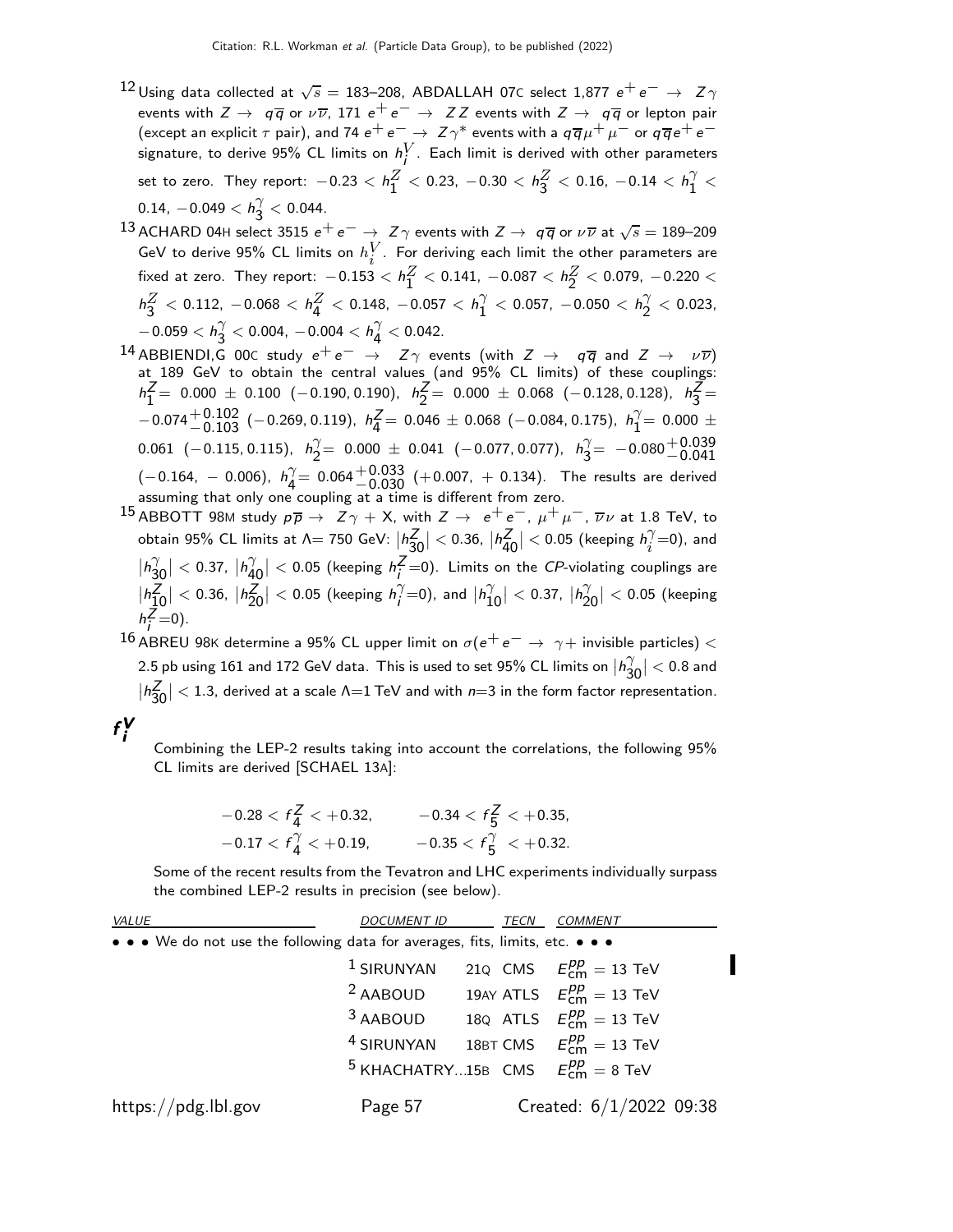|                                                       |        |          | <sup>6</sup> KHACHATRY15BC CMS $E_{\text{cm}}^{pp} = 7$ , 8 TeV     |
|-------------------------------------------------------|--------|----------|---------------------------------------------------------------------|
| $7$ AAD                                               |        |          | 13Z ATLS $E_{\text{cm}}^{pp} = 7 \text{ TeV}$                       |
| <sup>8</sup> CHATRCHYAN 13B CMS $E_{cm}^{pp} = 7$ TeV |        |          |                                                                     |
|                                                       |        |          | <sup>9</sup> SCHAEL 09 ALEP $E_{\text{cm}}^{ee} = 192-209$ GeV      |
|                                                       |        |          | 10 ABAZOV 08K D0 $E_{\text{cm}}^{p\overline{p}} = 1.96 \text{ TeV}$ |
| $11$ ABDALLAH                                         |        |          | 07C DLPH $E_{\text{cm}}^{ee} = 183 - 208 \text{ GeV}$               |
| 12 ABBIENDI                                           |        | 04C OPAL |                                                                     |
| $13$ ACHARD                                           | 03D L3 |          |                                                                     |

<sup>1</sup> SIRUNYAN 21Q measure  $ZZ$  production where both  $Z$  bosons decay in the electron or muon channel. Analyzing the four-lepton invariant mass distribution, the following limits are derived at 95% C.L. in units of  $10^{-4}$ :  $-6.6$   $\langle f_4^Z \rangle < 6.0$ ,  $-5.5 \langle f_5^Z \rangle < 7.5$ ,  $-7.8 < f_4^{\gamma}$  $\begin{array}{c} \gamma \\ 4 \end{array} < 7.1, -6.8 < f \frac{\gamma}{5}$  $\frac{1}{5}$   $<$  7.5. This set of parameters is linearly related to a set of EFT parameters, resulting in the following limits at 95% C.L. in units of TeV $^{-4}\text{:}$  $-2.3 < c_{\widetilde{B}W}/\Lambda^4 < 2.5$ ,  $-1.4 < c_{WW}/\Lambda^4 < 1.2$ ,  $-1.4 < c_{\widetilde{B}W}/\Lambda^4 < 1.3$ ,  $-1.2 < c_{BB}/\Lambda^4 < 1.2$ .

<sup>2</sup> AABOUD 19AY study  $ZZ$  production in the  $\ell\ell\nu\nu$  decay channel. Events with a pair of isolated high-transverse momentum charged leptons (electron pairs or muon pairs), and with large missing energy, are selected. In the data, 371 (416) di-electron (dimuon) events are found, with a total expected background of  $128 \pm 8$  ( $143 \pm 8$ ) events. Analysing the transverse momentum distribution of the charged dilepton system above

150 GeV, the following 95% C.L. limits are derived in units of  $10^{-3}$ :  $-1.2$   $<$   $f_{4}^{\gamma}$  $\frac{1}{4}$  <

1.2, 
$$
-1.0 < f_{4}^{Z} < 1.0, -1.2 < f_{5}^{Y} < 1.2, -1.0 < f_{5}^{Z} < 1.0
$$

 $3$  AABOUD 18Q study  $pp \rightarrow ZZ$  events at  $\sqrt{s} = 13$  TeV with  $Z \rightarrow e^+e^-$  or  $Z \rightarrow$  $\mu^+ \mu^-$ . The number of events observed in the 4e, 2e 2 $\mu$ , and 4 $\mu$  channels is 249, 465, and 303 respectively. Analysing the  $p_T$  spectrum of the leading Z boson, the following the following 95% C.L. limits are derived in units of  $10^{-4}$ :  $-1.8$   $<$   $f^{\gamma}_{4}$  $\frac{7}{4}$  < 1.8,

 $-1.5 \, <\, f_{4}^{Z} \, <\, 1.5,\, -1.8 \, <\, f_{5}^{\gamma}$  $\frac{\gamma}{5}$  < 1.8, -1.5 <  $f\frac{Z}{5}$  < 1.5.

 $^4$ SIRUNYAN 18BT study  $ppZZ$  events at  $\sqrt{s} = 13$  TeV with  $Z \rightarrow e^+e^-$  or  $Z \rightarrow$  $\mu^+ \mu^-$ . The number of events observed in the 4e, 2e2 $\mu$ , and 4 $\mu$  channels is 220, 543 and 335 respectively. Analysing the 4-lepton invariant mass spectrum, the following 95% C.L. limits are derived in units of  $10^{-3}$ :  $-1.2$  <  $f_{4}^{\gamma}$  $\begin{array}{c} \gamma \\ 4 \end{array} < \begin{array}{c} 1.3, \ -1.2 \end{array} < \begin{array}{c} f_4^Z \end{array}$  $\frac{2}{4}$  < 1.0,

 $-1.2$  <  $f_{\frac{5}{2}}^{\gamma}$  $\frac{\gamma}{5}$  < 1.3, -1.0 <  $f\frac{Z}{5}$  < 1.3.

- <sup>5</sup> KHACHATRYAN 15B study  $ZZ$  production in 8 TeV  $pp$  collisions. In the decay modes  $ZZ \rightarrow 4e$ ,  $4\mu$ ,  $2e2\mu$ , 54, 75, 148 events are observed, with an expected background of 2.2  $\pm$  0.9, 1.2  $\pm$  0.6, and 2.4  $\pm$  1.0 events, respectively. Analysing the 4-lepton invariant mass spectrum in the range from 110 GeV to 1200 GeV, the following 95% C.L. limits are obtained:  $|f_4^Z|$  $\vert < 0.004, \, \vert f^Z_5$  $\vert < 0.004, \vert f_4^{\gamma} \vert$ 4 |  $<$  0.005,  $|f_{\bf{5}}^{\gamma}|$ 5  $| < 0.005$ .
- $^6$  KHACHATRYAN 15BC use the cross section measurement of the final state  $p \, p \to \, Z \, Z \to$  $2\ell 2\nu$ , ( $\ell$  being an electron or a muon) at 7 and 8 TeV to put limits on these triple gauge couplings. Effective mass of the charged lepton pair is required to be in the range 83.5–98.5 GeV and the dilepton  $p_T > 45$  GeV. The reduced missing  $E_T$  is required to be  $>$  65 GeV, which takes into account the fake missing  $\mathsf{E}_T$  due to detector effects. The numbers of  $e^+e^-$  and  $\mu^+\mu^-$  events selected are 35 and 40 at 7 TeV and 176 and 271 at 8 TeV respectively. The production cross sections so obtained are in agreement with SM predictions. The following 95% C.L. limits are set:  $-0.0028 \, <\, f \frac{Z}{4} \, < 0.0032,$  $-0.0037 < f_4^{\gamma}$  $\begin{array}{rcl} \gamma & < 0.0033, \ -0.0029 & < & f \frac{Z}{5} < 0.0031, \ -0.0033 & < & f \frac{\gamma}{5} \end{array}$  $\frac{7}{5}$  < 0.0037.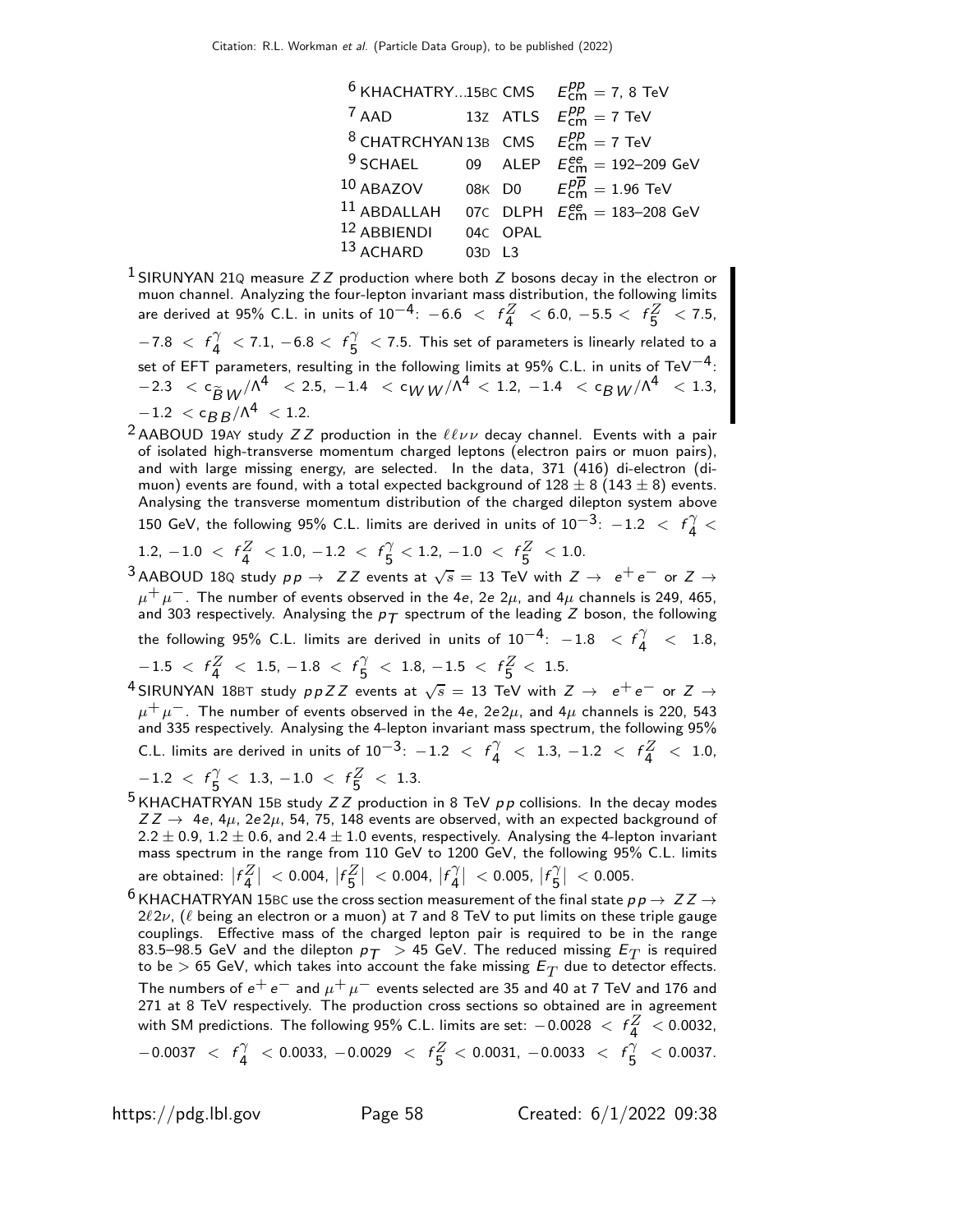Combining with previous results (KHACHATRYAN 15B and CHATRCHYAN 13B) which include 7 TeV and 8 TeV data on the final states  $p \, p \to \ Z Z \to \ 2 \ell \, 2 \ell'$  where  $\ell$  and  $\ell'$  are an electron or a muon, the best limits are  $-0.0022\ <\ f\frac{Z}{4}\ < 0.0026$ ,  $-0.0029\ <\ f\frac{\gamma}{4}$  $\frac{1}{4}$  <  $0.0026, -0.0023 < f\frac{Z}{5} < 0.0023, -0.0026 < f\frac{\gamma}{5}$  $\frac{1}{5}$  < 0.0027.

- <sup>7</sup> AAD 13Z study  $ZZ$  production in  $pp$  collisions at  $\sqrt{s} = 7$  TeV. In the  $ZZ \rightarrow$  $\ell^+\ell^-\ell^{\prime+}\ell^{\prime-}$  final state they observe a total of 66 events with an expected background of 0.9  $\pm$  1.3. In the  $ZZ \to \ell^+ \ell^- \nu \nu$  final state they observe a total of 87 events with an expected background of  $46.9 \pm 5.2$ . The limits on anomalous TGCs are determined using the observed and expected numbers of these  $ZZ$  events binned in  $\rho^Z_T$ . The 95% C.L. are as follows: for form factor scale  $\varLambda=\infty$ ,  $-0.015\ <\ f^{\gamma}_{\cal{4}}$  $\begin{array}{c} \gamma \ 4 \end{array} <$  0.015,  $-0.013 < f \frac{Z}{4} <$ 0.013,  $-0.016 < f_{5}^{\gamma}$  $\frac{\gamma}{5}$   $\,$   $<$  0.015,  $-0.013$   $\,$   $<$   $\,$   $f_{\bf 5}^Z$   $\,$   $<$  0.013; for form factor scale  $\Lambda$   $=$ 3 TeV,  $-0.022 < f_4^{\gamma}$  $\begin{array}{rcl} \gamma & < 0.023, \ -0.019 & < & f_A^Z & < 0.019, \ -0.023 & < & f_B^{\gamma} \end{array}$  $\frac{1}{5}$  < 0.023,  $-0.020 < f_{5}^{Z} < 0.019$ .
- $8$  CHATRCHYAN 13B study  $ZZ$  production in  $pp$  collisions and select 54  $ZZ$  candidates in the Z decay channel with electrons or muons with an expected background of  $1.4 \pm 0.5$ events. The resulting 95% C.L. ranges are:  $-0.013\ <\ f^{\gamma}_{\bf 4}$  $\gamma \over 4$  < 0.015, -0.011 <  $f_4^Z$  $\frac{2}{4}$  < 0.012,  $-0.014 < f_{5}^{\gamma}$  $\frac{\gamma}{5}$  < 0.014, -0.012 <  $f\frac{Z}{5}$  $\frac{2}{5}$  < 0.012.
- $9$  Using data collected in the center of mass energy range 192–209 GeV, SCHAEL 09 select 318  $e^+e^- \rightarrow ZZ$  events with 319.4 expected from the standard model. Using this data they derive the following 95% CL limits:  $-0.321 < f^{\gamma}_4$  $\frac{\gamma}{4} <$  0.318,  $-0.534 < f \frac{Z}{4} <$

0.534,  $-0.724 < f$  $\frac{\gamma}{5}$  $\frac{\gamma}{5}$   $<$  0.733,  $-1.194 < f\frac{Z}{5} < 1.190$ .

 $^{10}$  ABAZOV 08K search for Z Z and Z $\gamma^*$  events with 1 fb $^{-1}$  p $\overline{p}$  data at  $\sqrt{s} =$  1.96 TeV in (ee)(ee),  $(\mu \mu)(\mu \mu)$ , (ee)( $\mu \mu$ ) final states requiring the lepton pair masses to be  $> 30$ GeV. They observe 1 event, which is consistent with an expected signal of  $1.71 \pm 0.15$ events and a background of  $0.13 \pm 0.03$  events. From this they derive the following limits, for a form factor (Λ) value of 1.2 TeV:  $-0.28 < f_{40}^{Z} < 0.28$ ,  $-0.31 < f_{50}^{Z} <$ 

 $0.29, -0.26 < f_{40}^{\gamma} < 0.26, -0.30 < f_{50}^{\gamma} < 0.28.$ 

 $^{11}$ Using data collected at  $\sqrt{s}=$  183–208 GeV, ABDALLAH 07C select 171  $\rm e^+ \, e^- \rightarrow~$  Z Z events with  $Z\to -q\overline{q}$  or lepton pair (except an explicit  $\tau$  pair), and 74  $e^+e^-\to -Z\gamma^*$ events with a  $q\overline{q}\mu^+\mu^-$  or  $q\overline{q}\,e^+e^-$  signature, to derive 95% CL limits on  $f^V_\mu$ . Each limit is derived with other parameters set to zero. They report:  $-0.40 < f\frac{Z}{4} < 0.42$ ,

$$
-0.38 < f\frac{Z}{5} < 0.62, \ -0.23 < f\frac{\gamma}{4} < 0.25, \ -0.52 < f\frac{\gamma}{5} < 0.48.
$$

 $12$  ABBIENDI 04c study  $ZZ$  production in  $e^+e^-$  collisions in the C.M. energy range 190–209 GeV. They select 340 events with an expected background of 180 events. Including the ABBIENDI 00N data at 183 and 189 GeV (118 events with an expected background of 65 events) they report the following 95% CL limits:  $-0.45 < f\frac{Z}{4}$  $\frac{2}{4}$  < 0.58,

$$
-0.94 < f\frac{Z}{5} < 0.25, -0.32 < f\frac{\gamma}{4} < 0.33, \text{ and } -0.71 < f\frac{\gamma}{5} < 0.59.
$$

 $-6.94 \times 1.5$   $\times$  0.25,  $-6.92 \times 1.4$   $\times$  0.35, and  $-6.11 \times 1.5$   $\times$  0.35.<br>13 ACHARD 03D study Z-boson pair production in  $e^+e^-$  collisions in the C.M. energy range 200–209 GeV. They select 549 events with an expected background of 432 events. Including the ACCIARRI 99G and ACCIARRI 99O data (183 and 189 GeV respectively, 286 events with an expected background of 241 events) and the 192–202 GeV ACCIARRI 01I results (656 events, expected background of 512 events), they report the following 95% CL limits:  $-0.48 \le f<sub>4</sub><sup>Z</sup>$  $\frac{Z}{4} \leq 0.46, -0.36 \leq f\frac{Z}{5}$  $\frac{Z}{5} \le 1.03$ ,  $-0.28 \le f_{\frac{1}{4}}^{\gamma}$  $\frac{7}{4} \leq 0.28$ , and  $-0.40 \leq$  $f_{\kappa}^{\gamma}$  $\frac{7}{5} \leq 0.47.$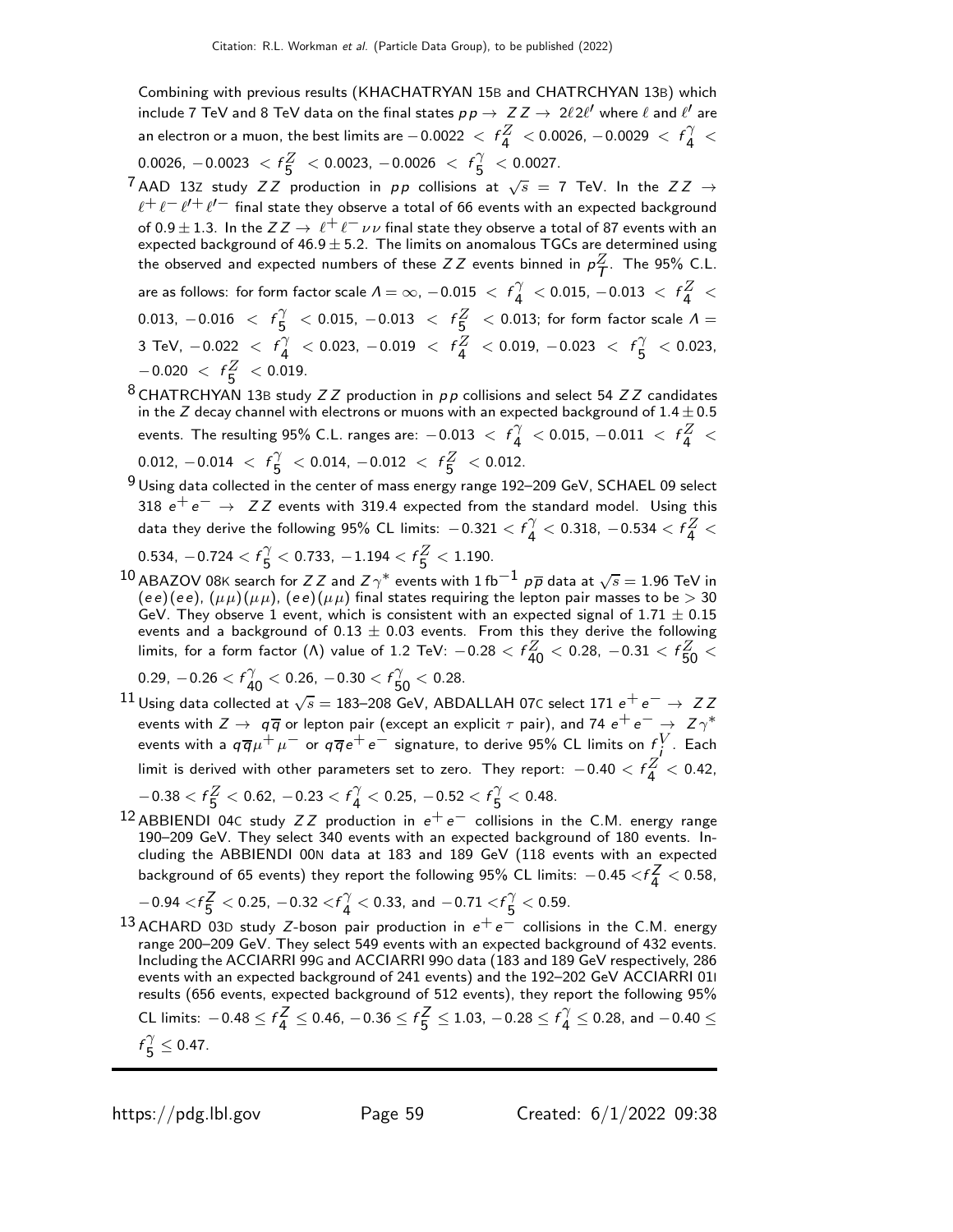## ANOMALOUS W /Z QUARTIC COUPLINGS

Revised November 2015 by M.W. Grünewald (U. College Dublin) and A. Gurtu (Formerly Tata Inst.).

Quartic couplings,  $WWZZ$ ,  $WWZ\gamma$ ,  $WW\gamma\gamma$ , and  $ZZ\gamma\gamma$ , were studied at LEP and Tevatron at energies at which the Standard Model predicts negligible contributions to multiboson production. Thus, to parametrize limits on these couplings, an effective theory approach is adopted which supplements the Standard Model Lagrangian with higher dimensional operators which include quartic couplings. The LEP collaborations chose the lowest dimensional representation of operators (dimension 6) which presumes the  $SU(2)\times U(1)$  gauge symmetry is broken by means other than the conventional Higgs scalar doublet [1–3]. In this representation possible quartic couplings,  $a_0, a_c, a_n$ , are expressed in terms of the following dimension-6 operators [1,2];

$$
L_6^0 = -\frac{e^2}{16\Lambda^2} a_0 F^{\mu\nu} F_{\mu\nu} \vec{W^{\alpha}} \cdot \vec{W_{\alpha}}
$$
  
\n
$$
L_6^c = -\frac{e^2}{16\Lambda^2} a_c F^{\mu\alpha} F_{\mu\beta} \vec{W^{\beta}} \cdot \vec{W_{\alpha}}
$$
  
\n
$$
L_6^n = -i \frac{e^2}{16\Lambda^2} a_n \epsilon_{ijk} W_{\mu\alpha}^{(i)} W_{\nu}^{(j)} W^{(k)\alpha} F^{\mu\nu}
$$
  
\n
$$
\widetilde{L}_6^0 = -\frac{e^2}{16\Lambda^2} \widetilde{a}_0 F^{\mu\nu} \widetilde{F}_{\mu\nu} \vec{W^{\alpha}} \cdot \vec{W_{\alpha}}
$$
  
\n
$$
\widetilde{L}_6^n = -i \frac{e^2}{16\Lambda^2} \widetilde{a}_n \epsilon_{ijk} W_{\mu\alpha}^{(i)} W_{\nu}^{(j)} W^{(k)\alpha} \widetilde{F}^{\mu\nu}
$$

where  $F, W$  are photon and W fields,  $L_6^0$  $_6^0$  and  $L_6^c$  $_6^c$  conserve  $C,$ P separately  $(\widetilde{L}_6^0$  conserves only C) and generate anomalous  $W^+W^-\gamma\gamma$  and  $ZZ\gamma\gamma$  couplings,  $L_6^n$  $\binom{n}{6}$  violates  $CP$  ( $\widetilde{L}_6^n$  violates both C and P) and generates an anomalous  $W^+W^-Z\gamma$  coupling, and  $\Lambda$  is an energy scale for new physics. For the  $ZZ\gamma\gamma$ coupling the CP-violating term represented by  $L_6^n$  $\frac{n}{6}$  does not contribute. These couplings are assumed to be real and to vanish at tree level in the Standard Model.

Within the same framework as above, a more recent description of the quartic couplings [3] treats the anomalous parts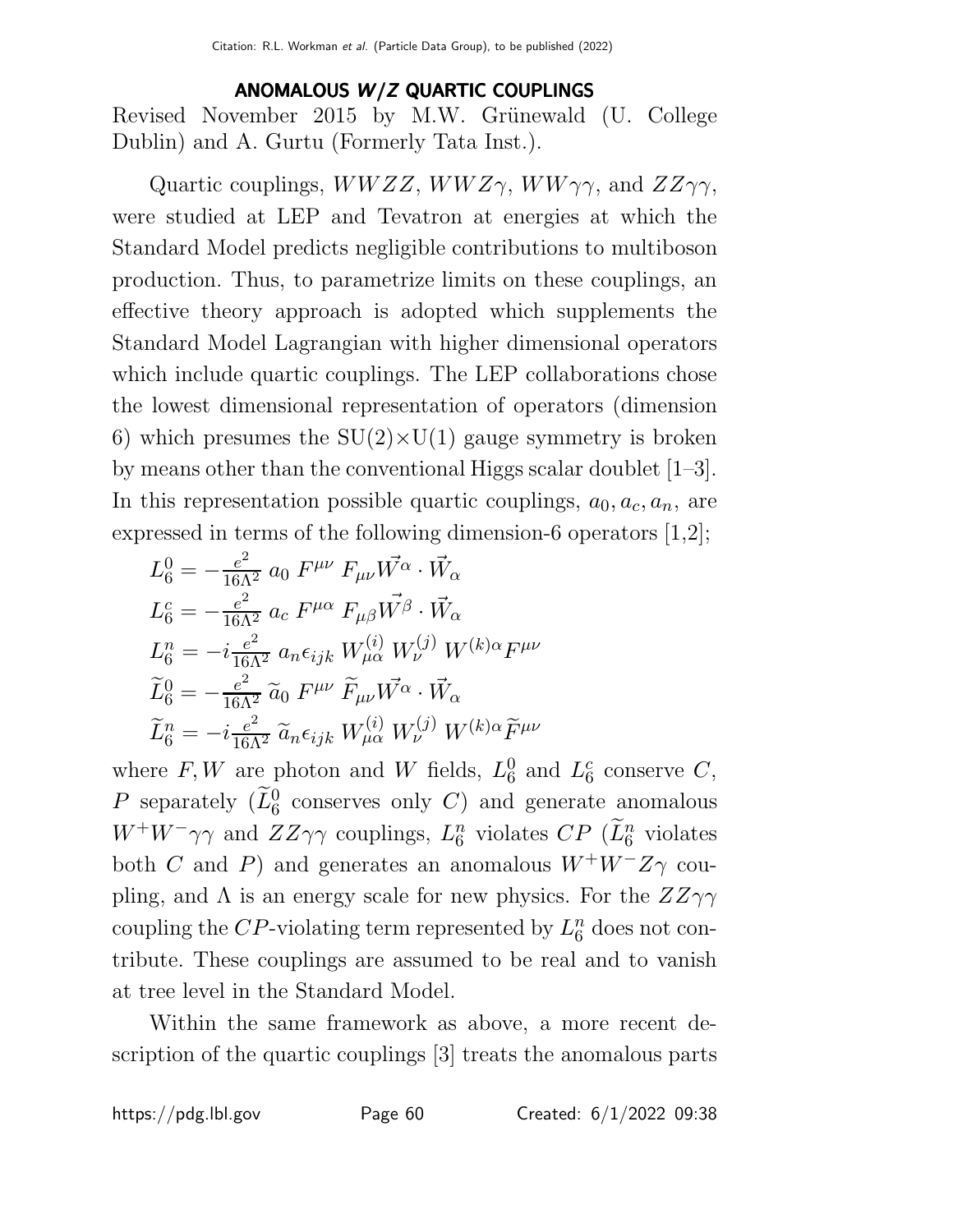of the  $WW\gamma\gamma$  and  $ZZ\gamma\gamma$  couplings separately, leading to two sets parametrized as  $a_0^V$  $_0^V/\Lambda^2$  and  $a_c^V$  $\binom{V}{c}/\Lambda^2$ , where  $V = W$  or Z.

With the discovery of a Higgs at the LHC in 2012, it is then useful to go to the next higher dimensional representation (dimension 8 operators) in which the gauge symmetry is broken by the conventional Higgs scalar doublet [3,4]. There are 14 operators which can contribute to the anomalous quartic coupling signal. Some of the operators have analogues in the dimension 6 scheme. The CMS collaboration, [5], have used this parametrization, in which the connections between the two schemes are also summarized:

$$
\mathcal{L}_{AQGC} = -\frac{e^2}{8} \frac{a_0^W}{\Lambda^2} F_{\mu\nu} F^{\mu\nu} W^{+a} W^-_a
$$
  
\n
$$
- \frac{e^2}{16} \frac{a_c^W}{\Lambda^2} F_{\mu\nu} F^{\mu a} (W^{+\nu} W^-_a + W^{-\nu} W^+_a)
$$
  
\n
$$
- e^2 g^2 \frac{\kappa_0^W}{\Lambda^2} F_{\mu\nu} Z^{\mu\nu} W^{+a} W^-_a
$$
  
\n
$$
- \frac{e^2 g^2}{2} \frac{\kappa_c^W}{\Lambda^2} F_{\mu\nu} Z^{\mu a} (W^{+\nu} W^-_a + W^{-\nu} W^+_a)
$$
  
\n
$$
+ \frac{f_{T,0}}{\Lambda^4} Tr[\widehat{W}_{\mu\nu} \widehat{W}^{\mu\nu}] \times Tr[\widehat{W}_{\alpha\beta} \widehat{W}^{\alpha\beta}]
$$

The energy scale of possible new physics is  $\Lambda$ , and  $g =$  $e/sin(\theta_W)$ , e being the unit electric charge and  $\theta_W$  the Weinberg angle. The field tensors are described in [3,4].

The two dimension 6 operators  $a_0^W/\Lambda^2$  and  $a_c^W/\Lambda^2$  are associated with the  $WW\gamma\gamma$  vertex. Among dimension 8 operators,  $\kappa_0^W$  $_{0}^{W}/\Lambda^{2}$  and  $\kappa_{c}^{W}/\Lambda^{2}$  are associated with the  $WWZ\gamma$  vertex, whereas the parameter  $f_{T,0}/\Lambda^4$  contributes to both vertices. There is a relationship between these two dimension 6 parameters and the dimension 8 parameters  $f_{M,i}/\Lambda^4$  as follows [3]:

$$
\frac{a_0^W}{\Lambda^2} = -\frac{4M_W^2}{g^2} \frac{f_{M,0}}{\Lambda^4} - \frac{8M_W^2}{g'^2} \frac{f_{M,2}}{\Lambda^4}
$$

https://pdg.lbl.gov Page 61 Created: 6/1/2022 09:38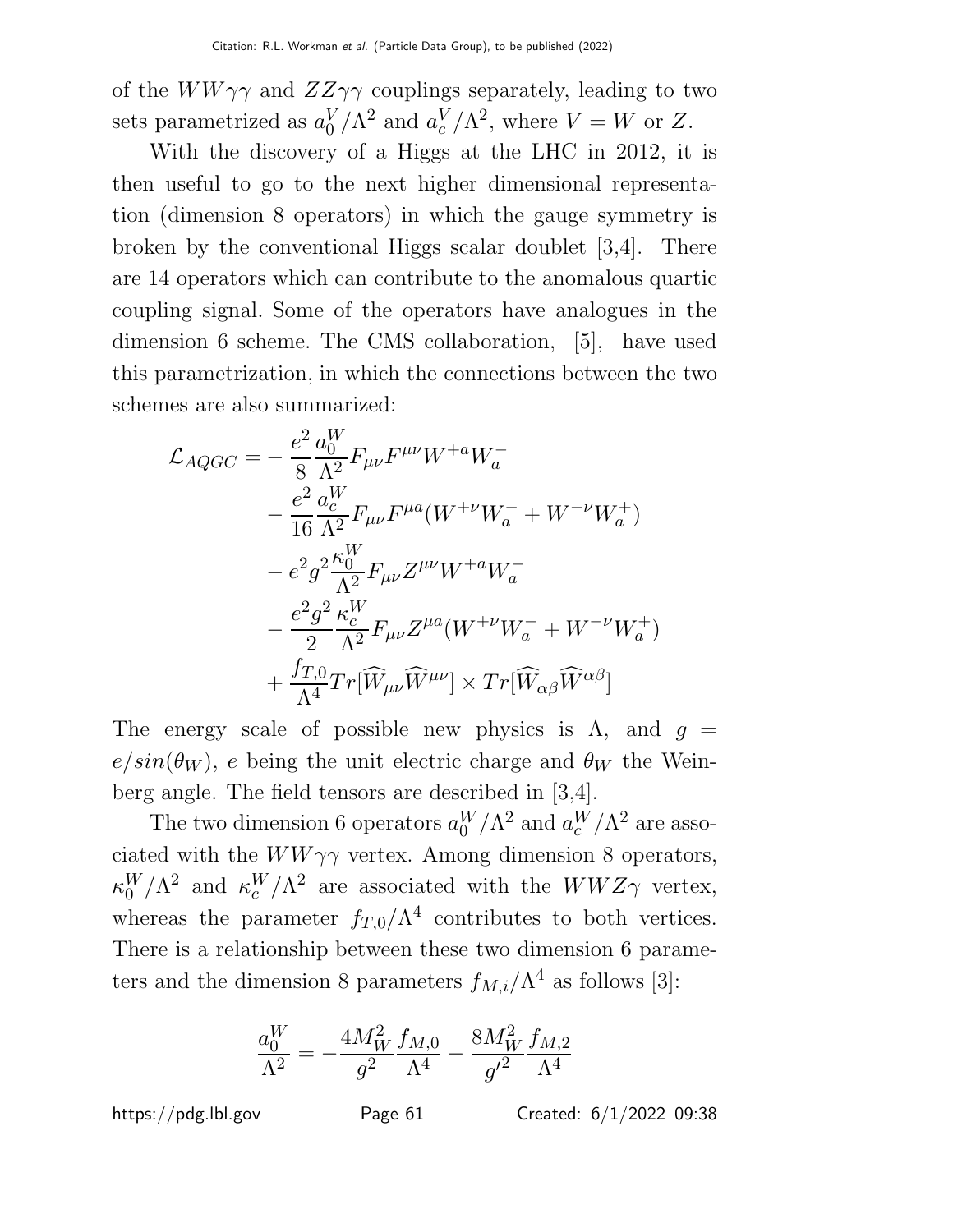$$
\frac{a_c^W}{\Lambda^2} = -\frac{4 M_W^2}{g^2} \frac{f_{M,1}}{\Lambda^4} - \frac{8 M_W^2}{g'^2} \frac{f_{M,3}}{\Lambda^4}
$$

where  $g' = e/cos(\theta_W)$  and  $M_W$  is the invariant mass of the W boson. This relation provides a translation between limits on dimension 6 operators  $a_{0,c}^W$  and  $f_{M,j}/\Lambda^4$ . It is further required [4] that  $f_{M,0} = 2f_{M,2}$  and  $f_{M,1} = 2f_{M,3}$  which suppresses contributions to the  $WWZ\gamma$  vertex. The complete set of Lagrangian contributions as presented in [4] corresponds to 19 anomalous couplings in total –  $f_{S,i}$ ,  $i = 1, 2, f_{M,i}$ ,  $i = 0, \ldots, 8$ and  $f_{T,i}, i = 0, \ldots, 9$  – each scaled by  $1/\Lambda^4$ .

The ATLAS collaboration [6], on the other hand, follows a K-matrix driven approach of Ref. 7 in which the anomalous couplings can be expressed in terms of two parameters  $\alpha_4$  and  $\alpha_5$ , which account for all BSM effects.

It is the early stages in the determination of quartic couplings by the LHC experiments. It is hoped that the two collaborations, ATLAS and CMS, will agree to use at least one common set of parameters to express these limits to enable the reader to make a comparison and allow for a possible LHC combination.

## References

- 1. G. Belanger and F. Boudjema, Phys. Lett. B288, 201 (1992).
- 2. J.W. Stirling and A. Werthenbach, Eur. Phys. J. C14, 103  $(2000);$

J.W. Stirling and A. Werthenbach, Phys. Lett. B466, 369  $(1999)$ ;

A. Denner et al., Eur. Phys. J. C20, 201 (2001);

G. Montagna et al., Phys. Lett. B515, 197 (2001).

3. G. Belanger et al., Eur. Phys. J. C13, 283 (2000).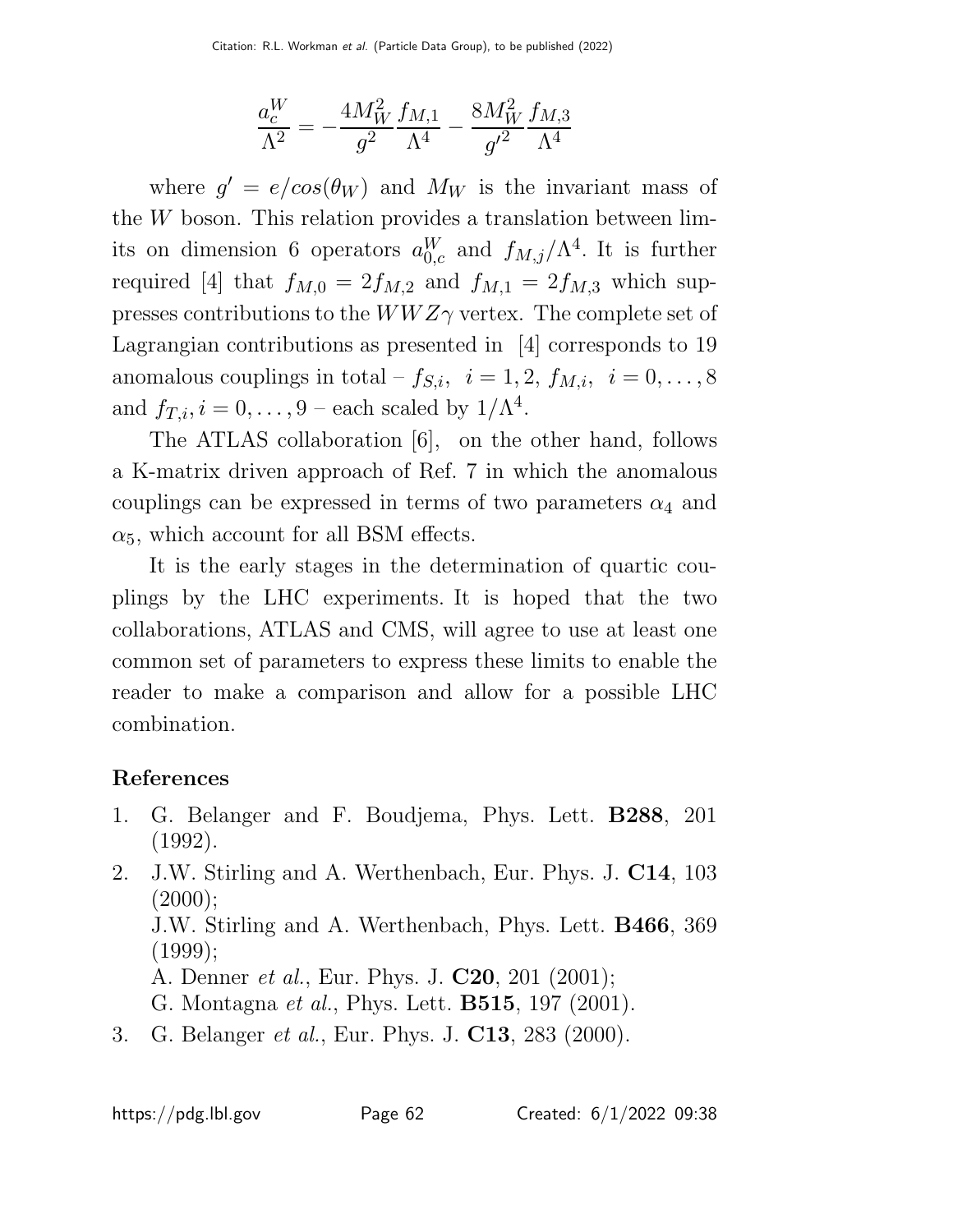- 4. O.J.P. Eboli, M.C. Gonzalez-Garcia, and S.M. Lietti, Phys. ´ Rev. D69, 095005 (2004); O.J.P. Eboli, M.C. Gonzalez-Garcia, and J.K. Mizukoshi, ´ Phys. Rev. D77, 073005 (2006).
- 5. S. Chatrchyan *et al.*, Phys. Rev. **D90**, 032008 (2014); S. Chatrchyan et al., Phys. Rev. Lett. 114, 051801 (2015).
- 6. G. Aad et al., Phys. Rev. Lett. 113, 141803 (2014).
- 7. A. Albateanu, W. Killian, and J. Reuter, JHEP 0811, 010 (2008).

## a $_0/\Lambda^2$ , a $_c/\Lambda^2$

Combining published and unpublished preliminary LEP results the following 95% CL intervals for the QGCs associated with the  $ZZ\gamma\gamma$  vertex are derived (CERN-PH-EP/2005-051 or hep-ex/0511027):

$$
-0.008 <_{a0}^{Z}/\Lambda^2 < +0.021
$$
  
-0.029  $<_{aC}^{Z}/\Lambda^2 < +0.039$ 

Anomalous Z quartic couplings have also been measured by the Tevatron and LHC experiments. As discussed in the review on "Anomalous  $W/Z$  quartic couplings," the coupling parameters in the Anomalous QGC Lagrangian may relate to processes involving only the W or only to the  $Z$  or to both. Thus, results on all other AQGCs are reported together in the W listings.

| <i>VALUE</i>                                                                                                    | <b>DOCUMENT ID</b>             |          | TECN     |
|-----------------------------------------------------------------------------------------------------------------|--------------------------------|----------|----------|
| • • • We do not use the following data for averages, fits, limits, etc. • • •                                   |                                |          |          |
|                                                                                                                 | <sup>1</sup> ABBIENDI 04L OPAL |          |          |
|                                                                                                                 | $2$ HEISTER                    |          | 04A ALEP |
|                                                                                                                 | $3$ ACHARD                     | $02G$ 13 |          |
| the contract of the contract of the contract of the contract of the contract of the contract of the contract of |                                |          |          |

- <sup>1</sup> ABBIENDI 04L select 20  $e^+e^-\rightarrow\nu\overline{\nu}\gamma\gamma$  acoplanar events in the energy range 180–209 GeV and 176  $e^+e^- \rightarrow q\overline{q}\gamma\gamma$  events in the energy range 130–209 GeV. These samples are used to constrain possible anomalous  $W^+ W^- \gamma \gamma$  and  $ZZ \gamma \gamma$  quartic couplings. Further combining with the  $W^+W^-\gamma$  sample of ABBIENDI 04B the following one– parameter 95% CL limits are obtained:  $-0.007 < a_0^Z/\Lambda^2 < 0.023$  GeV $^{-2}$ ,  $-0.029 < a_0^Z/\Lambda^2 < 0.023$  $a_{\texttt{C}}^{Z}/\Lambda^2~ <$  0.029 GeV $^{-2}$ ,  $-$  0.020  $<~$   $a_{\texttt{0}}^{W}/\Lambda^2~ <$  0.020 GeV $^{-2}$ ,  $-$  0.052  $<~$   $a_{\texttt{C}}^{W}/\Lambda^2~ <$  $0.037 \text{ GeV}^{-2}$ .
- <sup>2</sup> In the CM energy range 183 to 209 GeV HEISTER 04A select 30  $e^+e^-\rightarrow \nu\overline{\nu}\gamma\gamma$  events with two acoplanar, high energy and high transverse momentum photons. The photonphoton acoplanarity is required to be  $> 5^\circ$ ,  $E_\gamma/\sqrt{s} > 0.025$  (the more energetic photon having energy  $>$  0.2  $\sqrt{s}$ ), p $_{T\gamma}/$ E $_{\rm beam}$   $\;>$  0.05 and  $\left|\cos\,\theta_{\gamma}\right|\;$   $<$  0.94. A likelihood fit to the photon energy and recoil missing mass yields the following one–parameter 95% CL limits:  $-0.012 < a_0^Z/\Lambda^2 < 0.019 \text{ GeV}^{-2}$ ,  $-0.041 < a_C^Z/\Lambda^2 < 0.044 \text{ GeV}^{-2}$ ,  $-0.060 \; < \; a_0^W/\Lambda^2 \; < 0.055 \; {\rm GeV}^{-2}$ ,  $-0.099 \; < \; a_c^W/\Lambda^2 \; < 0.093 \; {\rm GeV}^{-2}$ .
- $^3$ ACHARD 02G study  $e^+e^-\rightarrow Z\gamma\gamma\rightarrow q\overline{q}\gamma\gamma$  events using data at center-of-mass energies from 200 to 209 GeV. The photons are required to be isolated, each with energy  $>$  5 GeV and  $|\cos\theta|$   $<$  0.97, and the di-jet invariant mass to be compatible with that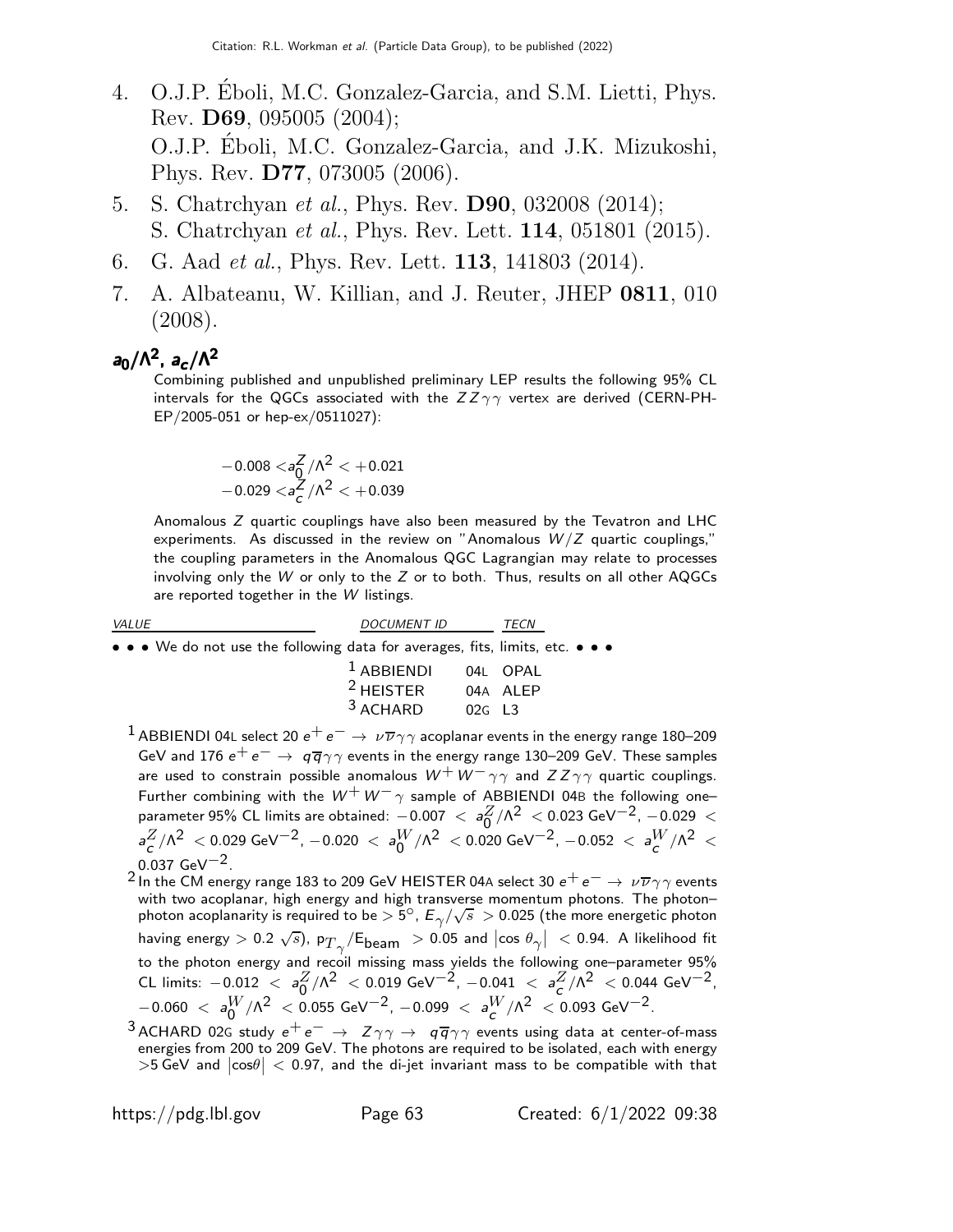of the Z boson (74–111 GeV). Cuts on Z velocity ( $\beta$  < 0.73) and on the energy of the most energetic photon reduce the backgrounds due to non-resonant production of the  $q\bar{q}\gamma\gamma$  state and due to ISR respectively, yielding a total of 40 candidate events of which 8.6 are expected to be due to background. The energy spectra of the least energetic photon are fitted for all ten center-of-mass energy values from 130 GeV to 209 GeV (as obtained adding to the present analysis 130–202 GeV data of ACCIARRI 01E, for a total of 137 events with an expected background of 34.1 events) to obtain the fitted values  $a_0/\Lambda^2{=0.00}^{+0.02}_{-0.01}$  GeV $^{-2}$  and  $a_c/\Lambda^2{=0.03}^{+0.01}_{-0.02}$  GeV $^{-2}$ , where the other<br>parameter is kept fixed to its Standard Model value (0). A simultaneous fit to both parameters yields the 95% CL limits  $-0.02$  GeV $^{-2}$   $<$ a $_0/\Lambda^2$   $<$  0.03 GeV $^{-2}$  and  $-0.07$  $GeV^{-2}$   $\langle a_{c}/\Lambda^{2}$   $<$  0.05  $GeV^{-2}$ .

### Z REFERENCES

| AAD                        |                 | 21AO NATP 17 819                     | G. Aad et al.                     | (ATLAS Collab.)         |
|----------------------------|-----------------|--------------------------------------|-----------------------------------|-------------------------|
| AAD                        |                 | 21AQ JHEP 2107 005                   | G. Aad et al.                     | (ATLAS Collab.)         |
| AAD                        |                 | 21AV PRL 127 271801                  | G. Aad et al.                     | (ATLAS Collab.)         |
| SIRUNYAN                   | 21Q             | EPJ C81 200                          | A.M. Sirunyan et al.              | (CMS Collab.)           |
|                            |                 |                                      |                                   |                         |
| AABOUD                     |                 | 19AY JHEP 1910 127                   | M. Aaboud et al.                  | (ATLAS Collab.)         |
| AABOUD                     | 19N             | JHEP 1904 048                        | M. Aaboud et al.                  | (ATLAS Collab.)         |
| RAINBOLT                   | 19              | PR D99 013004                        | J.L. Rainbolt, M. Schmitt         | (NWES)                  |
| SIRUNYAN                   |                 | 19AJ EPJ C79 94                      | A.M. Sirunyan et al.              | (CMS Collab.)           |
| SIRUNYAN                   |                 | 19BR PL B797 134811                  | A.M. Sirunyan et al.              | (CMS Collab.)           |
| AABOUD                     |                 | 18AU JHEP 1807 127                   | M. Aaboud et al.                  | (ATLAS Collab.)         |
| AABOUD                     |                 | 18BL PL B786 134                     | M. Aaboud et al.                  | (ATLAS Collab.)         |
| AABOUD                     |                 | 18CN PR D98 092010                   | M. Aaboud et al.                  | (ATLAS Collab.)         |
| AABOUD                     | 18Q             | PR D97 032005                        | M. Aaboud et al.                  | (ATLAS Collab.)         |
| AAIJ                       |                 | 18AR JHEP 1809 159                   |                                   |                         |
|                            |                 |                                      | R. Aaij et al.                    | (LHCb Collab.)          |
| ANDREEV                    | 18A             | EPJ C78 777                          | V. Andreev et al.                 | (H1 Collab.)            |
| SIRUNYAN                   |                 | 18BT EPJ C78 165                     | A.M. Sirunyan et al.              | (CMS Collab.)           |
| SIRUNYAN                   |                 | 18DZ PRL 121 141801                  | A.M. Sirunyan et al.              | (CMS Collab.)           |
| AABOUD                     |                 | 17Q EPJ C77 367                      | M. Aaboud et al.                  | (ATLAS Collab.)         |
| AABOUD                     | 16K             | PRL 117 111802                       | M. Aaboud et al.                  | (ATLAS Collab.)         |
| AAD                        | 16L             | EPJ C76 210                          | G. Aad et al.                     | (ATLAS Collab.)         |
| AAD                        | 16Q             | PR D93 112002                        | G. Aad et al.                     | (ATLAS Collab.)         |
| ABRAMOWICZ 16A             |                 | PR D93 092002                        | H. Abramowicz et al.              | (ZEUS Collab.)          |
| ABT                        | 16              | PR D94 052007                        | I. Abt <i>et al.</i>              | (MPIM, OXF, HAMB, DESY) |
|                            |                 |                                      |                                   |                         |
| KHACHATRY 16AE PL B760 448 |                 |                                      | V. Khachatryan et al.             | (CMS Collab.)           |
| KHACHATRY 16CC PL B763 280 |                 |                                      | V. Khachatryan et al.             | (CMS Collab.)           |
| AAD                        |                 | 15BT JHEP 1509 049                   | G. Aad et al.                     | (ATLAS Collab.)         |
| AAD                        | 15I             | PRL 114 121801                       | G. Aad et al.                     | (ATLAS Collab.)         |
|                            |                 | KHACHATRY 15AC JHEP 1504 164         | V. Khachatryan et al.             | (CMS Collab.)           |
| KHACHATRY 15B              |                 | PL B740 250                          | V. Khachatryan et al.             | (CMS Collab.)           |
| KHACHATRY 15BC EPJ C75 511 |                 |                                      | V. Khachatryan et al.             | (CMS Collab.)           |
| AAD                        |                 | 14AU PR D90 072010                   | G. Aad et al.                     | (ATLAS Collab.)         |
| AAD                        | 14N             | PRL 112 231806                       | G. Aad et al.                     | (ATLAS Collab.)         |
| AALTONEN                   | 14E             | PRL 112 111803                       | T. Aaltonen et al.                | (CDF Collab.)           |
|                            |                 |                                      |                                   |                         |
|                            |                 | CHATRCHYAN 14AB PR D89 092005        | S. Chatrchyan et al.              | (CMS Collab.)           |
| AAD                        |                 | 13AN PR D87 112003                   | G. Aad et al.                     | (ATLAS Collab.)         |
| Also                       |                 | PR D91 119901 (errat.) G. Aad et al. |                                   | (ATLAS Collab.)         |
| AAD                        | 13Z             | JHEP 1303 128                        | G. Aad et al.                     | (ATLAS Collab.)         |
| CHATRCHYAN 13B             |                 | JHEP 1301 063                        | S. Chatrchyan et al.              | (CMS Collab.)           |
| CHATRCHYAN 13BI            |                 | JHEP 1310 164                        | S. Chatrchyan et al.              | (CMS Collab.)           |
| SCHAEL                     | 13A             | PRPL 532 119                         | S. Schael et al.                  |                         |
| AAD                        |                 | 12BX PL B717 49                      | G. Aad et al.                     | (ATLAS Collab.)         |
| ABAZOV                     | <b>12S</b>      | PR D85 052001                        | V.M. Abazov et al.                | (D0 Collab.)            |
|                            |                 | CHATRCHYAN 12BN JHEP 1212 034        | S. Chatrchyan et al.              | (CMS Collab.)           |
| AALTONEN                   | 11S             | PRL 107 051802                       | T. Aaltonen et al.                | (CDF Collab.)           |
| ABAZOV                     | 11 <sub>D</sub> | PR D84 012007                        | V.M. Abazov et al.                |                         |
| CHATRCHYAN 11M             |                 |                                      |                                   | (D0 Collab.)            |
|                            |                 | PL B701 535                          | S. Chatrchyan et al.              | (CMS Collab.)           |
| ABAZOV                     | 09L             | PRL 102 201802                       | V.M. Abazov et al.                | (D0 Collab.)            |
| BEDDALL                    | 09              | PL B670 300                          | A. Beddall, A. Beddall, A. Bingul | (UGAZ)                  |
| SCHAEL                     | 09              | JHEP 0904 124                        | S. Schael et al.                  | (ALEPH Collab.)         |
| ABAZOV                     | 08K             | PRL 100 131801                       | V.M. Abazov et al.                | (D0 Collab.)            |
| ABAZOV                     | 07M             | PL B653 378                          | V.M. Abazov et al.                | $(D0$ Collab.)          |
| ABDALLAH                   | 07C             | EPJ C51 525                          | J. Abdallah et al.                | (DELPHI Collab.)        |

https://pdg.lbl.gov Page 64 Created: 6/1/2022 09:38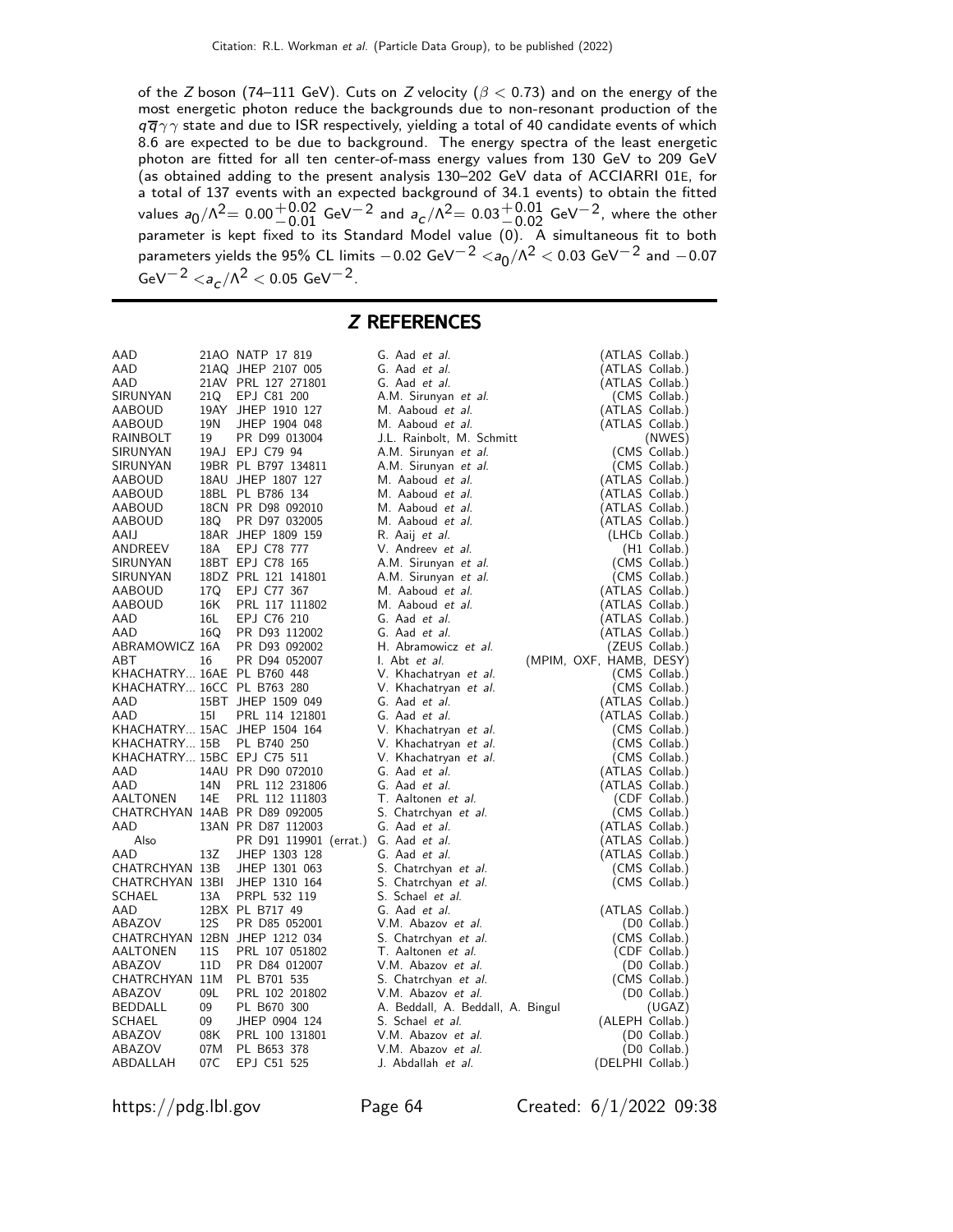| ABDALLAH<br>06E<br>PL B639 179<br>J. Abdallah <i>et al.</i><br>06<br>AKTAS<br>PL B632 35<br>A. Aktas et al.                  | (DELPHI Collab.)                |
|------------------------------------------------------------------------------------------------------------------------------|---------------------------------|
|                                                                                                                              | $(H1$ Collab.)                  |
|                                                                                                                              |                                 |
| 06<br>ALEPH, DELPHI, L3, OPAL, SLD and working groups<br>LEP-SLC<br>PRPL 427 257<br><b>SCHAEL</b><br>06A<br>S. Schael et al. |                                 |
| PL B639 192<br>05                                                                                                            | (ALEPH Collab.)                 |
| ABDALLAH<br>EPJ C40 1<br>J. Abdallah et al.                                                                                  | (DELPHI Collab.)                |
| 05C<br>EPJ C44 299<br>ABDALLAH<br>J. Abdallah et al.                                                                         | (DELPHI Collab.)                |
| ABE<br>05<br>PRL 94 091801<br>K. Abe et al.                                                                                  | (SLD Collab.)                   |
| ABE<br>05F<br>PR D71 112004<br>K. Abe et al.                                                                                 | (SLD Collab.)                   |
| D. Acosta et al.<br>ACOSTA<br>05M<br>PR D71 052002                                                                           | (CDF Collab.)                   |
| 04B<br>PL B580 17<br>G. Abbiendi et al.<br>ABBIENDI<br>04C<br>EPJ C32 303<br>G. Abbiendi et al.                              | (OPAL Collab.)                  |
| ABBIENDI<br>04E<br>PL B586 167<br>G. Abbiendi et al.<br>ABBIENDI                                                             | (OPAL Collab.)                  |
| G. Abbiendi et al.<br>04G<br>EPJ C33 173                                                                                     | (OPAL Collab.)                  |
| ABBIENDI<br>PR D70 032005<br>G. Abbiendi et al.                                                                              | (OPAL Collab.)                  |
| 04L<br>ABBIENDI<br>04F<br>J. Abdallah et al.<br>ABDALLAH<br>EPJ C34 109                                                      | (OPAL Collab.)                  |
| 04C<br>K. Abe et al.<br>ABE<br>PR D69 072003                                                                                 | (DELPHI Collab.)                |
| 04C<br>PL B585 42<br>P. Achard et al.<br>ACHARD                                                                              | (SLD Collab.)<br>$(L3$ Collab.) |
| 04H<br>PL B597 119<br>P. Achard et al.<br>ACHARD                                                                             | (L3 Collab.)                    |
| PL B602 31<br>A. Heister et al.<br><b>HEISTER</b><br>04A                                                                     | (ALEPH Collab.)                 |
| 03P<br>G. Abbiendi et al.<br>PL B577 18<br>ABBIENDI                                                                          | (OPAL Collab.)                  |
| J. Abdallah et al.<br>ABDALLAH<br>03H<br>PL B569 129                                                                         | (DELPHI Collab.)                |
| ABDALLAH<br>03K<br>PL B576 29<br>J. Abdallah et al.                                                                          | (DELPHI Collab.)                |
| 03F<br>K. Abe et al.<br>ABE<br>PRL 90 141804                                                                                 | (SLD Collab.)                   |
| ACHARD<br>03D<br>PL B572 133<br>P. Achard et al.                                                                             | (L3 Collab.)                    |
| 03G<br>PL B577 109<br>P. Achard et al.<br>ACHARD                                                                             | (L3 Collab.)                    |
| 021<br>PL B546 29<br>G. Abbiendi et al.<br>ABBIENDI                                                                          | (OPAL Collab.)                  |
| ABE<br>02G<br>PRL 88 151801<br>K. Abe et al.                                                                                 | (SLD Collab.)                   |
| 02G<br>PL B540 43<br>P. Achard et al.<br>ACHARD                                                                              | (L3 Collab.)                    |
| <b>HEISTER</b><br>02B<br>PL B526 34<br>A. Heister <i>et al.</i>                                                              | (ALEPH Collab.)                 |
| 02C<br>A. Heister et al.<br><b>HEISTER</b><br>PL B528 19                                                                     | (ALEPH Collab.)                 |
| 02H<br>EPJ C24 177<br>A. Heister et al.<br><b>HEISTER</b>                                                                    | (ALEPH Collab.)                 |
| 01A<br>EPJ C19 587<br>G. Abbiendi et al.<br>ABBIENDI                                                                         | (OPAL Collab.)                  |
| 01G<br>EPJ C18 447<br>G. Abbiendi et al.<br>ABBIENDI                                                                         | (OPAL Collab.)                  |
| ABBIENDI<br>01K<br>PL B516 1<br>G. Abbiendi et al.                                                                           | (OPAL Collab.)                  |
| EPJ C20 445<br>G. Abbiendi et al.<br>ABBIENDI<br>01N                                                                         | (OPAL Collab.)                  |
| G. Abbiendi et al.<br>ABBIENDI<br>010<br>EPJ C21 1                                                                           | (OPAL Collab.)                  |
| PRL 86 1162<br>K. Abe et al.<br>ABE<br>01B                                                                                   | (SLD Collab.)                   |
| K. Abe et al.<br>ABE<br>01C<br>PR D63 032005                                                                                 | (SLD Collab.)                   |
| 01E<br>M. Acciarri et al.<br>ACCIARRI<br>PL B505 47                                                                          | (L3 Collab.)                    |
| 011<br>PL B497 23<br>M. Acciarri et al.<br>ACCIARRI                                                                          | (L3 Collab.)                    |
| <b>HEISTER</b><br>01<br>EPJ C20 401<br>A. Heister et al.                                                                     | (ALEPH Collab.)                 |
| 01D<br>EPJ C22 201<br>A. Heister et al.<br><b>HEISTER</b>                                                                    | (ALEPH Collab.)                 |
| 00N<br>G. Abbiendi et al.<br>ABBIENDI<br>PL B476 256                                                                         | (OPAL Collab.)                  |
| 00C<br>EPJ C17 553<br>G. Abbiendi et al.<br>ABBIENDI,G                                                                       | (OPAL Collab.)                  |
| ABE<br>00B<br>PRL 84 5945<br>K. Abe et al.                                                                                   | (SLD Collab.)                   |
| ABE<br>00D<br>PRL 85 5059<br>K. Abe et al.                                                                                   | (SLD Collab.)                   |
| ABREU<br>$00\,$<br>EPJ C12 225<br>P. Abreu et al.                                                                            | (DELPHI Collab.)                |
| EPJ C14 613<br>P. Abreu et al.<br>ABREU<br>00B                                                                               | (DELPHI Collab.)                |
| 00E<br>EPJ C14 585<br>P. Abreu et al.<br>ABREU                                                                               | (DELPHI Collab.)                |
| 00F<br>EPJ C16 371<br>P. Abreu et al.<br>ABREU                                                                               | (DELPHI Collab.)                |
| 00P<br>PL B475 429<br>P. Abreu et al.<br>ABREU                                                                               | (DELPHI Collab.)                |
| 00<br>EPJ C13 47<br>M. Acciarri et al.<br><b>ACCIARRI</b>                                                                    | $(L3$ Collab.)                  |
| 00C<br>EPJ C16 1<br>M. Acciarri et al.<br>ACCIARRI                                                                           | (L3 Collab.)                    |
| ACCIARRI<br>00 J<br>PL B479 79<br>M. Acciarri et al.                                                                         | (L3 Collab.)                    |
| M. Acciarri et al.<br>ACCIARRI<br>00Q<br>PL B489 93                                                                          | (L3 Collab.)                    |
| R. Barate et al.<br>BARATE<br>00B<br>EPJ C16 597                                                                             | (ALEPH Collab.)                 |
| EPJ C14 1<br>R. Barate et al.<br>BARATE<br>00C                                                                               | (ALEPH Collab.)                 |
| EPJ C16 613<br>R. Barate et al.<br>BARATE<br>00O                                                                             | (ALEPH Collab.)                 |
| G. Abbiendi et al.<br>ABBIENDI<br>99B<br>EPJ C8 217                                                                          | (OPAL Collab.)                  |
|                                                                                                                              | (OPAL Collab.)                  |
| 991<br>G. Abbiendi et al.<br>ABBIENDI<br>PL B447 157                                                                         | (SLD Collab.)                   |
| K. Abe et al.<br>ABE<br>99E<br>PR D59 052001                                                                                 |                                 |
| K. Abe et al.<br>ABE<br>99L<br>PRL 83 1902                                                                                   | (SLD Collab.)                   |
| ABREU<br>99<br>EPJ C6 19<br>P. Abreu et al.                                                                                  | (DELPHI Collab.)                |
| 99B<br>P. Abreu et al.<br>ABREU<br>EPJ C10 415                                                                               | (DELPHI Collab.)                |
| P. Abreu et al.<br>ABREU<br>99 J<br>PL B449 364                                                                              | (DELPHI Collab.)                |
| ABREU<br>99U<br>PL B462 425<br>P. Abreu et al.                                                                               | (DELPHI Collab.)                |
| 99Y<br>EPJ C10 219<br>P. Abreu et al.<br>ABREU                                                                               | (DELPHI Collab.)                |
| ACCIARRI<br>99D<br>PL B448 152<br>M. Acciarri et al.                                                                         | $(L3$ Collab.)                  |
| M. Acciarri et al.<br>ACCIARRI<br>99F<br>PL B453 94<br>99G<br>M. Acciarri et al.<br>ACCIARRI<br>PL B450 281                  | (L3 Collab.)<br>(L3 Collab.)    |

https://pdg.lbl.gov Page 65 Created: 6/1/2022 09:38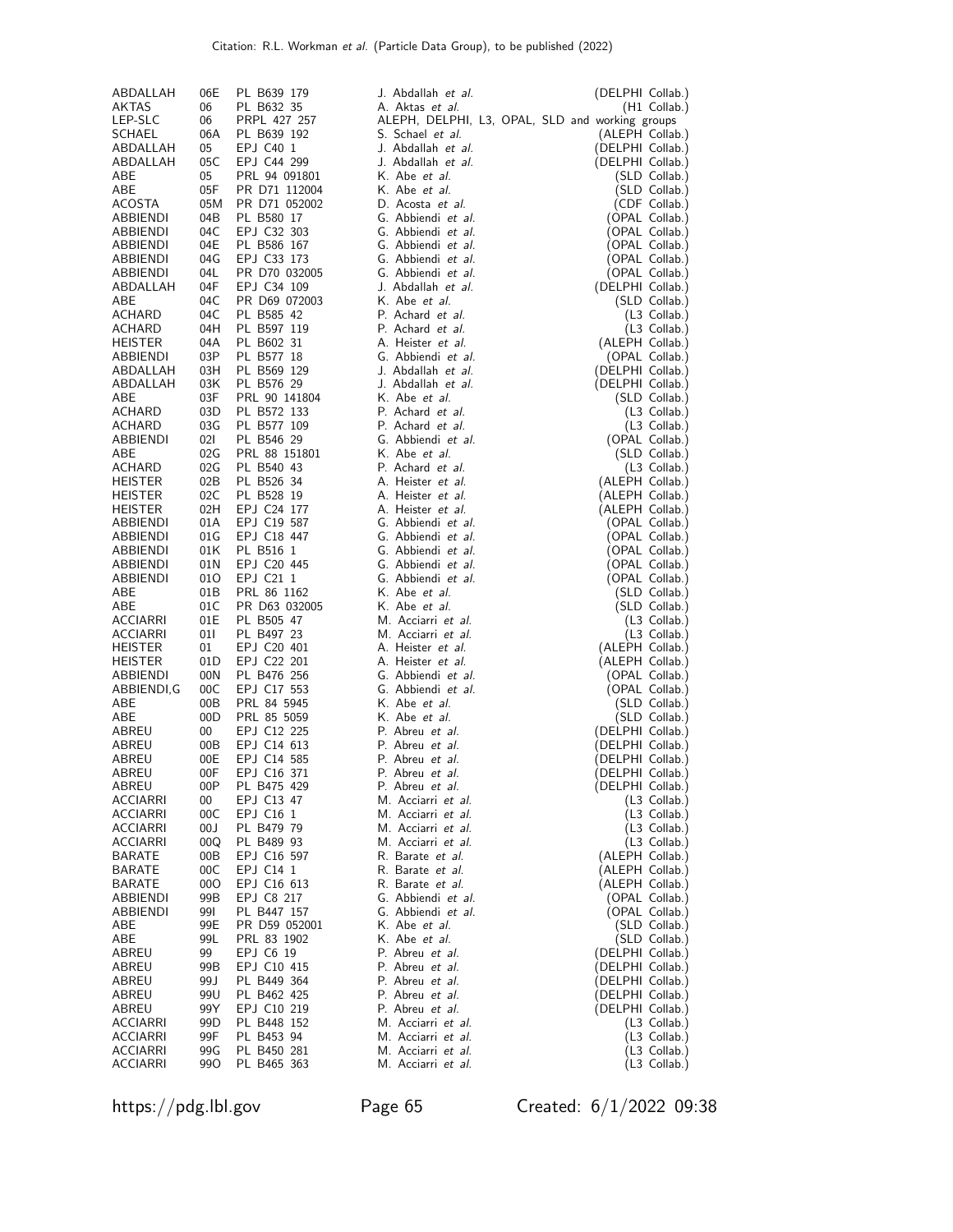| ABBOTT            | 98M             | PR D57 3817                           | B. Abbott et al.       | (D0 Collab.)                     |
|-------------------|-----------------|---------------------------------------|------------------------|----------------------------------|
| ABE               | 98D             | PRL 80 660                            | K. Abe <i>et al.</i>   | (SLD Collab.)                    |
| ABE               | 981             | PRL 81 942                            | K. Abe et al.          | (SLD Collab.)                    |
| ABREU             | 98K             | PL B423 194                           | P. Abreu et al.        | (DELPHI Collab.)                 |
| ABREU             | 98L             | EPJ C5 585                            | P. Abreu <i>et al.</i> | (DELPHI Collab.)                 |
| ACCIARRI          | 98G             | PL B431 199                           | M. Acciarri et al.     | (L3 Collab.)                     |
| ACCIARRI          | 98H             | PL B429 387                           | M. Acciarri et al.     | $(L3$ Collab.)                   |
| ACCIARRI          | 98U             | PL B439 225                           | M. Acciarri et al.     | $(L3$ Collab.)                   |
| ACKERSTAFF        | 98A             | EPJ C5 411                            | K. Ackerstaff et al.   | (OPAL Collab.)                   |
| <b>ACKERSTAFF</b> | 98E             | EPJ C1 439                            | K. Ackerstaff et al.   | (OPAL Collab.)                   |
| <b>ACKERSTAFF</b> | 98O             | PL B420 157                           | K. Ackerstaff et al.   | (OPAL Collab.)                   |
| <b>ACKERSTAFF</b> | 98Q             | EPJ C4 19                             | K. Ackerstaff et al.   | (OPAL Collab.)                   |
| <b>BARATE</b>     | 98O             | PL B434 415                           | R. Barate et al.       | (ALEPH Collab.)                  |
| <b>BARATE</b>     | 98T             | EPJ C4 557                            | R. Barate et al.       | (ALEPH Collab.)                  |
| <b>BARATE</b>     | 98V             |                                       | R. Barate et al.       |                                  |
| ABE               |                 | EPJ C5 205<br>PRL 78 17               | K. Abe et al.          | (ALEPH Collab.)<br>(SLD Collab.) |
|                   | 97<br>97C       | ZPHY C73 243                          | P. Abreu et al.        | (DELPHI Collab.)                 |
| ABREU             | 97E             | PL B398 207                           | P. Abreu et al.        |                                  |
| ABREU             |                 |                                       | P. Abreu et al.        | (DELPHI Collab.)                 |
| ABREU             | 97G             | PL B404 194                           |                        | (DELPHI Collab.)                 |
| ACCIARRI          | 97D             | PL B393 465                           | M. Acciarri et al.     | (L3 Collab.)                     |
| ACCIARRI          | 97 J            | PL B407 351                           | M. Acciarri et al.     | $(L3$ Collab.)                   |
| ACCIARRI          | 97L             | PL B407 389                           | M. Acciarri et al.     | $(L3$ Collab.)                   |
| ACCIARRI          | 97R             | PL B413 167                           | M. Acciarri et al.     | $(L3$ Collab.)                   |
| ACKERSTAFF        | 97M             | ZPHY C74 413                          | K. Ackerstaff et al.   | (OPAL Collab.)                   |
| ACKERSTAFF        | 97S             | PL B412 210                           | K. Ackerstaff et al.   | (OPAL Collab.)                   |
| ACKERSTAFF        | 97T             | ZPHY C76 387                          | K. Ackerstaff et al.   | (OPAL Collab.)                   |
| ACKERSTAFF        | 97W             | ZPHY C76 425                          | K. Ackerstaff et al.   | (OPAL Collab.)                   |
| <b>ALEXANDER</b>  | 97 C            | ZPHY C73 379                          | G. Alexander et al.    | (OPAL Collab.)                   |
| ALEXANDER         | 97 <sub>D</sub> | ZPHY C73 569                          | G. Alexander et al.    | (OPAL Collab.)                   |
| ALEXANDER         | 97E             | ZPHY C73 587                          | G. Alexander et al.    | (OPAL Collab.)                   |
| <b>BARATE</b>     | 97 <sub>D</sub> | PL B405 191                           | R. Barate et al.       | (ALEPH Collab.)                  |
| <b>BARATE</b>     | 97E             | PL B401 150                           | R. Barate et al.       | (ALEPH Collab.)                  |
| <b>BARATE</b>     | 97F             | PL B401 163                           | R. Barate et al.       | (ALEPH Collab.)                  |
| BARATE            | 97H             | PL B402 213                           | R. Barate et al.       | (ALEPH Collab.)                  |
| <b>BARATE</b>     | 97 J            | ZPHY C74 451                          | R. Barate et al.       | (ALEPH Collab.)                  |
| ABREU             | 96R             | ZPHY C72 31                           | P. Abreu et al.        | (DELPHI Collab.)                 |
| ABREU             | 96S             | PL B389 405                           | P. Abreu et al.        | (DELPHI Collab.)                 |
| ABREU             | 96U             | ZPHY C73 61                           | P. Abreu et al.        | (DELPHI Collab.)                 |
| ACCIARRI          | 96              | PL B371 126                           | M. Acciarri et al.     | $(L3$ Collab.)                   |
| ADAM              | 96              | ZPHY C69 561                          | W. Adam et al.         | (DELPHI Collab.)                 |
| ADAM              | 96B             | ZPHY C70 371                          | W. Adam et al.         | (DELPHI Collab.)                 |
| ALEXANDER         | 96B             | ZPHY C70 197                          | G. Alexander et al.    | (OPAL Collab.)                   |
| ALEXANDER         | 96F             | PL B370 185                           | G. Alexander et al.    | (OPAL Collab.)                   |
| ALEXANDER         | 96N             | PL B384 343                           | G. Alexander et al.    | (OPAL Collab.)                   |
| ALEXANDER         | 96R             | ZPHY C72 1                            | G. Alexander et al.    | (OPAL Collab.)                   |
| <b>BUSKULIC</b>   | 96D             | ZPHY C69 393                          | D. Buskulic et al.     | (ALEPH Collab.)                  |
| <b>BUSKULIC</b>   | 96H             | ZPHY C69 379                          | D. Buskulic et al.     | (ALEPH Collab.)                  |
| <b>BUSKULIC</b>   | 96T             | PL B384 449                           | D. Buskulic et al.     | (ALEPH Collab.)                  |
| <b>BUSKULIC</b>   | 96Y             | PL B388 648                           | D. Buskulic et al.     | (ALEPH Collab.)                  |
| ABE               | 95 J            | PRL 74 2880                           | K. Abe et al.          | (SLD Collab.)                    |
| ABREU             | 95              | ZPHY C65 709 (erratum)P. Abreu et al. |                        | (DELPHI Collab.)                 |
| ABREU             | 95D             | ZPHY C66 323                          | P. Abreu et al.        | (DELPHI Collab.)                 |
| ABREU             | 95L             | ZPHY C65 587                          | P. Abreu et al.        | (DELPHI Collab.)                 |
| ABREU             | 95M             | ZPHY C65 603                          | P. Abreu et al.        | (DELPHI Collab.)                 |
| ABREU             | 95O             | ZPHY C67 543                          | P. Abreu et al.        | (DELPHI Collab.)                 |
| ABREU             | 95R             | ZPHY C68 353                          | P. Abreu et al.        | (DELPHI Collab.)                 |
| ABREU             | 95 V            | ZPHY C68 541                          | P. Abreu et al.        | (DELPHI Collab.)                 |
| ABREU             | 95W             | PL B361 207                           | P. Abreu et al.        | (DELPHI Collab.)                 |
| ABREU             | 95X             | ZPHY C69 1                            | P. Abreu et al.        | (DELPHI Collab.)                 |
| ACCIARRI          | 95B             | PL B345 589                           | M. Acciarri et al.     | $(L3$ Collab.)                   |
| ACCIARRI          | 95C             | PL B345 609                           | M. Acciarri et al.     | $(L3$ Collab.)                   |
| ACCIARRI          | 95G             | PL B353 136                           | M. Acciarri et al.     | $(L3$ Collab.)                   |
| AKERS             | 95C             | ZPHY C65 47                           | R. Akers et al.        | (OPAL Collab.)                   |
| AKERS             | 95U             | ZPHY C67 389                          | R. Akers et al.        | (OPAL Collab.)                   |
| AKERS             | 95W             | ZPHY C67 555                          | R. Akers et al.        | (OPAL Collab.)                   |
| AKERS             | 95X             | ZPHY C68 1                            | R. Akers et al.        | (OPAL Collab.)                   |
| AKERS             | 95Z             | ZPHY C68 203                          | R. Akers et al.        | (OPAL Collab.)                   |
| ALEXANDER         | 95D             | PL B358 162                           | G. Alexander et al.    | (OPAL Collab.)                   |
| <b>BUSKULIC</b>   | 95R             | ZPHY C69 15                           | D. Buskulic et al.     | (ALEPH Collab.)                  |
| MIYABAYASHI       | 95              | PL B347 171                           | K. Miyabayashi et al.  | (TOPAZ Collab.)                  |
| ABE               | 94C             | PRL 73 25                             | K. Abe et al.          | (SLD Collab.)                    |

https://pdg.lbl.gov Page 66 Created: 6/1/2022 09:38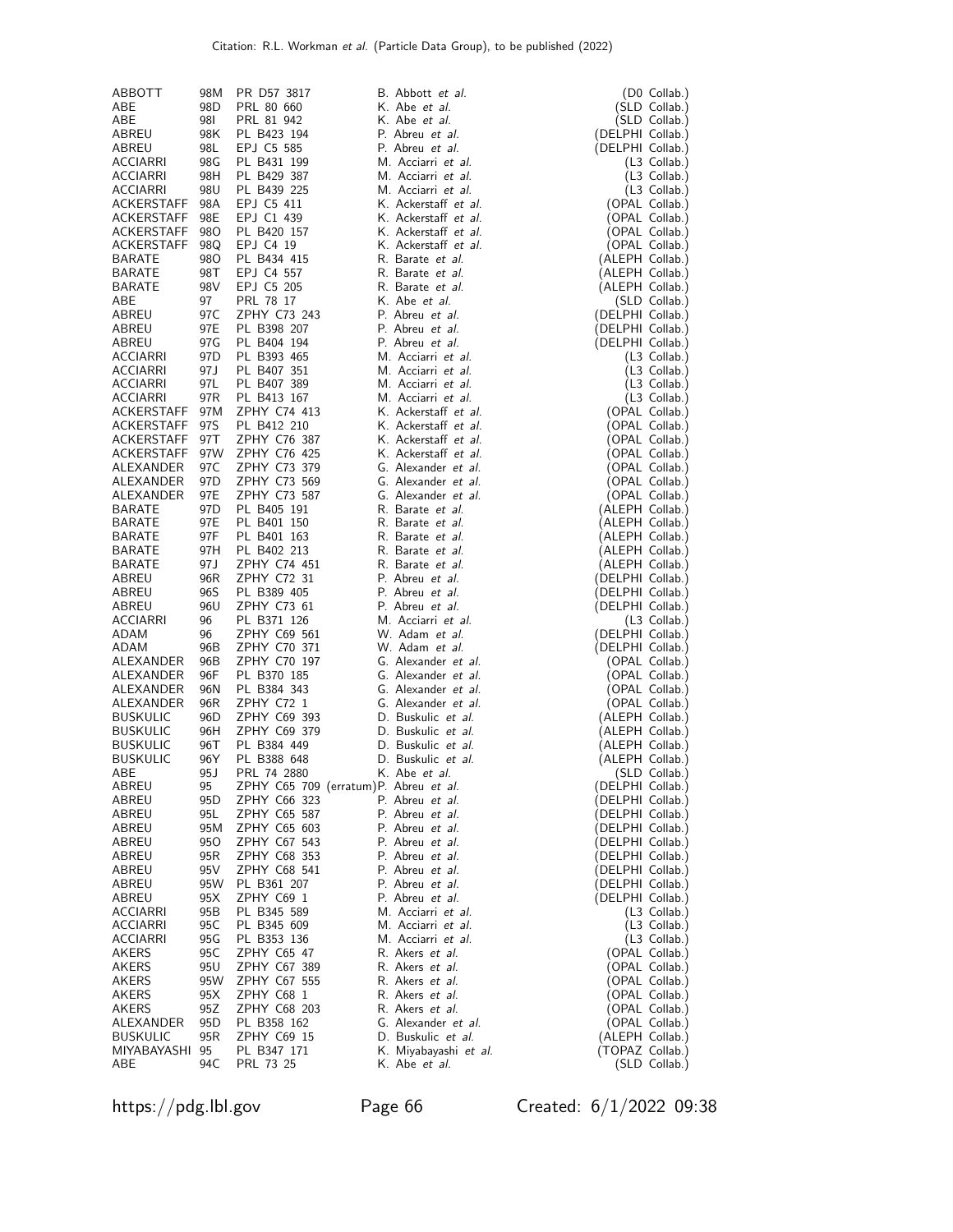| ABREU              | 94B             | PL B327 386                  | P. Abreu et al.                            | (DELPHI Collab.)                  |
|--------------------|-----------------|------------------------------|--------------------------------------------|-----------------------------------|
| ABREU              | 94P             | PL B341 109                  | P. Abreu et al.                            | (DELPHI Collab.)                  |
| AKERS              | 94P             | ZPHY C63 181                 | R. Akers et al.                            | (OPAL Collab.)                    |
| <b>BUSKULIC</b>    | 94G             | ZPHY C62 179                 | D. Buskulic et al.                         | (ALEPH Collab.)                   |
| <b>BUSKULIC</b>    | 94 J            | ZPHY C62 1                   | D. Buskulic et al.                         | (ALEPH Collab.)                   |
| VILAIN             | 94              | PL B320 203                  | P. Vilain et al.                           | (CHARM II Collab.)                |
| ABREU              | 93              | PL B298 236                  | P. Abreu et al.                            | (DELPHI Collab.)                  |
| ABREU              | 931             | ZPHY C59 533                 | P. Abreu et al.                            | (DELPHI Collab.)                  |
| Also               |                 |                              | ZPHY C65 709 (erratum)P. Abreu et al.      | (DELPHI Collab.)                  |
| ABREU              | 93L             | PL B318 249                  | P. Abreu et al.                            | (DELPHI Collab.)                  |
| ACTON              | 93              | PL B305 407                  | P.D. Acton et al.                          | (OPAL Collab.)                    |
| ACTON              | 93D             | ZPHY C58 219                 | P.D. Acton et al.                          | (OPAL Collab.)                    |
| ACTON              | 93E             | PL B311 391                  | P.D. Acton et al.                          | (OPAL Collab.)                    |
| <b>ADRIANI</b>     | 93              | PL B301 136                  | O. Adriani et al.                          | (L3 Collab.)                      |
| ADRIANI            | 931             | PL B316 427                  | O. Adriani et al.                          | (L3 Collab.)                      |
| <b>BUSKULIC</b>    | 93L             | PL B313 520                  | D. Buskulic et al.                         | (ALEPH Collab.)                   |
| <b>NOVIKOV</b>     | 93C             | PL B298 453                  | V.A. Novikov, L.B. Okun, M.I. Vysotsky     | (ITEP)                            |
| ABREU              | 921             | PL B277 371                  | P. Abreu et al.                            | (DELPHI Collab.)                  |
| ABREU              | 92M             | PL B289 199                  | P. Abreu et al.                            | (DELPHI Collab.)                  |
| ACTON              | 92B             | ZPHY C53 539                 | D.P. Acton et al.                          | (OPAL Collab.)                    |
| ACTON              | 92L             | PL B294 436                  | P.D. Acton et al.                          | (OPAL Collab.)                    |
| ACTON              | 92N             | PL B295 357                  | P.D. Acton et al.                          | (OPAL Collab.)                    |
| ADEVA              | 92              | PL B275 209                  | B. Adeva et al.                            | (L3 Collab.)                      |
| ADRIANI            | 92D             | PL B292 454                  | O. Adriani et al.                          | (L3 Collab.)                      |
| ALITTI             | 92B             | PL B276 354                  | J. Alitti et al.                           | (UA2 Collab.)                     |
| <b>BUSKULIC</b>    | 92D             | PL B292 210                  | D. Buskulic et al.                         | (ALEPH Collab.)                   |
| <b>BUSKULIC</b>    | 92E             | PL B294 145                  | D. Buskulic et al.                         | (ALEPH Collab.)                   |
| DECAMP             | 92<br>91E       | PRPL 216 253                 | D. Decamp et al.                           | (ALEPH Collab.)                   |
| ABE<br>ABREU       | 91H             | PRL 67 1502<br>ZPHY C50 185  | F. Abe et al.<br>P. Abreu et al.           | (CDF Collab.)<br>(DELPHI Collab.) |
| ACTON              | 91 <sub>B</sub> | PL B273 338                  | D.P. Acton et al.                          | (OPAL Collab.)                    |
| ADACHI             | 91              | PL B255 613                  | I. Adachi et al.                           | (TOPAZ Collab.)                   |
| ADEVA              | 911             | PL B259 199                  | B. Adeva et al.                            | (L3 Collab.)                      |
| AKRAWY             | 91F             | PL B257 531                  | M.Z. Akrawy et al.                         | (OPAL Collab.)                    |
| DECAMP             | 91 <sub>B</sub> | PL B259 377                  | D. Decamp et al.                           | (ALEPH Collab.)                   |
| DECAMP             | 91 J            | PL B266 218                  | D. Decamp et al.                           | (ALEPH Collab.)                   |
| JACOBSEN           | 91              | PRL 67 3347                  | R.G. Jacobsen et al.                       | (Mark II Collab.)                 |
| SHIMONAKA          | 91              | PL B268 457                  | A. Shimonaka et al.                        | (TOPAZ Collab.)                   |
| ABE                | <b>901</b>      | ZPHY C48 13                  | K. Abe et al.                              | (VENUS Collab.)                   |
| ABRAMS             | 90              | PRL 64 1334                  | G.S. Abrams et al.                         | (Mark II Collab.)                 |
| AKRAWY             | 90J             | PL B246 285                  | M.Z. Akrawy et al.                         | (OPAL Collab.)                    |
| BEHREND            | 90 <sub>D</sub> | ZPHY C47 333                 | H.J. Behrend et al.                        | (CELLO Collab.)                   |
| BRAUNSCH           | 90<br>90        | ZPHY C48 433<br>ZPHY C46 349 | W. Braunschweig <i>et al.</i>              | (TASSO Collab.)                   |
| ELSEN<br>HEGNER    | 90              | ZPHY C46 547                 | E. Elsen et al.<br>S. Hegner et al.        | (JADE Collab.)<br>(JADE Collab.)  |
| STUART             | 90              | PRL 64 983                   | D. Stuart et al.                           | (AMY Collab.)                     |
| ABE                | 89              | PRL 62 613                   | F. Abe et al.                              | (CDF Collab.)                     |
| ABE                | 89C             | PRL 63 720                   | F. Abe <i>et al.</i>                       | (CDF Collab.)                     |
| ABE                | 89L             | PL B232 425                  | K. Abe et al.                              | (VENUS Collab.)                   |
| ABRAMS             | 89B             | PRL 63 2173                  | G.S. Abrams et al.                         | (Mark II Collab.)                 |
| <b>ABRAMS</b>      | 89D             | PRL 63 2780                  | G.S. Abrams et al.                         | (Mark II Collab.)                 |
| ALBAJAR            | 89              | ZPHY C44 15                  | C. Albajar et al.                          | (UA1 Collab.)                     |
| BACALA             | 89              | PL B218 112                  | A. Bacala et al.                           | (AMY Collab.)                     |
| BAND               | 89              | PL B218 369                  | H.R. Band et al.                           | (MAC Collab.)                     |
| <b>GREENSHAW</b>   | 89              | ZPHY C42 1                   | T. Greenshaw et al.                        | (JADE Collab.)                    |
| OULD-SAADA         | 89              | ZPHY C44 567                 | F. Ould-Saada et al.                       | (JADE Collab.)                    |
| SAGAWA             | 89              | PRL 63 2341                  | H. Sagawa et al.                           | (AMY Collab.)                     |
| ADACHI             | 88C             | PL B208 319                  | I. Adachi et al.                           | (TOPAZ Collab.)                   |
| ADEVA              | 88              | PR D38 2665                  | B. Adeva et al.                            | (Mark-J Collab.)                  |
| BRAUNSCH<br>ANSARI | 88D<br>87       | ZPHY C40 163<br>PL B186 440  | W. Braunschweig et al.<br>R. Ansari et al. | (TASSO Collab.)<br>(UA2 Collab.)  |
| BEHREND            | 87C             | PL B191 209                  | H.J. Behrend et al.                        | (CELLO Collab.)                   |
| BARTEL             | 86C             | ZPHY C30 371                 | W. Bartel <i>et al.</i>                    | (JADE Collab.)                    |
| Also               |                 | ZPHY C26 507                 | W. Bartel <i>et al.</i>                    | (JADE Collab.)                    |
| Also               |                 | PL 108B 140                  | W. Bartel et al.                           | (JADE Collab.)                    |
| ASH                | 85              | PRL 55 1831                  | W.W. Ash et al.                            | (MAC Collab.)                     |
| BARTEL             | 85F             | PL 161B 188                  | W. Bartel et al.                           | (JADE Collab.)                    |
| <b>DERRICK</b>     | 85              | PR D31 2352                  | M. Derrick et al.                          | (HRS Collab.)                     |
| FERNANDEZ          | 85              | PRL 54 1624                  | E. Fernandez et al.                        | (MAC Collab.)                     |
| LEVI               | 83              | PRL 51 1941                  | M.E. Levi et al.                           | (Mark II Collab.)                 |

https://pdg.lbl.gov Page 67 Created: 6/1/2022 09:38